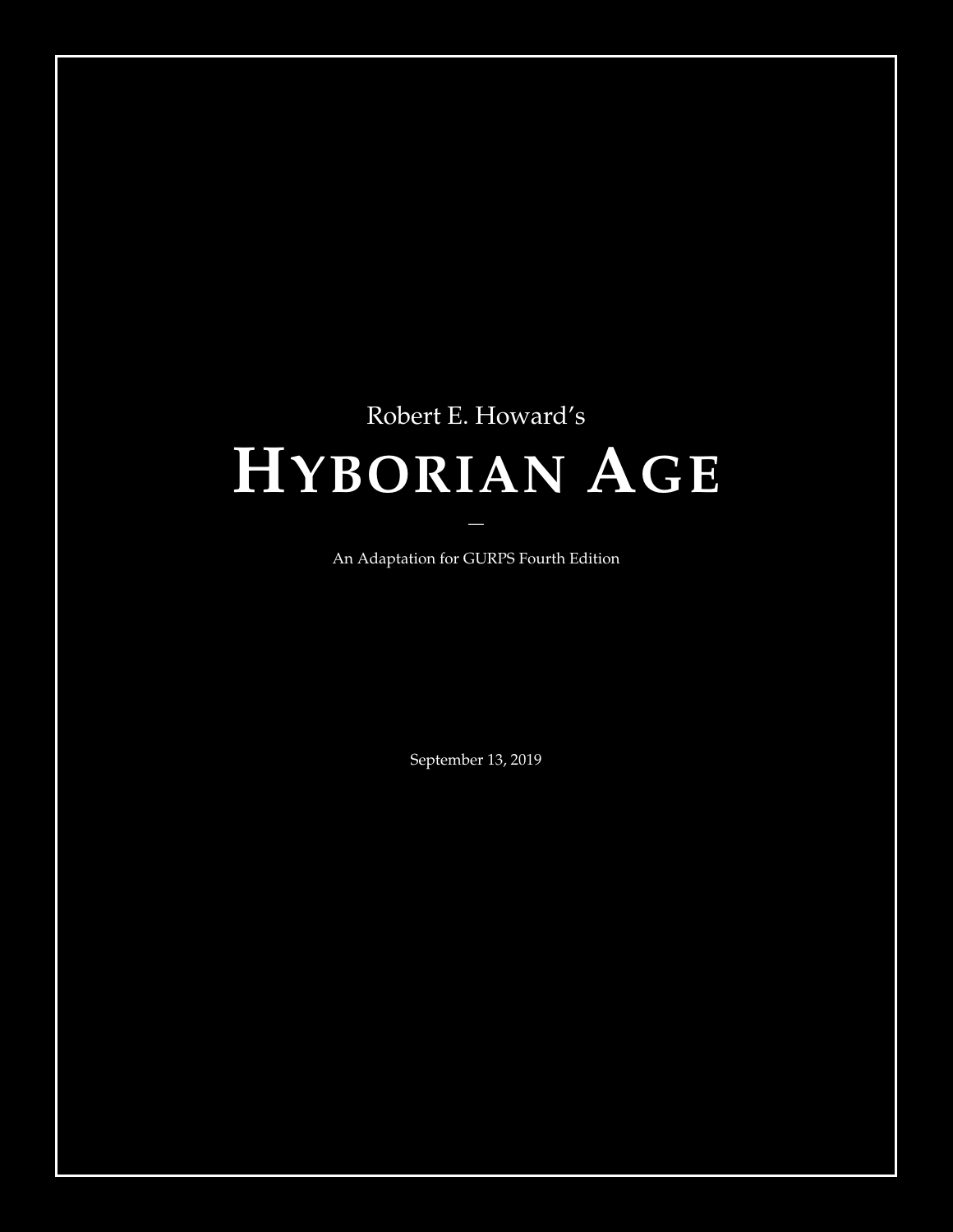

*Conan of Cimmeria*, by McFarlane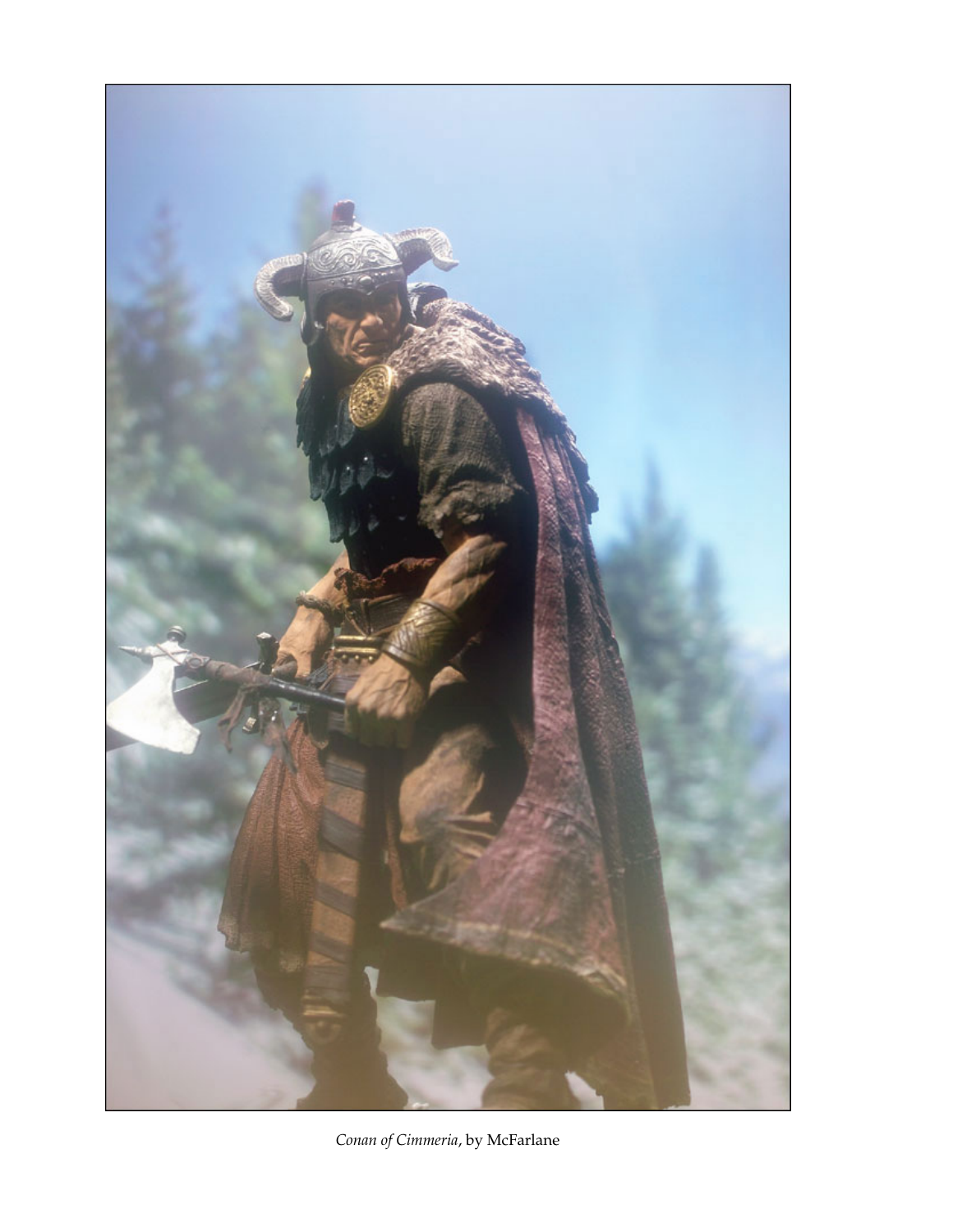# **CONTENTS**

|                                                    | $\overline{4}$ |
|----------------------------------------------------|----------------|
|                                                    | $\overline{4}$ |
|                                                    | $\overline{4}$ |
|                                                    | $\overline{4}$ |
| <b>SETTING</b>                                     | 6              |
|                                                    | 6              |
| Attalus                                            | 6              |
| The Bossonian Marches                              | 6              |
|                                                    | 7              |
|                                                    | 7              |
|                                                    | 7              |
|                                                    | 7              |
| Oriskonie                                          | 7              |
| Pellia                                             | 7              |
| Poitain                                            | 7              |
|                                                    | 7              |
|                                                    | 7              |
|                                                    | 8              |
|                                                    | 8              |
|                                                    | 8              |
|                                                    | 8              |
|                                                    | 8              |
|                                                    | 8              |
|                                                    | 8              |
|                                                    | 8              |
|                                                    | 8              |
|                                                    | 8              |
| The Westermark <b>contracts</b> and the Westermark | 9              |
|                                                    | 9              |
|                                                    | 9              |
| THE BORDER KINGDOM                                 | 10             |
|                                                    | 10             |
|                                                    | 10             |
| The Southern Marches                               | 10             |
|                                                    | 11             |
|                                                    | 11             |
| DARFAR                                             | 11             |
|                                                    | 11             |
|                                                    | 12             |
|                                                    | 12             |

| Khorusun/Khurusun      | 12 |
|------------------------|----|
| IRANISTAN              | 13 |
|                        | 13 |
|                        | 13 |
| Keshia                 | 13 |
| THE KHARAMUN DESERT    | 13 |
|                        | 13 |
|                        | 14 |
|                        | 14 |
| <b>KHITAI</b>          | 14 |
|                        | 14 |
|                        | 14 |
|                        | 15 |
|                        | 15 |
|                        | 15 |
|                        | 15 |
|                        | 15 |
|                        | 15 |
|                        | 16 |
|                        | 16 |
|                        | 16 |
|                        | 16 |
|                        | 17 |
|                        | 17 |
| NORDHEIM               | 17 |
|                        | 17 |
| Asgard                 | 17 |
|                        | 17 |
|                        | 18 |
| THE PICTISH WILDERNESS | 18 |
|                        | 18 |
|                        | 18 |
|                        | 18 |
| Gwawela                | 19 |
| Velitrium              | 19 |
| Cormorant Lands        | 19 |
| Eagle Lands            | 19 |
| Hawk Lands             | 19 |
| Otter Lands            | 19 |
|                        | 19 |
|                        | 19 |

#### **CONTENTS**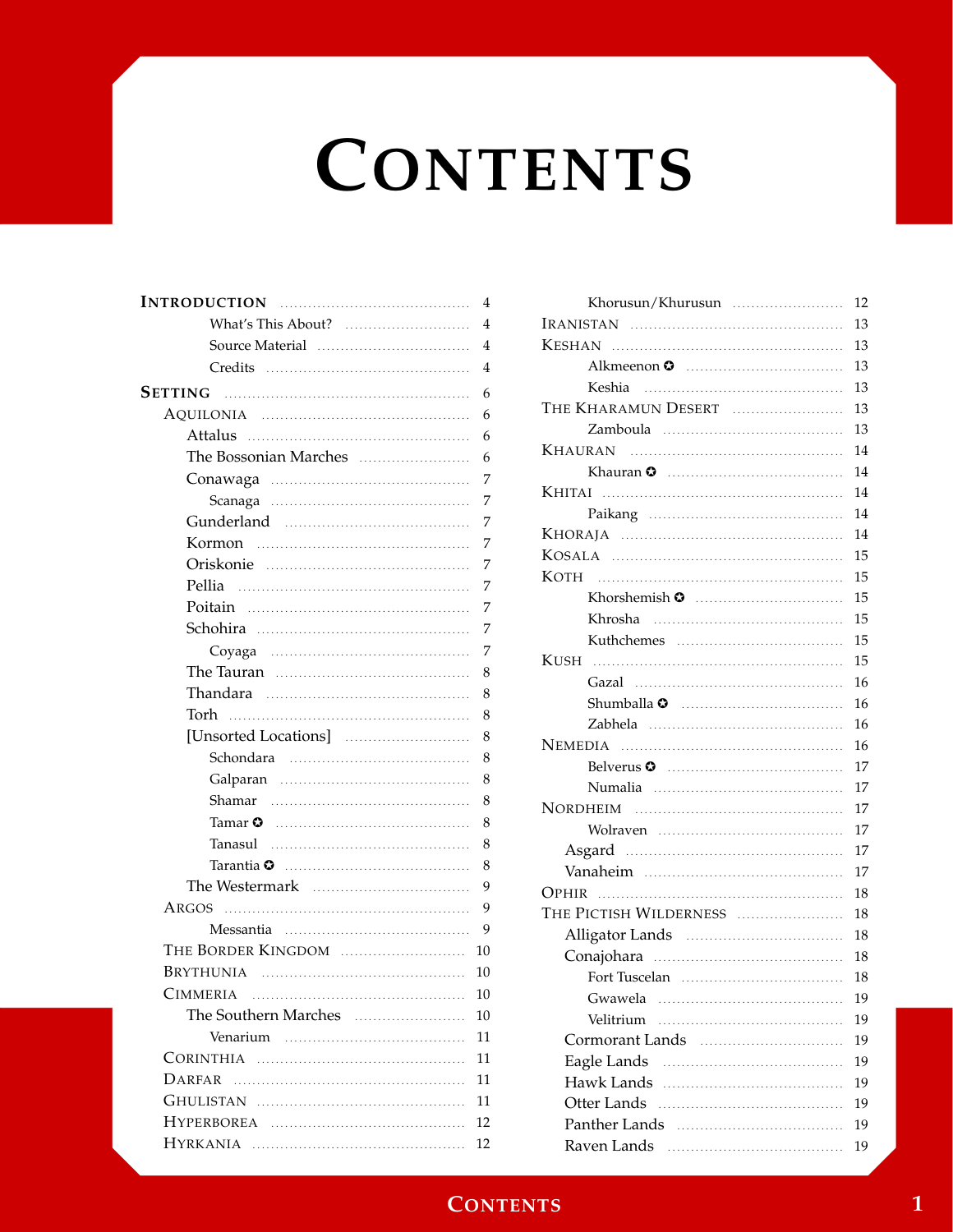|                                 | 19 |
|---------------------------------|----|
|                                 | 19 |
| Sea-Falcon Lands                | 20 |
| Turtle Lands                    | 20 |
|                                 | 20 |
|                                 | 20 |
| PUNT                            | 20 |
|                                 | 20 |
|                                 | 21 |
| Western Meadowlands             | 21 |
|                                 | 21 |
|                                 | 21 |
|                                 | 21 |
| Asgalun                         | 21 |
|                                 | 21 |
|                                 | 21 |
| Pelishtim                       | 21 |
|                                 | 21 |
|                                 | 21 |
| STYGIA                          | 21 |
|                                 |    |
| Author's Aside: Finding Karnath | 22 |
|                                 | 22 |
|                                 | 22 |
|                                 | 22 |
|                                 | 22 |
|                                 | 22 |
|                                 | 22 |
| Aghrapur                        | 23 |
|                                 | 23 |
|                                 | 23 |
|                                 | 23 |
| Shahpur                         | 23 |
|                                 | 23 |
| Vezek                           | 23 |
| <b>VENDHYA</b>                  | 23 |
|                                 | 24 |
| Khurum                          | 24 |
| Khurusun                        | 24 |
| Peshkhauri                      | 24 |
|                                 | 24 |
|                                 | 24 |
|                                 | 24 |
|                                 | 24 |
|                                 | 24 |
| THE WESTERN OCEAN               | 25 |
| The Barachan Isles              | 25 |
|                                 | 25 |
|                                 | 25 |
|                                 | 25 |

| ZAMORA                      | 25 |
|-----------------------------|----|
|                             | 25 |
| Zamora                      | 25 |
| The Tower of the Elephant   | 26 |
|                             | 26 |
|                             | 26 |
| ZINGARA                     | 27 |
|                             | 27 |
|                             | 27 |
|                             | 27 |
|                             | 27 |
|                             | 27 |
| Thune                       | 27 |
| [UNSORTED LOCATIONS]        | 28 |
|                             | 28 |
|                             | 28 |
| Toragis                     | 28 |
|                             | 28 |
|                             | 28 |
|                             | 28 |
|                             | 28 |
|                             |    |
| <b>DENIZENS</b>             | 29 |
| Gauging Attribute Levels    | 29 |
|                             | 29 |
| Animals                     | 29 |
|                             | 29 |
| Black One                   | 30 |
|                             | 30 |
|                             | 30 |
| Frost-Giant                 | 31 |
|                             | 31 |
|                             | 31 |
|                             | 31 |
|                             | 31 |
| Thaug, the Temple-Devil     | 32 |
|                             | 32 |
| Yothga, the Devil-Flower    | 33 |
|                             | 33 |
| Non-Human Races             | 33 |
| Human Variations            | 33 |
| <b>CHARACTERS</b>           | 33 |
| Cultures                    | 34 |
| Author's Aside: Average IQ  | 34 |
|                             | 34 |
| Personages                  | 35 |
| Akivasha                    | 35 |
| Amalric (mercenary general) | 35 |
| Amalric the Aquilonian      | 35 |
|                             | 36 |
| Atali                       | 36 |
|                             | 37 |
| Bêlit                       | 37 |
|                             |    |

### **CONTENTS**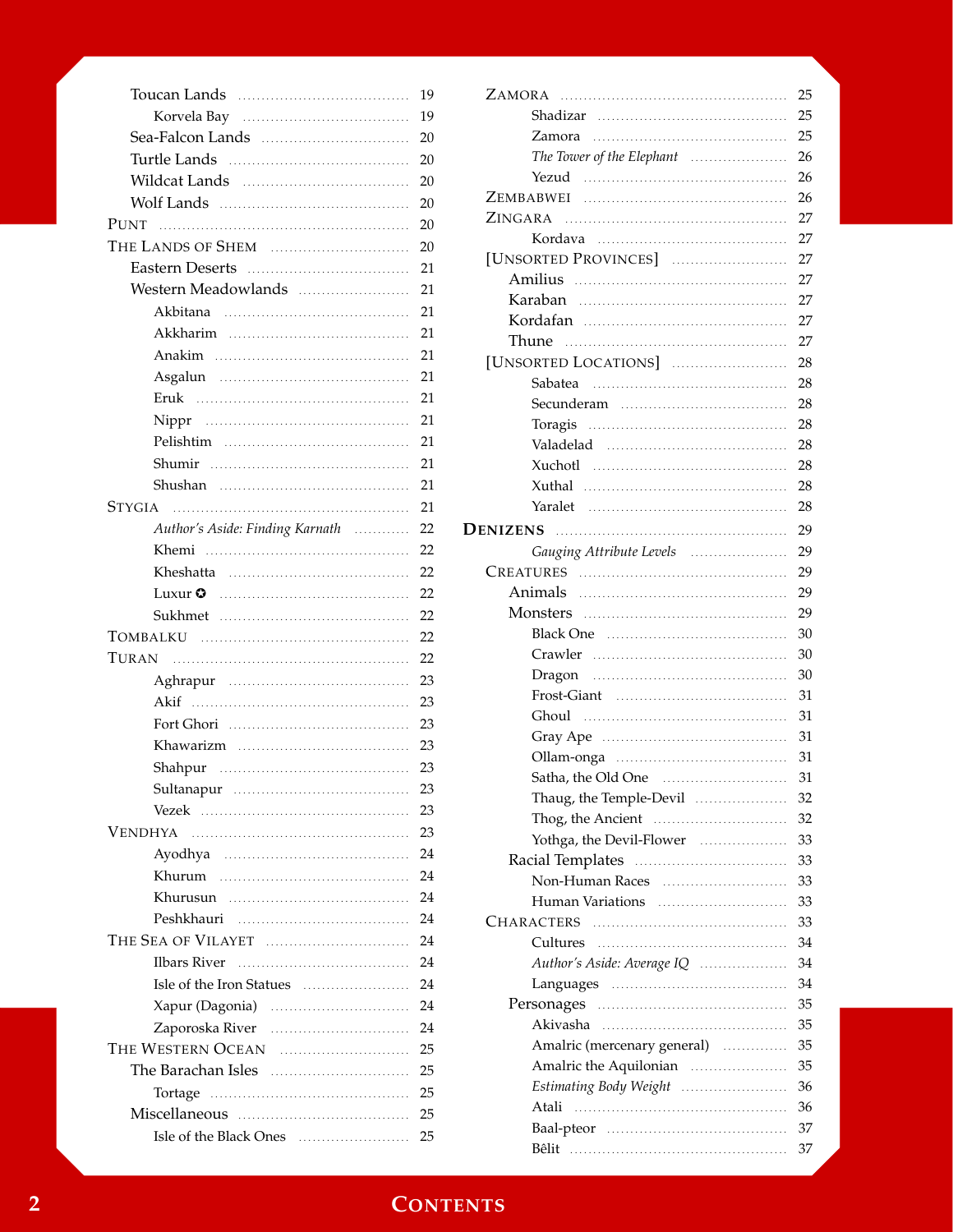| Conan                                                                          | 38 |
|--------------------------------------------------------------------------------|----|
|                                                                                | 38 |
|                                                                                | 38 |
| Natala                                                                         | 39 |
| Natohk (Thugra Khotan)                                                         | 39 |
|                                                                                | 39 |
|                                                                                | 39 |
|                                                                                | 40 |
|                                                                                | 40 |
| Tascela                                                                        | 40 |
| Taurus                                                                         | 40 |
| Thalis                                                                         | 41 |
|                                                                                | 41 |
| Tilutan                                                                        | 41 |
|                                                                                | 41 |
|                                                                                | 42 |
| $Tsotha$ -lanti $\dots\dots\dots\dots\dots\dots\dots\dots\dots\dots\dots\dots$ | 42 |
|                                                                                | 42 |
| Yara                                                                           | 42 |
|                                                                                | 43 |
|                                                                                | 43 |
|                                                                                | 43 |
|                                                                                |    |

|                                                                                                                | 43 |  |
|----------------------------------------------------------------------------------------------------------------|----|--|
| Secondary Characteristics                                                                                      |    |  |
|                                                                                                                |    |  |
| Advantages & Perks                                                                                             | 46 |  |
| Disadvantages & Quirks                                                                                         | 49 |  |
| Skills & Techniques                                                                                            | 50 |  |
| EQUIPMENT MARIEURE DE LA CONTRACTE DE LA CONTRACTE DE LA CONTRACTE DE LA CONTRACTE DE LA CONTRACTE DE LA CONTR | 54 |  |
|                                                                                                                | 54 |  |
|                                                                                                                | 54 |  |
| The Heart of Ahriman                                                                                           | 54 |  |
|                                                                                                                | 54 |  |
|                                                                                                                |    |  |
| RELIGION <b>Example</b> 1980 RELIGION                                                                          | 56 |  |
|                                                                                                                | 56 |  |
| MAGIC MARIOUS                                                                                                  | 57 |  |
|                                                                                                                | 57 |  |
|                                                                                                                | 57 |  |
| The Dance of the Cobras                                                                                        | 57 |  |
|                                                                                                                | 58 |  |
|                                                                                                                | 74 |  |

### **CONTENTS**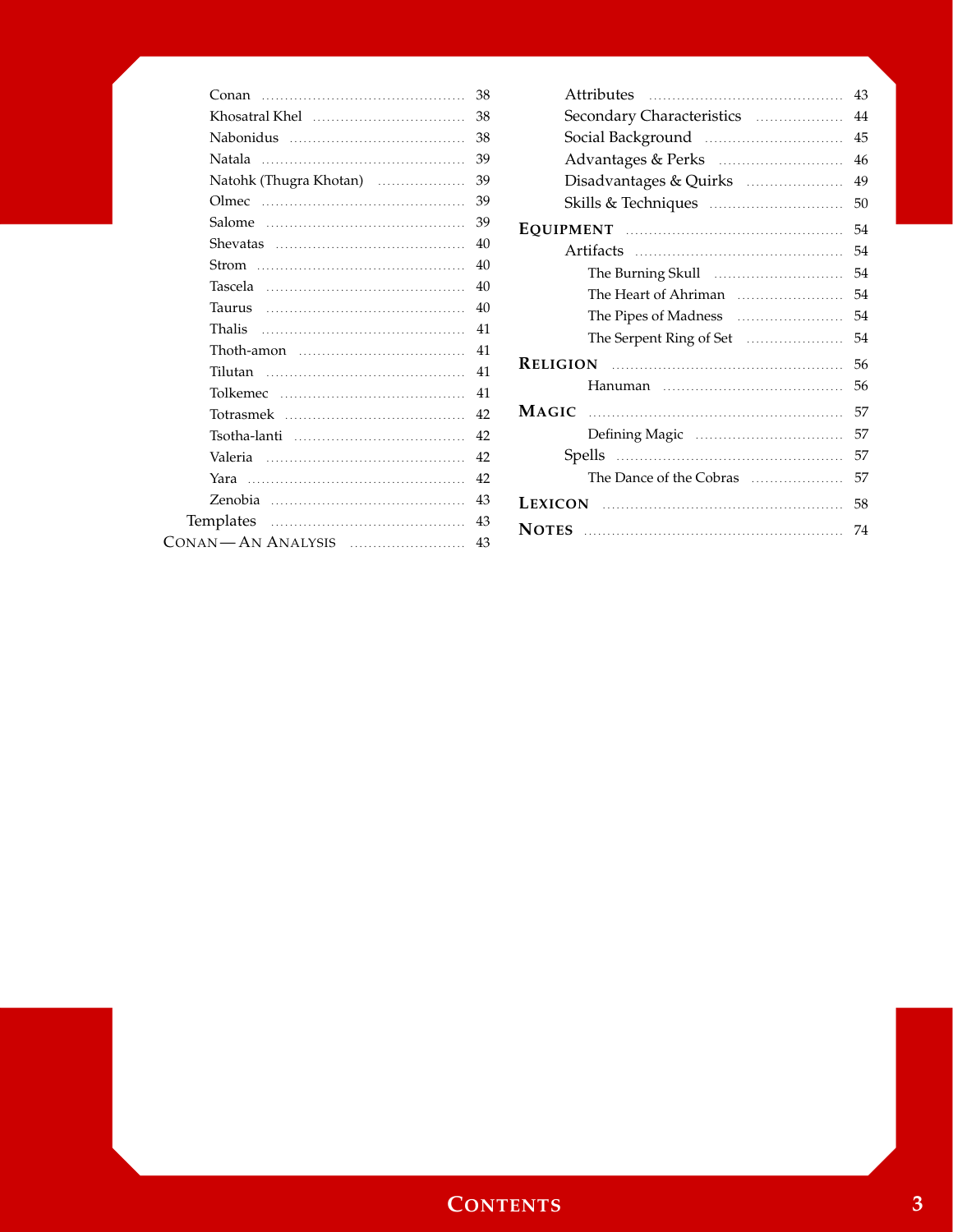# <span id="page-5-0"></span>**INTRODUCTION**

#### <span id="page-5-1"></span>*What's This About?*

This is a very early and as yet highly incomplete adaptation of Robert E. Howard's "Hyborian Age", for *GURPS Fourth Edition*. It has been several years in the making, and will likely take many more. The goal is to produce an evidence-based work, thoroughly annotated, in the system-agnostic spirit that GURPS has traditionally espoused.

Currently housed at *[T Bone's Games Diner](https://www.gamesdiner.com/)*, this work will remain free for public consumption. Comments and suggestions are welcome, and assistance will receive fair credit.

#### <span id="page-5-2"></span>*Source Material*

This project draws solely on the stories created by Robert E. Howard—i.e., no pastiche material or posthumous re-writes. The texts used for reference are the Wandering Star and Del Rey editions of *[The](https://en.wikipedia.org/wiki/The_Coming_of_Conan_the_Cimmerian) [Coming of Conan the Cimmerian](https://en.wikipedia.org/wiki/The_Coming_of_Conan_the_Cimmerian)*, *[The Bloody Crown of](https://en.wikipedia.org/wiki/The_Bloody_Crown_of_Conan) [Conan](https://en.wikipedia.org/wiki/The_Bloody_Crown_of_Conan)*, and *[The Conquering Sword of Conan](https://en.wikipedia.org/wiki/The_Conquering_Sword_of_Conan)*.

For simplicity of reference, supporting material is grouped with the title to which it refers:

- *Beyond the Black River*
- *Black Colossus*, with synopsis
- *The Black Stranger*, with synopses
- *Cimmeria*
- *The Devil in Iron*
- *The Frost-Giant's Daughter*
- *The God in the Bowl*
- *The Hour of the Dragon*, with notes & synopsis
- *The Hyborian Age*
- "Hyborian Names and Countries"
- *Iron Shadows in the Moon*
- letter to P. Schuyler Miller
- *The Man-Eaters of Zamboula*, with synopsis
- "Notes on Various Peoples of the Hyborian Age"
- *The People of the Black Circle*, with synopses
- *The Phoenix on the Sword*, with draft
- *The Pool of the Black One*
- *Queen of the Black Coast*
- *Red Nails*, with draft
- *Rogues in the House*
- *The Scarlet Citadel*, with synopsis
- *The Servants of Bit-Yakin*
- *The Tower of the Elephant*
- untitled draft (*Amboola awakened slowly. . .*) and synopsis (*The setting: The city of Shumballa. . .*)
- untitled draft (*Three men squatted beside the water hole. . .*) and synopsis (*Amalric, a son of a nobleman. . .*)
- untitled fragment (*The battlefield stretched silent. . .*)
- untitled notes (*The Westermark. . .*)
- untitled synopsis (*A squad of Zamorian soldiers. . .*)
- *The Vale of Lost Women*
- *A Witch Shall Be Born*, with synopsis
- *Wolves Beyond the Border* (drafts)
- *Xuthal of the Dusk*

#### <span id="page-5-3"></span>*Credits*

#### Robert E. Howard

*Robert Ervin Howard (January 22, 1906 – June 11, 1936) was an American author who wrote pulp fiction in a diverse range of genres. He is well known for his character Conan the Barbarian and is regarded as the father of the sword and sorcery subgenre.*

*Howard was born and raised in Texas. He spent most of his life in the town of Cross Plains, with some time spent in nearby Brownwood. A bookish and intellectual child, he was also a fan of boxing and spent some time in his late teens bodybuilding, eventually taking up amateur boxing. From the age of nine he dreamed of becoming a writer of adventure fiction but did not have real success until he was 23. Thereafter, until his death by suicide at age 30, Howard's writings were published in a wide selection of magazines, journals, and newspapers, and he became proficient in several subgenres. His greatest success occurred after his death.*

*Although a Conan novel was nearly published in 1934, Howard's stories were never collected during his lifetime. The main outlet for his stories was Weird Tales, where Howard created Conan the Barbarian. With Conan and his other heroes, Howard helped fashion the genre now known as sword and sorcery, spawning many imitators and giving him a large influence in the fantasy field. Howard remains a highly read author, with his best works still reprinted.*

— Wikipedia

#### **4 INTRODUCTION**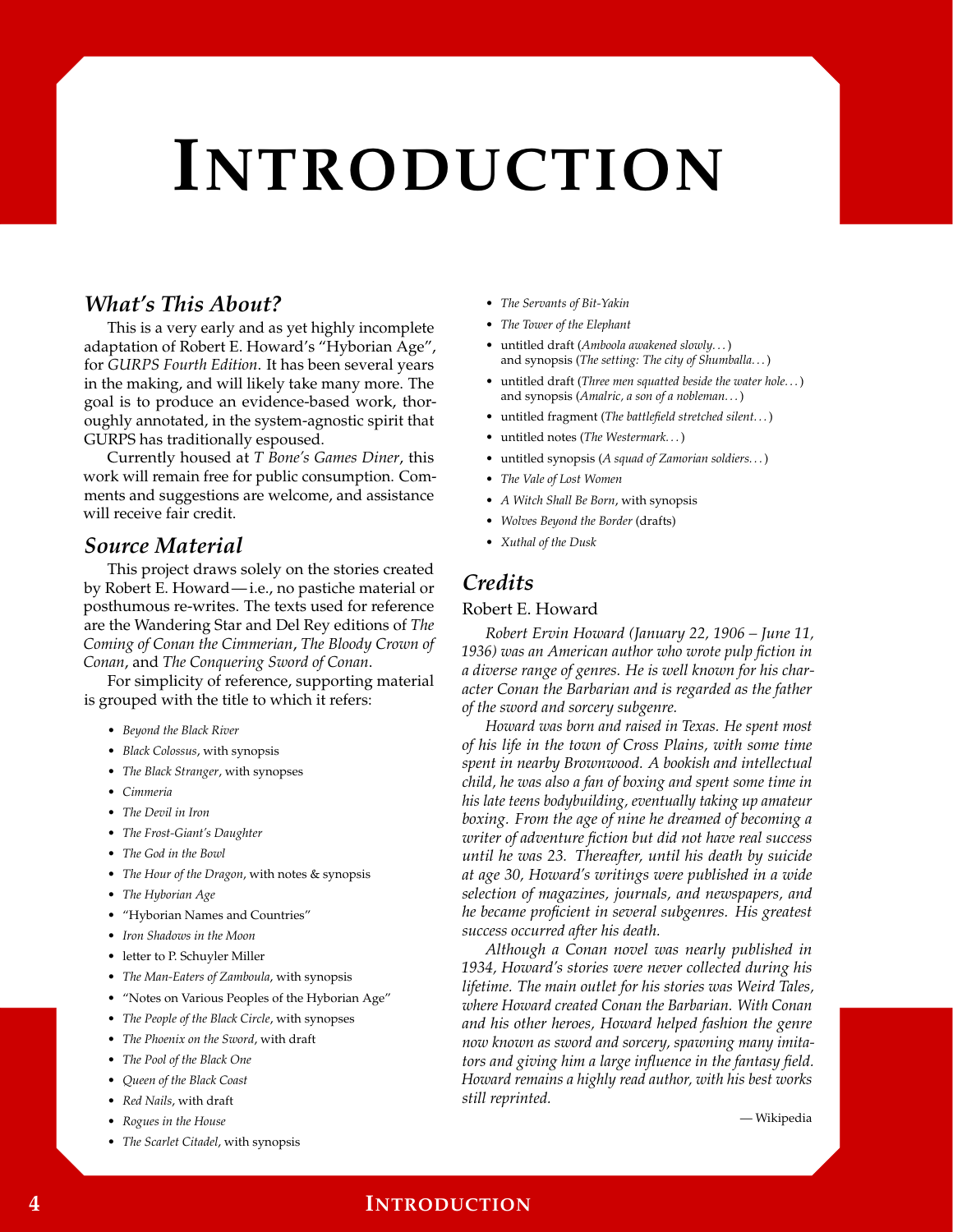#### Wandering Star, et al.

Special thanks to all the enthusiasts, scholars, and middlemen who contributed to the Howard revival and the consequent publishing of the books used as source material in this project.

#### T Bone's Games Diner

Thanks to T Bone for hosting this project, as well as for all the advice and encouragement. Thanks, also, to the various forum-goers there who have helped to improve this piece.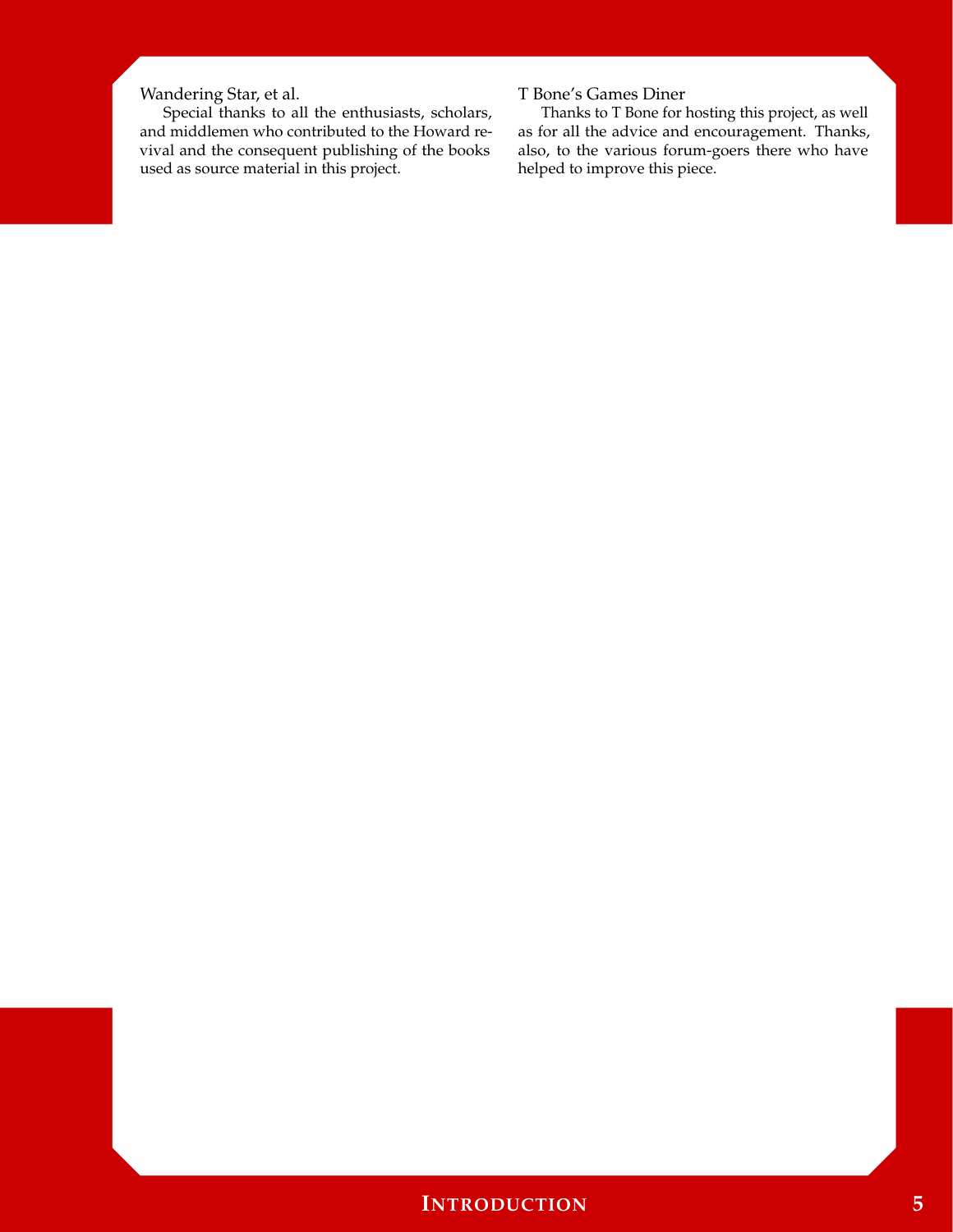## <span id="page-7-0"></span>**CHAPTER ONE SETTING**

*Know, oh prince, that between the years when the oceans drank Atlantis and the gleaming cities, and the years of the rise of the Sons of Aryas, there was an Age undreamed of, when shining kingdoms lay spread across the world like blue mantles beneath the stars— Nemedia, Ophir, Brythunia, Hyperborea, Zamora with its darkhaired women and towers of spider-haunted mystery, Zingara with its chivalry, Koth that bordered on the pastoral lands of Shem, Stygia with its shadow-guarded tombs, Hyrkania whose riders wore steel and silk and gold. But the proudest kingdom of the world was Aquilonia, reigning supreme in the dreaming west. Hither came Conan, the Cimmerian, black-haired, sullen-eyed, sword in hand, a thief, a reaver, a slayer, with gigantic melancholies and gigantic mirth, to tread the jeweled thrones of the Earth under his sandalled feet.*

— *The Nemedian Chronicles*, in *The Phoenix on the Sword*

The political landscape of the Hyborian Age runs the gamut from feudal nations to nomadic tribes. The listings, here, are regions shown on Howard's maps, as well as others clearly delineated in stories, and are presented in a kingdom–province–town structure. (For example, the kingdom of Aquilonia contains, as one of its provinces, the frontier region called Conawaga, which, in turn, is home to the town of Scanaga.)

At each level, details are given that are particular to the region discussed. This includes differences in culture, government, languages, technology, and terrain, as well as a lexicon of names and terminology associated with the region or its inhabitants.

## **AQUILONIA**

#### <span id="page-7-1"></span>*But the proudest kingdom of the world was Aquilonia, reigning supreme in the dreaming west.*

#### — *The Nemedian Chronicles*, in *The Phoenix on the Sword*

Lorem ipsum dolor sit amet, consectetuer adipiscing elit. Ut purus elit, vestibulum ut, placerat ac, adipiscing vitae, felis. Curabitur dictum gravida mauris. Nam arcu libero, nonummy eget, consectetuer id, vulputate a, magna. Donec vehicula augue eu neque. Pellentesque habitant morbi tristique senectus et netus et malesuada fames ac turpis egestas. Mauris ut leo. Cras viverra metus rhoncus sem. Nulla et lectus vestibulum urna fringilla ultrices. Phasellus eu tellus sit amet tortor gravida placerat. Integer sapien est, iaculis in, pretium quis, viverra ac, nunc. Praesent eget sem vel leo ultrices bibendum. Aenean faucibus. Morbi dolor nulla, malesuada eu, pulvinar at, mollis ac, nulla. Curabitur auctor semper nulla. Donec varius orci eget risus. Duis nibh mi, congue eu, accumsan eleifend, sagittis quis, diam. Duis eget orci sit amet orci dignissim rutrum.

*Technology:* TL 3. Generally medieval — steel weapons, plate armor, mounted knights, feudalism,  $etc.<sup>1</sup>$  $etc.<sup>1</sup>$  $etc.<sup>1</sup>$ 

*Culture:* Hyborian. *Language:* Aquilonian.

*Lexicon:* Aquilonia, Aquilonian, Aquilonians, Black Dragons, Black Legion, Conan (king), Epeus the Sword-wielder (king), Namedes/Namedides/Numedides (king), Publius (chancellor), Vilerus (king).

### <span id="page-7-2"></span>**ATTALUS**

*The people of Attalus boasted the greatest advances in commerce and culture, though the whole level of Aquilonian civilization was enviable.*

— "Notes on Various Peoples of the Hyborian Age"

The province of Attalus, in the southeast. *Lexicon:* Attalus; Dion (baron); Pallantides.

## <span id="page-7-3"></span>**THE BOSSONIAN MARCHES**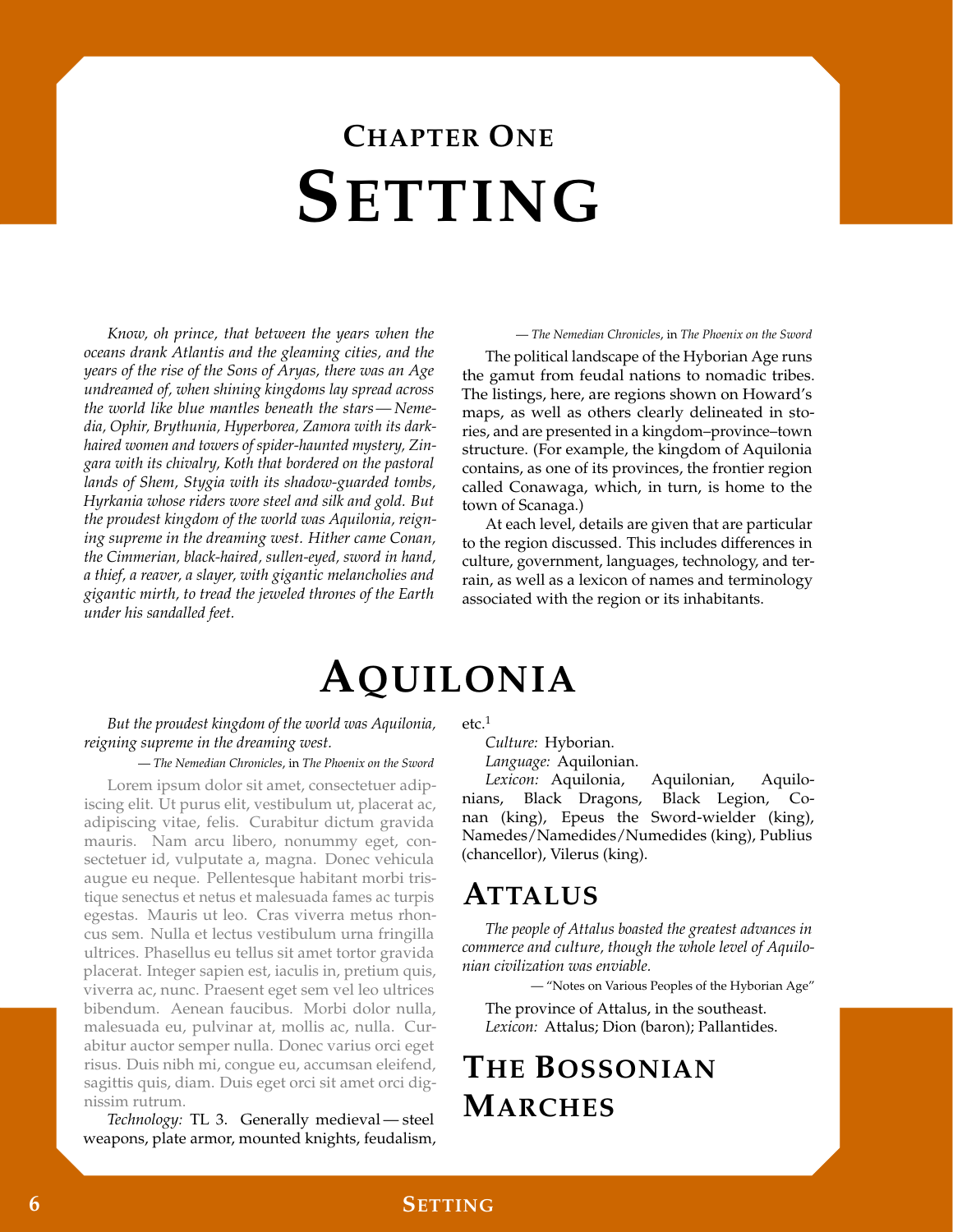*Between Aquilonia and the Pictish wilderness lie the Bossonian marches, peopled by descendants of an aboriginal race, conquered by a tribe of Hyborians, early in the first ages of the Hyborian drift. This mixed people never attained the civilization of the purer Hyborians, and was pushed by them to the very fringe of the civilized world. The Bossonians are of medium height and complection, their eyes brown or grey, and they are mesocephalic. They live mainly by agriculture, in large walled villages, and are part of the Aquilonian kingdom. Their marches extend from the Border kingdom in the north to Zingara in the southwest, forming a bulwark for Aquilonia against both the Cimmerians and the Picts. They are stubborn defensive fighters, and centuries of warfare against northern and western barbarians have caused them to evolve a type of defense almost impregnable against direct attack.*

— *The Hyborian Age*

*Lexicon:* Bossonian, Bossonian marches, Bossonians.

### <span id="page-8-0"></span>**CONAWAGA**

*"The first wine I've drunk since I left Conawaga, by Crom! Those cursed Eagles hunted me so closely through the forest I had hardly time to munch the nuts and roots I found."*

— Conan, in *The Black Stranger*

The frontier province of Conawaga, south of Oriskonie in the Westermarck.

*Lexicon:* Brocas (baron), Conawaga.

#### <span id="page-8-1"></span>*Scanaga*

*There was a sort of supreme court located in the largest town of Conawaga, Scanaga, presided over by a judge appointed directly by the king of Aquilonia, and it was a defendent's privilege, under certain circumstances, to appeal to this court.*

— untitled notes (*The Westermark. . .*)

*Lexicon:* Scanaga.

### <span id="page-8-2"></span>**GUNDERLAND**

*Gunderland was once a separate kingdom, but was brought into the larger kingdom, less by conquest than agreement. Its people never considered themselves exactly Aquilonians, and after the fall of the great kingdom, Gunderland existed for several generations in its former state as a separate principality.*

— "Notes on Various Peoples of the Hyborian Age"

The province of Gunderland, in the north. *Lexicon:* Gunderland, Gunderman, Gundermen.

### <span id="page-8-3"></span>**KORMON**

*I said naught but was astounded. This was news indeed. For the Baron of Torh was lord of Conawaga, not Schohira, whose patroon was Lord Thasperas of Kormon.*

— *Wolves Beyond the Border* (draft B)

*Lexicon:* Kormon, Thasperas (baron).

### <span id="page-8-4"></span>**ORISKONIE**

The frontier province of Oriskonie, northernmost in the Westermarck.

*Lexicon:* Oriskonie/Oriskony.

### <span id="page-8-5"></span>**PELLIA**

*He saw looting and rioting, and men-at-arms whose shields bore the insignia of Pellia, manning the towers and swaggering through the markets. Over all, like a fantasmal mirage, he saw the dark, triumphant face of Prince Arpello of Pellia.*

— *The Scarlet Citadel*

(It is unclear whether Pellia is a province in Aquilonia, or an external entity.)

*Lexicon:* Arpello (prince), Pellia, Pellian.

### <span id="page-8-6"></span>**POITAIN**

*. . . the smiling sun-washed plains and blue lazy rivers of Poitain, Aquilonia's southernmost province.*

— *The Phoenix on the Sword*

The province of Poitain, in the south.

*Lexicon:* Poitain, Poitainian, Poitainians, Prospero (captain), Trocero (count).

### <span id="page-8-7"></span>**SCHOHIRA**

The frontier province of Schohira, in the Westermarck.

*Lexicon:* Schohira, Schohiran, Schohirans, Thasperas (baron).

#### <span id="page-8-8"></span>*Coyaga*

*"He [Baron Thasperas] removed his troops from the forts, however, and we manned them with our own foresters. There was some little skirmishing among ourselves, especially in the towns like Coyaga, where dwell the land-holders, for some of them held to Namedides well, these loyalists either fled away to Conawaga with their retainers, or else surrendered and gave their pledge to remain neutral in their castles, like Lord Valerian of Schondara."*

— Hakon Strom's son, in *Wolves Beyond the Border* (draft B) *Lexicon:* Coyaga.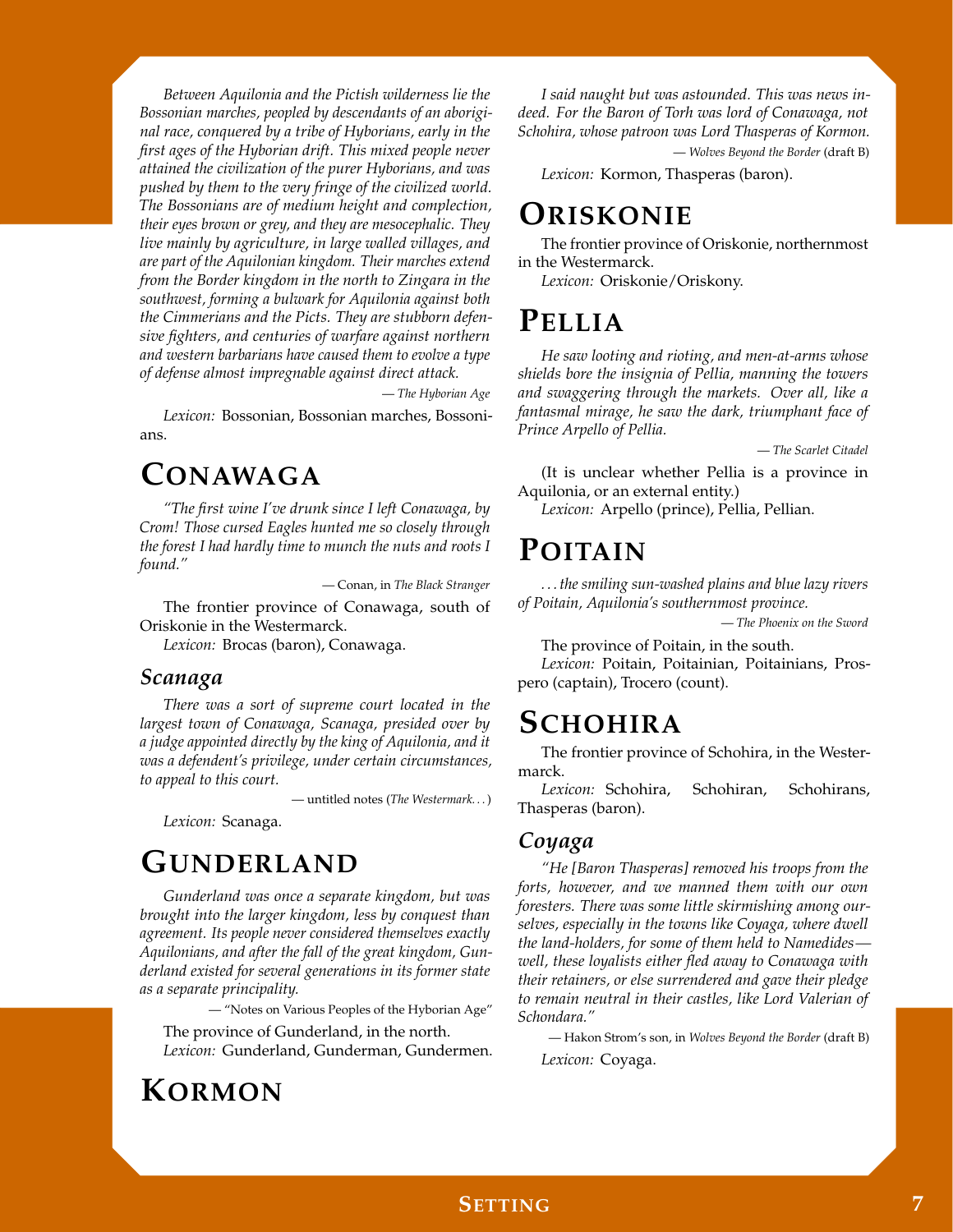<span id="page-9-0"></span>**THE TAURAN**

*"I've seen good woodsmen from the Tauran. But the Bossonians have sheltered you Aquilonians from the outer wildernesses for too many centuries. You need hardening."*

— Conan, in *Beyond the Black River*

*Lexicon:* The Tauran.

### <span id="page-9-1"></span>**THANDARA**

*Thandara was the most purely pioneer province. Originally it had only been a fortress by that name, on Warhorse River, built by direct order of the king of Aquilonia, and commanded by royal troops. After the conquest of the province of Conajohara by the Picts, the settlers from that province moved southward and settled the country in the vicinity of the fortress. They held their land by force of arms, and neither received nor needed any patent. They acknowledged no baron as overlord. Their governor was merely a military commander, elected from among themselves, their choice being always submitted to and approved by the king of Aquilonia as a matter of form. No troops were ever sent to Thandara. They built forts, or rather block-houses, and manned them themselves, and formed companies of military bodies called Rangers. They were incessantly at warfare with the Picts.*

— untitled notes (*The Westermark. . .*)

The frontier province of Thandara, southernmost in the Westermarck, separated from the others by the intervening Little Wilderness.

*Lexicon:* Thandara, Thandaran.

### <span id="page-9-2"></span>**TORH**

*. . . for Brocas was lord of Conawaga. . .* — *Wolves Beyond the Border* (draft A)

*I said naught but was astounded. This was news indeed. For the Baron of Torh was lord of Conawaga, not Schohira, whose patroon was Lord Thasperas of Kormon.* — *Wolves Beyond the Border* (draft B)

*Lexicon:* Brocas (baron), Torh.

## <span id="page-9-3"></span>**[UNSORTED LOCATIONS]**

#### <span id="page-9-4"></span>*Schondara*

*The forest ran to within less than half a mile of the town, which was a handsome one for a frontier village, with neat houses mostly of squared logs, some painted, but also some fine frame buildings which is something we have not in Thandara. But there was not so much as a ditch or a palisade about the village, which was strange to me.*

— *Wolves Beyond the Border* (draft B) *Lexicon:* Schondara, Valerian.

#### <span id="page-9-5"></span>*Galparan*

*Lexicon:* Galparan.

#### <span id="page-9-6"></span>*Shamar*

*Lexicon:* Shamar.

#### <span id="page-9-7"></span>*Tamar* ✪

*Tall spires and gleaming domes stood up in the mist, and he looked on his own capital of Tamar. . .*

— *The Scarlet Citadel*

In *The Scarlet Citadel*, Tamar is the capital of Aquilonia. Later on, in *The Hour of the Dragon*, the capital is Tarantia. Possible explanations include that Tamar may have been the name of the castle or inner city, that the entire city was renamed, that the kingdom had palaces in more than one city, and that the king's court moved from the former location to the latter. (An examination of the context, especially the descriptions of local terrain, might clarify the issue.)

*Lexicon:* Tamar.

#### <span id="page-9-8"></span>*Tanasul*

*They came to Tanasul, a small fortified village at the spot where a reef of rocks made a natural bridge across the river, passable always except in times of greatest flood. Scouts brought in the news that Conan had taken up his position in the Goralian hills, which began to rise a few miles beyond the river.*

— *The Hour of the Dragon*

*Lexicon:* Tanasul.

#### <span id="page-9-9"></span>*Tarantia* ✪

*. . . on a river bank where willows and oaks grew thickly, he glimpsed, afar, across the rolling plains dotted with rich groves, the blue and golden towers of Tarantia.* — *The Hour of the Dragon*

In *The Scarlet Citadel*, Tamar is the capital of Aquilonia. Later on, in *The Hour of the Dragon*, the capital is Tarantia. Possible explanations include that Tamar may have been the name of the castle or inner city, that the entire city was renamed, that the kingdom had palaces in more than one city, and that the king's court moved from the former location to the latter. (An examination of the context, especially the descriptions of local terrain, might clarify the issue.)

*Lexicon:* Tarantia.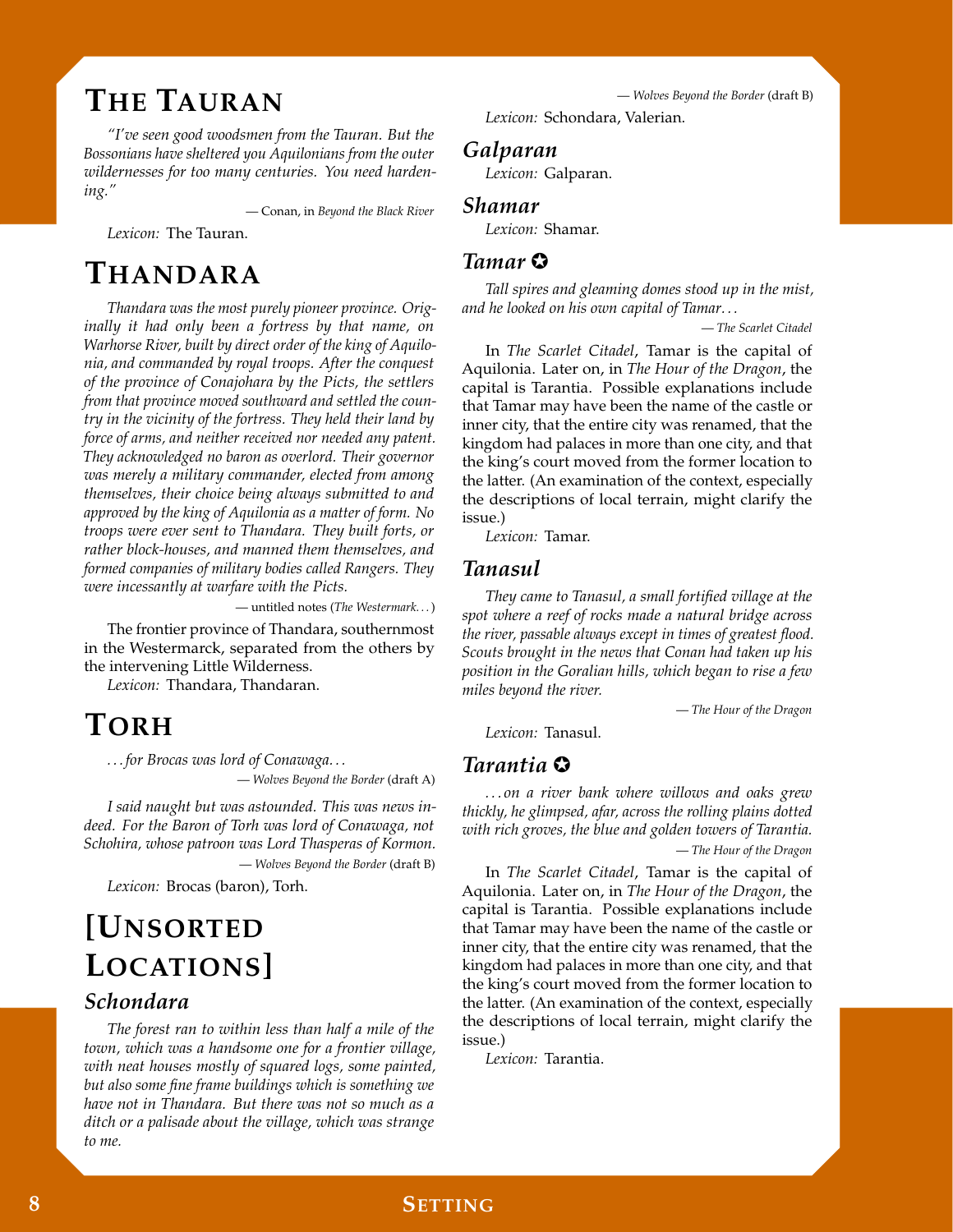### <span id="page-10-0"></span>**THE WESTERMARK**

*The Westermarck: located between the Bossonian marches and the Pictish wilderness. Provinces: Thandara, Conawaga, Oriskonie, Schohira. Political situation: Oriskonie, Conawaga, and Schohira were ruled by royal patent. Each was under the jurisdiction of a baron of the western marches, which lie just east of the Bossonian marches. These barons were accountable only to the king of Aquilonia. Theoretically they owned the land, and received a certain percentage of the gain. In return they supplied troops to protect the frontier against the Picts, built fortresses and towns, and appointed judges and other officials. Actually their power was not nearly so absolute as it seemed. There was a sort of supreme court located in the largest town of Conawaga, Scanaga, presided over by a judge appointed directly by the king of Aquilonia, and it was a defendent's privilege, under certain circumstances, to appeal to this court. Thandara was the southernmost province, Oriskonie the northernmost, and the most thinly settled. Conawaga lay south of Oriskonie, and south of Conawaga lay lay Schohira, the smallest of the provinces. Conawaga was the largest, richest and most thickly settled, and the only one in which landed patricians had settled to any extent. Thandara was the most purely pioneer province. Originally it had only been a fortress by that name, on Warhorse River, built by direct order of the king of Aquilonia, and commanded by royal troops. After the conquest of the province of Conajohara by the Picts, the settlers from that province moved southward and settled the country in the vicinity of the fortress. They held their land by force of arms, and neither received nor needed any patent. They acknowledged no baron as overlord. Their governor was merely*

*a military commander, elected from among themselves, their choice being always submitted to and approved by the king of Aquilonia as a matter of form. No troops were ever sent to Thandara. They built forts, or rather block-houses, and manned them themselves, and formed companies of military bodies called Rangers. They were incessantly at warfare with the Picts. When the word came that Aquilonia was being torn by civil war, and that the Cimmerian Conan was striking for the crown, Thandara instantly declared for Conan, renounced their allegiance to King Namedes and sent word asking Conan to endorse their elected governor, which the Cimmerian instantly did. This enraged the commander of a fort in the Bossonian marches, and he marched with his host to ravage Thandara. But the frontiersmen met him at their borders and gave him a savage defeat, after which there was no attempt to meddle with Thandara. But the province was isolated, separated from Schohira by a stretched of uninhabited wilderness, and behind them lay the Bossonian country, where most of the people were loyalists. The baron of Schohira declared for Conan, and marched to join his army, but asked no levies of Schohira where indeed every man was needed to guard the frontier. But in Conawaga were many loyalists, and the baron of Conawaga rode in person into Scandaga and demanded that the people supply him with a force to ride and aid king Namedes. There was civil war in Conawaga, and the baron planned to crush all other provinces and make himself governor of them all. Meantime, in Oriskonie, the people had driven out the governor appointed by their baron and were savagely fighting such loyalists as skulked among them.*

— untitled notes (*The Westermark. . .*)

*Lexicon:* The Westermarck.

## **ARGOS**

<span id="page-10-1"></span>Lorem ipsum dolor sit amet, consectetuer adipiscing elit. Ut purus elit, vestibulum ut, placerat ac, adipiscing vitae, felis. Curabitur dictum gravida mauris. Nam arcu libero, nonummy eget, consectetuer id, vulputate a, magna. Donec vehicula augue eu neque. Pellentesque habitant morbi tristique senectus et netus et malesuada fames ac turpis egestas. Mauris ut leo. Cras viverra metus rhoncus sem. Nulla et lectus vestibulum urna fringilla ultrices. Phasellus eu tellus sit amet tortor gravida placerat. Integer sapien est, iaculis in, pretium quis, viverra ac, nunc. Praesent eget sem vel leo ultrices bibendum. Aenean faucibus. Morbi dolor nulla, malesuada eu, pulvinar at, mollis ac, nulla. Curabitur auctor semper nulla. Donec varius orci eget risus. Duis nibh mi, congue eu, accumsan eleifend, sagittis quis, diam. Duis eget orci sit amet orci dignissim rutrum.

*Culture:* Hyborian.

*Lexicon:* Argos, Argosean/Argossean, Argosseans.

#### <span id="page-10-2"></span>*Messantia*

*. . . all the sea-ports of Argos were cosmopolitan, in strong contrast with the inland provinces, and Messantia was the most polyglot of all. Craft of all the maritime nations rode in its harbor, and refugees and fugitives from many lands gathered there. Laws were lax; for Messantia thrived on the trade of the sea, and her citizens found it profitable to be somewhat blind in their dealings with seamen. It was not only legitimate trade that flowed into Messantia; smugglers and buccaneers played their part. All this Conan knew well, for had he not, in the days of old when he was a Barachan pirate, sailed by night into the harbor of Messantia to discharge strange cargoes?*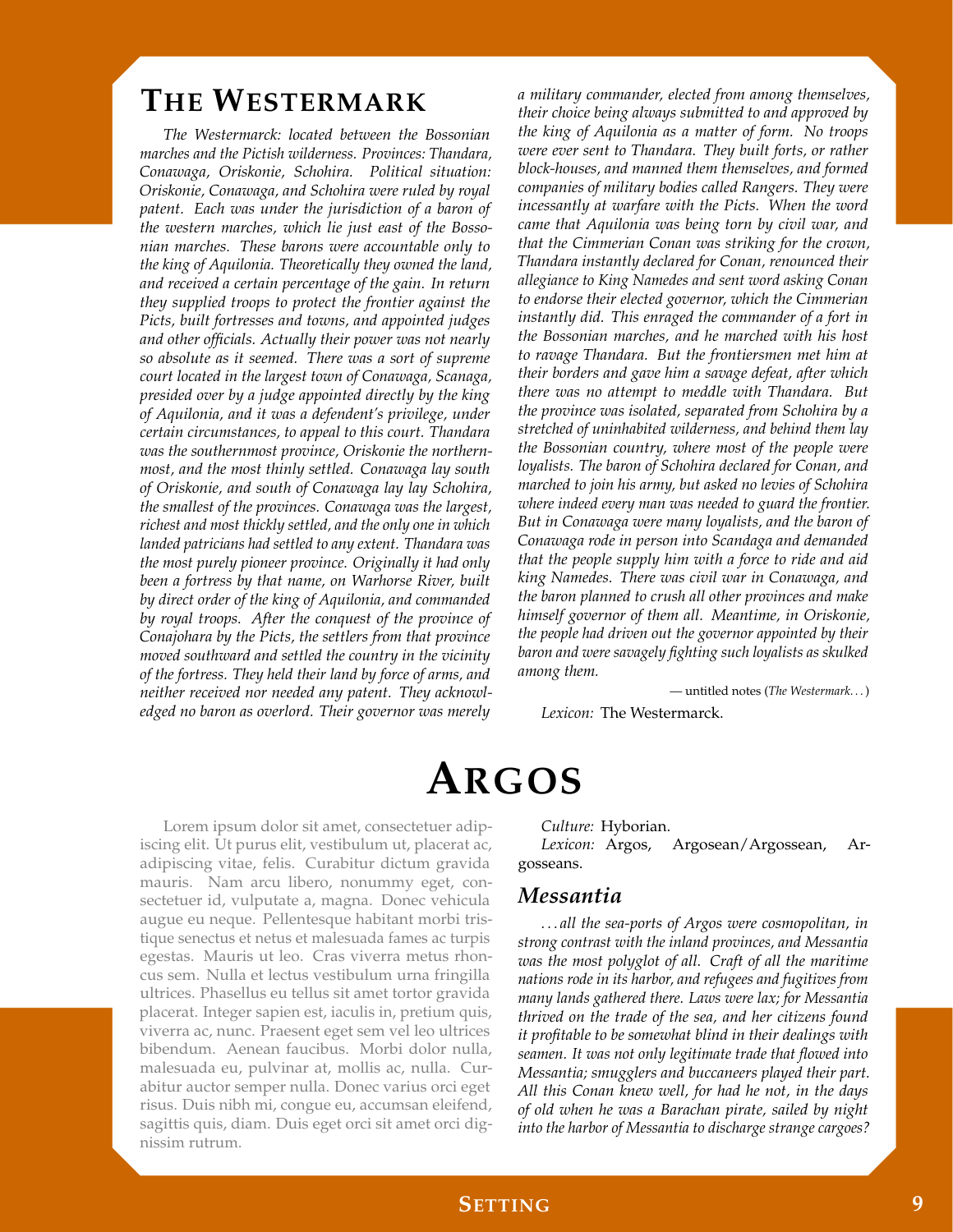*Most of the pirates of the Barachan Isles—small islands off the southwestern coast of Zingara—were Argossean sailors, and as long as they confined their attentions to the shipping of other nations, the authorities of Argos were* *not too strict in their interpretation of sea-laws.* — *The Hour of the Dragon*

*Lexicon:* Messantia, Messantian.

## **THE BORDER KINGDOM**

<span id="page-11-0"></span>Lorem ipsum dolor sit amet, consectetuer adipiscing elit. Ut purus elit, vestibulum ut, placerat ac, adipiscing vitae, felis. Curabitur dictum gravida mauris. Nam arcu libero, nonummy eget, consectetuer id, vulputate a, magna. Donec vehicula augue eu neque. Pellentesque habitant morbi tristique senectus et netus et malesuada fames ac turpis egestas. Mauris ut leo. Cras viverra metus rhoncus sem. Nulla et lectus vestibulum urna fringilla ultrices. Phasellus eu tellus sit amet tortor gravida placerat. Integer sapien est, iaculis in, pretium quis,

viverra ac, nunc. Praesent eget sem vel leo ultrices bibendum. Aenean faucibus. Morbi dolor nulla, malesuada eu, pulvinar at, mollis ac, nulla. Curabitur auctor semper nulla. Donec varius orci eget risus. Duis nibh mi, congue eu, accumsan eleifend, sagittis quis, diam. Duis eget orci sit amet orci dignissim rutrum.

*Culture:* Hyborian. *Language:* ? *Lexicon:* The Border Kingdom.

## **BRYTHUNIA**

<span id="page-11-1"></span>Lorem ipsum dolor sit amet, consectetuer adipiscing elit. Ut purus elit, vestibulum ut, placerat ac, adipiscing vitae, felis. Curabitur dictum gravida mauris. Nam arcu libero, nonummy eget, consectetuer id, vulputate a, magna. Donec vehicula augue eu neque. Pellentesque habitant morbi tristique senectus et netus et malesuada fames ac turpis egestas. Mauris ut leo. Cras viverra metus rhoncus sem. Nulla et lectus vestibulum urna fringilla ultrices. Phasellus eu tellus sit amet tortor gravida placerat. Integer sapien est, iaculis in, pretium quis, viverra ac, nunc. Praesent eget sem vel leo ultrices bibendum. Aenean faucibus. Morbi dolor nulla, malesuada eu, pulvinar at, mollis ac, nulla. Curabitur auctor semper nulla. Donec varius orci eget risus. Duis nibh mi, congue eu, accumsan eleifend, sagittis quis, diam. Duis eget orci sit amet orci dignissim rutrum.

*Culture:* Hyborian. *Language:* ? *Lexicon:* Brythunia, Brythunian, Brythunians.

## **CIMMERIA**

<span id="page-11-2"></span>Lorem ipsum dolor sit amet, consectetuer adipiscing elit. Ut purus elit, vestibulum ut, placerat ac, adipiscing vitae, felis. Curabitur dictum gravida mauris. Nam arcu libero, nonummy eget, consectetuer id, vulputate a, magna. Donec vehicula augue eu neque. Pellentesque habitant morbi tristique senectus et netus et malesuada fames ac turpis egestas. Mauris ut leo. Cras viverra metus rhoncus sem. Nulla et lectus vestibulum urna fringilla ultrices. Phasellus eu tellus sit amet tortor gravida placerat. Integer sapien est, iaculis in, pretium quis, viverra ac, nunc. Praesent eget sem vel leo ultrices bibendum. Aenean faucibus. Morbi dolor nulla, malesuada eu, pulvinar at, mollis ac, nulla. Curabitur auctor semper nulla. Donec varius orci eget risus. Duis nibh mi, congue eu, accumsan eleifend,

sagittis quis, diam. Duis eget orci sit amet orci dignissim rutrum.

*Terrain:* Mountain and Woodlands. *Technology:* TL 0?[2](#page-75-2) *Population:* Search −3. *Culture:* Cimmerian. *Language:* Cimmerian (Native/None). *Government:* Clan/Tribal. *CR:* 3 (Corruption 0). *Lexicon:* Cimmeria, Cimmerian, Cimmerians.

## <span id="page-11-3"></span>**THE SOUTHERN MARCHES**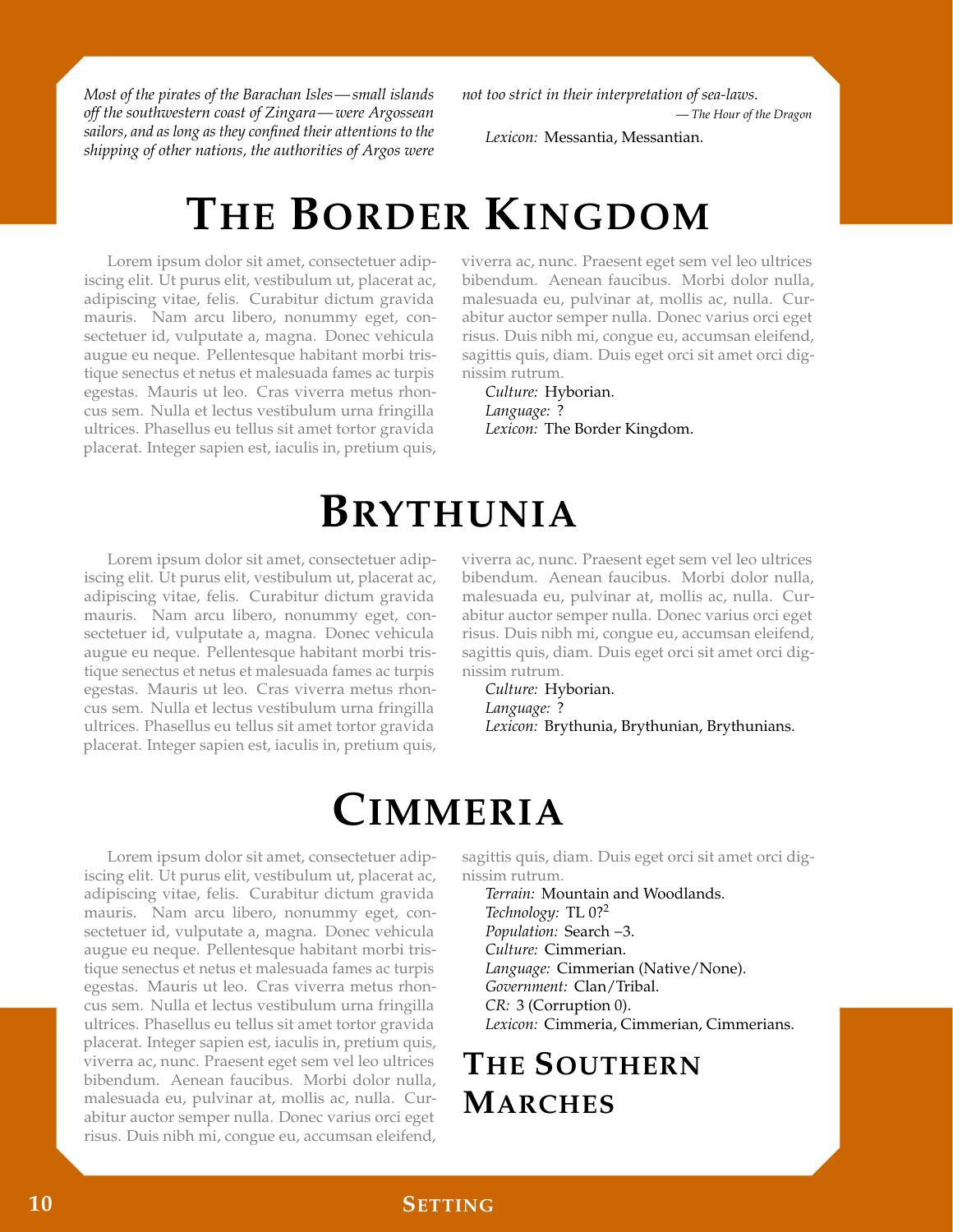*"They tried to colonize the southern marches of Cimmeria: destroyed a few small clans, built a fort-town, Venarium,— you've heard the tale."*

— Conan, in *Beyond the Black River*

*Lexicon:* The southern marches.

#### <span id="page-12-0"></span>*Venarium*

<span id="page-12-1"></span>*"I've heard him tell the tale, many a time. The barbarians swept out of the hills in a ravening horde, without*

*warning, and stormed Venarium with such fury none could stand before them. Men, women and children were butchered. Venarium was reduced to a mass of charred ruins, as it is to this day. The Aquilonians were driven back across the marches, and have never since tried to colonize the Cimmerian country."*

— Balthus, in *Beyond the Black River*

*Lexicon:* Venarium.

## **CORINTHIA**

*"I am of the opinion that the city was one of the small city-states lying just west of Zamora, and into which Conan had wandered after leaving Zamora."*

#### — Robert E. Howard, in a letter to P. Schuyler Miller

Lorem ipsum dolor sit amet, consectetuer adipiscing elit. Ut purus elit, vestibulum ut, placerat ac, adipiscing vitae, felis. Curabitur dictum gravida mauris. Nam arcu libero, nonummy eget, consectetuer id, vulputate a, magna. Donec vehicula augue eu neque. Pellentesque habitant morbi tristique senectus et netus et malesuada fames ac turpis egestas. Mauris ut leo. Cras viverra metus rhoncus sem. Nulla et lectus vestibulum urna fringilla ultrices. Phasellus eu tellus sit amet tortor gravida placerat. Integer sapien est, iaculis in, pretium quis, viverra ac, nunc. Praesent eget sem vel leo ultrices bibendum. Aenean faucibus. Morbi dolor nulla, malesuada eu, pulvinar at, mollis ac, nulla. Curabitur auctor semper nulla. Donec varius orci eget risus. Duis nibh mi, congue eu, accumsan eleifend, sagittis quis, diam. Duis eget orci sit amet orci dignissim rutrum.

*Culture:* Hyborian. *Language:* Corinthian. *Lexicon:* Corinthia, Corinthian, Corinthians.

## **DARFAR**

<span id="page-12-2"></span>*He understood now the mystery of the strangers who had disappeared from the house of Aram Baksh; the riddle of the black drum thrumming out there beyond the palm groves, and of that pit of charred bones—that pit where strange meat might be roasted under the stars, while black beasts squatted about to glut a hideous hunger. The man on the floor was a cannibal slave from Darfar.*

— *The Man-Eaters of Zamboula*

Lorem ipsum dolor sit amet, consectetuer adipiscing elit. Ut purus elit, vestibulum ut, placerat ac, adipiscing vitae, felis. Curabitur dictum gravida mauris. Nam arcu libero, nonummy eget, consectetuer id, vulputate a, magna. Donec vehicula augue eu neque. Pellentesque habitant morbi tris-

tique senectus et netus et malesuada fames ac turpis egestas. Mauris ut leo. Cras viverra metus rhoncus sem. Nulla et lectus vestibulum urna fringilla ultrices. Phasellus eu tellus sit amet tortor gravida placerat. Integer sapien est, iaculis in, pretium quis, viverra ac, nunc. Praesent eget sem vel leo ultrices bibendum. Aenean faucibus. Morbi dolor nulla, malesuada eu, pulvinar at, mollis ac, nulla. Curabitur auctor semper nulla. Donec varius orci eget risus. Duis nibh mi, congue eu, accumsan eleifend, sagittis quis, diam. Duis eget orci sit amet orci dignissim rutrum.

*Culture:* ? *Language:* ? *Lexicon:* Darfar, Darfari.

## **GHULISTAN**

<span id="page-12-3"></span>*Danger breeds caution, and only a wary man lives long in that wild country where the hot Vendhyan plains meet the crags of the Himelians. An hour's ride westward or northward and one crossed the border and was among the hills where men lived by the law of the knife.*

— *The People of the Black Circle*

*". . . I was a war-chief of the Afghulis who live in the Himelian mountains above the borders of Vendhya."* — Conan, in *Red Nails*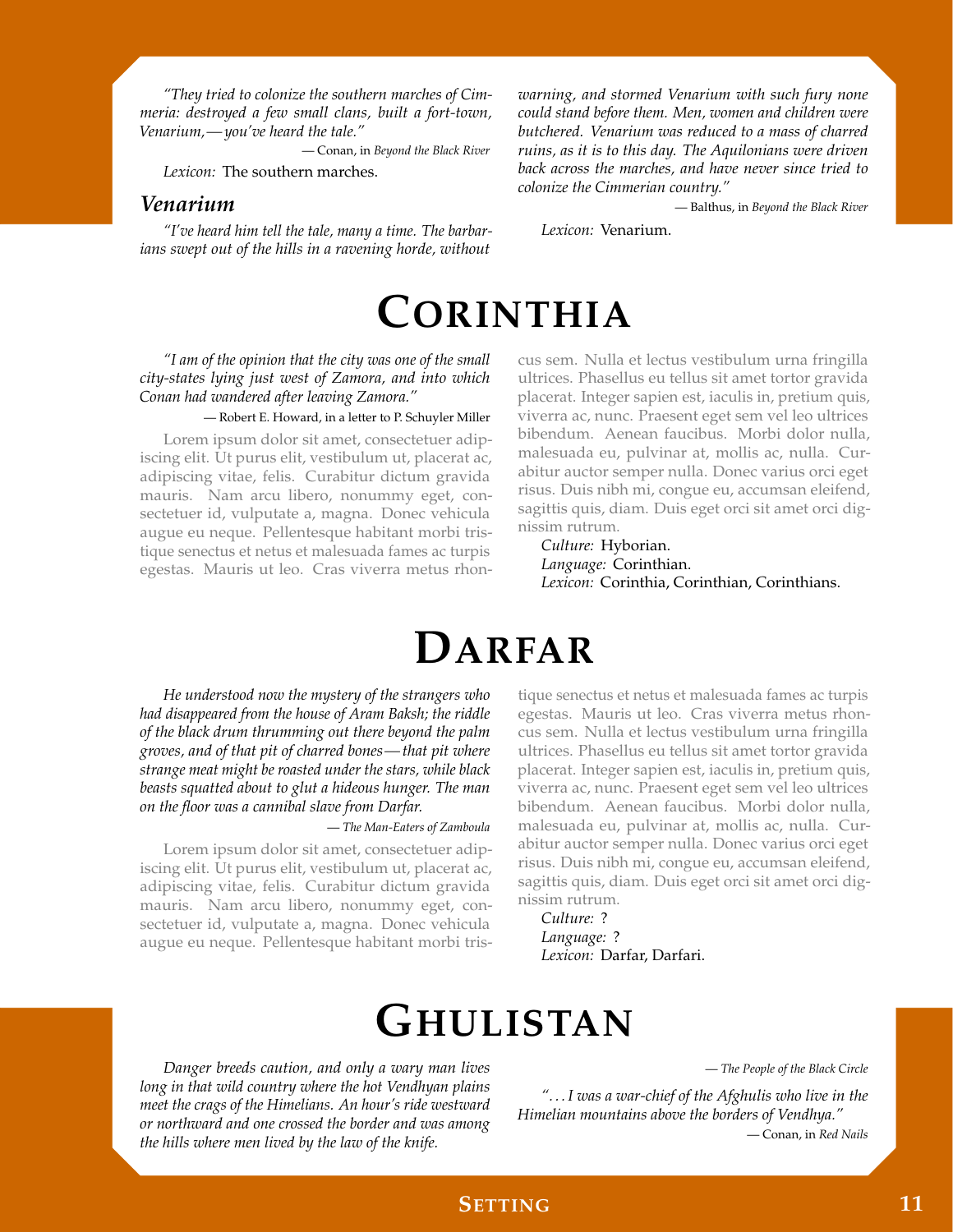Lorem ipsum dolor sit amet, consectetuer adipiscing elit. Ut purus elit, vestibulum ut, placerat ac, adipiscing vitae, felis. Curabitur dictum gravida mauris. Nam arcu libero, nonummy eget, consectetuer id, vulputate a, magna. Donec vehicula augue eu neque. Pellentesque habitant morbi tristique senectus et netus et malesuada fames ac turpis egestas. Mauris ut leo. Cras viverra metus rhoncus sem. Nulla et lectus vestibulum urna fringilla ultrices. Phasellus eu tellus sit amet tortor gravida placerat. Integer sapien est, iaculis in, pretium quis,

viverra ac, nunc. Praesent eget sem vel leo ultrices bibendum. Aenean faucibus. Morbi dolor nulla, malesuada eu, pulvinar at, mollis ac, nulla. Curabitur auctor semper nulla. Donec varius orci eget risus. Duis nibh mi, congue eu, accumsan eleifend, sagittis quis, diam. Duis eget orci sit amet orci dignissim rutrum.

*Culture:* ?

*Language:* Ghuli.

*Lexicon:* Afghuli, Afghulis, Afghulistan, Ghuli, Ghulistan.

## **HYPERBOREA**

<span id="page-13-0"></span>*Another factor has added to the impetus of Hyborian drift. A tribe of that race has discovered the use of stone in building, and the first Hyborian kingdom has come into being— the rude and barbaric kingdom of Hyperborea, which had its beginning in a crude fortress of boulders heaped to repel tribal attack. The people of this tribe soon abandoned their horse-hide tents for stone houses, crudely but mightily built, and thus protected, they grew strong. There are few more dramatic events in history than the rise of the rude, fierce kingdom of Hyperborea, whose people turned abruptly from their nomadic life to rear dwellings of naked stone, surrounded by cyclopean walls—a race scarcely emerged from the polished stone age, who had by a freak of chance, learned the first rude principles of architecture.*

— *The Hyborian Age*

*The blond savages of the far north have grown in power and numbers so that the northern Hyborian tribes move southward, driving their kindred clans before them. The ancient kingdom of Hyperborea is overthrown by one of these northern tribes, which, however, retains the old name.*

Lorem ipsum dolor sit amet, consectetuer adipiscing elit. Ut purus elit, vestibulum ut, placerat ac, adipiscing vitae, felis. Curabitur dictum gravida mauris. Nam arcu libero, nonummy eget, consectetuer id, vulputate a, magna. Donec vehicula augue eu neque. Pellentesque habitant morbi tristique senectus et netus et malesuada fames ac turpis egestas. Mauris ut leo. Cras viverra metus rhoncus sem. Nulla et lectus vestibulum urna fringilla ultrices. Phasellus eu tellus sit amet tortor gravida placerat. Integer sapien est, iaculis in, pretium quis, viverra ac, nunc. Praesent eget sem vel leo ultrices bibendum. Aenean faucibus. Morbi dolor nulla, malesuada eu, pulvinar at, mollis ac, nulla. Curabitur auctor semper nulla. Donec varius orci eget risus. Duis nibh mi, congue eu, accumsan eleifend, sagittis quis, diam. Duis eget orci sit amet orci dignissim rutrum.

*Culture:* Hyborian.

*Language:* ?

*Lexicon:* Hyperborea, Hyperborean, Hyperboreans, Tomar.

— *The Hyborian Age*

## **HYRKANIA**

<span id="page-13-1"></span>Lorem ipsum dolor sit amet, consectetuer adipiscing elit. Ut purus elit, vestibulum ut, placerat ac, adipiscing vitae, felis. Curabitur dictum gravida mauris. Nam arcu libero, nonummy eget, consectetuer id, vulputate a, magna. Donec vehicula augue eu neque. Pellentesque habitant morbi tristique senectus et netus et malesuada fames ac turpis egestas. Mauris ut leo. Cras viverra metus rhoncus sem. Nulla et lectus vestibulum urna fringilla ultrices. Phasellus eu tellus sit amet tortor gravida placerat. Integer sapien est, iaculis in, pretium quis, viverra ac, nunc. Praesent eget sem vel leo ultrices bibendum. Aenean faucibus. Morbi dolor nulla, malesuada eu, pulvinar at, mollis ac, nulla. Cur-

abitur auctor semper nulla. Donec varius orci eget risus. Duis nibh mi, congue eu, accumsan eleifend, sagittis quis, diam. Duis eget orci sit amet orci dignissim rutrum.

*Technology:* TL 2.[3](#page-75-3) *Culture:* Hyrkanian. *Language:* Hyrkanian. *Lexicon:* Hyrcanian, Hyrkania, Hyrkanians.

#### <span id="page-13-2"></span>*Khorusun/Khurusun*

A city in Hyrkanian territory, but controlled by Turan.

*Lexicon:* Khorusun/Khurusun.

#### **12 SETTING**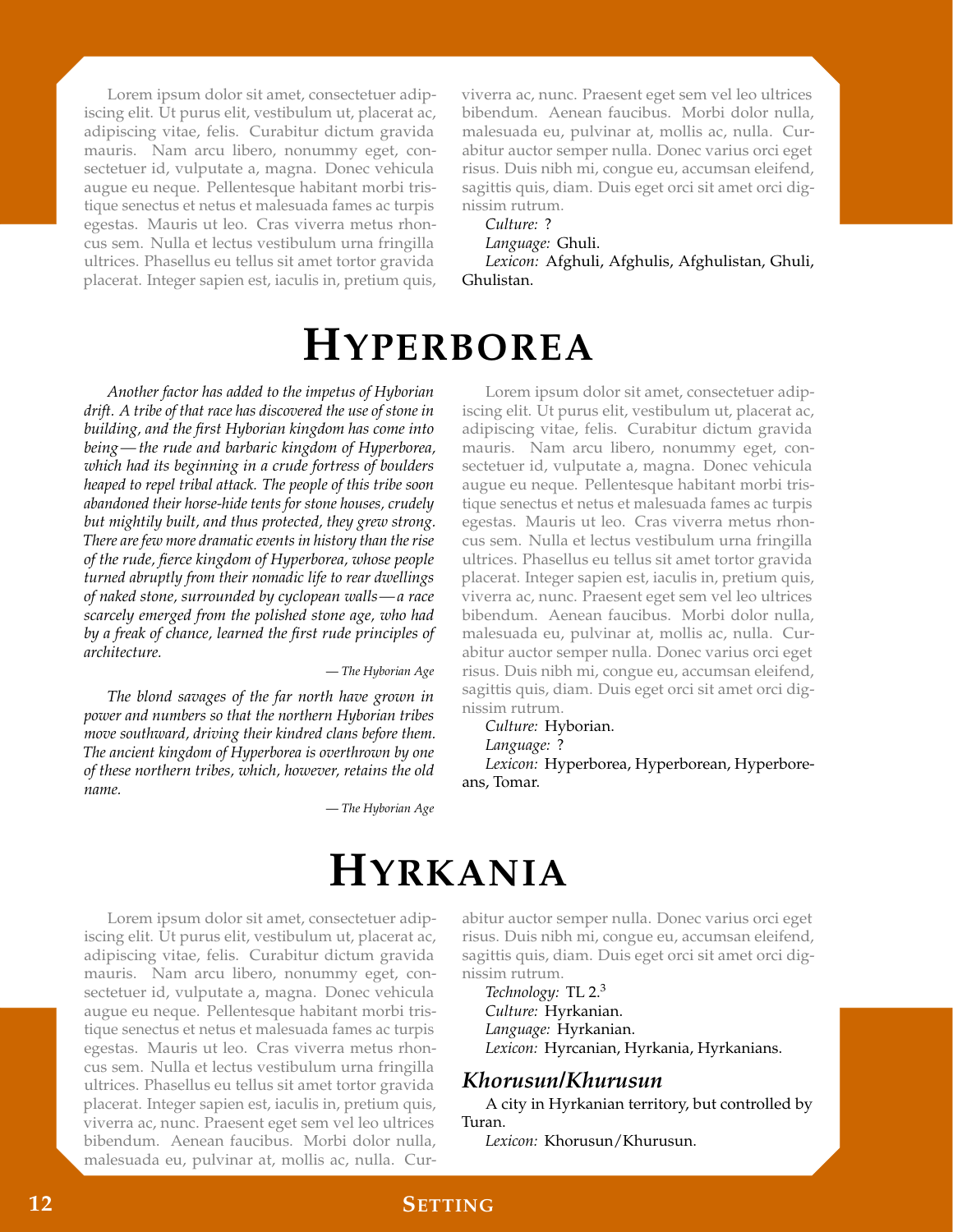## **IRANISTAN**

<span id="page-14-0"></span>*"Few of us are what we seem. I, whom the Kshatriyas know as Kerim Shah, a prince from Iranistan, am no greater a masquerader than most men.*

— Kerim Shah, in *The People of the Black Circle*

Lorem ipsum dolor sit amet, consectetuer adipiscing elit. Ut purus elit, vestibulum ut, placerat ac, adipiscing vitae, felis. Curabitur dictum gravida mauris. Nam arcu libero, nonummy eget, consectetuer id, vulputate a, magna. Donec vehicula augue eu neque. Pellentesque habitant morbi tristique senectus et netus et malesuada fames ac turpis egestas. Mauris ut leo. Cras viverra metus rhoncus sem. Nulla et lectus vestibulum urna fringilla ultrices. Phasellus eu tellus sit amet tortor gravida placerat. Integer sapien est, iaculis in, pretium quis,

viverra ac, nunc. Praesent eget sem vel leo ultrices bibendum. Aenean faucibus. Morbi dolor nulla, malesuada eu, pulvinar at, mollis ac, nulla. Curabitur auctor semper nulla. Donec varius orci eget risus. Duis nibh mi, congue eu, accumsan eleifend, sagittis quis, diam. Duis eget orci sit amet orci dignissim rutrum.

(There are no stories detailing Iranistani cities *per se*, but there is a potential clue, in the form of an unnamed city present in Howard's other work, as explained by Dale Rippke in his article ["The Blue](https://thedarkstormfiles.blogspot.com/2010/12/the-blue-east.html) [East".](https://thedarkstormfiles.blogspot.com/2010/12/the-blue-east.html))

*Culture:* ? *Language:* ? *Lexicon:* Iranistan.

## **KESHAN**

<span id="page-14-1"></span>*Keshan was a barbaric kingdom lying in the eastern hinterlands of Kush where the broad grass lands merge with the forests that roll up from the south. The people were a mixed race, a dusky nobility ruling a population that was largely pure negro. The rulers— princes and high priests—claimed descent from a white race which, in a mythical age, had ruled a kingdom whose capital city was Alkmeenon. Conflicting legends sought to explain the reason for that race's eventual downfall, and the abandonment of the city by the survivors. Equally nebulous were the tales of the Teeth of Gwahlur, the treasure of Alkmeenon. But these misty legends had been enough to bring Conan to Keshan, over vast distances of plain, river-laced jungle, and mountains.*

— *The Servants of Bit-Yakin*

Lorem ipsum dolor sit amet, consectetuer adipiscing elit. Ut purus elit, vestibulum ut, placerat ac, adipiscing vitae, felis. Curabitur dictum gravida mauris. Nam arcu libero, nonummy eget, consectetuer id, vulputate a, magna. Donec vehicula augue eu neque. Pellentesque habitant morbi tristique senectus et netus et malesuada fames ac turpis egestas. Mauris ut leo. Cras viverra metus rhoncus sem. Nulla et lectus vestibulum urna fringilla ultrices. Phasellus eu tellus sit amet tortor gravida placerat. Integer sapien est, iaculis in, pretium quis, viverra ac, nunc. Praesent eget sem vel leo ultrices bibendum. Aenean faucibus. Morbi dolor nulla, malesuada eu, pulvinar at, mollis ac, nulla. Curabitur auctor semper nulla. Donec varius orci eget risus. Duis nibh mi, congue eu, accumsan eleifend, sagittis quis, diam. Duis eget orci sit amet orci dignissim rutrum.

*Culture:* ? *Language:* ? *Lexicon:* Keshan, Keshani.

#### <span id="page-14-2"></span>*Alkmeenon* ✪

*It was no myth, then; below him lay the fabulous and deserted palace of Alkmeenon.*

— *The Servants of Bit-Yakin*

*Lexicon:* Alkmeenon.

#### <span id="page-14-3"></span>*Keshia*

*Lexicon:* Keshia.

## **THE KHARAMUN DESERT**

<span id="page-14-4"></span>*. . . but the people went their way, flaunting their myriad colors in the streets, bargaining, disputing, gambling, swilling, loving, as the people of Zamboula have done for all the centuries its towers and minarets have lifted over the sands of the Kharamun.*

— *The Man-Eaters of Zamboula*

*Lexicon:* The Kharamun.

<span id="page-14-5"></span>*Zamboula*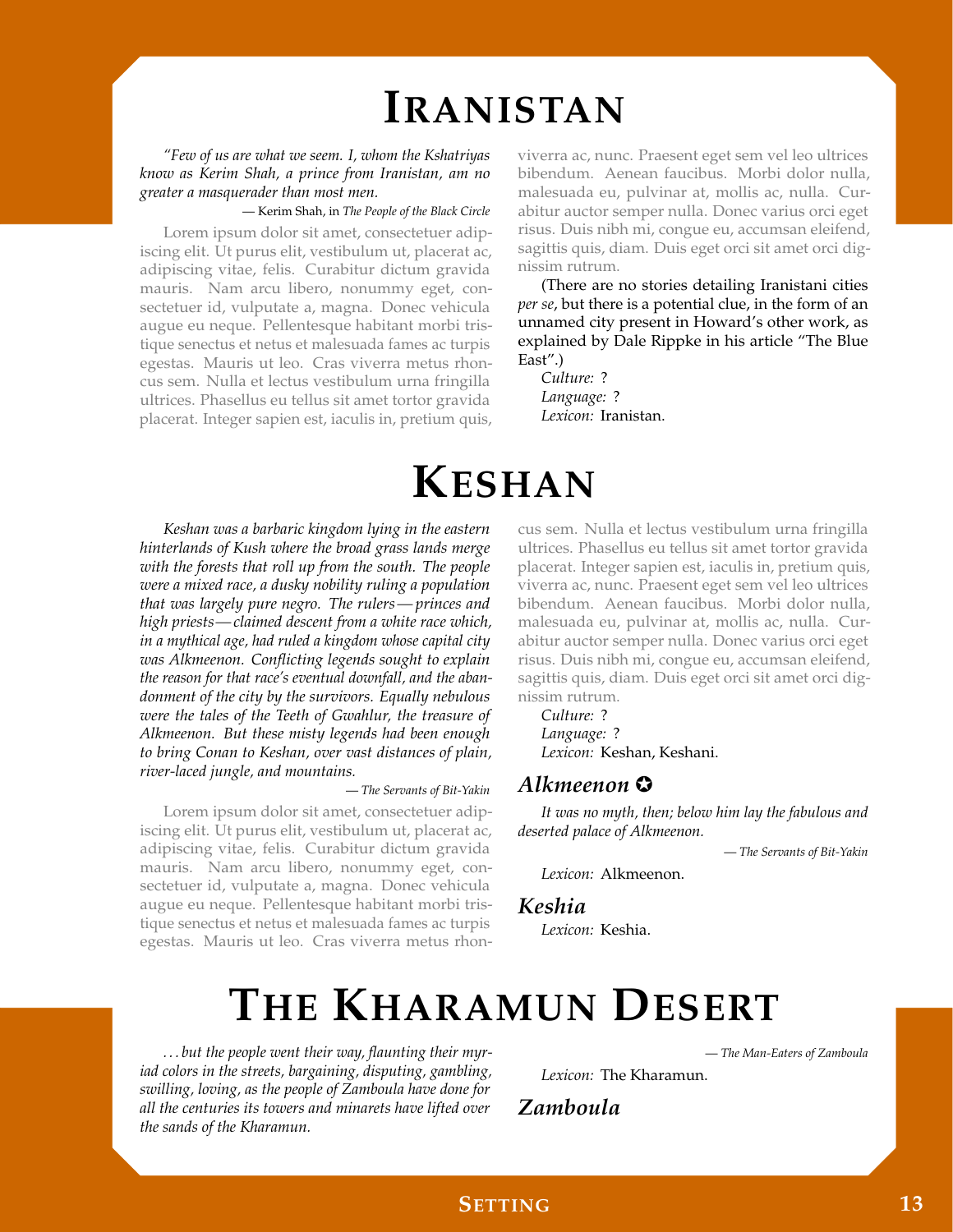— *The Man-Eaters of Zamboula*

*They stood in a corner of the Sword-Makers' Bazaar, and on either side of them flowed past the many-tongued, many-colored stream of the Zamboula streets, which is exotic, hybrid, flamboyant and clamorous.*

A city built by the Stygians on their eastern frontier, Zamboula was later captured by the Turianians. *Lexicon:* Zamboula, Zamboulan.

## **KHAURAN**

<span id="page-15-0"></span>*". . . Khauran is a kingdom of no great size, one of the many principalities which at one time formed the eastern part of the empire of Koth, and which later regained the independence which was theirs at a still earlier age.*

*"Khauran is the most southeasterly of these principalities, bordering on the very deserts of eastern Shem."*

— Astreas, in *A Witch Shall Be Born*

*Lexicon:* Askhaurian, Khauran, Khaurani.

#### <span id="page-15-1"></span>*Khauran* ✪

<span id="page-15-2"></span>*"The city of Khauran is the only city of any magnitude in the realm, and stands within sight of the river*

*which separates the grasslands from the sandy desert, like a watch-tower to guard the fertile meadows behind it. The land is so rich that it yields three and four crops a year, and the plains north and west of the city are dotted with villages. To one accustomed to the great plantations and stock-farms of the west, it is strange to see these tiny fields and vineyards; yet wealth in grain and fruit pours from them as from a horn of plenty."*

— Astreas, in *A Witch Shall Be Born*

*Lexicon:* Khauran, Khaurani.

## **KHITAI**

Lorem ipsum dolor sit amet, consectetuer adipiscing elit. Ut purus elit, vestibulum ut, placerat ac, adipiscing vitae, felis. Curabitur dictum gravida mauris. Nam arcu libero, nonummy eget, consectetuer id, vulputate a, magna. Donec vehicula augue eu neque. Pellentesque habitant morbi tristique senectus et netus et malesuada fames ac turpis egestas. Mauris ut leo. Cras viverra metus rhoncus sem. Nulla et lectus vestibulum urna fringilla ultrices. Phasellus eu tellus sit amet tortor gravida placerat. Integer sapien est, iaculis in, pretium quis, viverra ac, nunc. Praesent eget sem vel leo ultrices bibendum. Aenean faucibus. Morbi dolor nulla, malesuada eu, pulvinar at, mollis ac, nulla. Cur-

abitur auctor semper nulla. Donec varius orci eget risus. Duis nibh mi, congue eu, accumsan eleifend, sagittis quis, diam. Duis eget orci sit amet orci dignissim rutrum.

*Lexicon:* Khitai, Khitan, Khitans.

#### <span id="page-15-3"></span>*Paikang*

*"He was a magician from far Khitai, returning to his native kingdom after a journey to Stygia. He took me with him to purple-towered Paikang, its minarets rising amid the vine-festooned jungles of bamboo. . . "*

— Salome, in *A Witch Shall Be Born*

*Lexicon:* Paikang.

## **KHORAJA**

<span id="page-15-4"></span>Lorem ipsum dolor sit amet, consectetuer adipiscing elit. Ut purus elit, vestibulum ut, placerat ac, adipiscing vitae, felis. Curabitur dictum gravida mauris. Nam arcu libero, nonummy eget, consectetuer id, vulputate a, magna. Donec vehicula augue eu neque. Pellentesque habitant morbi tristique senectus et netus et malesuada fames ac turpis egestas. Mauris ut leo. Cras viverra metus rhoncus sem. Nulla et lectus vestibulum urna fringilla ultrices. Phasellus eu tellus sit amet tortor gravida

placerat. Integer sapien est, iaculis in, pretium quis, viverra ac, nunc. Praesent eget sem vel leo ultrices bibendum. Aenean faucibus. Morbi dolor nulla, malesuada eu, pulvinar at, mollis ac, nulla. Curabitur auctor semper nulla. Donec varius orci eget risus. Duis nibh mi, congue eu, accumsan eleifend, sagittis quis, diam. Duis eget orci sit amet orci dignissim rutrum.

*Lexicon:* Khoraja, Khoraji, Khorajis.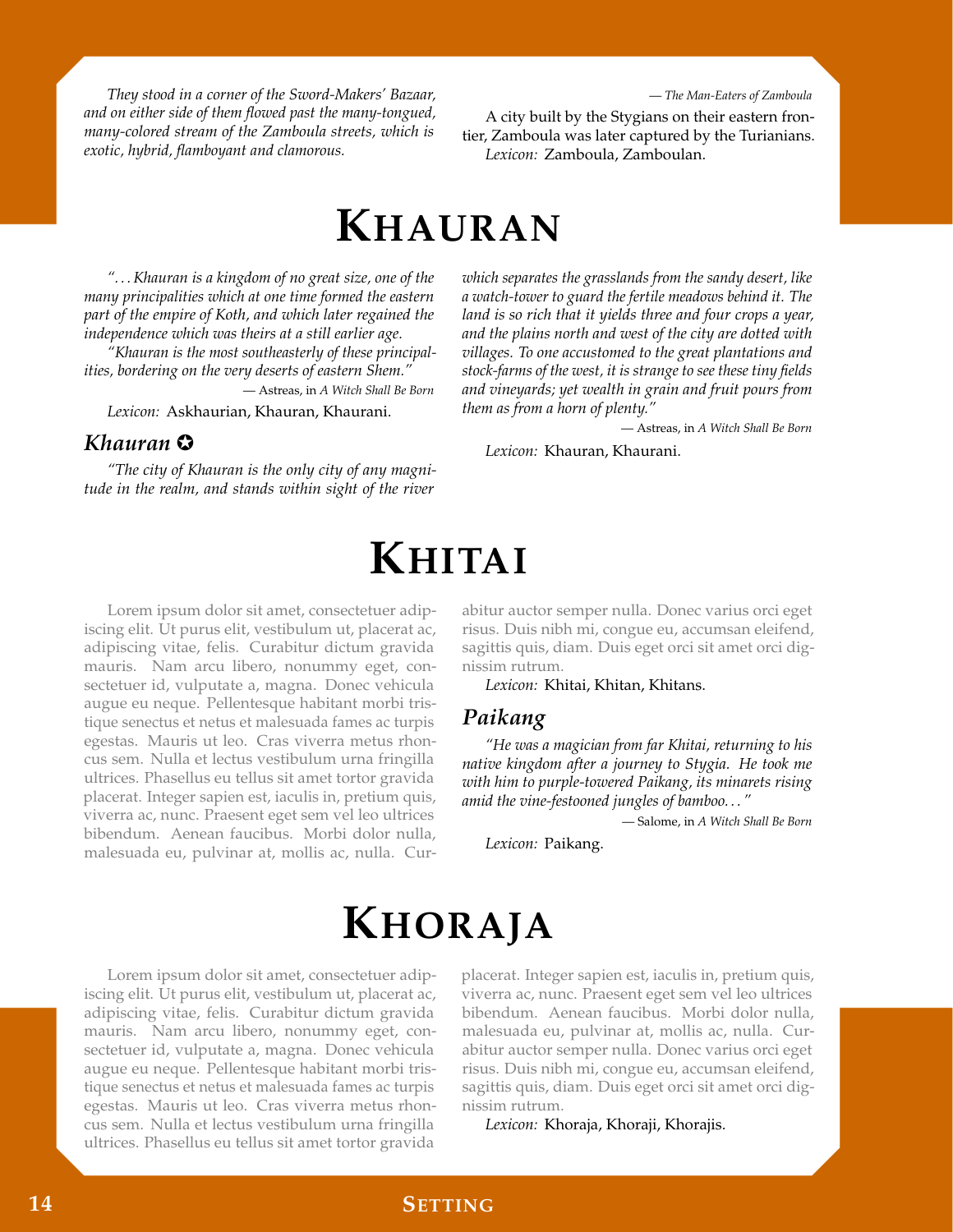## **KOSALA**

<span id="page-16-0"></span>Lorem ipsum dolor sit amet, consectetuer adipiscing elit. Ut purus elit, vestibulum ut, placerat ac, adipiscing vitae, felis. Curabitur dictum gravida mauris. Nam arcu libero, nonummy eget, consectetuer id, vulputate a, magna. Donec vehicula augue eu neque. Pellentesque habitant morbi tristique senectus et netus et malesuada fames ac turpis egestas. Mauris ut leo. Cras viverra metus rhoncus sem. Nulla et lectus vestibulum urna fringilla ultrices. Phasellus eu tellus sit amet tortor gravida

placerat. Integer sapien est, iaculis in, pretium quis, viverra ac, nunc. Praesent eget sem vel leo ultrices bibendum. Aenean faucibus. Morbi dolor nulla, malesuada eu, pulvinar at, mollis ac, nulla. Curabitur auctor semper nulla. Donec varius orci eget risus. Duis nibh mi, congue eu, accumsan eleifend, sagittis quis, diam. Duis eget orci sit amet orci dignissim rutrum.

*Culture:* 'Eastern'?[4](#page-75-4) *Lexicon:* Kosala, Kosalan, Kosalans.

## **KOTH**

<span id="page-16-1"></span>Lorem ipsum dolor sit amet, consectetuer adipiscing elit. Ut purus elit, vestibulum ut, placerat ac, adipiscing vitae, felis. Curabitur dictum gravida mauris. Nam arcu libero, nonummy eget, consectetuer id, vulputate a, magna. Donec vehicula augue eu neque. Pellentesque habitant morbi tristique senectus et netus et malesuada fames ac turpis egestas. Mauris ut leo. Cras viverra metus rhoncus sem. Nulla et lectus vestibulum urna fringilla ultrices. Phasellus eu tellus sit amet tortor gravida placerat. Integer sapien est, iaculis in, pretium quis, viverra ac, nunc. Praesent eget sem vel leo ultrices bibendum. Aenean faucibus. Morbi dolor nulla, malesuada eu, pulvinar at, mollis ac, nulla. Curabitur auctor semper nulla. Donec varius orci eget risus. Duis nibh mi, congue eu, accumsan eleifend, sagittis quis, diam. Duis eget orci sit amet orci dignissim rutrum.

*Technology:* TL 1.[5](#page-75-5) *Culture:* Hyborian.[6](#page-75-6) *Language:* Kothic. *Lexicon:* Koth, Kothian, Kothians, Kothic.

#### <span id="page-16-2"></span>*Khorshemish* ✪

<span id="page-16-5"></span>*Before midnight they crossed the Ophirean border and at dawn the spires of Khorshemish stood up gleaming and rose-tinted on the south-eastern horizon, the slim towers overawed by the grim scarlet citadel that at a distance was like a splash of bright blood in the sky. That was the castle of Tsotha. Only one narrow street, paved with marble and guarded by heavy iron gates, led up to it, where it crowned the hill dominating the city. The*

*sides of that hill were too sheer to be climbed elsewhere. From the walls of the citadel one could look down on the broad white streets of the city, on minaretted mosques, shops, temples, mansions, and markets. One could look down, too, on the palaces of the king, set in broad gardens, high-walled, luxurious riots of fruit trees and blossoms, through which artificial streams murmured, and silvery fountains rippled incessantly. Over all brooded the citadel, like a condor stooping above its prey, intent on its own dark meditations.*

— *The Scarlet Citadel*

*Lexicon:* Khorshemish.

#### <span id="page-16-3"></span>*Khrosha*

*Lexicon:* Khrosha.

#### <span id="page-16-4"></span>*Kuthchemes*

*On every hand rose the grim relics of another, forgotten age: huge broken pillars, thrusting up their jagged pinnacles into the sky; long wavering lines of crumbling walls; fallen cyclopean blocks of stone; shattered images, whose horrific features the corroding winds and duststorms had half erased. From horizon to horizon no sign of life: only the sheer breath-taking sweep of the naked desert, bisected by the wandering line of a long-dry rivercourse; in the midst of that vastness the glimmering fangs of the ruins, the columns standing up like broken masts of sunken ships— all dominated by the towering ivory dome before which Shevatas stood trembling.*

— *Black Colossus*

*Lexicon:* Kuthchemes.

## **KUSH**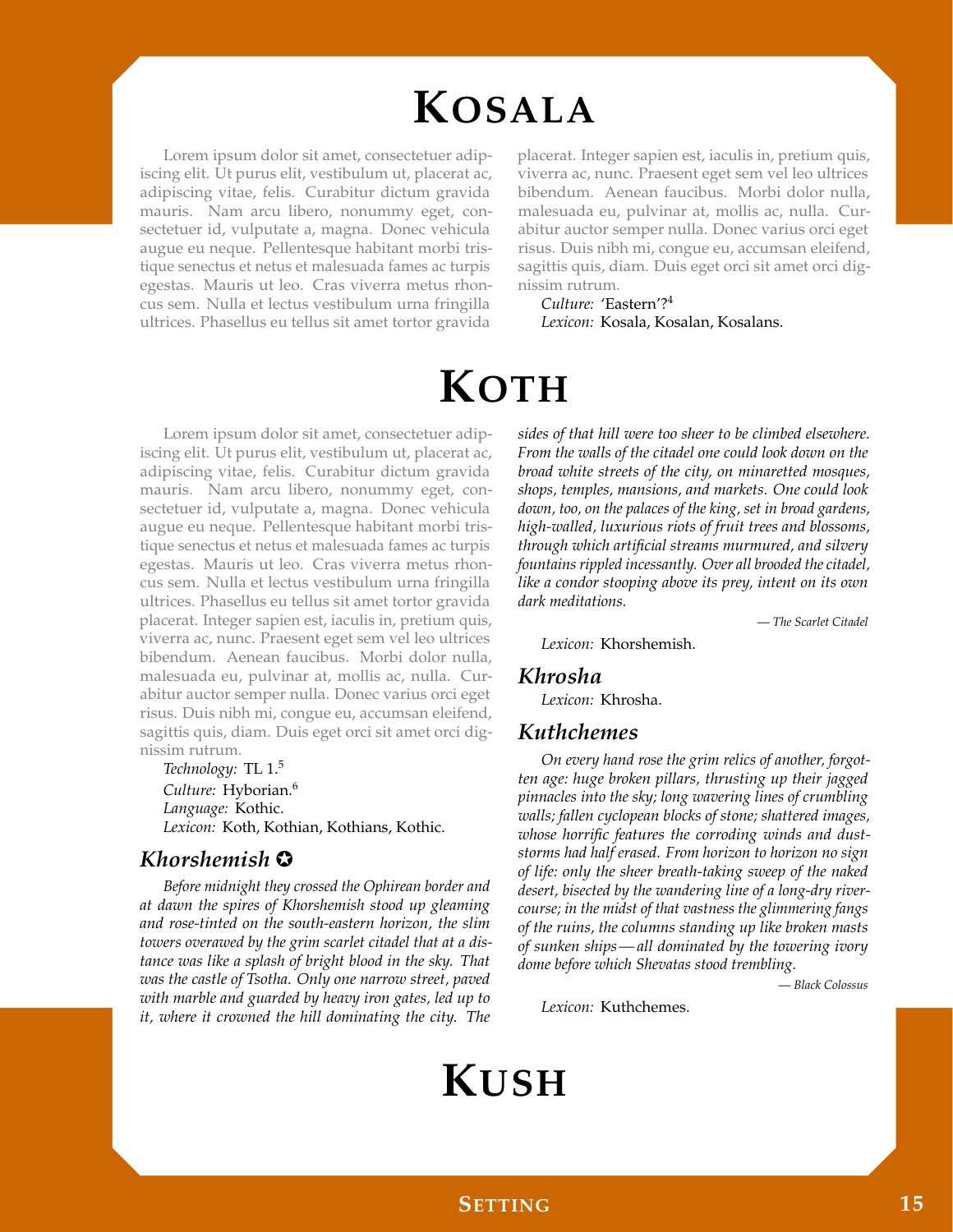*Behind these came a motley array of wild men on halfwild horses—the warriors of Kush, the first of the great black kingdoms of the grasslands south of Stygia. They were shining ebony, supple and lithe, riding stark naked and without saddle or bridle.*

— *Black Colossus*

Lorem ipsum dolor sit amet, consectetuer adipiscing elit. Ut purus elit, vestibulum ut, placerat ac, adipiscing vitae, felis. Curabitur dictum gravida mauris. Nam arcu libero, nonummy eget, consectetuer id, vulputate a, magna. Donec vehicula augue eu neque. Pellentesque habitant morbi tristique senectus et netus et malesuada fames ac turpis egestas. Mauris ut leo. Cras viverra metus rhoncus sem. Nulla et lectus vestibulum urna fringilla ultrices. Phasellus eu tellus sit amet tortor gravida placerat. Integer sapien est, iaculis in, pretium quis, viverra ac, nunc. Praesent eget sem vel leo ultrices bibendum. Aenean faucibus. Morbi dolor nulla, malesuada eu, pulvinar at, mollis ac, nulla. Curabitur auctor semper nulla. Donec varius orci eget risus. Duis nibh mi, congue eu, accumsan eleifend, sagittis quis, diam. Duis eget orci sit amet orci dignissim rutrum.

*Technology:* TL 0.[7](#page-75-7) *Culture:* Black. *Language:* ? *Lexicon:* Kush, Kushite, Kushites.

#### <span id="page-17-0"></span>*Gazal*

*This desert, seemingly empty of life, never the less contained some of the fiercest tribes on earth—the Ghanatas, who ranged far to the east; the masked Tibu, whom he believed dwelt further to the south; and somewhere off to the southwest lay the semi-mythical empire of Tombalku, ruled by a wild and barbaric race.*

— untitled draft (*Three men squatted beside the water hole. . .*)

*"Long ago they came into the desert and built this city over a great oasis which was in reality only a series of springs. The stone they took from the ruins of a much older city— only the red tower—" her voice dropped and she glanced nervously at the star-framed windows— "only the red tower stood there. It was empty— then."*

<span id="page-17-3"></span>— Lissa, in untitled draft (*Three men squatted beside the water hole. . .*)

Gazal is located in the desert, somewhere in or near Kush. It is not a Kushite city, though, having been founded by the Gazali, who were outcasts from southern Koth. Almost as soon as the city was built, its Shemitish slave population revolted and fled into the desert. Since that day, Gazal has been avoided by outsiders, and its people remain ignorant of what has passed during the intervening centuries.

*Lexicon:* Gazal, Gazali.

#### <span id="page-17-1"></span>*Shumballa* ✪

*Looking over the parapet, he saw below him the silent streets of the inner city of Shumballa, the palaces and gardens, and the great square, into which, at an instant's notice, a thousand black horsemen could ride, from the courts of adjoining barracks.*

*Looking further, he saw the great bronze gates, and beyond them, the outer city that men called Punt, to distinguish it from El Shebbeh, the inner city. Shumballa stood in the midst of a great plain, of rolling grass lands that stretched to the horizons, broken only by occasional low hills. A narrow, deep river, meandering across the grass lands, touched the straggling edges of the city. El Shebbeh was separated from Punt by a tall and massive wall, which enclosed the palaces of the ruling caste, descendants of those Stygians who centuries ago had come southward to hack out a black empire, and to mix their proud blood with the blood of their dusky subjects. El Shebbeh was well laid out, with regular streets and squares, stone buildings and gardens; Punt was a sprawling wilderness of mud huts; the streets straggled into squares that were squares in name only. The black people of Kush, the Gallahs, the original inhabitants of the country, lived in Punt; none but the ruling caste, the Chagas, dwelt in El Shebbeh, except for their servants, and the black horsemen who served as their guardsmen.*

— untitled draft (*Amboola awakened slowly. . .*)

*Lexicon:* Chaga, Chagas, El Shebbeh, Gallah, Gallahs, Punt[\\*](#page-17-4), Red Tower, Shumballa.

#### <span id="page-17-2"></span>*Zabhela*

*"I jumped overboard one night and swam ashore when we were anchored off the Kushite coast. Off Zabhela, it was."*

— Valeria, in *Red Nails*

*Lexicon:* Zabhela.

## **NEMEDIA**

<span id="page-17-4"></span>\*Not to be confused with Punt, the kingdom.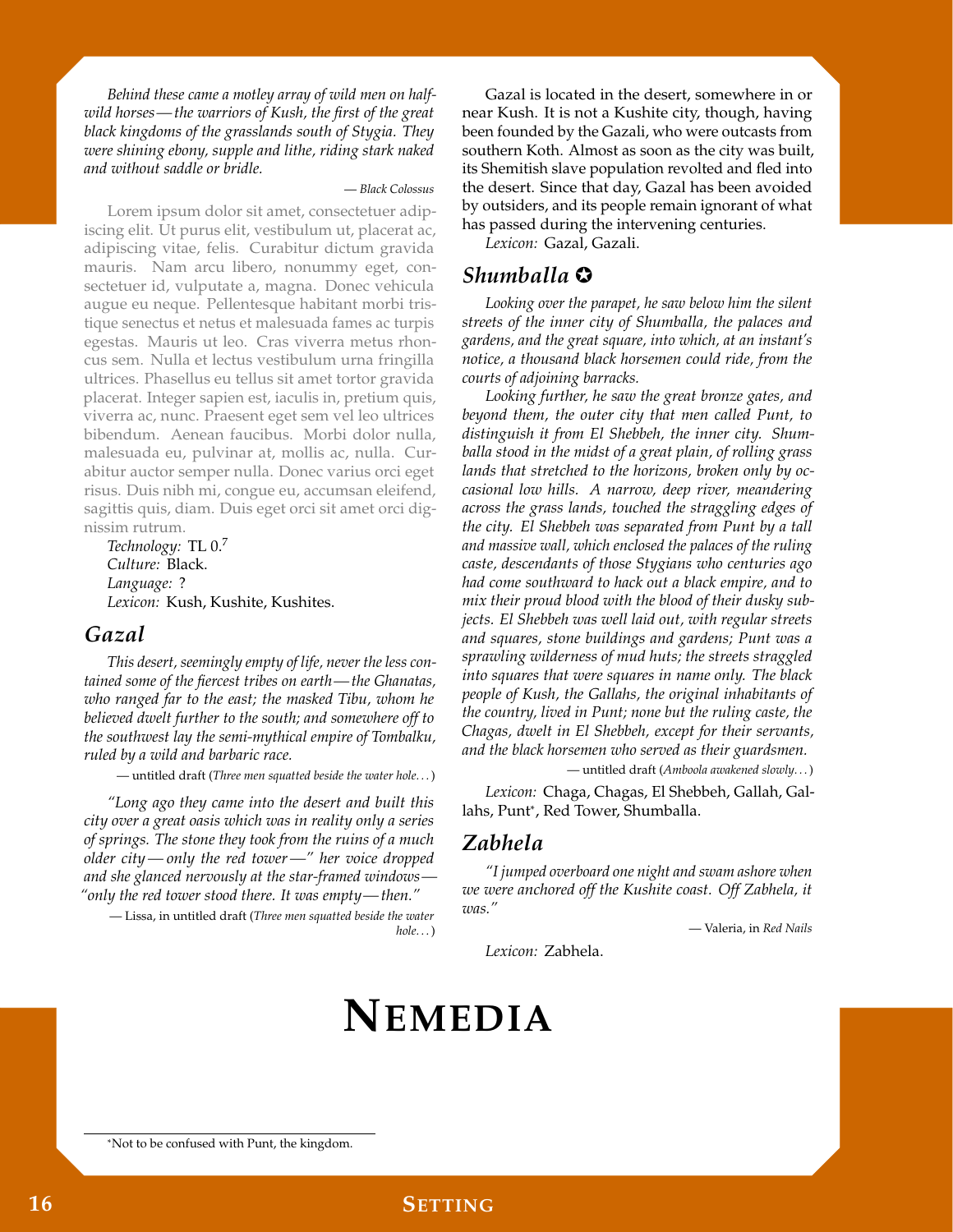*"Howbeit," answered Orastes, tracing with his forefinger, "here is Belverus, the capital of Nemedia, in which we now are. Here run the boundaries of the land of Nemedia. To the south and southeast are Ophir and Corinthia, to the east Brythunia, to the west Aquilonia."*

#### — *The Hour of the Dragon*

Lorem ipsum dolor sit amet, consectetuer adipiscing elit. Ut purus elit, vestibulum ut, placerat ac, adipiscing vitae, felis. Curabitur dictum gravida mauris. Nam arcu libero, nonummy eget, consectetuer id, vulputate a, magna. Donec vehicula augue eu neque. Pellentesque habitant morbi tristique senectus et netus et malesuada fames ac turpis egestas. Mauris ut leo. Cras viverra metus rhoncus sem. Nulla et lectus vestibulum urna fringilla ultrices. Phasellus eu tellus sit amet tortor gravida placerat. Integer sapien est, iaculis in, pretium quis, viverra ac, nunc. Praesent eget sem vel leo ultrices bibendum. Aenean faucibus. Morbi dolor nulla, malesuada eu, pulvinar at, mollis ac, nulla. Curabitur auctor semper nulla. Donec varius orci eget risus. Duis nibh mi, congue eu, accumsan eleifend, sagittis quis, diam. Duis eget orci sit amet orci dignissim rutrum.

*Culture:* Hyborian.

*Language:* Nemedian.

*Lexicon:* Nemedia, Nemedian, Nemedians, Numa.

#### <span id="page-18-0"></span>*Belverus* ✪

*Of that long ride in the chariot of Xaltotun, Conan knew nothing. He lay like a dead man while the bronze wheels clashed over the stones of mountain roads and swished through the deep grass of fertile valleys, and finally dropping down from the rugged heights, rumbled rhythmically along the broad white road that winds through the rich meadowlands to the walls of Belverus.*

— *The Hour of the Dragon*

*Lexicon:* Belverus.

#### <span id="page-18-1"></span>*Numalia*

*. . . and he fled, nor did he slacken his headlong flight until the spires of Numalia faded into the dawn behind him.*

— *The Hour of the Dragon*

*Lexicon:* Numalia, Numalian.

## **NORDHEIM**

<span id="page-18-2"></span>*"Who are you to swear by Ymir?" she mocked. "What know you of the gods of ice and snow, you who have come up from the south to adventure among an alien people?"* — *The Frost-Giant's Daughter*

Lorem ipsum dolor sit amet, consectetuer adipiscing elit. Ut purus elit, vestibulum ut, placerat ac, adipiscing vitae, felis. Curabitur dictum gravida mauris. Nam arcu libero, nonummy eget, consectetuer id, vulputate a, magna. Donec vehicula augue eu neque. Pellentesque habitant morbi tristique senectus et netus et malesuada fames ac turpis egestas. Mauris ut leo. Cras viverra metus rhoncus sem. Nulla et lectus vestibulum urna fringilla ultrices. Phasellus eu tellus sit amet tortor gravida placerat. Integer sapien est, iaculis in, pretium quis, viverra ac, nunc. Praesent eget sem vel leo ultrices bibendum. Aenean faucibus. Morbi dolor nulla, malesuada eu, pulvinar at, mollis ac, nulla. Curabitur auctor semper nulla. Donec varius orci eget risus. Duis nibh mi, congue eu, accumsan eleifend, sagittis quis, diam. Duis eget orci sit amet orci dignissim rutrum.

*Technology:* TL 1.[8](#page-75-8) *Culture:* Nordic. *Language:* Nordheimr. *Lexicon:* Nordheim, Nordheimer/Nordheimr, Nordic, Nordics.

*"Myself when a boy I saw her, when I lay half-slain on the bloody field of Wolraven."*

— Gorm, in *The Frost-Giant's Daughter*

The exact location of Wolraven was not mentioned.

*Lexicon:* Wolraven.

### <span id="page-18-4"></span>**ASGARD**

*"Though I am not of the golden haired Æsir, none has been more forward in sword-play! This day I have seen four score men fall, and I alone have survived the field where Wulfhere's reavers met the wolves of Bragi."*

— *The Frost-Giant's Daughter*

The eastern half of Nordheim, home to the blondhaired Æsir.

*Lexicon:* Æsir, Asgard, Tyr, Wulfhere.

### <span id="page-18-5"></span>**VANAHEIM**

*"Man," said he, "tell me your name, so that my brothers in Vanaheim may know who was the last of Wulfhere's band to fall before the sword of Heimdul."*

— *The Frost-Giant's Daughter*

The western half of Nordheim, home to the redhaired Vanir.

*Lexicon:* Heimdul, Horsa, Vanaheim, Vanir.

<span id="page-18-3"></span>*Wolraven*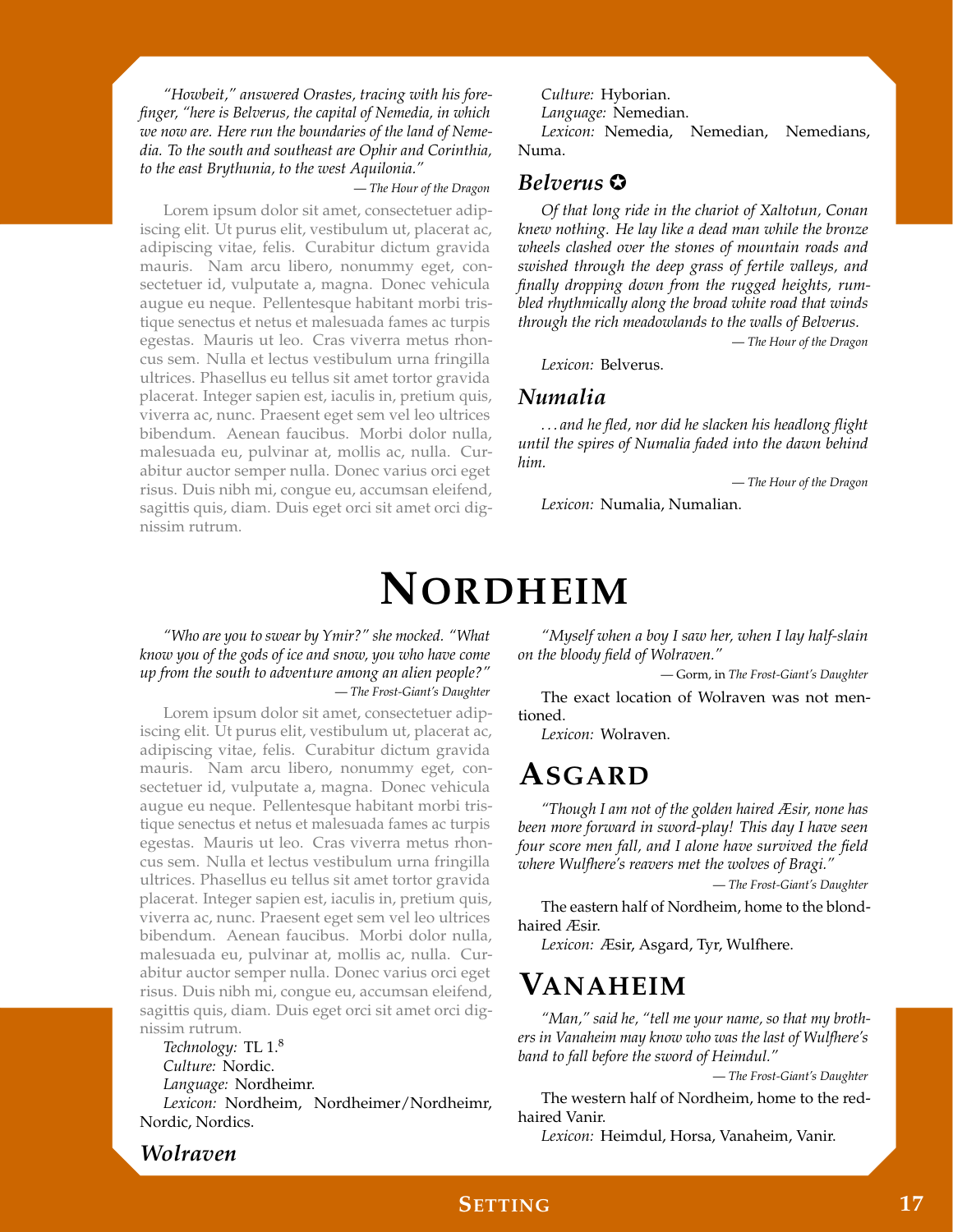## **OPHIR**

<span id="page-19-0"></span>*That day Conan, king of Aquilonia, had seen the pick of his chivalry cut to pieces, smashed and hammered to bits, and swept into eternity. With five thousand knights he had crossed the south-eastern border of Aquilonia and ridden into the grassy meadowlands of Ophir, to find his former ally, King Amalrus of Ophir, drawn up against him with the hosts of Strabonus, king of Koth. Too late he had seen the trap. All that a man might do he had done with his five thousand cavalrymen against the thirty thousand knights, archers and spearmen of the conspirators.*

#### — *The Scarlet Citadel*

Lorem ipsum dolor sit amet, consectetuer adipiscing elit. Ut purus elit, vestibulum ut, placerat ac, adipiscing vitae, felis. Curabitur dictum gravida mauris. Nam arcu libero, nonummy eget, consectetuer id, vulputate a, magna. Donec vehicula augue eu neque. Pellentesque habitant morbi tris-

tique senectus et netus et malesuada fames ac turpis egestas. Mauris ut leo. Cras viverra metus rhoncus sem. Nulla et lectus vestibulum urna fringilla ultrices. Phasellus eu tellus sit amet tortor gravida placerat. Integer sapien est, iaculis in, pretium quis, viverra ac, nunc. Praesent eget sem vel leo ultrices bibendum. Aenean faucibus. Morbi dolor nulla, malesuada eu, pulvinar at, mollis ac, nulla. Curabitur auctor semper nulla. Donec varius orci eget risus. Duis nibh mi, congue eu, accumsan eleifend, sagittis quis, diam. Duis eget orci sit amet orci dignissim rutrum.

*Technology:* TL 2.[9](#page-75-9) *Terrain:* Plains.[10](#page-75-10) *Culture:* Hyborian. *Language:* Ophirean. *Lexicon:* Ophir, Ophirean, Ophireans.

## <span id="page-19-1"></span>**THE PICTISH WILDERNESS**

*"I don't know how far away that village is—but as soon as they learn of this murder, they'll come through the forest like starving wolves. That's the worst insult possible to a Pict—kill a man not in war-paint and stick his head up in a tree for the vultures to eat. Damn peculiar things going on along this coast. But that's always the way when civilized men come into the wilderness. They're all crazy as hell. Come on."*

— Conan, in *The Black Stranger*

*Technology:* TL 0.[11](#page-75-11) *Culture:* Pict.

*Language:* Pictish.

*Lexicon:* Pict, Pictdom, Pictish, Pictish Islands, Picts.

### <span id="page-19-2"></span>**ALLIGATOR LANDS**

*. . . for there was never peace between us and our savage neighbors, the wild Panther, Alligator and Otter tribes of Picts.*

— *Wolves Beyond the Border* (draft B)

*Lexicon:* Alligator.

### <span id="page-19-3"></span>**CONAJOHARA**

*Conan pointed to a creek which flowed into Black River from the east, a few hundred yards below them.*

*"That's South Creek; it's ten miles from its mouth to the fort. It's the southern boundary of Conajohara. Marshes miles wide south of it. No danger of a raid from*

*across them. Nine miles above the fort North Creek forms the other boundary. Marshes beyond that, too. That's why an attack must come from the west, across Black River. Conajohara's just like a spear, with a point nineteen miles wide, thrust into the Pictish wilderness."*

— *Beyond the Black River*

*Lexicon:* Conajohara.

#### <span id="page-19-4"></span>*Fort Tuscelan*

*Fort Tuscelan stood on the eastern bank of Black River, the tides of which washed the foot of the stockade. The latter was of logs, as were all the buildings within, including the donjon, to dignify it by that appellation, in which were the governor's quarters, overlooking the stockade and the sullen river. Beyond that river lay a huge forest, which approached jungle-like density along the spongy shores. Men paced the runways along the log parapet day and night, watching that dense green wall. Seldom a menacing figure appeared, but the sentries knew that they too were watched, fiercely, hungrily, with the mercilessness of ancient hate. The forest beyond the river might seem desolate and vacant of life to the ignorant eye, but life teemed there, not alone of bird and beast and reptile, but also of men, the fiercest of all the hunting beasts.*

*There, at the fort, civilization ended.*

— *Beyond the Black River*

This inroad into Pictish territory benefits from a higher TL than that of the Pictish Wilderness, though perhaps not quite as advanced as its sponsor, Aquilonia.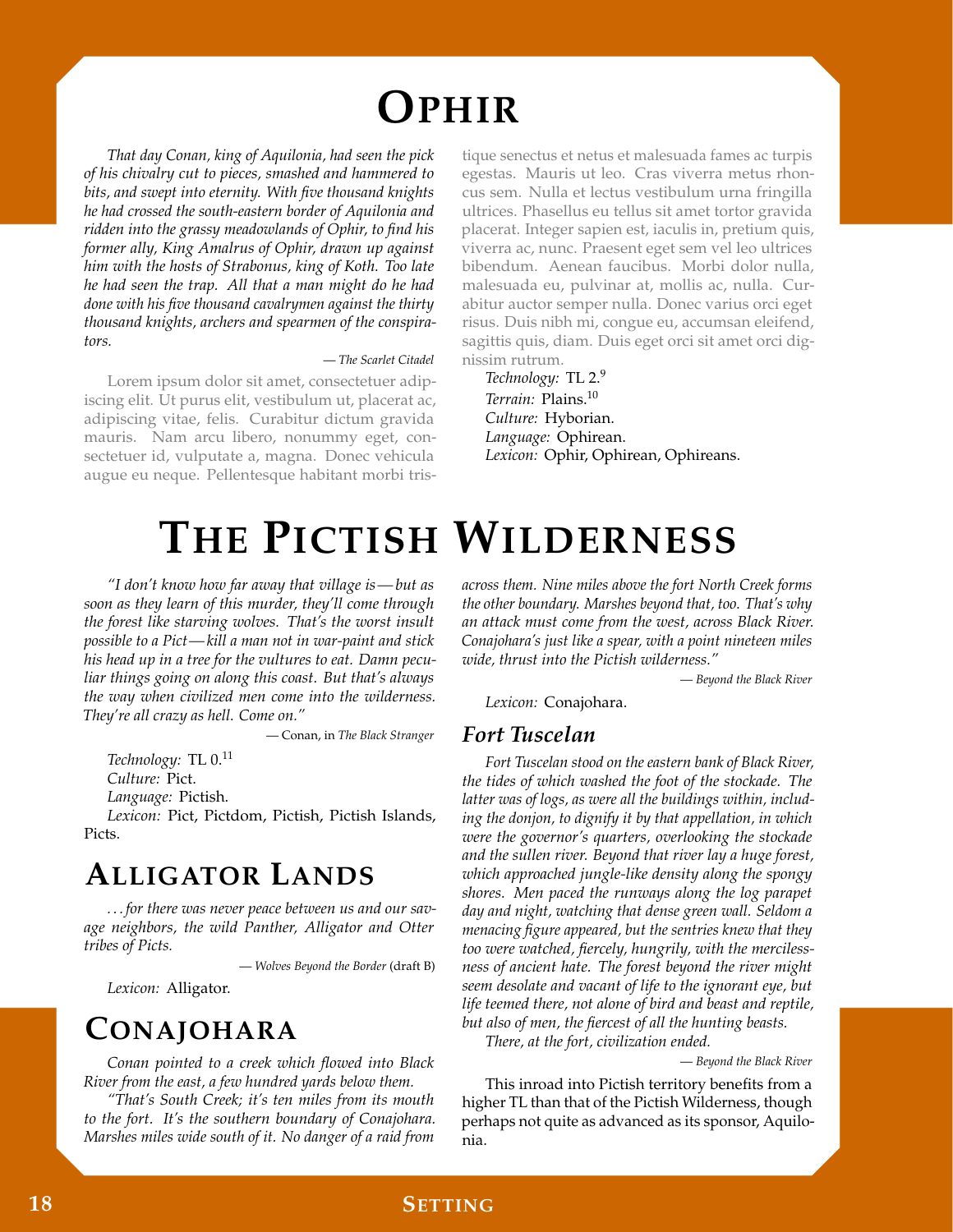*Lexicon:* Fort Tuscelan.

#### <span id="page-20-0"></span>*Gwawela*

*"You have penetrated the unknown deeper than any other man in the fort; you know where Gwawela stands, and something of the forest trails across the river."*

— Valannus, in *Beyond the Black River*

Gwawela is the nearest Pict village across the river from Fort Tuscelan. (Though it's in Pictish territory, it is listed here for ease of categorization.) *Lexicon:* Gwawela.

#### <span id="page-20-1"></span>*Velitrium*

*. . . and their huts had risen where now stood the fields and log-cabins of fair-haired settlers, back beyond Velitrium, that raw, turbulent frontier town on the banks of Thunder River. . .*

— *Beyond the Black River*

Velitrium is a frontier town, situated on the banks of Thunder River.

*Lexicon:* Velitrium.

### <span id="page-20-2"></span>**CORMORANT LANDS**

*"If I read the prints of their moccasins right, they were Cormorants."*

— *The Black Stranger*

*Lexicon:* Cormorants.

### <span id="page-20-3"></span>**EAGLE LANDS**

*They were the men of the Eagle, whose villages lay far to the east, adjoining the country of the Wolf-Picts.* — *The Black Stranger*

*"The Eagles carried me nearly a hundred miles westward to burn me in their chief village. . . "*

— Conan, in *The Black Stranger*

*Lexicon:* Eagle clan, Eagle-men, Eagle-Picts, Eagles, Men of the Eagle.

### <span id="page-20-4"></span>**HAWK LANDS**

*By the hawk feathers in their thick black manes, I knew them to be of the Hawk Clan, or Skondaga.*

— *Wolves Beyond the Border* (draft A)

*By the hawk feathers in their thick black manes, I knew them to be of the Hawk Clan, or Onayaga.*

— *Wolves Beyond the Border* (draft B)

*Lexicon:* Hawk Clan (Skondaga/Onayaga), Hawk Country, Hawkmen, Hawk-Pict, Hawks.

### <span id="page-20-5"></span>**OTTER LANDS**

*. . . for there was never peace between us and our savage neighbors, the wild Panther, Alligator and Otter tribes of Picts.*

— *Wolves Beyond the Border* (draft B)

*Lexicon:* Otter, Ottermen.

### <span id="page-20-6"></span>**PANTHER LANDS**

*. . . for there was never peace between us and our savage neighbors, the wild Panther, Alligator and Otter tribes of Picts.*

— *Wolves Beyond the Border* (draft B)

*Lexicon:* Panther, Panther Picts.

### <span id="page-20-7"></span>**RAVEN LANDS**

*. . . the Raven Clan, with whom the Hawkmen were ever at war.*

— *Wolves Beyond the Border* (draft B)

*Lexicon:* Raven, Raven Clan.

## <span id="page-20-8"></span>**TOUCAN LANDS**

*From the thick limb of a tree that overhung the trail a head grinned down at them—a dark painted face, framed in thick black hair, in which a toucan feather drooped over the left ear.*

*"I took that head down and hid it in the bushes," growled Conan, scanning the woods about them narrowly. "What fool could have stuck it back up there? It looks as if somebody was trying his damndest to bring the Picts down on the settlement."*

— *The Black Stranger*

*Lexicon:* Toucans.

#### <span id="page-20-9"></span>*Korvela Bay*

*There was no harbor town to the north, though one sailed to the ultimate shores of ice; and the nearest port to the south was a thousand miles away. What brought this stranger to lonely Korvela Bay?*

— *The Black Stranger*

(In *The Black Stranger*, there is circumstantial evidence to suggest that Korvela Bay was located in or near Toucan lands: The Toucan Pict who was murdered was probably alone in familiar territory, whereas the group of Cormorant Picts who discovered his head were likely traveling as a party because they were further from home.)

*Lexicon:* Korvela Bay.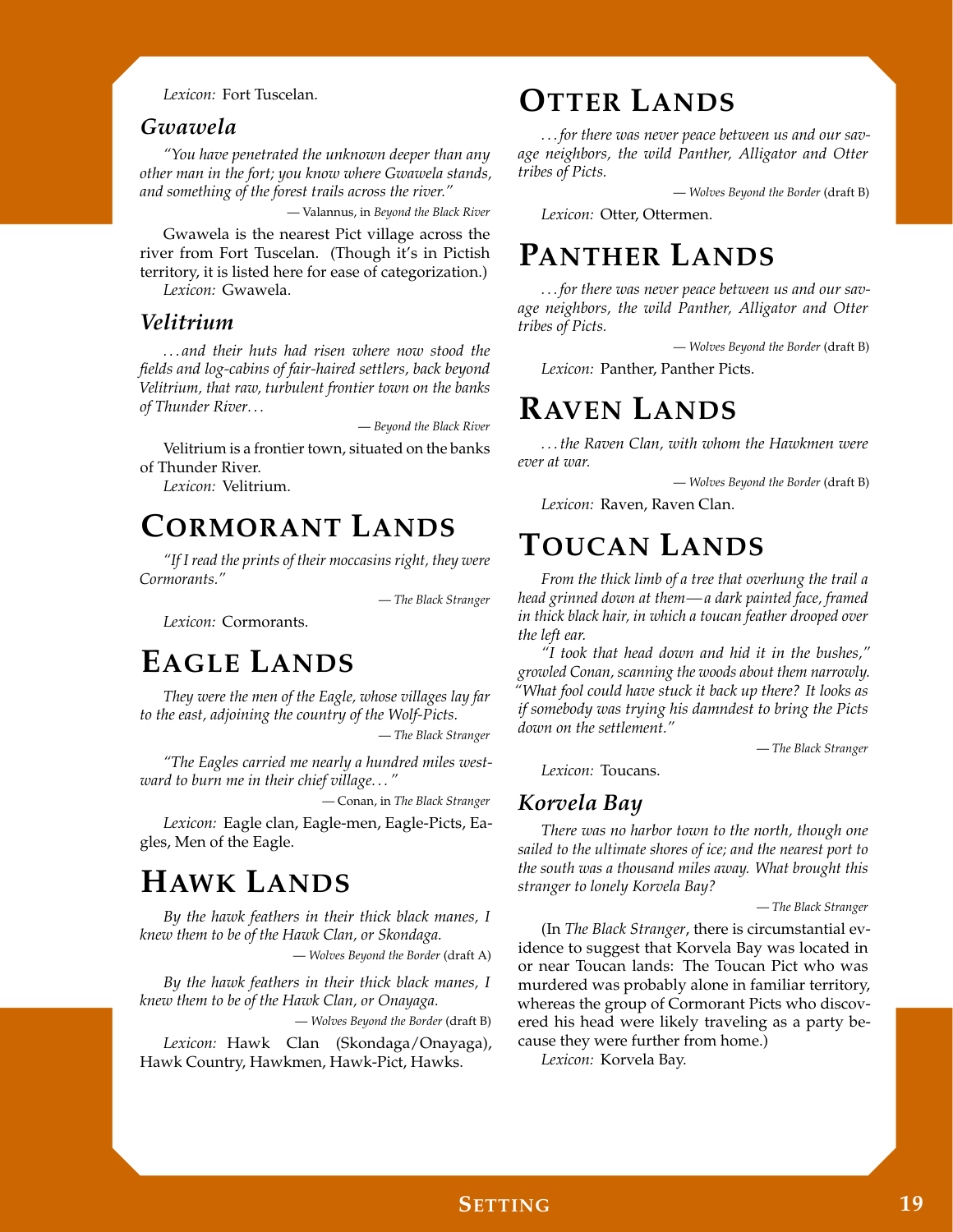### <span id="page-21-0"></span>**SEA-FALCON LANDS**

*Toucan feathers waved in black manes, and the feathers of the cormorant and the sea-falcon. A few warriors, the wildest and most barbaric of them all, wore shark's teeth woven in their tangled locks. The sea-land tribes had gathered from up and down the coast in all directions to rid their country of the white-skinned invaders.*

— *The Black Stranger*

*Lexicon:* Sea-falcon.

### <span id="page-21-1"></span>**TURTLE LANDS**

*"The Hawks, Wildcats and Turtles listen when Valerian speaks, and he has even visited the towns of the Wolf Picts and come away alive."*

<span id="page-21-4"></span>— Hakon Strom's son, in *Wolves Beyond the Border Lexicon:* Turtles.

### <span id="page-21-2"></span>**WILDCAT LANDS**

*"The Hawks, Wildcats and Turtles listen when Valerian speaks, and he has even visited the towns of the Wolf Picts and come away alive."*

— Hakon Strom's son, in *Wolves Beyond the Border Lexicon:* Wildcats.

### <span id="page-21-3"></span>**WOLF LANDS**

*They were the men of the Eagle, whose villages lay far to the east, adjoining the country of the Wolf-Picts.*

*It was the Wolves who had captured him, in a foray against the Aquilonian settlements along Thunder River, and they had given him to the Eagles in return for a captured Wolf chief.*

— *The Black Stranger*

*Lexicon:* Wolf, Wolfmen, Wolf-Picts, the Wolves.

## **PUNT**

*Thutmekri likewise had a proposition to make to the king of Keshan, and it also concerned the conquest of Punt— which kingdom, incidentally, lying east of Keshan, had recently expelled the Zembabwan traders and burned their fortresses.*

— *The Servants of Bit-Yakin*

Lorem ipsum dolor sit amet, consectetuer adipiscing elit. Ut purus elit, vestibulum ut, placerat ac, adipiscing vitae, felis. Curabitur dictum gravida mauris. Nam arcu libero, nonummy eget, consectetuer id, vulputate a, magna. Donec vehicula augue eu neque. Pellentesque habitant morbi tris-

tique senectus et netus et malesuada fames ac turpis egestas. Mauris ut leo. Cras viverra metus rhoncus sem. Nulla et lectus vestibulum urna fringilla ultrices. Phasellus eu tellus sit amet tortor gravida placerat. Integer sapien est, iaculis in, pretium quis, viverra ac, nunc. Praesent eget sem vel leo ultrices bibendum. Aenean faucibus. Morbi dolor nulla, malesuada eu, pulvinar at, mollis ac, nulla. Curabitur auctor semper nulla. Donec varius orci eget risus. Duis nibh mi, congue eu, accumsan eleifend, sagittis quis, diam. Duis eget orci sit amet orci dignissim rutrum.

*Lexicon:* Punt[\\*](#page-21-6), Puntan, Puntish.

## **THE LANDS OF SHEM**

<span id="page-21-5"></span>*After these rolled a horde that seemed to encompass all the desert. Thousands on thousands of the war-like Sons of Shem: ranks of horsemen in scale-mail corselets and cylindrical helmets—the asshuri of Nippr, Shumir, and Eruk and their sister cities; wild white-robed hordes the nomad clans.*

— *Black Colossus*

*Soon the character of the coastline changed. No longer they sailed past steep cliffs with blue hills marching behind them. Now the shore was the edge of broad meadowlands which barely rose above the water's edge and swept away and away into the hazy distance. Here were few harbors and fewer ports, but the green plain was dotted with*

*the cities of the Shemites; green sea, lapping the rim of the green plains, and the zikkurats of the cities gleaming whitely in the sun, some small in the distance.*

*Through the grazing-lands moved the herds of cattle, and squat, broad riders with cylindrical helmets and curled blue-black beards, with bows in their hands. This was the shore of the lands of Shem, where there was no law save as each city-state could enforce its own. Far to the eastward, Conan knew, the meadowlands gave way to desert, where there were no cities and the nomadic tribes roamed unhindered.*

— *The Hour of the Dragon*

*"At present there is some possibility of invasion*

<span id="page-21-6"></span><sup>\*</sup>Not to be confused with Punt, the outer district of the city of Shumballa.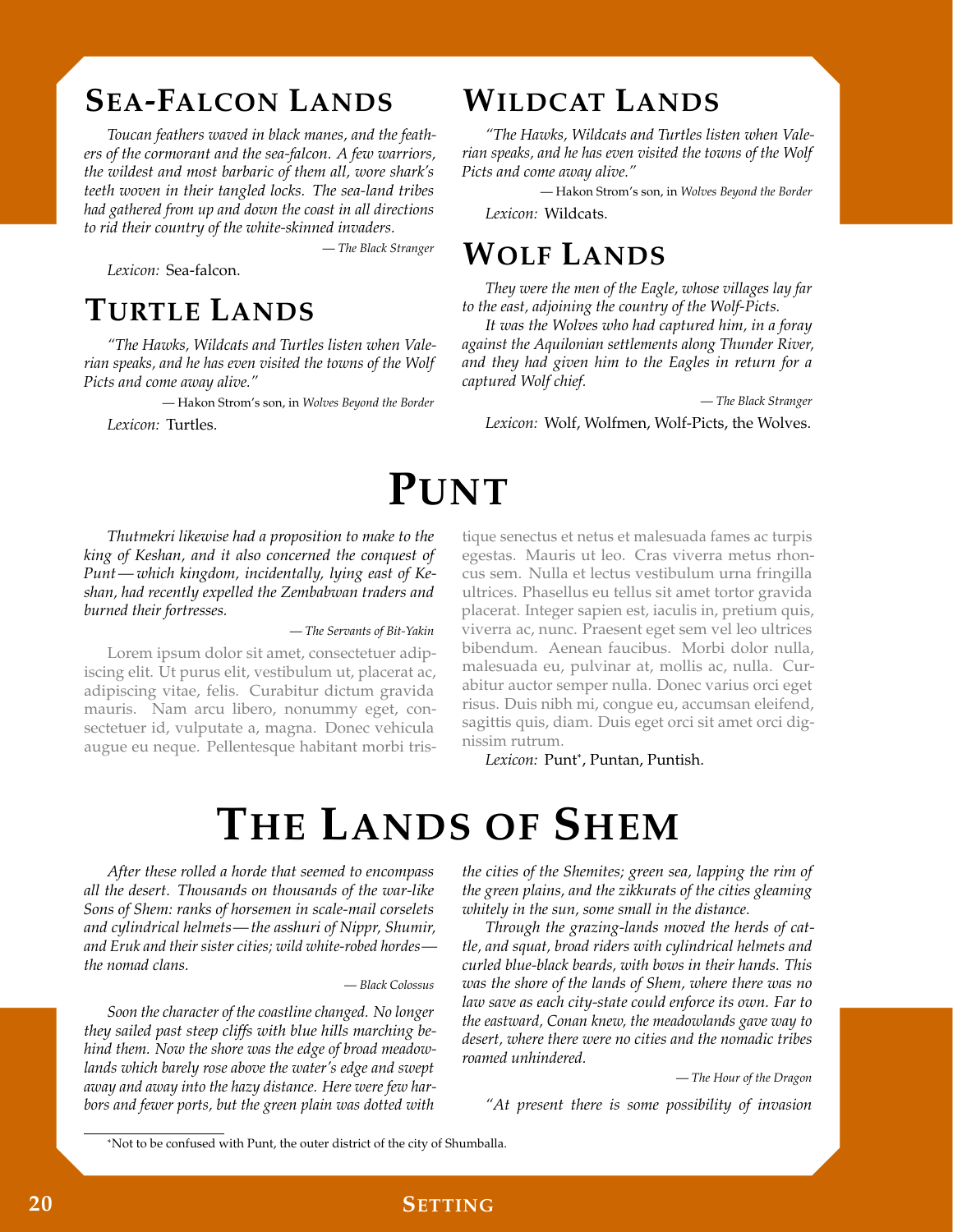*from the desert, which is inhabited by tribes of Shemitish nomads. The mercenaries of Constantius are men from the Shemitish cities of the west, Pelishtim, Anakim, Akkharim, and are ardently hated by the Zuagirs and other wandering tribes. As you know, good Alcemides, the countries of these barbarians are divided into the western meadowlands which stretch to the distant ocean, and in which rise the cities of the town-dwellers, and the eastern deserts, where the lean nomads hold sway; there is incessant warfare between the dwellers of the cities and the dwellers of the desert."*

#### — Astreas, in *A Witch Shall Be Born*

Lorem ipsum dolor sit amet, consectetuer adipiscing elit. Ut purus elit, vestibulum ut, placerat ac, adipiscing vitae, felis. Curabitur dictum gravida mauris. Nam arcu libero, nonummy eget, consectetuer id, vulputate a, magna. Donec vehicula augue eu neque. Pellentesque habitant morbi tristique senectus et netus et malesuada fames ac turpis egestas. Mauris ut leo. Cras viverra metus rhoncus sem. Nulla et lectus vestibulum urna fringilla ultrices. Phasellus eu tellus sit amet tortor gravida placerat. Integer sapien est, iaculis in, pretium quis, viverra ac, nunc. Praesent eget sem vel leo ultrices bibendum. Aenean faucibus. Morbi dolor nulla, malesuada eu, pulvinar at, mollis ac, nulla. Curabitur auctor semper nulla. Donec varius orci eget risus. Duis nibh mi, congue eu, accumsan eleifend, sagittis quis, diam. Duis eget orci sit amet orci dignissim rutrum.

*Technology:* TL 1.[12](#page-75-12) *Culture:* Shemite. *Language:* Shemitish or Pelishtim? *Lexicon:* Lands of Shem, Shem, Shemite, Shemites, Shemitish, Sons of Shem.

### <span id="page-22-0"></span>**EASTERN DESERTS**

<span id="page-22-11"></span>*Lexicon:* ?

## <span id="page-22-1"></span>**WESTERN MEADOWLANDS**

*Lexicon:* ?

#### <span id="page-22-2"></span>*Akbitana*

*Lexicon:* Akbatana/Akbitana.

#### <span id="page-22-3"></span>*Akkharim*

*Lexicon:* Akkharim.

#### <span id="page-22-4"></span>*Anakim*

*Lexicon:* Anakim.

#### <span id="page-22-5"></span>*Asgalun*

*Lexicon:* Asgalun/Askalon.

#### <span id="page-22-6"></span>*Eruk*

*Lexicon:* Eruk.

#### <span id="page-22-7"></span>*Nippr*

*Lexicon:* Nippr.

#### <span id="page-22-8"></span>*Pelishtim*

*Lexicon:* Pelishtim.

#### <span id="page-22-9"></span>*Shumir*

*Lexicon:* Shumir.

#### <span id="page-22-10"></span>*Shushan*

*The Shemites bowed to his [Yezdigerd's] rule as far west as Shushan.*

— *The Devil in Iron*

*The Shemite soul finds a bright drunkenness in riches and material splendor, and the sight of this treasure might have shaken the soul of a sated emperor of Shushan.*

— *Queen of the Black Coast*

*Lexicon:* Shushan.

## **STYGIA**

*The Stygians are tall and well-made, dusky, straightfeatured — at least the ruling classes are of that type. The lower classes are a down-trodden, mongrel horde, a mixture of negroid, Stygian, Shemitish, even Hyborian bloods.*

— *The Hyborian Age*

*First was a long line of chariots, drawn by the great fierce horses of Stygia, with plumes on their heads snorting and rearing as each naked driver leaned back, bracing his powerful legs, his dusky arms knotted with muscles. The fighting-men in the chariots were tall fig-* *ures, their hawk-like faces set off by bronze helmets crested with a crescent supporting a golden ball. Heavy bows were in their hands. No common archers, these, but nobles of the South, bred to war and the hunt, who were accustomed to bringing down lions with their arrows.*

#### — *Black Colossus*

Lorem ipsum dolor sit amet, consectetuer adipiscing elit. Ut purus elit, vestibulum ut, placerat ac, adipiscing vitae, felis. Curabitur dictum gravida mauris. Nam arcu libero, nonummy eget, consectetuer id, vulputate a, magna. Donec vehicula augue eu neque. Pellentesque habitant morbi tris-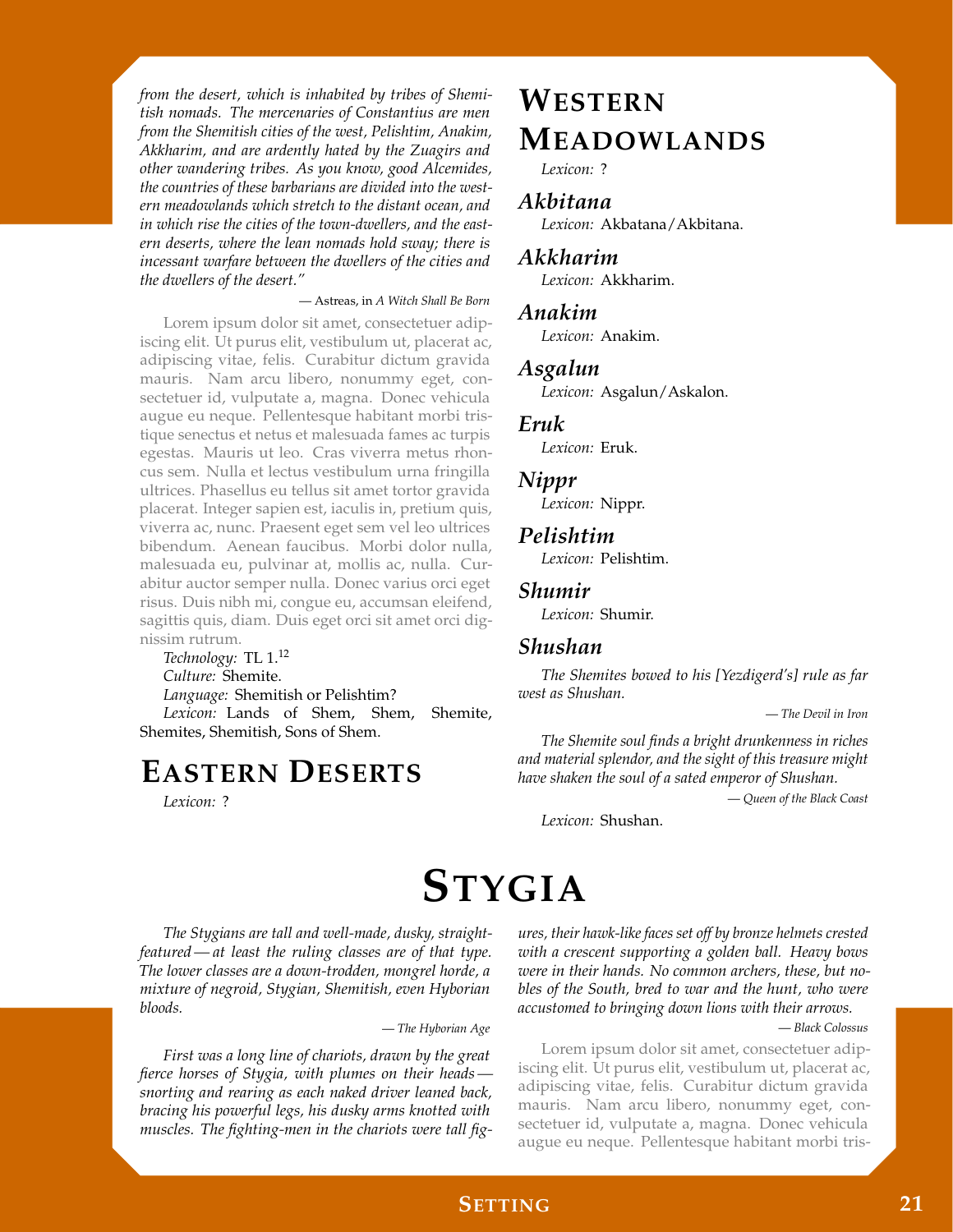tique senectus et netus et malesuada fames ac turpis egestas. Mauris ut leo. Cras viverra metus rhoncus sem. Nulla et lectus vestibulum urna fringilla ultrices. Phasellus eu tellus sit amet tortor gravida placerat. Integer sapien est, iaculis in, pretium quis, viverra ac, nunc. Praesent eget sem vel leo ultrices bibendum. Aenean faucibus. Morbi dolor nulla, malesuada eu, pulvinar at, mollis ac, nulla. Curabitur auctor semper nulla. Donec varius orci eget risus. Duis nibh mi, congue eu, accumsan eleifend, sagittis quis, diam. Duis eget orci sit amet orci dignissim rutrum.

*Technology:* TL 1.[13](#page-75-13) *Culture:* Stygian. *Language:* Stygian. *Lexicon:* Stygia, Stygian, Stygians.

### <span id="page-23-0"></span>*Author's Aside: Finding Karnath*

Karnath is a city that keeps popping up in game supplements, but the canonical reference for it remains elusive. In his article "Hyborian Names", L. Sprague de Camp noted the source as being the first draft of *The Hour of the Dragon*, but I have not yet found a copy of said text in order to substantiate the claim. Until that changes, I must treat Karnath as being apocryphal.

#### <span id="page-23-5"></span><span id="page-23-1"></span>*Khemi*

*Khemi was Stygia's greatest port, and at that time her most important city. The king dwelt at more ancient Luxur, but in Khemi reigned the priest-craft; though men said the center of their dark religion lay far inland, in a mysterious, deserted city near the bank of the Styx.*

— *Queen of the Black Coast*

*Lexicon:* Khemi.

#### <span id="page-23-2"></span>*Kheshatta*

*"By special permission of the king of Stygia, my brother was allowed to go to Kheshatta, the city of magicians, to study their arts, and I accompanied him."*

— Livia, in *The Vale of Lost Women*

*Lexicon:* Kheshatta.

#### <span id="page-23-3"></span>*Luxur* ✪

*"I am a daughter of Luxur, and before I had known fifteen summers I had been led through the temples of Derketo, the dusky goddess, and had been initiated into the mysteries."*

— Thalis, in *Xuthal of the Dusk*

The residence of the king, this is presumed to be the capital.

*Lexicon:* Luxur.

#### <span id="page-23-4"></span>*Sukhmet*

*She had come far—from the camp of the mercenaries by the border town of Sukhmet amidst the level grasslands, where desperate adventurers of many races guard the Stygian frontier against the raids that come up like a red wave from Darfar.*

— *Red Nails*

*Lexicon:* Sukhmet.

## **TOMBALKU**

*This desert, seemingly empty of life, never the less contained some of the fiercest tribes on earth—the Ghanatas, who ranged far to the east; the masked Tibu, whom he believed dwelt further to the south; and somewhere off to the southwest lay the semi-mythical empire of Tombalku, ruled by a wild and barbaric race.*

— untitled draft (*Three men squatted beside the water hole. . .*)

<span id="page-23-6"></span>Lorem ipsum dolor sit amet, consectetuer adipiscing elit. Ut purus elit, vestibulum ut, placerat ac, adipiscing vitae, felis. Curabitur dictum gravida mauris. Nam arcu libero, nonummy eget, consectetuer id, vulputate a, magna. Donec vehicula augue eu neque. Pellentesque habitant morbi tris-

tique senectus et netus et malesuada fames ac turpis egestas. Mauris ut leo. Cras viverra metus rhoncus sem. Nulla et lectus vestibulum urna fringilla ultrices. Phasellus eu tellus sit amet tortor gravida placerat. Integer sapien est, iaculis in, pretium quis, viverra ac, nunc. Praesent eget sem vel leo ultrices bibendum. Aenean faucibus. Morbi dolor nulla, malesuada eu, pulvinar at, mollis ac, nulla. Curabitur auctor semper nulla. Donec varius orci eget risus. Duis nibh mi, congue eu, accumsan eleifend, sagittis quis, diam. Duis eget orci sit amet orci dignissim rutrum.

*Lexicon:* Tombalku.

## **TURAN**

**22 SETTING**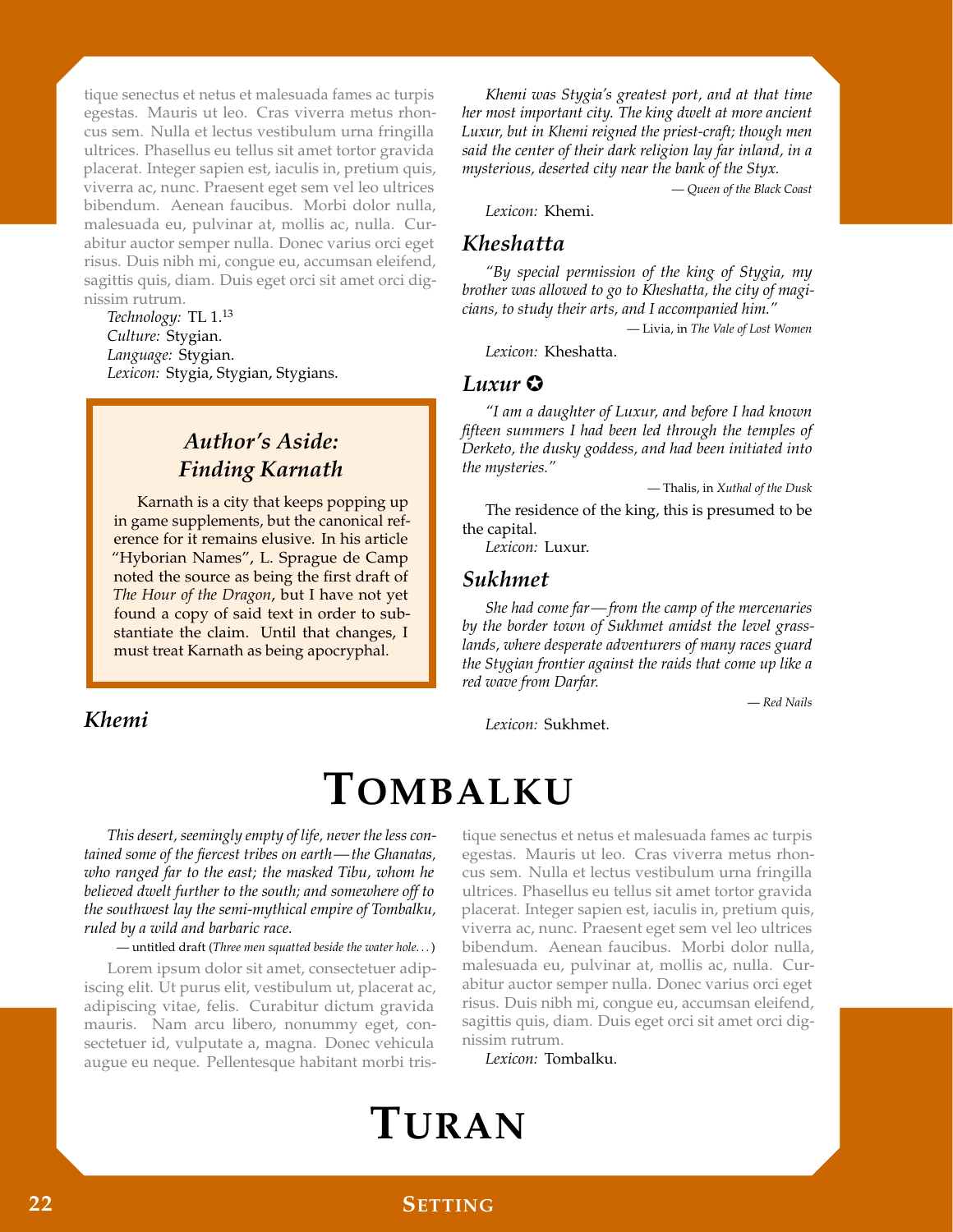*Now the Lemurians enter history again as Hyrkanians. Through the centuries they have pushed steadily westward, and now a tribe skirts the southern end of the great inland sea—Vilayet—and establishes the kingdom of Turan on the southwestern shore. Between the inland sea and the eastern borders of the native kingdoms lie vast expanses of steppes and in the extreme north and extreme south, deserts. The non-Hyrkanian dwellers of these territories are scattered and pastoral, unclassified in the north, Shemitish in the south, aboriginal, with a thin strain of Hyborian blood from wandering conquerors. Toward the latter part of the period other Hyrkanian clans push westward, around the northern extremity of the inland sea, and clash with the eastern outposts of the Hyperboreans.* — *The Hyborian Age*

*Yezdigerd, king of Turan, was the mightiest monarch in the world. In his palace in the great port city of Aghrapur was heaped the plunder of empires. His fleets of purple-sailed war galleys had made Vilayet an Hyrkanian lake. The dark-skinned people of Zamora paid him tribute, as did the eastern provinces of Koth. The Shemites bowed to his rule as far west as Shushan. His armies ravaged the borders of Stygia in the south and the snowy lands of the Hyperboreans in the north. His riders bore torch and sword westward into Brythunia and Ophir and Corinthia, even to the borders of Nemedia. His gilt-helmeted swordsmen had trampled hosts under their horses' hoofs, and walled cities went up in flames at his command. In the glutted slave markets of Aghrapur, Sultanapur, Khawarizm, Shahpur, and Khorusun, women were sold for three small silver coins—blond Brythunians, tawny Stygians, dark-haired Zamorians, ebon Kushites, olive-skinned Shemites.*

— *The Devil in Iron*

Lorem ipsum dolor sit amet, consectetuer adipiscing elit. Ut purus elit, vestibulum ut, placerat ac, adipiscing vitae, felis. Curabitur dictum gravida mauris. Nam arcu libero, nonummy eget, consectetuer id, vulputate a, magna. Donec vehicula augue eu neque. Pellentesque habitant morbi tristique senectus et netus et malesuada fames ac turpis egestas. Mauris ut leo. Cras viverra metus rhoncus sem. Nulla et lectus vestibulum urna fringilla ultrices. Phasellus eu tellus sit amet tortor gravida placerat. Integer sapien est, iaculis in, pretium quis, viverra ac, nunc. Praesent eget sem vel leo ultrices bibendum. Aenean faucibus. Morbi dolor nulla, malesuada eu, pulvinar at, mollis ac, nulla. Curabitur auctor semper nulla. Donec varius orci eget risus. Duis nibh mi, congue eu, accumsan eleifend,

sagittis quis, diam. Duis eget orci sit amet orci dignissim rutrum.

*Technology:* TL 2.[14](#page-75-14) *Culture:* Hyrkanian.[15](#page-75-15) *Language:* ? *Lexicon:* Turan, Turanian, Turanians.

#### <span id="page-24-0"></span>*Aghrapur*

*Yezdigerd, king of Turan, was the mightiest monarch in the world. In his palace in the great port city of Aghrapur was heaped the plunder of empires.*

— *The Devil in Iron*

*Lexicon:* Aghrapur.

#### <span id="page-24-1"></span>*Akif*

*"Well—I was sold. But the desert man did not misuse me. He wished to buy the good will of Shah Amurath, and I was among the gifts he brought to Akif of the purple gardens. Then—"*

— Olivia, in *Iron Shadows in the Moon*

*Lexicon:* Akif.

#### <span id="page-24-2"></span>*Fort Ghori*

*"We will ask for a parley with the kozaks in regard to prisoners, at the edge of the steppes by Fort Ghori."*

— Ghaznavi, in *The Devil in Iron*

*Lexicon:* Fort Ghori.

#### <span id="page-24-3"></span>*Khawarizm*

*Jehungir's mastery of her had been bad enough; but with deliberate fiendishness Jehungir had given her to a nobleman whose name was a byword for degeneracy even in Khawarizm.*

— *The Devil in Iron*

*Lexicon:* Khawarizm.

### <span id="page-24-4"></span>*Shahpur*

*Lexicon:* Shahpur.

#### <span id="page-24-5"></span>*Sultanapur*

*Lexicon:* Sultanapur.

#### <span id="page-24-6"></span>*Vezek*

*"In the meantime, I think we'll ride eastward and storm that Turanian outpost at Vezek, where the caravans pay toll."*

— Olgerd Vladislav, in *A Witch Shall Be Born*

*Lexicon:* Vezek.

## <span id="page-24-7"></span>**VENDHYA**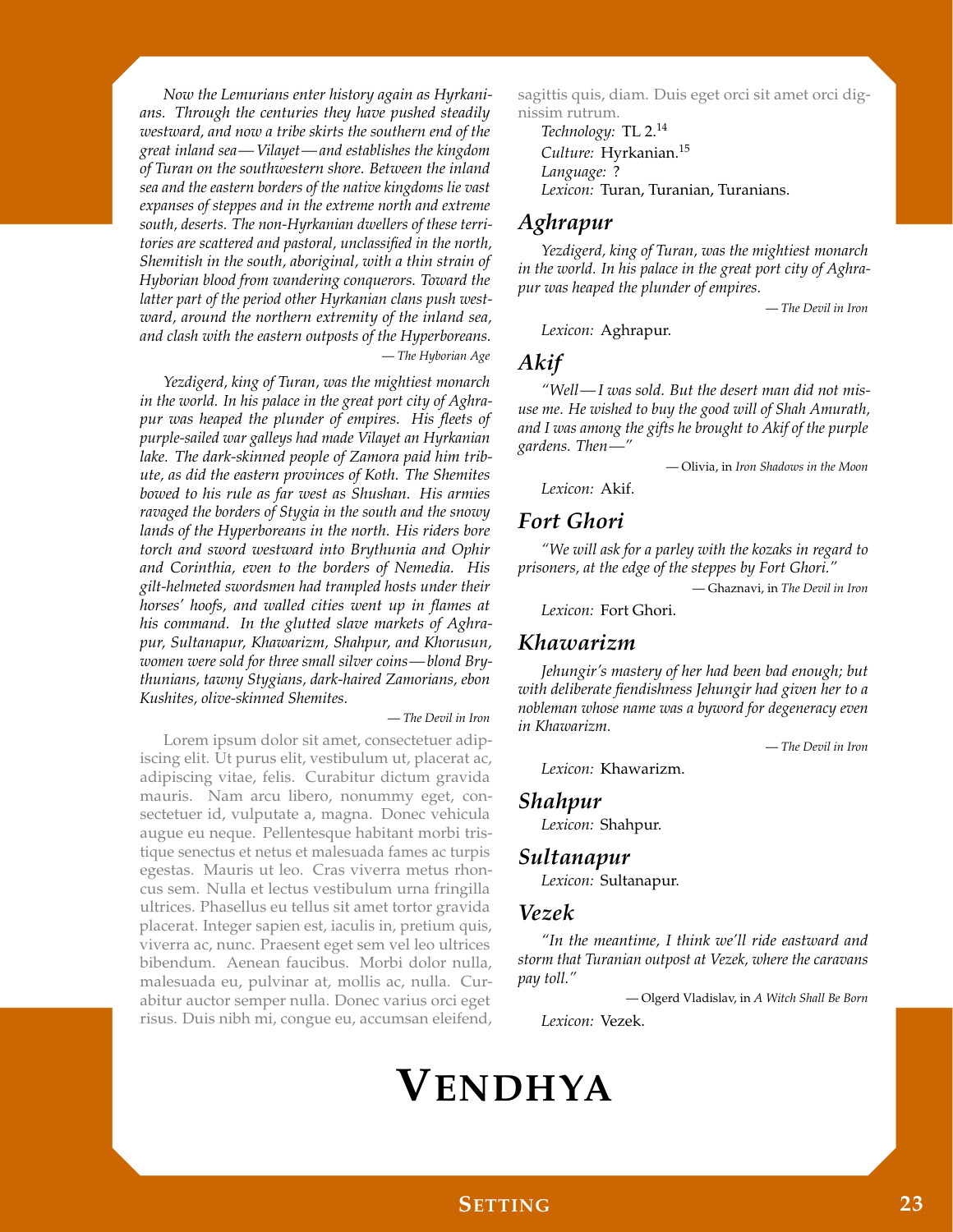Lorem ipsum dolor sit amet, consectetuer adipiscing elit. Ut purus elit, vestibulum ut, placerat ac, adipiscing vitae, felis. Curabitur dictum gravida mauris. Nam arcu libero, nonummy eget, consectetuer id, vulputate a, magna. Donec vehicula augue eu neque. Pellentesque habitant morbi tristique senectus et netus et malesuada fames ac turpis egestas. Mauris ut leo. Cras viverra metus rhoncus sem. Nulla et lectus vestibulum urna fringilla ultrices. Phasellus eu tellus sit amet tortor gravida placerat. Integer sapien est, iaculis in, pretium quis, viverra ac, nunc. Praesent eget sem vel leo ultrices bibendum. Aenean faucibus. Morbi dolor nulla, malesuada eu, pulvinar at, mollis ac, nulla. Curabitur auctor semper nulla. Donec varius orci eget risus. Duis nibh mi, congue eu, accumsan eleifend, sagittis quis, diam. Duis eget orci sit amet orci dignissim rutrum.

*Culture:* ?

*Language:* ?

*Lexicon:* Kshatriya, Kshatriyas, Vendhya, Vendhyan, Vendhyans.

#### <span id="page-25-0"></span>*Ayodhya*

*In the gardens of the palace the torches glinted on polished helmets and curved swords and gold-chased corselets. All the noble-born fighting-men of Ayodhya were gathered in the great palace or about it, and at each broadarched gate and door fifty archers stood on guard, with bows in their hands. But Death stalked through the royal palace and none could stay his ghostly tread.*

— *The People of the Black Circle*

*Lexicon:* Ayodhya.

#### <span id="page-25-1"></span>*Khurum*

*"Where am I?" she asked abruptly.*

*"In the hut of Yar Afzal, the chief of the Khurum Wazulis," he answered. "Afghulistan lies a good many miles further on to the west."*

— *The People of the Black Circle*

*He had not believed it possible for a stranger to enter the valley of Khurum without being detected by the hawk-eyed watchers along the heights. . .*

— *The People of the Black Circle*

A village of Wazuli tribesmen, in a valley somewhere between Vendhya and Afghulistan.

*Lexicon:* Khurum, the legendary tulwar of Amir Khurum, the valley of Khurum.

#### <span id="page-25-2"></span>*Khurusun*

*"The Turanians fought their way through the Himelians once, but how many returned to Khurusun?"* — Chunder Shan, in *The People of the Black Circle*

*"I've seen the suk of the goldsmiths in Khurusun."* — Conan, in *The People of the Black Circle*

A town near the north of Vendhya, apparently under the control of Turan.

*Lexicon:* Khurusun.

#### <span id="page-25-3"></span>*Peshkhauri*

*Lexicon:* Peshkhauri.

## **THE SEA OF VILAYET**

<span id="page-25-4"></span>*"Vilayet is an Hyrkanian pond."*

*"Some folk don't think so," grinned Conan grimly; "notably the slaves that have escaped from galleys and become pirates."*

— Olivia and Conan, in *Iron Shadows in the Moon Lexicon:* The Sea of Vilayet, Vilayet.

#### <span id="page-25-5"></span>*Ilbars River*

*Lexicon:* ?

#### <span id="page-25-6"></span>*Isle of the Iron Statues*

*She twisted about to follow his stare, and saw a green wall of trees and shrubbery rising from the water's edge and sweeping away in a wide curve, enclosing a small bay whose waters lay still as blue glass.*

*"This is one of the many islands that dot this inland sea," said Conan. "They are supposed to be uninhabited. I've heard the Hyrkanians seldom visit them. Besides, they generally hug the shores in their galleys, and we*

*have come a long way. Before sunset we were out of sight of the mainland."*

— Conan, in *Iron Shadows in the Moon*

*Lexicon:* (In *Iron Shadows in the Moon*, the island's name was not mentioned.)

#### <span id="page-25-7"></span>*Xapur (Dagonia)*

*Men seldom visited Xapur. It was uninhabited, all but forgotten, merely one among the myriad isles which dotted the great inland sea. Men called it Xapur, the Fortified, because of its ruins, remnants of some prehistoric kingdom, lost and forgotten before the conquering Hyborians had ridden southward.*

— *The Devil in Iron*

*Lexicon:* Dagonia, Xapur.

#### <span id="page-25-8"></span>*Zaporoska River*

*Lexicon:* ?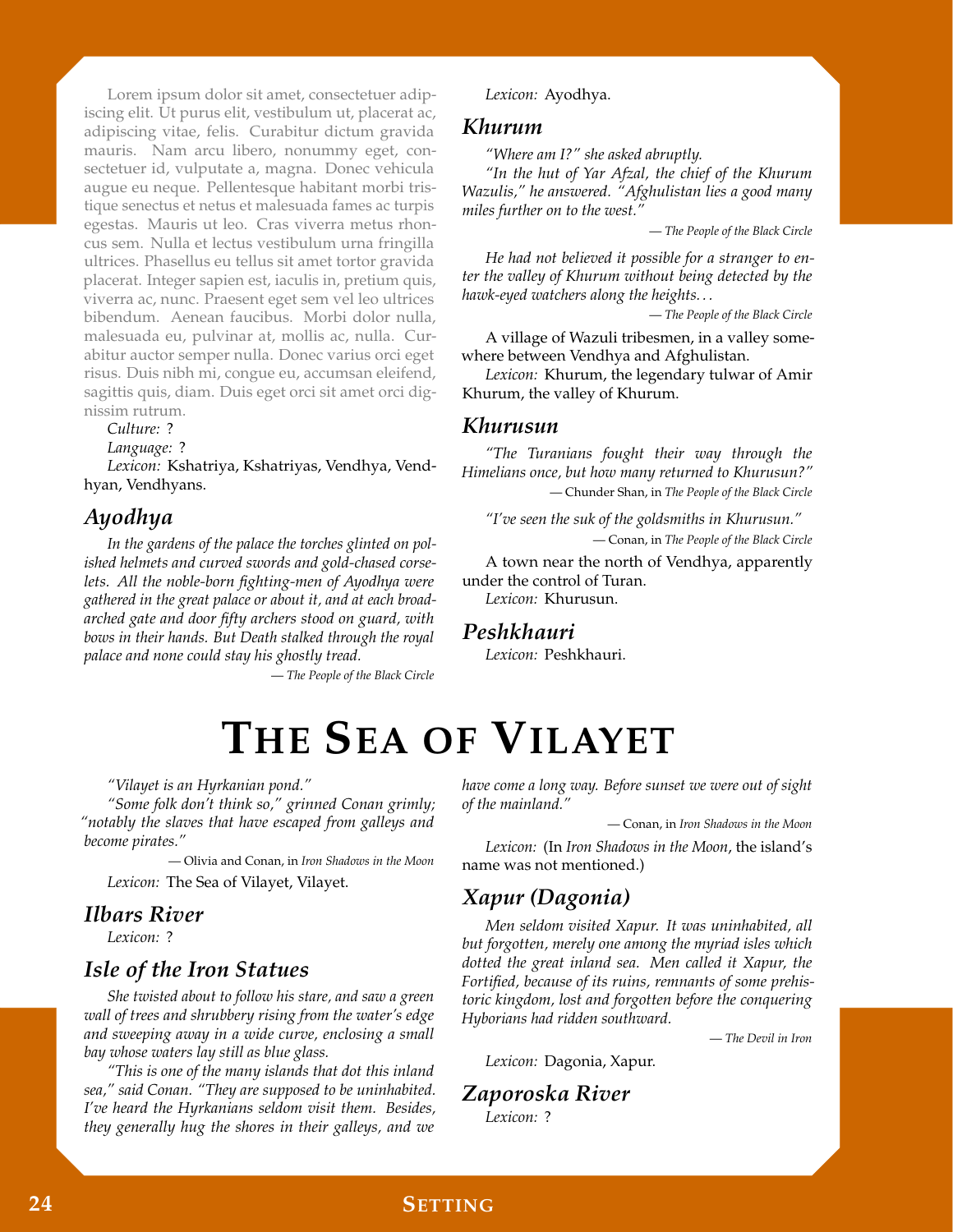## **THE WESTERN OCEAN**

<span id="page-26-0"></span>*Into the west, unknown of man, Ships have sailed since the world began. Read, if you dare, what Skelos wrote, With dead hands fumbling his silken coat; And follow the ships through the wind-blown wrack— Follow the ships that come not back.*

— *The Pool of the Black One*

*Lexicon:* The great ocean, the great sea, the western ocean.

### <span id="page-26-1"></span>**THE BARACHAN ISLES**

*Little love was lost between the Zingaran renegades and the outlaws who infested the Baracha Islands off the southern coast of Zingara. These men were mostly sailors from Argos, with a sprinkling of other nationalities. They raided the shipping, and harried the Zingaran coast towns, just as the Zingaran buccaneers did, but these dignified their profession by calling themselves Free-* *booters, while they dubbed the Barachans pirates. They were neither the first nor the last to gild the name of thief.* — *The Pool of the Black One*

*Lexicon:* Baracha, the Baracha Islands, Barachan, the Barachan Isles, the Barachans.

#### <span id="page-26-2"></span>*Tortage*

*Lexicon:* Tortage.

### <span id="page-26-4"></span><span id="page-26-3"></span>**MISCELLANEOUS** *Isle of the Black Ones*

*So, after many weary weeks, they raised land to westward, and at dawn dropped anchor in a shallow bay, and saw a beach which was like a white band bordering an expanse of gentle grassy slopes, masked by green trees. The wind brought scents of fresh vegetation and spices. . .*

— *The Pool of the Black One*

*Lexicon:* (In *The Pool of the Black One*, the island's name was not mentioned.)

## **ZAMORA**

<span id="page-26-5"></span>*Of the civilized races of the Thurian Continent, a remnant of one of the non-Valusian nations dwells among the low mountains of the southeast— the Zhemri.*

— *The Hyborian Age*

*To the southeast the descendants of the Zhemri, given impetus by new blood resulting from admixture with some unclassified tribe, are beginning to seek to revive some faint shadow of their ancient culture.*

— *The Hyborian Age*

*Southeast of Hyperborea a kingdom of the Zhemri has come into being, under the name of Zamora.*

— *The Hyborian Age*

*"The presence of opposing factions of politics would seem to indicate otherwise, since Zamora was an absolute despotism where differing political opinions were not tolerated."*

— Robert E. Howard, in a letter to P. Schuyler Miller

Lorem ipsum dolor sit amet, consectetuer adipiscing elit. Ut purus elit, vestibulum ut, placerat ac, adipiscing vitae, felis. Curabitur dictum gravida mauris. Nam arcu libero, nonummy eget, consectetuer id, vulputate a, magna. Donec vehicula augue eu neque. Pellentesque habitant morbi tristique senectus et netus et malesuada fames ac turpis egestas. Mauris ut leo. Cras viverra metus rhoncus sem. Nulla et lectus vestibulum urna fringilla

ultrices. Phasellus eu tellus sit amet tortor gravida placerat. Integer sapien est, iaculis in, pretium quis, viverra ac, nunc. Praesent eget sem vel leo ultrices bibendum. Aenean faucibus. Morbi dolor nulla, malesuada eu, pulvinar at, mollis ac, nulla. Curabitur auctor semper nulla. Donec varius orci eget risus. Duis nibh mi, congue eu, accumsan eleifend, sagittis quis, diam. Duis eget orci sit amet orci dignissim rutrum.

*Culture:* Zamorian. *Language:* Zamorian. *Lexicon:* Zamora, Zamorian, Zamorians.

#### <span id="page-26-6"></span>*Shadizar*

*It was exactly such laughter as he had heard bubble obscenely from the fat lips of the salacious women of Shadizar, City of Wickedness, when captive girls were stripped naked on the public auction block.*

— *The Scarlet Citadel*

*Lexicon:* Shadizar.

#### <span id="page-26-7"></span>*Zamora*

*"Know that in Zamora, and more especially in this city, there are more bold thieves than anywhere else in the world, even Koth."*

— Kothian kidnapper, in *The Tower of the Elephant*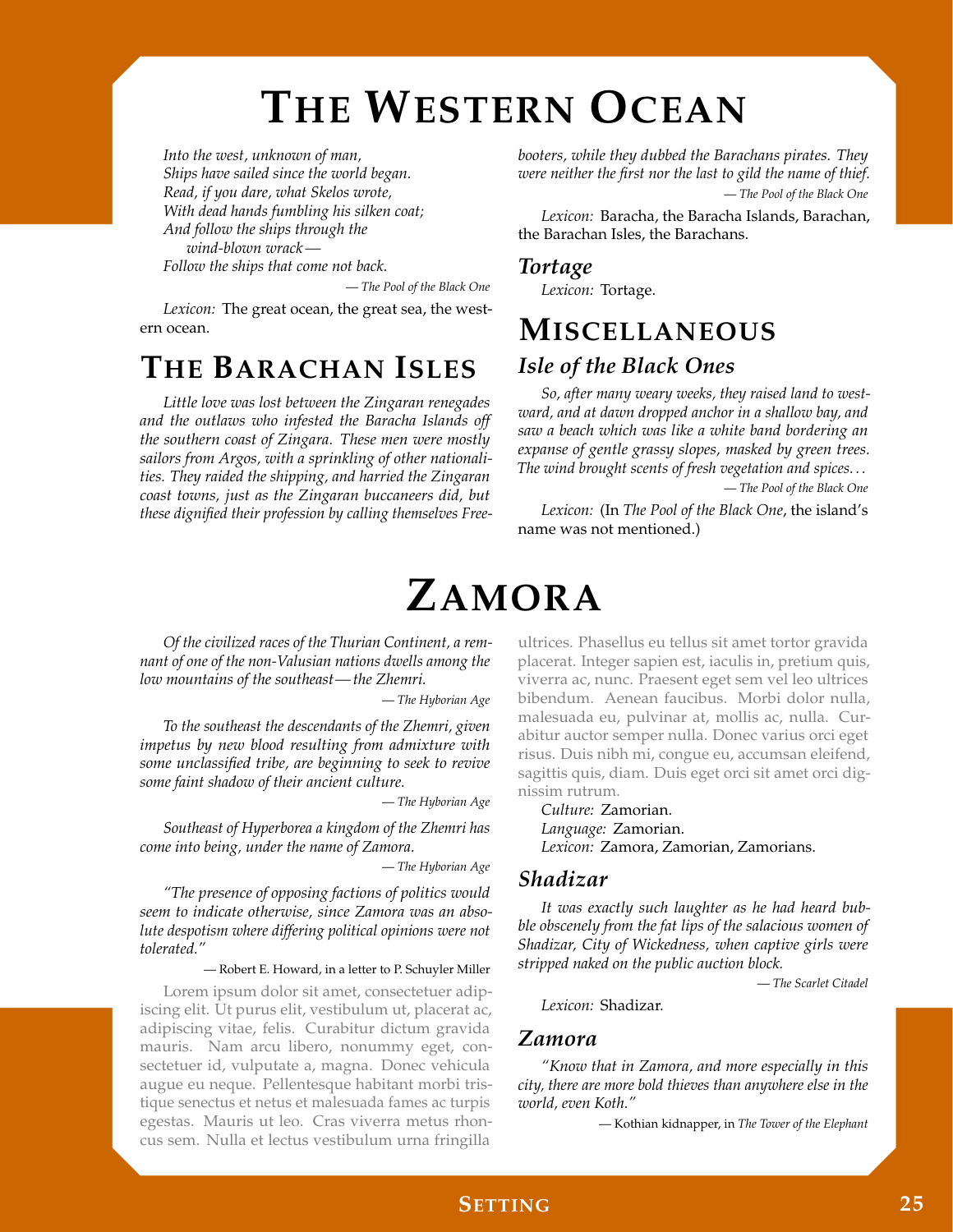The story in which the city is introduced, *The Tower of the Elephant*, does not give it a name. The nearest thing to evidence comes from Howard's letter to P. Schuyler Miller, in which he states, "There was the space of about a year between Vanarium and his [Conan's] entrance into the thief-city of Zamora." The phrasing makes it unclear as to whether the city shared the same name as the kingdom.

*Lexicon:* The thief-city of Zamora.

#### <span id="page-27-0"></span>*The Tower of the Elephant*

*The shimmering shaft of the tower rose frostily in the stars. In the sunlight it shone so dazzlingly that few could bear its glare, and men said it was built of silver. It was round, a slim perfect cylinder, a hundred and fifty feet in height, and its rim glittered in the starlight with the great jewels which crusted it. The tower stood among the waving exotic trees of a garden raised high above the general level of the city. A high wall enclosed this garden, and outside the wall was a lower level, likewise enclosed by a wall. No lights shone forth; there seemed to be no windows in the tower— at least not above the level of the inner wall. Only the gems high above sparkled frostily in the starlight.*

— *The Tower of the Elephant*

This famous Zamorian building was the dwelling place of the sorcerer-priest Yara. Constructed in a single night by Yag-Kosha, an alien being whom Yara had enslaved, it stood for three centuries before being annihilated during the events of *The Tower of the Elephant*.

The tower's outer courtyard was patrolled by guards; the inner, by lions released from subterranean tunnels at night. The ground floor contained a guardroom, from which a stairway led upward, eventually arriving at Yara's chamber, then Yag-Kosha's, and finally a treasure room that let out onto the roof.

#### <span id="page-27-1"></span>*Yezud*

*"That fellow Yar Afzal beat and sent away — he moved like a man walking in his sleep. I've seen the priests of Zamora perform their abominable rituals in their forbidden temples, and their victims had a stare like that man. The priests looked into their eyes and muttered incantations, and then the people became like walking dead men, with glassy eyes, doing as they were ordered.*

*"And then I saw what the fellow had in his hand, which Yar Afzal picked up. It was like a big black jade bead, such as the temple girls of Yezud wear when they dance before the black stone spider which is their god. Yar Afzal held it in his hand, and he didn't pick up anything else. Yet when he fell dead a spider, like the god at Yezud, only smaller, ran out of his fingers."*

— Conan, in *The People of the Black Circle*

Yezud is mentioned only in *The People of the Black Circle*, and no direct evidence is given of its location. However, there is no other region that has a greater association with spiders than Zamora. (Exploring the etymology of the name might reveal more.)

*Lexicon:* Yezud.

## **ZEMBABWEI**

<span id="page-27-2"></span>*The benevolent kings of Zembabwei desired only the monopoly of the trade of Keshan and her tributaries—and, as a pledge of good faith, some of the Teeth of Gwahlur. These would be put to no base usage, Thutmekri hastened to explain to the suspicious chieftains; they would*

*be placed in the temple of Zembabwei beside the squat gold idols of Dagon and Derketo, sacred guests in the holy shrine of the kingdom, to seal the covenant between Keshan and Zembabwei.*

— *The Servants of Bit-Yakin*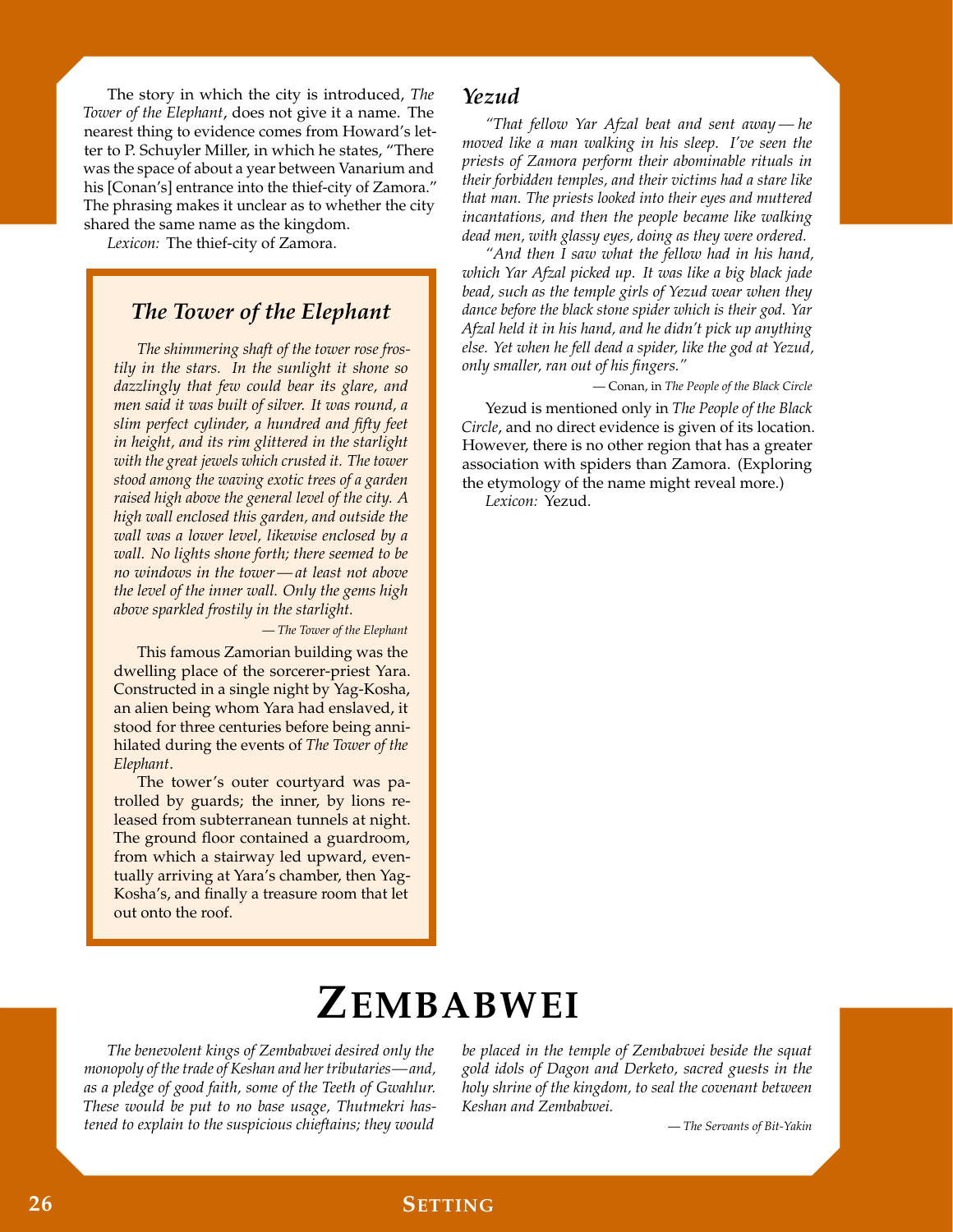Lorem ipsum dolor sit amet, consectetuer adipiscing elit. Ut purus elit, vestibulum ut, placerat ac, adipiscing vitae, felis. Curabitur dictum gravida mauris. Nam arcu libero, nonummy eget, consectetuer id, vulputate a, magna. Donec vehicula augue eu neque. Pellentesque habitant morbi tristique senectus et netus et malesuada fames ac turpis egestas. Mauris ut leo. Cras viverra metus rhoncus sem. Nulla et lectus vestibulum urna fringilla ultrices. Phasellus eu tellus sit amet tortor gravida

placerat. Integer sapien est, iaculis in, pretium quis, viverra ac, nunc. Praesent eget sem vel leo ultrices bibendum. Aenean faucibus. Morbi dolor nulla, malesuada eu, pulvinar at, mollis ac, nulla. Curabitur auctor semper nulla. Donec varius orci eget risus. Duis nibh mi, congue eu, accumsan eleifend, sagittis quis, diam. Duis eget orci sit amet orci dignissim rutrum.

*Lexicon:* Zembabwan, Zembabwans, Zembabwei.

## **ZINGARA**

<span id="page-28-0"></span>*Next to the Picts, in the broad valley of Zingg, protected by great mountains, a nameless band of primitives, tentatively classified as akin to the Shemites, has evolved an advanced agricultural system and existence.*

*. . . To the southwest, a tribe of Picts have invaded the fertile valley of Zingg, conquered the agricultural people there, and settled among them. This mixed race was in turn conquered later by a roving tribe of Hybori, and from these mingled elements came the kingdom of Zingara.* — *The Hyborian Age*

Lorem ipsum dolor sit amet, consectetuer adipiscing elit. Ut purus elit, vestibulum ut, placerat ac, adipiscing vitae, felis. Curabitur dictum gravida mauris. Nam arcu libero, nonummy eget, consectetuer id, vulputate a, magna. Donec vehicula augue eu neque. Pellentesque habitant morbi tristique senectus et netus et malesuada fames ac turpis egestas. Mauris ut leo. Cras viverra metus rhoncus sem. Nulla et lectus vestibulum urna fringilla ultrices. Phasellus eu tellus sit amet tortor gravida placerat. Integer sapien est, iaculis in, pretium quis,

viverra ac, nunc. Praesent eget sem vel leo ultrices bibendum. Aenean faucibus. Morbi dolor nulla, malesuada eu, pulvinar at, mollis ac, nulla. Curabitur auctor semper nulla. Donec varius orci eget risus. Duis nibh mi, congue eu, accumsan eleifend, sagittis quis, diam. Duis eget orci sit amet orci dignissim rutrum.

*Culture:* Mixed, with Hyborian dominant. *Language:* Zingaran. *Terrain:* ? [16](#page-75-16)

*Lexicon:* Zingara, Zingaran, Zingarans, Zingarians, Zingg.

#### <span id="page-28-1"></span>*Kordava*

*Valenso grudgingly signified his consent, and Zarono bowed, a thought sardonically, and retired with a tread as measured and stately as if he trod the polished crystal floor of the Kordava royal court, where indeed, unless rumor lied, he had once been a familiar figure.*

— *The Black Stranger*

*Lexicon:* Kordava, Kordavan.

## **[UNSORTED PROVINCES]**

### <span id="page-28-3"></span><span id="page-28-2"></span>**AMILIUS**

*"Once I was lord of Amilius, the man whose sons you murdered, whose daughter your mercenaries ravished and slew."*

— Tiberias, in *The Hour of the Dragon*

(It is unclear whether the man was Aquilonian, or from wherever Valerius was. Perhaps more context can be gleaned from the story.)

*Lexicon:* Amilius.

### <span id="page-28-4"></span>**KARABAN**

*"Volmana, the dwarfish count of Karaban. . . "* — Ascalante, in *The Phoenix on the Sword*

(It is uncertain whether Karaban is in Aquilonia. Perhaps more context can be gleaned from the story.) *Lexicon:* Karaban.

### <span id="page-28-5"></span>**KORDAFAN**

Whether this is a country, province, or city is not made clear. It would seem to be located somewhere in the black kingdoms.

*Lexicon:* ?

### <span id="page-28-6"></span>**THUNE**

*"By Mitra!" ejaculated the commander. "It is Ascalante, once count of Thune! What devil's work brought*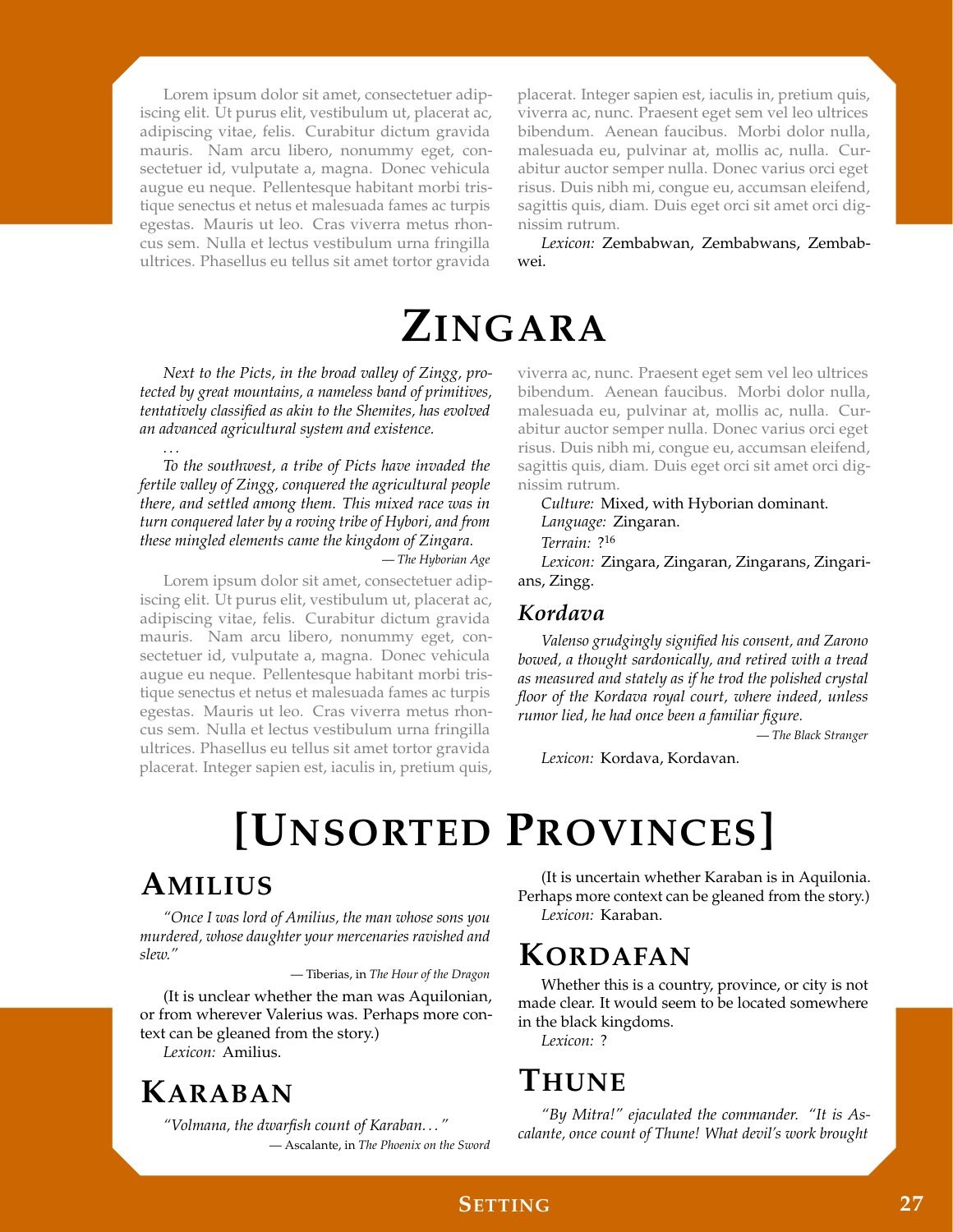— *The Phoenix on the Sword*

<span id="page-29-0"></span>(It is uncertain whether Ascalante merely resided

in desert lands while in exile, or Thune is outside of Aquilonia. Perhaps more context can be gleaned from the story.)

*Lexicon:* Thune.

## **[UNSORTED LOCATIONS]**

#### <span id="page-29-1"></span>*Sabatea*

*The Black Ring was a fable and a lie to most folk of the western world, but Conan knew of its ghastly reality, and its grim votaries who practise their abominable sorceries amid the black vaults of Stygia and the nighted domes of accursed Sabatea.*

— *The Hour of the Dragon*

Presumed to be a city, though possibly a small nation.

*Lexicon:* Sabatea.

#### <span id="page-29-2"></span>*Secunderam*

*"As your majesty knows, the Turanians have established themselves in Secunderam and other northern cities, though the hill tribes remain unconquered. King Yezdigerd has long looked southward with greedy lust and perhaps is seeking to gain by treachery what he could not win by force of arms."*

— Chunder Shan, in *The People of the Black Circle Lexicon:* Secunderam.

#### <span id="page-29-3"></span>*Toragis*

*"The Zingaran royal squadron sank my last ship off Toragis—I burned the town of Valadelad, but they caught me before I could reach the Barachas.*

— Conan, in *Red Nails* (draft)

*"The Zingarans sank my last ship off the Shemite shore. . . "*

— Conan, in *Red Nails*

*Note:* Toragis might not fit with Howard's final canon. The only reference to it comes from a draft of *Red Nails*, whereas the final version omitted the name entirely.

Assuming that Toragis wasn't an alternative name for Tortage (itself mentioned in *The Pool of the Black One*), it can be inferred from the draft text that the place was located near the coastal waters of either Shem or Zingara. In conjunction with the final

version of the text, Shem seems the most accurate assumption.

*Lexicon:* Toragis.

#### <span id="page-29-4"></span>*Valadelad*

*"The Zingaran royal squadron sank my last ship off Toragis—I burned the town of Valadelad, but they caught me before I could reach the Barachas.*

— Conan, in *Red Nails* (draft)

*"The Zingarans sank my last ship off the Shemite shore"*

— Conan, in *Red Nails*

This city might not fit with Howard's choice of canon. Its location was likely either Shem or Zingara.

*Lexicon:* Valadelad.

#### <span id="page-29-5"></span>*Xuchotl*

*"There are no streets in Xuchotl," he answered. "No squares nor open courts. The whole city is built like one giant palace under one great roof. The nearest approach to a street is the Great Hall which traverses the city from the north gate to the south gate. The only doors opening into the outer world are the city gates, through which no living man has passed for fifty years."*

— Techotl, in *Red Nails*

*Lexicon:* Xuchotl, Xuchotlans.

#### <span id="page-29-6"></span>*Xuthal*

*"This city is called Xuthal; it is very ancient. It is built over an oasis, which the founders of Xuthal found in their wanderings. They came from the east, so long ago that not even their descendants remember the age."*

— Thalis, in *Xuthal of the Dusk*

*Lexicon:* Xuthal.

#### <span id="page-29-7"></span>*Yaralet*

(Might be in eastern Koth.) *Lexicon:* Yaralet.

#### **28 SETTING**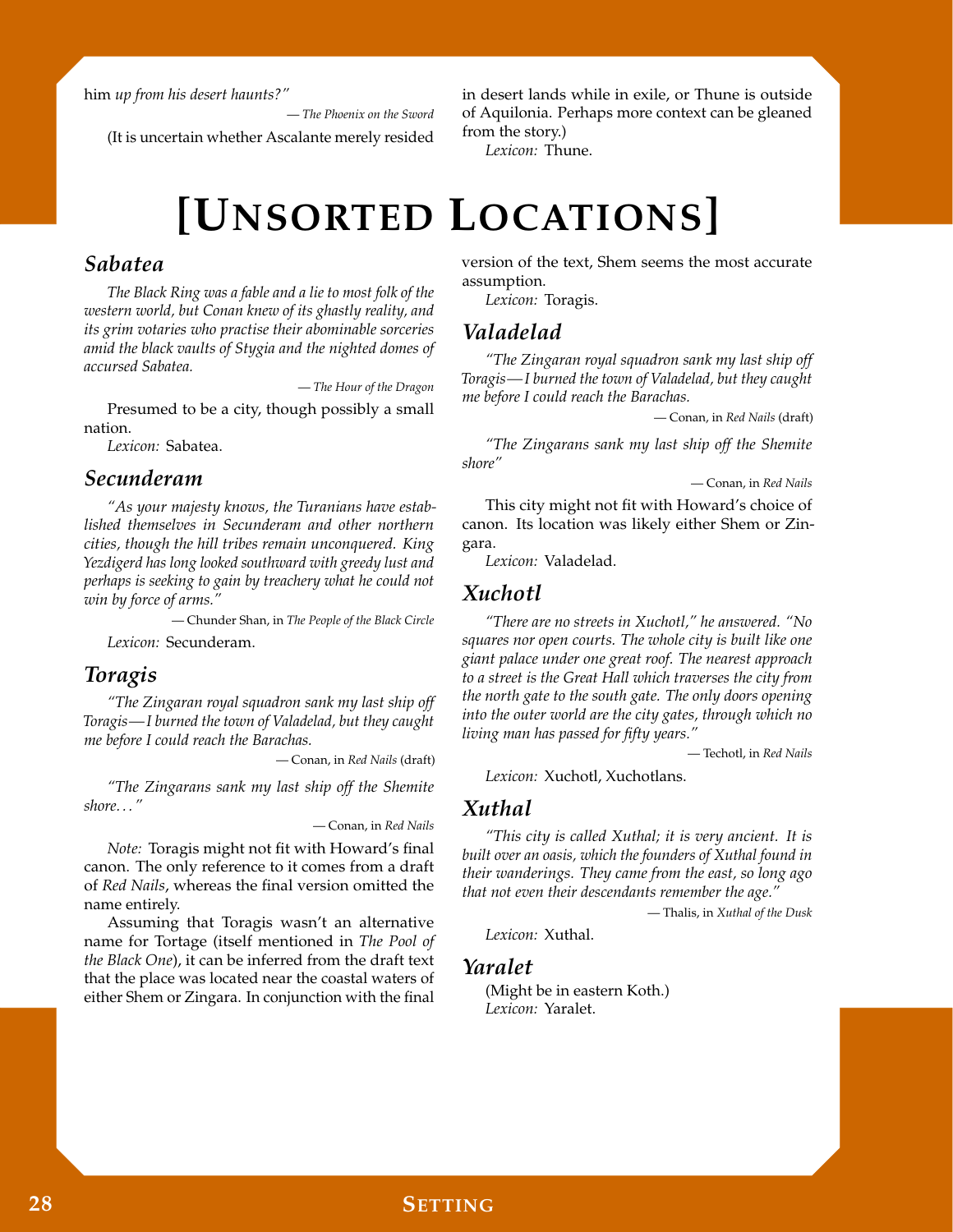## <span id="page-30-0"></span>**CHAPTER TWO DENIZENS**

As a rule of thumb, any character that has dialogue, or creature that Conan fights, is a potential candidate for inclusion.

[More information should go here, explaining what traits are appropriate for characters in the setting.]

Lorem ipsum dolor sit amet, consectetuer adipiscing elit. Ut purus elit, vestibulum ut, placerat ac, adipiscing vitae, felis. Curabitur dictum gravida mauris. Nam arcu libero, nonummy eget, consectetuer id, vulputate a, magna. Donec vehicula augue eu neque. Pellentesque habitant morbi tristique senectus et netus et malesuada fames ac turpis egestas. Mauris ut leo. Cras viverra metus rhoncus sem. Nulla et lectus vestibulum urna fringilla ultrices. Phasellus eu tellus sit amet tortor gravida placerat. Integer sapien est, iaculis in, pretium quis, viverra ac, nunc. Praesent eget sem vel leo ultrices bibendum. Aenean faucibus. Morbi dolor nulla,

malesuada eu, pulvinar at, mollis ac, nulla. Curabitur auctor semper nulla. Donec varius orci eget risus. Duis nibh mi, congue eu, accumsan eleifend, sagittis quis, diam. Duis eget orci sit amet orci dignissim rutrum.

#### <span id="page-30-1"></span>*Gauging Attribute Levels*

The scale of attributes used here is based on the article "Knowing Your Own Strength" from *Pyramid #3/83: Alternate GURPS IV*. A score of ten is typical for a human. Every three levels above or below that doubles or halves effectiveness, respectively. Sixteen is considered to be the absolute maximum for a normal human.

## **CREATURES**

<span id="page-30-2"></span>Lorem ipsum dolor sit amet, consectetuer adipiscing elit. Ut purus elit, vestibulum ut, placerat ac, adipiscing vitae, felis. Curabitur dictum gravida mauris. Nam arcu libero, nonummy eget, consectetuer id, vulputate a, magna. Donec vehicula augue eu neque. Pellentesque habitant morbi tristique senectus et netus et malesuada fames ac turpis egestas. Mauris ut leo. Cras viverra metus rhoncus sem. Nulla et lectus vestibulum urna fringilla ultrices. Phasellus eu tellus sit amet tortor gravida placerat. Integer sapien est, iaculis in, pretium quis, viverra ac, nunc. Praesent eget sem vel leo ultrices bibendum. Aenean faucibus. Morbi dolor nulla, malesuada eu, pulvinar at, mollis ac, nulla. Curabitur auctor semper nulla. Donec varius orci eget risus. Duis nibh mi, congue eu, accumsan eleifend, sagittis quis, diam. Duis eget orci sit amet orci dignissim rutrum.

### <span id="page-30-3"></span>**ANIMALS**

The Hyborian Age had the same beasts that are in the modern age, with the addition of a few that have since gone extinct.

### <span id="page-30-4"></span>**MONSTERS**

Lorem ipsum dolor sit amet, consectetuer adipiscing elit. Ut purus elit, vestibulum ut, placerat ac, adipiscing vitae, felis. Curabitur dictum gravida mauris. Nam arcu libero, nonummy eget, consectetuer id, vulputate a, magna. Donec vehicula augue eu neque. Pellentesque habitant morbi tristique senectus et netus et malesuada fames ac turpis egestas. Mauris ut leo. Cras viverra metus rhoncus sem. Nulla et lectus vestibulum urna fringilla ultrices. Phasellus eu tellus sit amet tortor gravida placerat. Integer sapien est, iaculis in, pretium quis, viverra ac, nunc. Praesent eget sem vel leo ultrices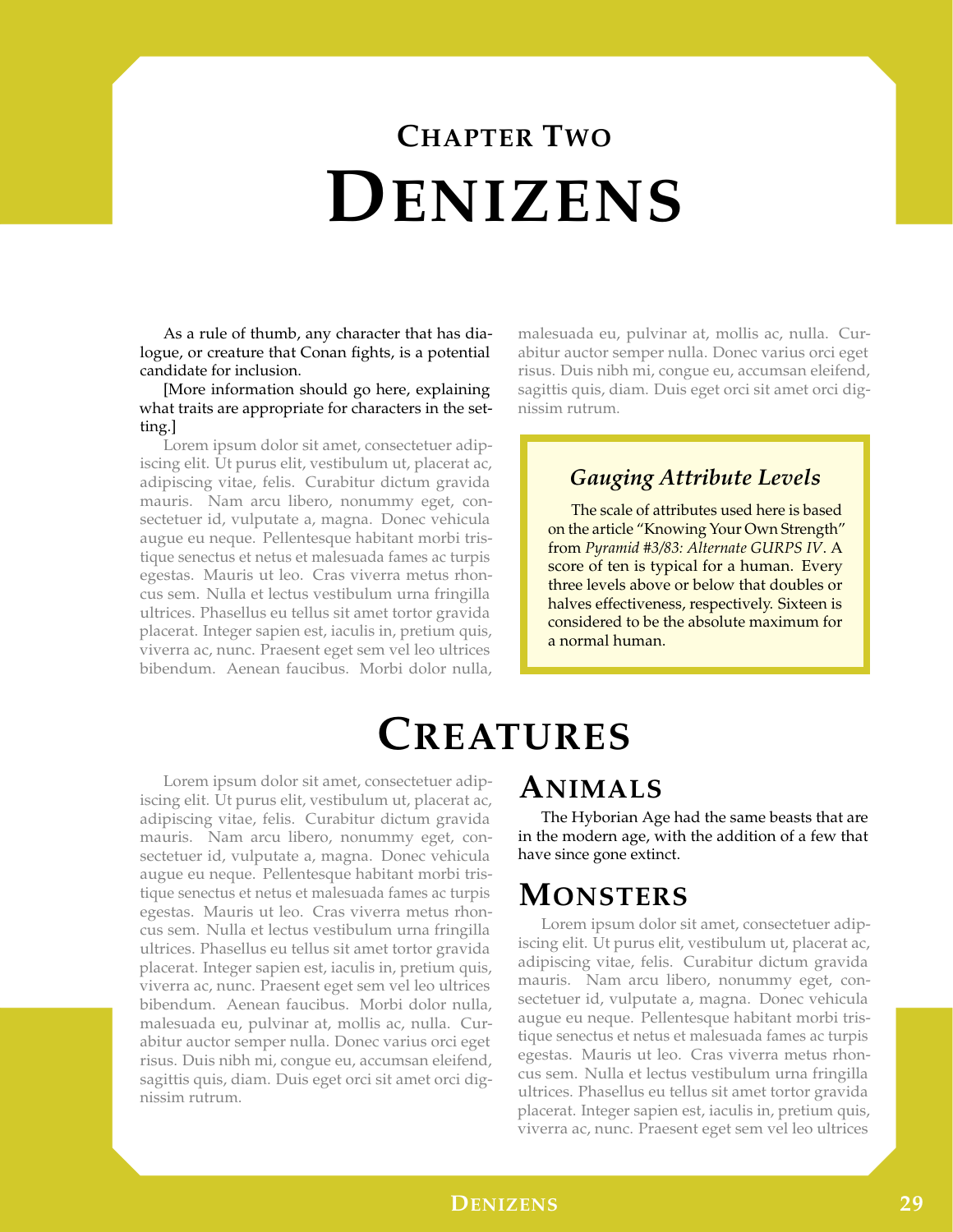bibendum. Aenean faucibus. Morbi dolor nulla, malesuada eu, pulvinar at, mollis ac, nulla. Curabitur auctor semper nulla. Donec varius orci eget risus. Duis nibh mi, congue eu, accumsan eleifend, sagittis quis, diam. Duis eget orci sit amet orci dignissim rutrum.

#### <span id="page-31-0"></span>*Black One*

*The superb symmetry of body and limbs was more impressive at close range. Under the ebon skin long, rounded muscles rippled, and Conan did not doubt that the monster could rend an ordinary man limb from limb. The nails of the fingers provided further weapons, for they were grown like the talons of a wild beast. The face was a carven ebony mask. The eyes were tawny, a vibrant gold that glowed and glittered. But the face was inhuman; each line, each feature was stamped with evil—evil transcending the mere evil of humanity. The thing was not a human— it could not be; it was a growth of Life from the pits of blasphemous creation—a perversion of evolutionary development.*

— *The Pool of the Black One*

| ST: $15^{17}$     | HP: 14          | <b>Speed: 5.00</b> |
|-------------------|-----------------|--------------------|
| DX: 10            | <b>Will: 11</b> | Move: $6^{18}$     |
| IQ: $11^{19}$     | Per: 10         |                    |
| <b>HT:</b> 10     | FP:10           | $SM: +1$           |
| Dodge: 8 Parry: 8 |                 | DR: 0              |

**Claw (10):** 2d−1 cutting damage. Optionally, punch for crushing damage.

**Bite (10):** 2d−2 cutting damage.

- *Traits:* Appearance (Handsome; Impressive)<sup>[20](#page-75-20)</sup>; Gi-gantism; Sharp Claws<sup>[21](#page-0-0)</sup>; Sharp Teeth<sup>21</sup>.
- *Skills:* Brawling 10 (DX+0) [1]; Climbing 10  $(DX+0)$  [2]<sup>[22](#page-76-1)</sup>.

#### <span id="page-31-1"></span>*Crawler*

*Something came writhing up the steps, something that slithered and rustled and brought a chill in the air with it. Conan lashed down with his great sword and felt the blade shear through something that might have been flesh and bone, and cut deep into the stair beneath. Something touched his foot that chilled like the touch of frost, and then the darkness beneath him was disturbed by a frightful thrashing and lashing, and a man cried out in agony.*

— *Red Nails*

| ST:13         | HP: 10                    | <b>Speed: 6.25</b> |
|---------------|---------------------------|--------------------|
| DX: 12        | Will: 3                   | Move: $6$          |
| IO: 3         | <b>Per: 14</b>            |                    |
| <b>HT: 14</b> | FP: 14                    | SM:0               |
|               | Dodge: 9 Parry: N/A DR: 0 |                    |

**Bite (12):** 1d impaling damage.

**Tail (12):** 1d+1 crushing damage. Reach 2.

- Traits: Bad Smell<sup>[23](#page-76-2)</sup>; Born Biter<sup>[24](#page-76-3)</sup>; Discriminatory Smell<sup>[25](#page-76-4)</sup>; Domestic Animal<sup>[26](#page-76-5)</sup>; Fangs<sup>[7](#page-0-0)</sup>; Low Empathy; Night Vision; Peripheral Vision; Restricted Diet (carnivore); Scales; Serpentoid<sup>[\\*](#page-31-3)[27](#page-76-6)</sup>; Striker (tail, crushing; Long)<sup>[28](#page-76-7)</sup>; Temperature Control (Cold; Emanation) $^{29}$  $^{29}$  $^{29}$
- *Skills:* Brawling 12 (DX+0) [1]; Tracking 21 (Per+7) [2][†](#page-31-4) .

*Class:* Dire Animal.

#### <span id="page-31-2"></span>*Dragon*

*Through the thicket was thrust a head of nightmare and lunacy. Grinning jaws bared rows of dripping yellow tusks; above the yawning mouth wrinkled a saurian-like snout. Huge eyes, like those of a python a thousand times magnified, stared unwinkingly at the petrified humans clinging to the rock above it. Blood smeared the scaly, flabby lips and dripped from the huge mouth.*

*The head, bigger than that of a crocodile, was further extended on a long scaled neck on which stood up rows of serrated spikes, and after it, crushing down the briars and saplings, waddled the body of a titan, a gigantic, barrelbellied torso on absurdly short legs. The whitish belly almost raked the ground, while the serrated back-bone rose higher than Conan could have reached on tiptoe. A long spiked tail, like that of a gargantuan scorpion, trailed out behind.*

— *Red Nails*

| ST: 33<br>DX: 12 | <b>HP</b> : 46<br>Will: $3$ | <b>Speed: 6.00</b> |
|------------------|-----------------------------|--------------------|
| IQ: $3$          | <b>Per:</b> 12              | Move: 6            |
| HT:12            | FP: 12                      | SM: $+4^{30}$      |
| Dodge: $10$      | <b>Parry:</b> $N/A$         | <b>DR:</b> 4       |

**Bite (12):** 6d−2 impaling damage. **Claw (12):** 6d+5 crushing damage. **Tail (12):** 6d impaling damage.

*Traits:* Blunt Claws; Damage Resistance<sup>[31](#page-76-10)</sup>; Discrimi-natory Smell<sup>[32](#page-76-11)</sup>; Enhanced Move<sup>[33](#page-76-12)</sup>; Fangs<sup>[34](#page-76-13)</sup>; Long Neck<sup>[‡](#page-31-5)[35](#page-76-14)</sup>; Penetrating Voice<sup>[36](#page-76-15)</sup>; Quadruped<sup>[37](#page-76-16)</sup>; Re-stricted Diet (carnivore); Scales<sup>[35](#page-0-0)</sup>; Short Legs<sup>[38](#page-76-17)</sup>;

<span id="page-31-3"></span>\*Source: *GURPS Template Toolkit 2: Races*.

<span id="page-31-4"></span>† Includes bonus from Discriminatory Smell.

<span id="page-31-5"></span>‡Source: http://forums.sjgames.com/showthread.php?t=85198

<span id="page-31-6"></span>\*Includes bonus from Discriminatory Smell.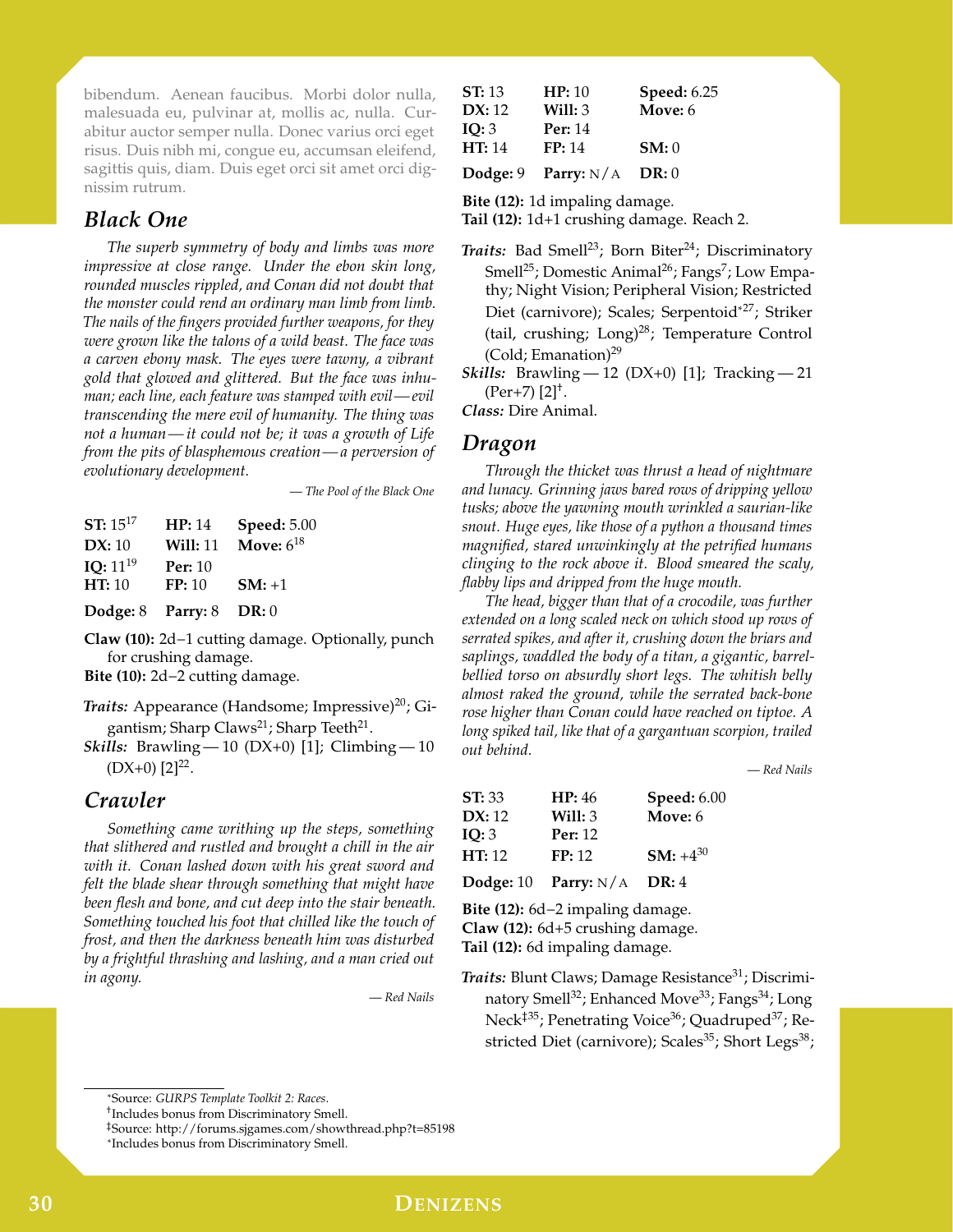Short Spines<sup>[35](#page-0-0)</sup>; Striker (tail, crushing; Cannot Parry; Limited Arc; Long; Weak)<sup>[39](#page-76-18)</sup>; Wild Animal. *Skills*: Brawling — 12 (DX+0) [1]; Tracking — 16 (Per+4) [2][\\*](#page-31-6).

*Class:* Dire Animal.

#### <span id="page-32-0"></span>*Frost-Giant*

*He did not wonder at the strangeness of it all, not even when two gigantic figures rose up to bar his way. The scales of their mail were white with hoar-frost; their helmets and their axes were covered with ice. Snow sprinkled their locks; in their beards were spikes of icicles; their eyes were cold as the lights that streamed above them.*

— *The Frost-Giant's Daughter*

These giants are children of Ymir, deity of the Nordheimr. In most respects they resemble men, except that their bodies are as cold as the snow that conceals them from foolish trespassers.

| $ST: 14^{40}$         | HP: 14         | <b>Speed: 5.75</b> |
|-----------------------|----------------|--------------------|
| $DX: 11^{41}$         | Will: 10       | Move: 6            |
| IO:10                 | <b>Per:</b> 12 |                    |
| $\text{HT: } 12^{41}$ | FP: 12         | $SM: +1$           |
|                       |                |                    |

**Dodge:** 8 **Parry:** 9 **DR:** 1 (Tough Skin)

Traits: Gigantism; Low Empathy<sup>[42](#page-77-1)</sup>; Unaging<sup>[43](#page-77-2)</sup>.

*Skills:* Brawling — 11 (DX+0) [1]; Two-Handed  $Axe/Mace - 13$  (DX+2) [8] Wrestling  $-10$ (DX−1) [1].

*Class:* Mundane.

#### <span id="page-32-1"></span>*Ghoul*

*Half-forgotten memories surged back, of grisly tales whispered of the shapes that haunted these uninhabited forests at the foot of the hills that mark the Zingaran– Argossean border. Ghouls, men called them, eaters of human flesh, spawn of darkness, children of unholy matings of a lost and forgotten race with the demons of the underworld. Somewhere in these primitive forests were the ruins of an ancient, accursed city, men whispered, and among its tombs slunk gray, anthropomorphic shadows. . .*

— *The Hour of the Dragon*

As per Ghoul, from *GURPS Horror*, but with the addition of Born Biter<sup>[44](#page-77-3)</sup>. The source material makes no mention of their intelligence, though Wild Animal might be appropriate.

#### <span id="page-32-2"></span>*Gray Ape*

*Conan knew it at last—understood the meaning of those crushed and broken bones in the dungeon, and recognized the haunter of the pits. It was a gray ape, one of the grisly man-eaters from the forests that wave on the mountainous eastern shores of the Sea of Vilayet. Half mythical and altogether horrible, these apes were the goblins of Hyborian legendry, and were in reality ogres of the*

*natural world, cannibals and murderers of the nighted forests.*

— *The Hour of the Dragon*

As per Gorilla, from *GURPS Basic Set*, but with the addition of  $+1$  ST<sup>[45](#page-77-4)</sup>, Discriminatory Smell<sup>[46](#page-77-5)</sup>, Fangs<sup>[47](#page-77-6)</sup>, Mute<sup>[48](#page-77-7)</sup>, and Social Stigma (Monster).

#### <span id="page-32-3"></span>*Ollam-onga*

*And before him stood a white naked figure. Amalric halted, his tongue cleaving to his palate. It was a naked white man, to all appearances, which stood gazing at him, mighty arms folded on an alabaster breast. The features were classic, cleanly carven, with more than human beauty. But the eyes were balls of luminous fire, such as never looked from any human head. In those eyes Amalric glimpsed the frozen fires of the ultimate hells, touched by awful shadows.*

— untitled draft (*Three men squatted beside the water hole. . .*)

Ollam-onga haunted the city of Gazal, ensorcelling its citizens and preying upon them at will. A deity of the Kushites, legends about the creature proved true—a secret incantation would bind it into vulnerable, earthly form.

Undone by Amalric the Aquilonian, with its dying breath the creature called out to its otherworldy kin to seek vengeance.

*Traits:* Allies (black riders; group of 7; available con-stantly; Summonable)<sup>[49](#page-77-8)</sup>; Appearance (Transcen-dent)<sup>[50](#page-77-9)</sup>; Blunt Claws; Insubstantiality (Accessibility, only when not bound by its secret incantation; Takes Extra Time) $51$ ; Penetrating Voice $52$ ; Unnatural Feature (fiery eyes)<sup>[53](#page-77-12)</sup>.

#### <span id="page-32-4"></span>*Satha, the Old One*

*An icy hand stroked his spine. It was the unmistakable sound of pliant scales slithering softly over stone. Cold sweat beaded his skin, as beyond the ring of dim light he saw a vague and colossal form, awful even in its indistinctness. It reared upright, swaying slightly, and yellow eyes burned icily on him from the shadows. Slowly a huge, hideous, wedge-shaped head took form before his dilated eyes, and from the darkness oozed, in flowing scaly coils, the ultimate horror of reptilian development.*

— *The Scarlet Citadel*

Satha is a snake of gigantic proportions that roams the dungeons beneath Tsotha-lanti's citadel. Eighty feet in length, with a head bigger than that of a horse, it sports foot-long fangs dripping with a venom that sears the flesh. Though the shape of its head is suggestive of a viper, the creature's capabilities seem to deviate slightly from type.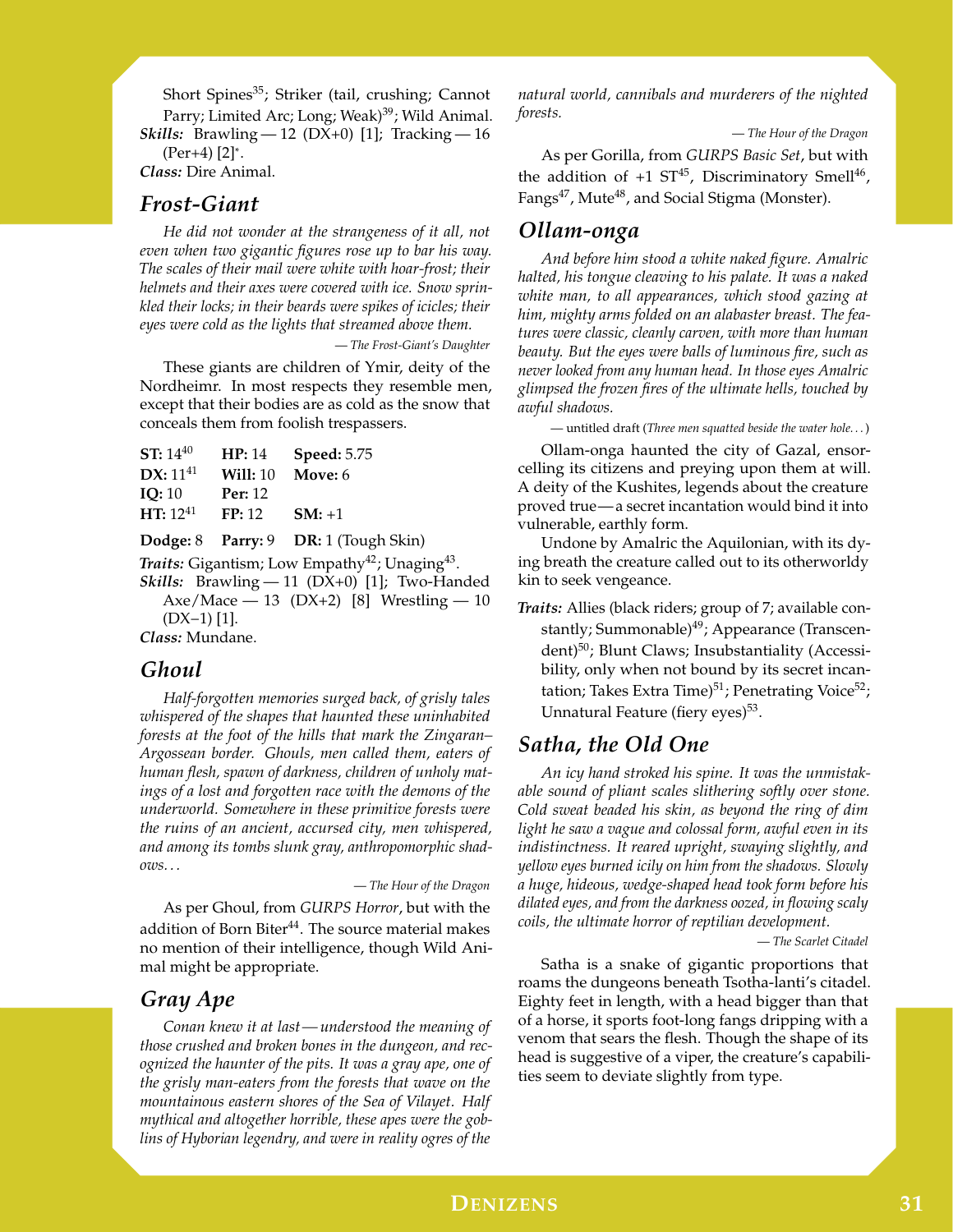| ST: 28 | HP: 31         | <b>Speed: 5.50</b>                   |
|--------|----------------|--------------------------------------|
| DX: 10 | Will: 2        | Move: 5                              |
| IO: 2  | <b>Per:</b> 12 |                                      |
| HT:12  | FP: 12         | $SM: +3$                             |
|        |                | Dodge: 8 Parry: N/A DR: 3 (Flexible) |

- **Snakebite (12):** 5d−1 impaling damage, plus followup of 6d toxic damage (HT−5 to resist).[54](#page-77-13)
- **Squeeze (12):** Grapple, followed by Satha's ST versus the higher of the victim's ST or HT, inflicting damage equal to the margin of victory.
- *Traits:* Acute Smell 3; Amphibious; Bad Sight 5 (Mo-tion Sensitive)<sup>[\\*](#page-33-2)</sup>; Born Biter  $2^7$  $2^7$ ; Breath Holding 4; Cold Blooded (50°); Combat Reflexes; Dis-criminatory Smell; Fangs<sup>[7](#page-0-0)</sup>; Gripper 3 (mouth)<sup>[54](#page-0-0)</sup>; Hard of Hearing; Hard to Kill 4; Hard to Subdue 4; Low Empathy; Peripheral Vision; Reduced Consumption 3; Reduced Endurance  $2^{54}$  $2^{54}$  $2^{54}$ ; Restricted Diet (carnivore); Scales; Seismic Sense[†](#page-33-3) ; Serpentoid[‡](#page-33-4) ; Silence 3; Terrain Adaptation (Sand, Slippery, Uneven, and Undergrowth); Thermal Sense[†](#page-0-0) ; Wild Animal.
- *Skills:* Brawling 10 (DX+0) [1]; Stealth 13 (DX+3) [2][§](#page-33-5) ; Tracking — 19 (Per+7) [2][¶](#page-33-6) ; Wrestling— $10 (DX+0) [2]$ .

*Class:* Giant Animal.

#### <span id="page-33-0"></span>*Thaug, the Temple-Devil*

*Out of the gloom at the other end of the great hall a vast dark form heaved up— came rushing toward him in gigantic frog-like hops. He saw the gleam of great unearthly eyes, the shimmer of fangs or talons. . . . Squeezing its vast, unstable bulk through the door, it bounded toward him, as he ran down the steps. He felt it looming behind him, a giant shadowy thing, like a travesty of nature cut out of the heart of night, a black shapelessness in which only the staring eyes and gleaming fangs were distinct.*

— *A Witch Shall Be Born*

| ST: 22        | HP: 20                  | <b>Speed: 6.00</b>   |
|---------------|-------------------------|----------------------|
| $DX: 14^{55}$ | Will: $6$               | Move: 6              |
| IQ: $6^{55}$  | Per: $10$               |                      |
| HT: $10^{55}$ | FP:10                   | <b>SM:</b> $+3^{56}$ |
|               | Dodge: $9$ Parry: $N/A$ | DR: 0                |

**Slam (14):** 1d crushing damage. Allows for pin if target is landed upon.

**Bite (14):** 3d+1 impaling damage, typically followed by swallowing of the target.

- <span id="page-33-3"></span>†Source: *GURPS Powers: Enhanced Senses*.
- <span id="page-33-4"></span>‡Source: *GURPS Template Toolkit 2: Races*.

Traits: Born Biter 2; Fangs<sup>[57](#page-77-16)</sup>; Hard to Kill<sup>[58](#page-77-17)</sup>; Low Empathy; Odious Racial Habit (eats other sen-tients)<sup>[59](#page-77-18)</sup>; Super Jump<sup>[60](#page-77-19)</sup>; Wild Animal. *Skills:* Jumping— 14 (DX+0) [1]. *Class:* Demon.

#### <span id="page-33-1"></span>*Thog, the Ancient*

*The darkness was taking form. Something huge and bulky grew up out of the void. She saw a giant misshapen head emerging into the light. At least she took it for a head, though it was not the member of any sane or normal creature. She saw a great toad-like face, the features of which were as dim and unstable as those of a specter seen in a mirror of nightmare. Great pools of light that might have been eyes blinked at her, and she shook at the cosmic lust reflected there. She could tell nothing about the creature's body. Its outline seemed to waver and alter subtly even as she looked at it; yet its substance was apparently solid enough. There was nothing misty or ghostly about it.*

— *Xuthal of the Dusk*

| <b>ST:</b> 16     | HP: 12                       | <b>Speed: 5.00</b>   |
|-------------------|------------------------------|----------------------|
| DX: 10<br>IQ:10   | <b>Will: 10</b><br>Per: $10$ | Move: 5              |
| <b>HT:</b> 10     | FP:10                        | <b>SM:</b> $+2^{61}$ |
| Dodge: 8 Parry: 8 |                              | DR: 0                |

**Rend the Flesh (10):** 1d−3 cutting damage, caused by various fang- and talon-like appendages.<sup>[62](#page-77-21)</sup>

- **Flabby Cables Hard as Iron (10):** Grapple, followed by Thog's ST versus the higher of the victim's ST or HT, inflicting damage equal to the margin of victory.<sup>[62](#page-0-0)</sup>
- **Whip of Scorpions (10):** 1d−3 cutting damage, plus follow-up of terrible pain (HT to resist). $62$
- **Lust and Hunger (special):** As per Whip of Scorpions, but for a purpose best left to the imagination... $^{63}$  $^{63}$  $^{63}$
- *Traits:* Double-Jointed; Extra Arms (various weird appendages; Weak, −6 ST); Extra Attack 2; Injury Tolerance (Diffuse; Partial, outer layer) $64$ ; Inverte-brate; Metabolism Control (Hibernation)<sup>[65](#page-78-2)</sup>; Mute; Nightvision 6; No Legs (Rolls)<sup>[66](#page-78-3)</sup>; Obscure 6 (Vi-sion; Always On; Defensive; No Area Effect)<sup>[67](#page-78-4)</sup>; Sharp Claws $^{62}$  $^{62}$  $^{62}$ ; Silence  $5^{68}.$  $5^{68}.$  $5^{68}.$

 $\textit{Skills:} \ \text{Stealth}\!\!=\!\!15 \, \text{(DX+5)} \ [2]^\text{||}.$  $\textit{Skills:} \ \text{Stealth}\!\!=\!\!15 \, \text{(DX+5)} \ [2]^\text{||}.$  $\textit{Skills:} \ \text{Stealth}\!\!=\!\!15 \, \text{(DX+5)} \ [2]^\text{||}.$ *Class:* Demon.

<span id="page-33-2"></span><sup>\*</sup>[Source: Pizards' GURPS Miscellanea.](http://panoptesv.com/)

<span id="page-33-5"></span><sup>§</sup> Includes bonus from Silence.

<span id="page-33-6"></span><sup>¶</sup>Includes bonuses from Acute Smell and Discriminatory Smell.

<span id="page-33-7"></span><sup>||</sup>Includes bonus from Silence.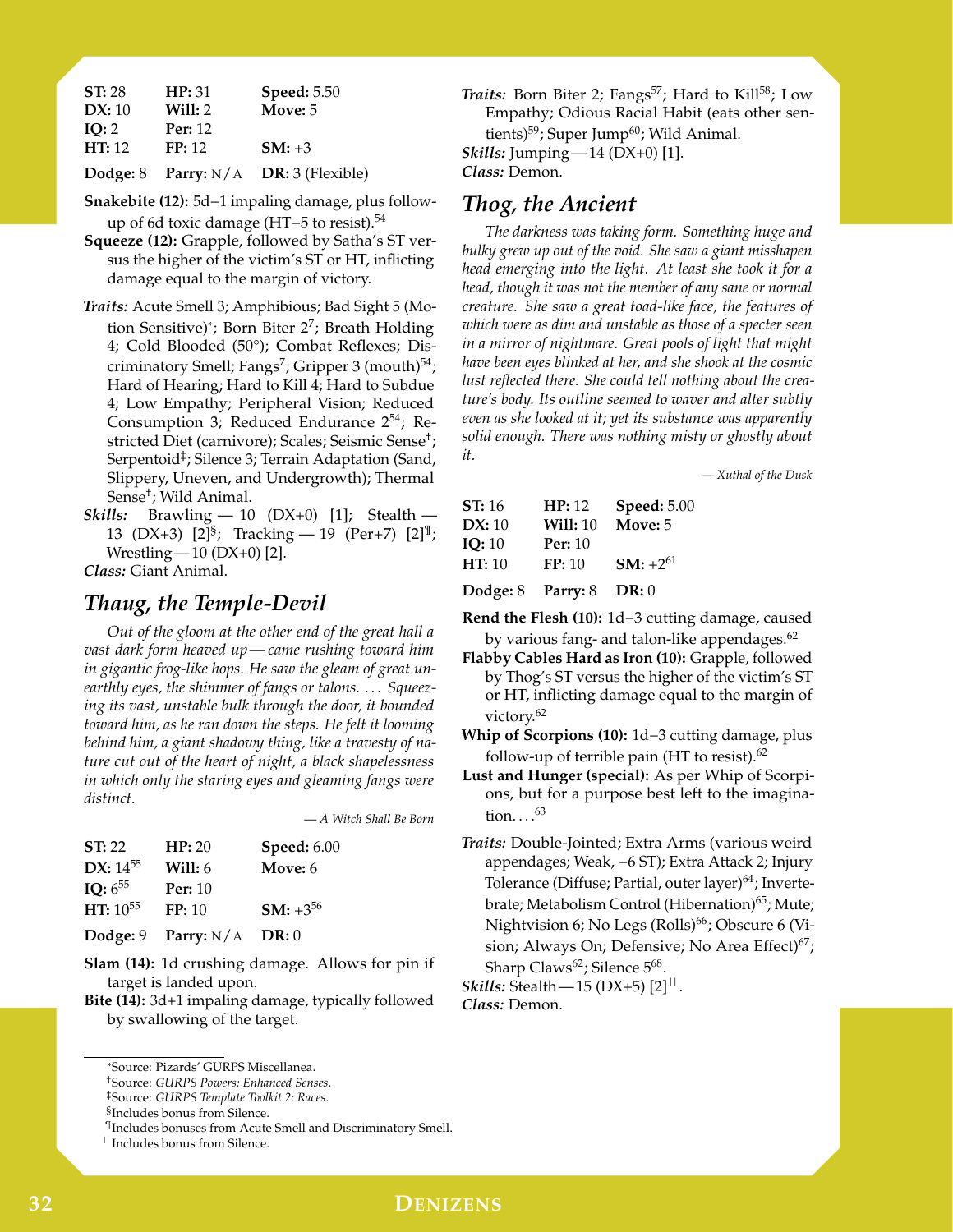#### <span id="page-34-0"></span>*Yothga, the Devil-Flower*

*Within these bars lay a figure, which, as he approached, he saw was either a man, or the exact likeness of a man, twined and bound about with the tendrils of a thick vine which seemed to grow through the solid stone of the floor. It was covered with strangely pointed leaves and crimson blossoms—not the satiny red of natural petals, but a livid, unnatural crimson, like a perversity of flowerlife. Its clinging, pliant branches wound about the man's naked body and limbs, seeming to caress his shrinking flesh with lustful avid kisses. One great blossom hovered exactly over his mouth. A low bestial moaning drooled from the loose lips; the head rolled as if in unbearable agony, and the eyes looked full at Conan. But there was no light of intelligence in them; they were blank, glassy, the eyes of an idiot.*

— *The Scarlet Citadel*

This alien plant, a vine native to the planet Yag, found home in the vile dungeons beneath Tsothalanti's citadel. With snake-like reflexes and a malignant intelligence, it can ensnare passers-by to sap their strength, writhing and flushing with waves of color as it feasts.

| ST: 9          | $HP: 7^{69}$   | <b>Speed: 6.00</b> |
|----------------|----------------|--------------------|
| $DX: 12^{70}$  | Will: 2        | Move: 6            |
| $IO: 2^{71}$   | <b>Per: 12</b> |                    |
| <b>HT</b> : 12 | FP: 12         | $SM: -1$           |
|                |                |                    |

**Dodge:** 9 **Parry:** N/A **DR:** 1

- **Tendrils (12**[\\*](#page-34-5)**):** Five vines (Reach 2), used primarily for grappling (effective ST 11), though a strike can inflict 1d−3 crushing damage.
- **Loathsome Caresses (HT−5):** Requires a successful grapple, as well as skin contact. No damage is inflicted, but each time the victim fails the resistance roll, he suffers Daze and loses 1 FP; failure by five results in Agony.<sup>[72](#page-78-9)</sup>

*Traits:* Blindness; Deafness; Doesn't Breathe; Doesn't Sleep; Double-Jointed; Low Empathy; No Sense of Smell/Taste; Sessile; Vibration Sense (Air); Wild Animal. *Skills:* Wrestling— 14.

*Class:* Plant? *Notes:* Operates only by touch and Vibration Sense.

### <span id="page-34-1"></span>**RACIAL TEMPLATES**

#### <span id="page-34-2"></span>*Non-Human Races*

Non-human races in the Hyborian Age are so few and far between that they are better treated as rare monsters. Perhaps the most obvious example would be the frost-giants, whom, though possessed of a civilization akin to that of the Nordheimr, exist mysteriously out of reach in the frozen north.

Creatures with near-human levels of intelligence, such as the man-apes found in the mountains east of Zamora, and possibly the ghouls of southern Zingara, might be suitable as player characters in games restricted to their respective societies, though.

Other examples include the inhuman servants employed by Bit-Yakin, the devilishly-smart Seers of Mount Yimsha, and a variety of other unlikely encounters for which there is simply too little evidence to inform proper templates.

#### <span id="page-34-3"></span>*Human Variations*

The peoples of the Hyborian Age represent the prehistoric lineage of modern man. The source material contains many references to different human races and their characteristics, some of which are presented here.

For game purposes, the typical male is 5<sup>3</sup> ⁄<sup>4</sup> feet in height and weighs 145 pounds, with a standard deviation of <sup>1</sup> ⁄<sup>4</sup> foot and 15 pounds. Females average 1 ⁄<sup>2</sup> foot less, with weight reduced accordingly.

#### Kushite

Reduce weight by ten percent.<sup>[73](#page-78-10)</sup>

Pict

Reduce height by  $\frac{1}{4}$  foot.<sup>[74](#page-78-11)</sup>

Males gain the option of increased Arm ST<sup>+</sup>.<sup>[75](#page-78-12)</sup>

Stygian Noble

Increase height by  $\frac{1}{4}$  foot.<sup>[76](#page-78-13)</sup>

## **CHARACTERS**

<span id="page-34-4"></span>Lorem ipsum dolor sit amet, consectetuer adipiscing elit. Ut purus elit, vestibulum ut, placerat ac, adipiscing vitae, felis. Curabitur dictum gravida mauris. Nam arcu libero, nonummy eget, consectetuer id, vulputate a, magna. Donec vehicula augue eu neque. Pellentesque habitant morbi tris-

<span id="page-34-6"></span><span id="page-34-5"></span>\*Includes adjustments for Blindness and Extra Arms. †May not exceed the normal maximum ST.

tique senectus et netus et malesuada fames ac turpis egestas. Mauris ut leo. Cras viverra metus rhoncus sem. Nulla et lectus vestibulum urna fringilla ultrices. Phasellus eu tellus sit amet tortor gravida placerat. Integer sapien est, iaculis in, pretium quis, viverra ac, nunc. Praesent eget sem vel leo ultrices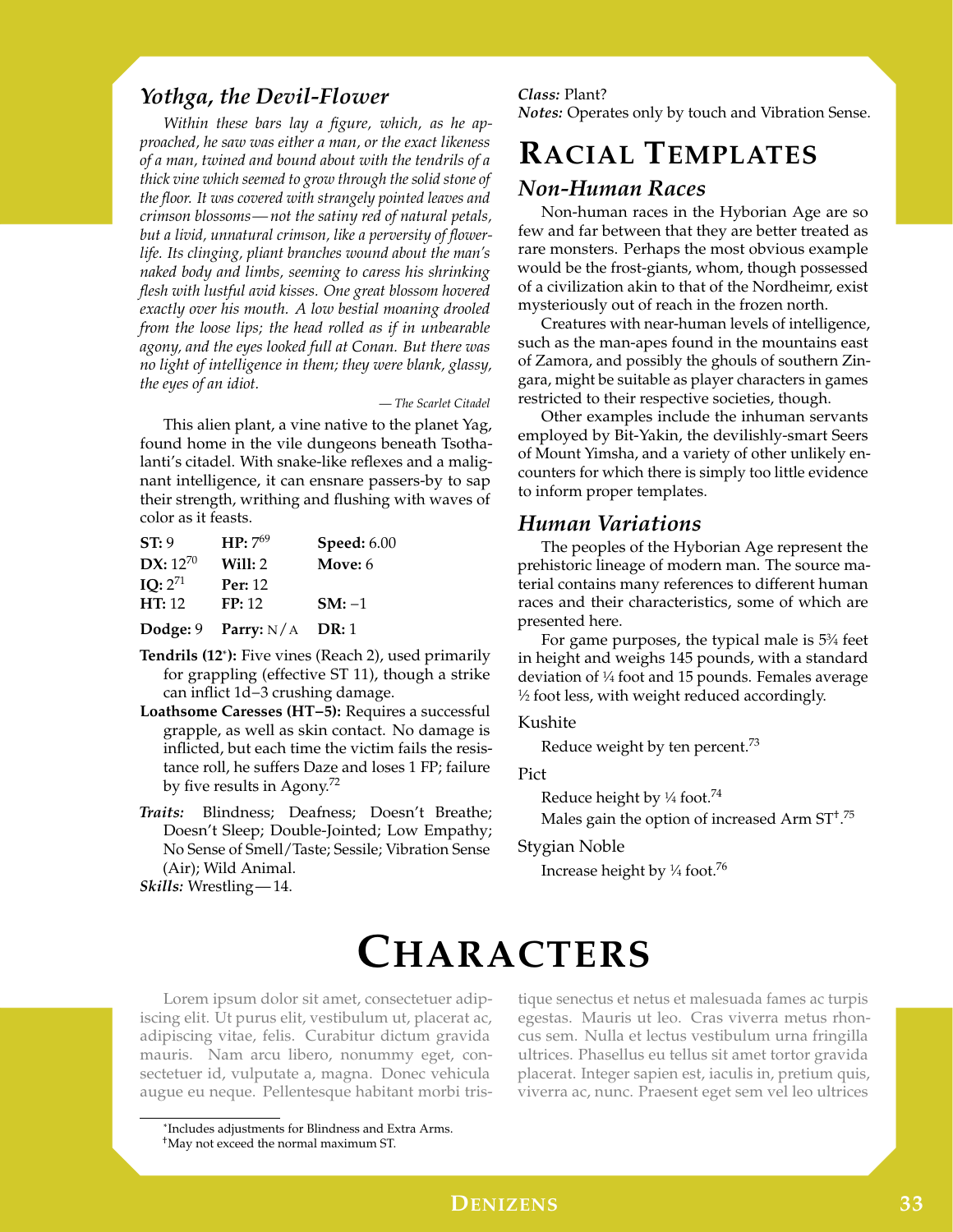bibendum. Aenean faucibus. Morbi dolor nulla, malesuada eu, pulvinar at, mollis ac, nulla. Curabitur auctor semper nulla. Donec varius orci eget risus. Duis nibh mi, congue eu, accumsan eleifend, sagittis quis, diam. Duis eget orci sit amet orci dignissim rutrum.

#### <span id="page-35-0"></span>*Cultures*

(I've poured over *The Hyborian Age* and come up with the following list of cultural groups. It does not yet include the cultures of Khitai, the Kozak tribes, or Vendhya, as those were not mentioned in the article. Further research is needed.)

*Black:* This includes the Amazons, the Atlaians, Kush, and Zimbabwe.[77](#page-78-14)

*Cimmerian:* [78](#page-78-15)

*Hyborian:* This includes Argos, Aquilonia, the Border Kingdom, Brythunia, Corinthia, Hyperborea, Koth, Nemedia, and Ophir, as well as the Bossonian Marches and Zingara.<sup>[79](#page-78-16)</sup>

Hyrkanian: This includes Hyrkania and Turan.<sup>[80](#page-78-17)</sup> *Nordic:* This includes Asgard and Vanaheim.<sup>[81](#page-79-0)</sup> *Pict:* [82](#page-79-1) *Shemite:* [83](#page-79-2) *Stygian:* [84](#page-79-3) *Zamorian:* [85](#page-79-4)

### *Author's Aside: Average IQ*

<span id="page-35-1"></span>When dealing with source material that includes marked differences between societies, it may be useful to apply IQ modifiers based on how the disparate groups rank in comparison to each other.<sup>[86](#page-79-5)</sup>

Setting-wise, I think this phenomenon can be summarized in three points:

- Infrastructure determines how much time and resources can be applied to education.
- Scarcity is a strong evolutionary factor in development of intelligence.
- Tolerance of questioning is necessary for critical thought.

Nomadic societies would have poor infrastructure. Tropical societies would have less scarcity. Authoritarian societies would have low tolerance.

For example, a band of tropical nomads that kills anybody who raises uncomfortable questions would get the short end of all three sticks, likely trapping their society at a stone-age level of development.

**Disclaimer:** Ask your therapist before starting this option. Do not use if you have a history of irrationality or are prone to rectocranial inver-sion. Side effects may include anxiety, headaches, loss of appetite, mood swings, depression, panic attacks, hives, stomach ulcers, incontinence, sexual dysfunction, insanity, and death. Use only as directed.

#### <span id="page-35-2"></span>*Languages*

The article "Speaking in Tongues" from *Pyramid #3/54: Social Engineering* contains examples of Language defaults. It may be possible to deduce from the various waves of migration how the Hyborian languages connect to one another.

Not all of the languages mentioned in the stories were listed by name. Those marked with an asterisk still require citation, for which there may be none.

#### Atlantean Group?

*Cimmerian\*:* Spoken in the northern barbarian lands of Cimmeria. Written form uncertain. Presumed to be a descendant of the Atlantean tongue. Presumed, also, to be a distant ancestor of Gaelic.

#### Hyborian Group

*Aquilonian:* Spoken in the kingdom of Aquilonia. Includes written form.[87](#page-79-6)

*Corinthian\*:* Spoken in the nation of Corinthia.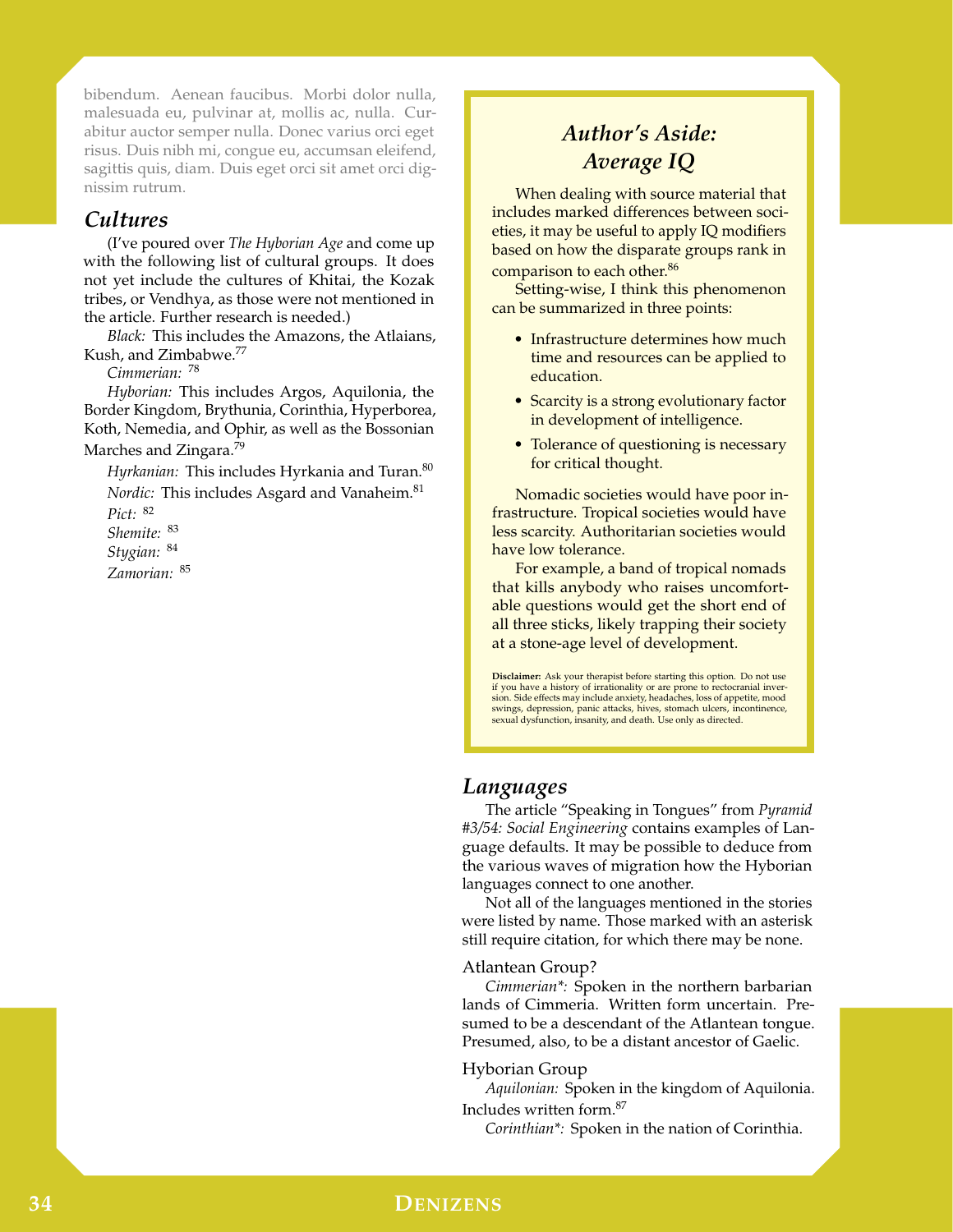Kothic: Spoken in the kingdom of Koth.<sup>[88](#page-79-0)</sup> *Nemedian:* Spoken in the kingdom of Nemedia.[89](#page-79-1) *Ophirean:* Spoken in the kingdom of Ophir.<sup>[90](#page-79-2)</sup> *Zingaran:* Spoken in the nation of Zingara.<sup>[91](#page-79-3)</sup>

Lemurian Group?

*Hyrkanian\*:* Spoken in the east.

#### Pictish Group

*Pictish\*:* Spoken in the western barbarian lands of the Pictish Wilderness. Written form uncertain.

#### Unknown Group (Black Kingdoms)

*Darfari\*:* Spoken in the southern barbarian lands of Darfar. Written form uncertain.

*Kushite\*:* Spoken in the southern barbarian lands of Kush. Written form uncertain.

#### Unknown Group (Mid-East analogue)

*Irani\*:* Spoken in the east.<sup>[92](#page-79-4)</sup> *Ghuli\*:* Spoken in the east.

#### [Unsorted]

*Dagonian\*:* Spoken by an extinct people on the isle of Xapur, in the Sea of Vilayet. Written form uncertain.[93](#page-79-5)

*Nordheimr\*:* Spoken in the northern barbarian lands of Nordheim (Asgard and Vanaheim). Written form uncertain.

*Pelishtim:* Spoken in the southern Lands of Shem. Includes written form.[94](#page-79-6)

*Stygian:* Spoken in the nation of Stygia.[95](#page-79-7) *Yuetshi:* [96](#page-79-8) *Zamorian:* [97](#page-79-9) *Zuagir\*:*

## **PERSONAGES**

Lorem ipsum dolor sit amet, consectetuer adipiscing elit. Ut purus elit, vestibulum ut, placerat ac, adipiscing vitae, felis. Curabitur dictum gravida mauris. Nam arcu libero, nonummy eget, consectetuer id, vulputate a, magna. Donec vehicula augue eu neque. Pellentesque habitant morbi tristique senectus et netus et malesuada fames ac turpis egestas. Mauris ut leo. Cras viverra metus rhoncus sem. Nulla et lectus vestibulum urna fringilla ultrices. Phasellus eu tellus sit amet tortor gravida placerat. Integer sapien est, iaculis in, pretium quis, viverra ac, nunc. Praesent eget sem vel leo ultrices bibendum. Aenean faucibus. Morbi dolor nulla, malesuada eu, pulvinar at, mollis ac, nulla. Curabitur auctor semper nulla. Donec varius orci eget risus. Duis nibh mi, congue eu, accumsan eleifend, sagittis quis, diam. Duis eget orci sit amet orci dignissim rutrum.

## <span id="page-36-0"></span>*Akivasha*

*A girl stood at the mouth of a smaller tunnel, staring fixedly at him. Her ivory skin showed her to be Stygian of some ancient noble family, and like all such women she was tall, lithe, voluptuously figured, her hair a great pile of black foam, among which gleamed a sparkling ruby. But for her velvet sandals and broad jewel-crusted girdle about her supple waist she was quite nude.*

— *The Hour of the Dragon*

**ST** 8; **DX** 13[99](#page-79-10); **IQ** 10; **HT** 10.

Damage 1d−4 thr, 1d−2 sw; BL 13 lbs.; HP 10; Will 10; Per 10; FP 10.

Speed 5.75; Move 5; Dodge 8; Parry 9 ().

5 1 ⁄<sup>2</sup> ft.[100](#page-79-11); 115 lbs. (SM 0).

Social Background

*TL:* 2. *CF:* Stygian.

*Languages:* Stygian (Native).

#### Advantages

Appearance (Beautiful); Night Vision 6<sup>[101](#page-79-12)</sup>; Sharp Teeth $^{102}$  $^{102}$  $^{102}$ ; Status 6 $^{103}$  $^{103}$  $^{103}$ ; Unaging $^{104}$  $^{104}$  $^{104}$ .

#### Disadvantages

Arm ST −1; Dependency (human blood, yearly; Aging)[105](#page-80-0); Supernatural Features (eyes glow/reflect in the dark)<sup>[101](#page-0-0)</sup>; Supernatural Features (No Body Heat)<sup>[106](#page-80-1)</sup>; Weakness (sunlight; 1d per 30 minutes) $^{107}$  $^{107}$  $^{107}$ .

Skills

Body Language — 10 (Per+0)  $[2]^{108}$  $[2]^{108}$  $[2]^{108}$ ; Savoir-Faire (High Society) — 10 (IQ+0)  $[1]^{103}$  $[1]^{103}$  $[1]^{103}$ ; Sex Appeal — 14  $(HT+4)$  [2]<sup>[\\*](#page-36-1)</sup>.

#### Wildcard Skills

Occult!— 10 (IQ+0) [24][109](#page-80-4) .

## *Amalric (mercenary general)*

*Amalric swore beneath his breath, then grinned. True soldier of fortune, no shift of fortune, however outrageous, surprized him much.*

*"I'll serve under him. A short life and a merry one, say I—and with Conan the Throat-slitter in command, life is likely to be both merry and short. Mitra! If the dog ever commanded more than a company of cutthroats before, I'll eat him, harness and all!"*

— *Black Colossus*

## *Amalric the Aquilonian*

<span id="page-36-1"></span>\*Includes bonus from Appearance.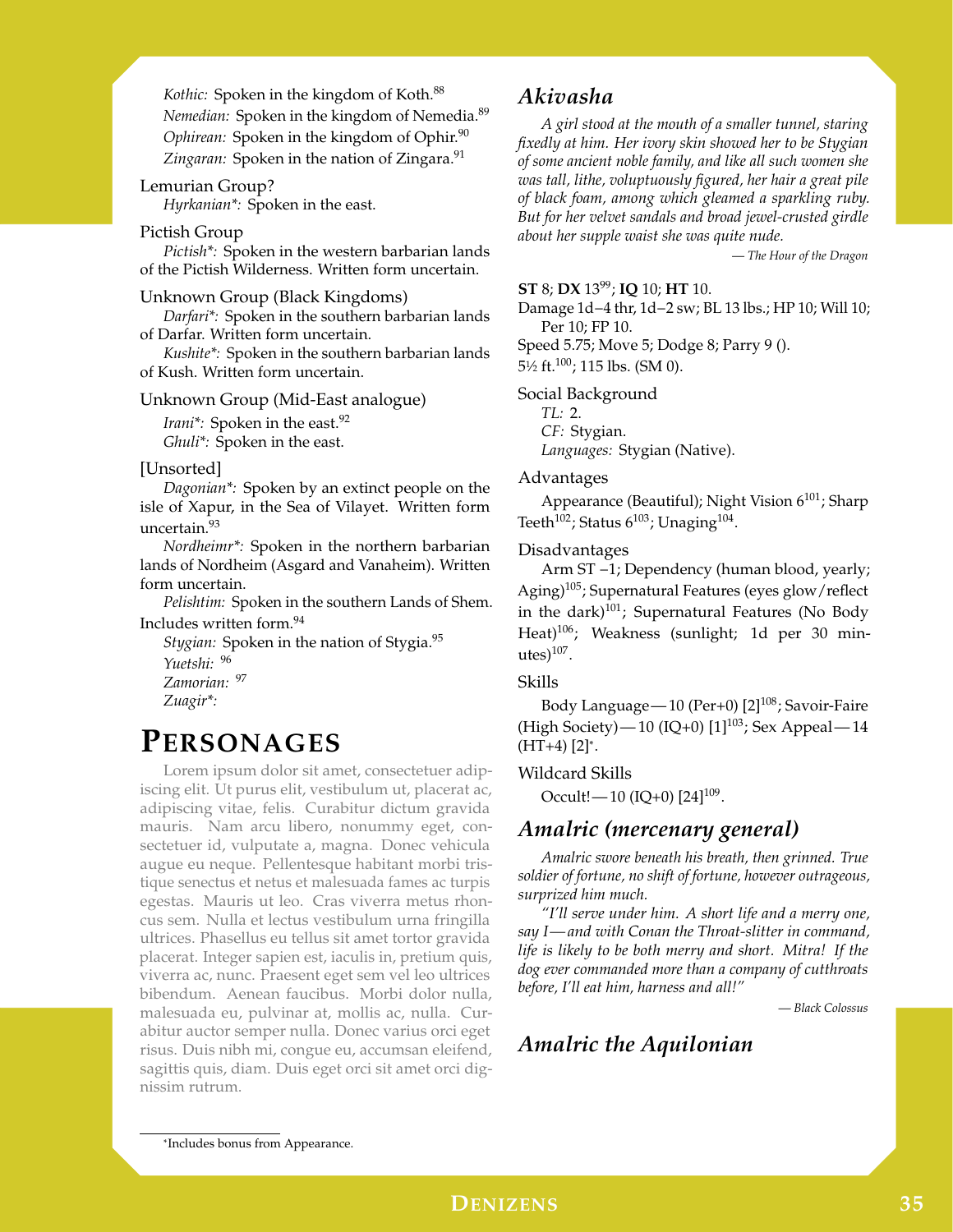## *Estimating Body Weight*

For the typical character, body weight can be approximated using Basic Lift as follows: *First*, find the baseline weight for the subject's height; i.e., 150 pounds plus/minus 5 per inch of height greater/less than 70.

*Second*, multiply Basic Lift by 2.5 to get the subject's effective musculature.

*Third*, divide the effective musculature by 70 (the baseline height), then multiply by the subject's actual height. This gives the subject's muscle weight.

*Fourth*, add two-thirds of the subject's baseline weight to the subject's muscle weight. The result is the subject's actual weight.

weight = Basic Lift  $\div$  28  $\times$  height + ( baseline weight for subject's height  $\div$  1.5 )

Note: For characters that have an inordinate amount of strength for their size, it may be appropriate to calculate their weight using a lesser Basic Lift than they actually exhibit. The results can represent inherently stronger muscles, better tendon placement, or whatever else might happen to grant higher strength for less weight.

#### Vice Versa

To get Basic Lift from weight, reverse the procedure:

*First*, find the baseline weight for the subject's height (see above).

*Second*, subtract two-thirds of said baseline weight from the subject's actual weight. What remains is the subject's muscle weight.

*Third*, divide the subject's muscle weight by the subject's height, and multiply by 70 to get the subject's effective musculature.

*Fourth*, multiply the subject's effective musculature by 0.4 to get Basic Lift.

Basic Lift = ( weight – baseline weight for subject's height  $\div$  1.5 )  $\div$  height  $\times$  28

#### Male vs. Female

In humans, females tend to have about half as much upper-body strength as males, and two-thirds as much lower-body strength.<sup>[98](#page-79-16)</sup> For the average woman, calculating strength from body weight results in a rounding down to ST 9. The remaining difference can be met by applying an explicit −1 to ST and −1 to Arm ST.

#### **ST** 12; **DX** 10; **IQ** 10; **HT** 10.

Damage 1d thr, 1d+2 sw; BL 32 lbs.; HP 11; Will 10; Per 10; FP 10. Speed 5.00; Move 5; Dodge 8; Parry 8 ().

5 3 ⁄<sup>4</sup> ft.; 175 lbs. (SM 0).

Social Background

*TL:*

*CF:*

*Languages:*

#### Skills

Acting—9 (IQ–1) [1]<sup>[110](#page-80-5)</sup>; Brawling—10 (DX+0)  $[1]^{111}$  $[1]^{111}$  $[1]^{111}$ ; Broadsword — 12 (DX+2)  $[8]^{112}$  $[8]^{112}$  $[8]^{112}$ ; Riding (Camel)—10 (DX+0) [2]; Riding (Horse)—10 (DX+0) [2].

#### *Atali*

*His gaze went again to her unruly locks, which at first glance he had thought to be red. Now he saw that they*

*were neither red nor yellow but a glorious compound of both colors. He gazed spell-bound. Her hair was like elfingold; the sun struck it so dazzlingly that he could scarcely bear to look upon it. Her eyes were likewise neither wholly blue nor wholly grey, but of shifting colors and dancing lights and clouds of colors he could not define. Her full red lips smiled, and from her slender feet to the blinding crown of her billowy hair, her ivory body was as perfect as the dream of a god. Conan's pulse hammered in his temples.*

#### — *The Frost-Giant's Daughter*

According to legend, Atali is daughter to the frost-giant Ymir, god of the Nordheimr. With the temperament of a teen-aged hussy, her favorite pastime is to use her unearthly beauty to taunt injured or dying men on the battlefields of the north.

Those victims that are still capable of movement often attempt to pursue her into the frozen wastes, where they die either from exposure or at the hands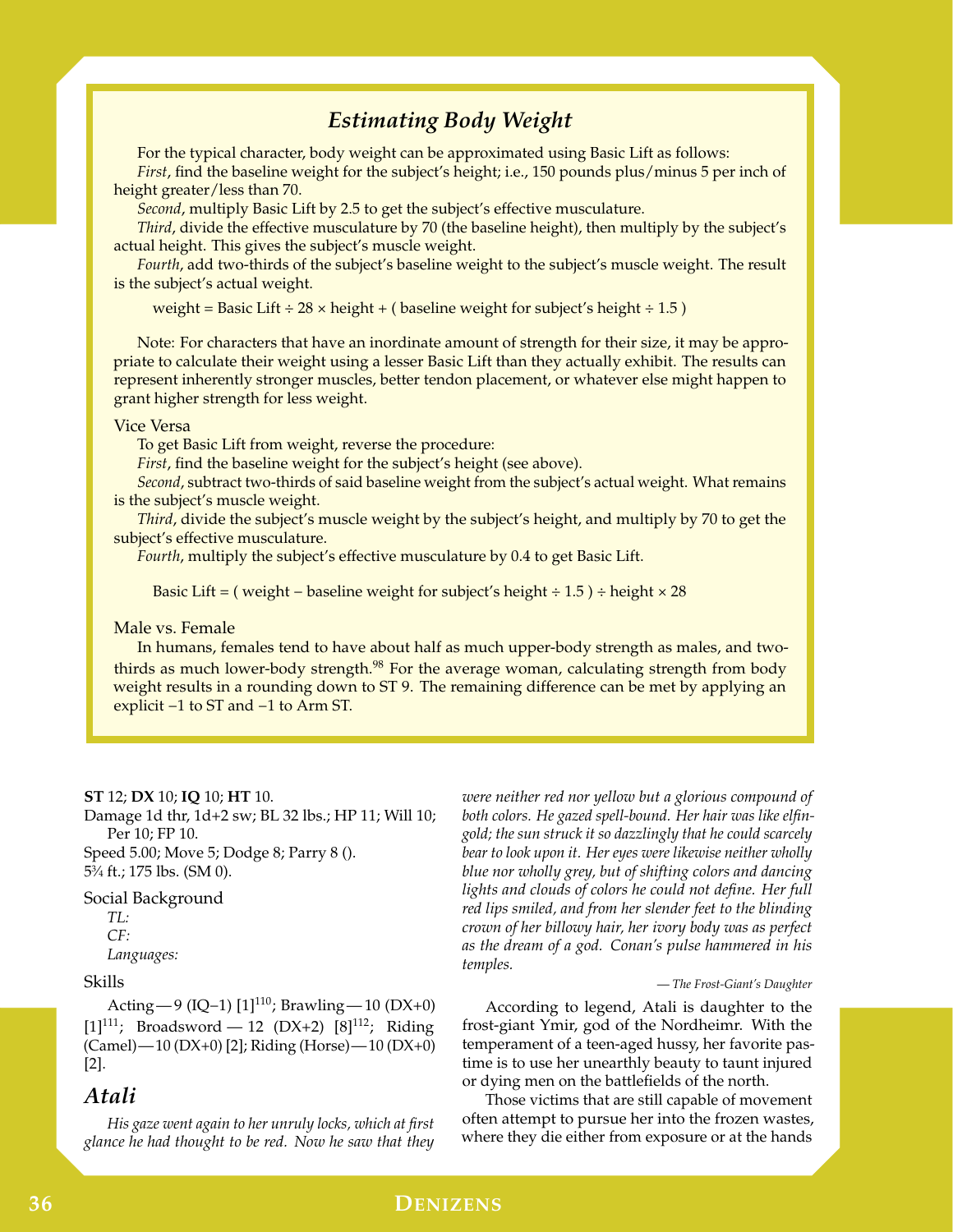of her frost-giant brothers.

How much of the tale is real and how much mere hallucination, though, is hard to tell....

#### **ST** 9; **DX** 12[113](#page-80-8); **IQ** 10; **HT** 10.

Damage 1d−3 thr, 1d−1 sw; BL 16 lbs.; HP 10; Will 10; Per 10; FP 10. Speed 5.50; Move 5; Dodge 8; Parry 9 ().

5 1 ⁄<sup>2</sup> ft.[114](#page-80-9); 130 lbs. (SM 0).

Social Background *TL:* 2. *CF:* Northern Barbarian. *Languages:* Nordheimr (Native).

#### Advantages

Appearance (Transcendent)<sup>[115](#page-80-10)</sup>; Terrain Adaptation (Snow) $^{116}$  $^{116}$  $^{116}$ ; Unaging $^{117}$  $^{117}$  $^{117}$ ; Voice $^{118}$  $^{118}$  $^{118}$ .

*Perks:* Sanitized Metabolism.

#### Disadvantages

Arm ST −1; Sadism.[119](#page-80-14)

*Quirks:* Distinctive Feature (scintillating eyes and hair); Proud.

#### Features

Body temperature near freezing.<sup>[120](#page-80-15)</sup>

#### Skills

Dancing  $-12$  (DX+0) [2]; Sex Appeal  $-20$ (HT+10) [2].

## <span id="page-38-0"></span>*Baal-pteor*

*This man was naked except for a loin cloth and highstrapped sandals. He was brown-skinned, with closecropped black hair and restless black eyes that set off a broad, arrogant face. In girth and breadth he was enormous, with huge limbs on which the great muscles swelled and rippled at each slightest movement. His hands were the largest Conan had ever seen. The assurance of gigantic physical strength colored his every action and inflection.* — *The Man-Eaters of Zamboula*

**ST** 14[121](#page-80-16); **DX** 12[122](#page-80-17); **IQ** 11[123](#page-80-18); **HT** 12[122](#page-0-0) .

Damage 1d+2 thr, 2d sw; BL 50 lbs.; HP 13; Will 11; Per 12; FP 12.

Speed 6.00; Move 6; Dodge 9; Parry 9 (). 6 1 ⁄<sup>2</sup> ft.[124](#page-80-19); 265 lbs.[125](#page-80-20) (SM 0).

#### Social Background

*TL:* ?

*CF:* ? [126](#page-80-21)

Languages: Kosalan? (Native)<sup>[127](#page-80-22)</sup>; Stygian? (Native).

#### Advantages

Arm ST  $1^{121}$  $1^{121}$  $1^{121}$ ; Lifting ST  $1^{121}$ ; Magery (Aspected, illusion).

*Perks:* Special Exercises (Arm ST; Lifting ST).

#### Disadvantages

 $S$ adis $m<sup>128</sup>$  $m<sup>128</sup>$  $m<sup>128</sup>$ .

### Skills

Artist (Illusion)—11 (IQ+0) [4]; Wrestling—16  $(DX+4)$  [16]<sup>[129](#page-80-24)</sup>.

Techniques: Choke Hold (Wrestling +0) [4]<sup>[130](#page-81-0)</sup>.

## *Bêlit*

*Bêlit sprang before the blacks, beating down their spears. She turned toward Conan, her bosom heaving, her eyes flashing. Fierce fingers of wonder caught at his heart. She was slender, yet formed like a goddess: at once lithe and voluptuous. Her only garment was a broad silken girdle. Her white ivory limbs and the ivory globes of her breasts drove a beat of fierce passion through the Cimmerian's pulse, even in the panting fury of battle. Her rich black hair, black as a Stygian night, fell in rippling burnished clusters down her supple back. Her dark eyes burned on the Cimmerian.*

— *Queen of the Black Coast*

**ST** 8 [131](#page-81-1); **DX** 13[132](#page-81-2); **IQ** 13[133](#page-81-3); **HT** 11[134](#page-81-4) .

Damage 1d−4 thr, 1d−2 sw; BL 13 lbs.; HP 10; Will 13; Per 11; FP 11.

Speed 6.00; Move 6; Dodge 9; Parry 9 ().

5 1 ⁄<sup>4</sup> ft.[135](#page-81-5); 115 lbs.[136](#page-81-6) (SM 0).

#### Social Background

*TL:* 1.

*CF:* Black Kingdoms; Hyborian.

*Languages:* Kushite (Accented); Pelishtim (Native).

#### Advantages

Appearance (Very Beautiful)<sup>[137](#page-81-7)</sup>; Fearlessness<sup>[138](#page-81-8)</sup>; Social Regard (Feared; Accessibility, only amongst superstitious blacks)<sup>[139](#page-81-9)</sup>.

Disadvantages

Arm ST -1; Greed<sup>[140](#page-81-10)</sup>; Reputation (pirate, -4 to potential prey, all the time) $^{141}$  $^{141}$  $^{141}$ .

Quirks: Hedonist<sup>[142](#page-81-12)</sup>.

#### Skills

Area Knowledge (Black Coast)—13 (IQ+0)  $[1]^{143}$  $[1]^{143}$  $[1]^{143}$ ; Dancing — 13 (DX+0)  $[2]^{144}$  $[2]^{144}$  $[2]^{144}$ ; Savoir-Faire (High Society) — 13 (IQ+0)  $[1]^{145}$  $[1]^{145}$  $[1]^{145}$ ; Sex Appeal — 11 (HT+0) [2]<sup>[146](#page-81-16)</sup>; Strategy (Naval)—13 (IQ+0) [4]<sup>[147](#page-81-17)</sup>.

#### Wildcard Skills

Pirate!—15 (DX+2) [48]<sup>[148](#page-81-18)</sup>.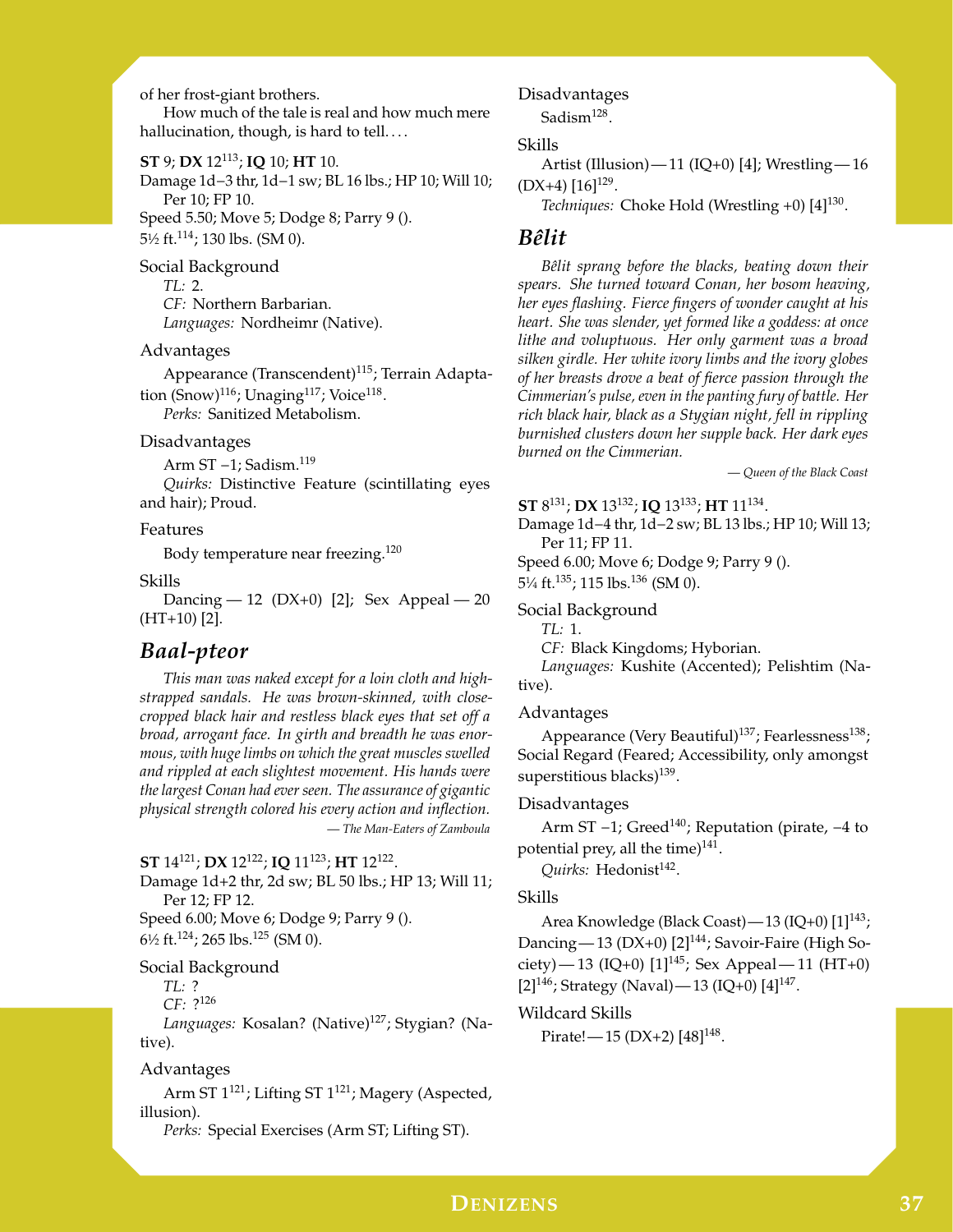## *Conan*

*"I've roamed far; farther than any other man of my race ever wandered. I've seen all the great cities of the Hyborians, the Shemites, the Stygians and the Hyrkanians. I've roamed in the unknown countries south of the black kingdoms of Kush, and east of the Sea of Vilayet. I've been mercenary captain, a corsair, a kozak, a penniless vagabond, a general—hell, I've been everything except a king, and I may be that, before I die."*

— Conan, in *Beyond the Black River*

#### **ST** 15; **DX** 14; **IQ** 12; **HT** 14.

Damage 2d−1 thr, 2d+1 sw; BL 63 lbs.; HP 12; Will 12; Per 14; FP 14.

Speed 7.00; Move 8; Dodge 11; Parry 14 (broadsword); Block 11 (shield).

6 1 ⁄<sup>4</sup> ft.; 220 lbs. (SM 0).

#### Social Background

*TL:* 1.

*CF:* Cimmerian; Hyborian; Pict; Nordic; and others later on.

*Languages:* Accented level, except where specified otherwise. Aquilonian; Cimmerian (Native); Corinthian; Darfari; Ghuli; Hyrkanian; Kothic; Kushite; Nemedian; Nordheimr (Native); Ophirean; Pelishtim; Pictish (Native); Stygian; Yuetshi; Zamorian; Zingaran; Zuagir.

#### Advantages

Absolute Direction; Born War Leader; Charisma; Combat Reflexes; Danger Sense; Fearlessness; High Pain Threshold; Language Talent; Outdoorsman; Reputation; Temperature Tolerance; Unusual Background (Omnilingual); Very Fit; Very Rapid Healing.

*Perks:* Deep Sleeper; Penetrating Voice.

#### Disadvantages

Bloodlust; Code of Honor (Barbarian's); Greed; Impulsiveness; Social Stigma (Minority Group).

*Quirks:* Chauvinistic; Dislikes magic; Proud; Hedonist.

#### Skills

Acrobatics; Area Knowledge; Axe/Mace; Boating (Unpowered)— 14 (DX+0) [2]; Bow; Brawling; Broadsword; Climbing; Fast-Draw (Sword) — 14 (DX+0) [1]; Gambling; Hiking; Intimidation; Leadership; Navigation (Sea)  $-13$  (IQ+1) [4]; Riding (Horse) — 14 (DX+0) [2]; Running; Seamanship; Shield; Shiphandling  $(Ship) - 12 (IQ+0) [4]$ ; Soldier; Spear; Stealth; Strategy  $(Land)$  — 12 (IQ+0) [4]; Streetwise; Survival (Woodlands)—14 (Per+0) [2]; Swimming; Tactics; Throwing; Thrown Weapon  $(Axe/Mace)$  - 14  $(DX+0)$  [1]; Thrown Weapon (Knife)—14 (DX+0) [1]; Thrown Weapon (Spear)— 14 (DX+0) [1]; Tracking; Traps; Wrestling.

#### Wildcard Skills

Savage Warrior!— 20 (DX+6) [96].

#### Notes

For a detailed explanation of Conan's traits, see *Conan— An Analysis*, later in this chapter.

#### *Khosatral Khel*

*It was dim and misty in the chamber, and Conan's hair began to lift on his scalp as he looked. He saw a head and a pair of gigantic shoulders grow out of the twilight gloom. There was no sound of footsteps, but the great dusky form grew more distinct until Conan recognized the figure of a man. He was clad in sandals, a skirt and a broad shagreen girdle. His square-cut mane was confined by a circlet of gold. Conan stared at the sweep of the monstrous shoulders, the breadth of swelling breast, the bands and ridges and clusters of muscles on torso and limbs. The face was without weakness and without mercy. The eyes were balls of dark fire. And Conan knew that this was Khosatral Khel, the ancient from the Abyss, the god of Dagonia.*

— *The Devil in Iron*

**ST** 25[149](#page-81-19); **DX** 10; **IQ** 10; **HT** 10.

Damage 4d+1 thr, 5d−1 sw; BL 632 lbs.; HP 26; Will 10; Per 10; FP 10.

Speed 5.00; Move 5; Dodge 8; Parry 8 (). 7 ft.[150](#page-81-20); 1.08 t.[151](#page-81-21) (SM 0).

Social Background

```
TL: ?
```
*CF:* Eastern?

*Languages:* Dagonian? (Native); Yuetshi (Accented).

Advantages

Body of Metal (without Homogenous and No Blood)[152](#page-81-22); Snatcher (Large Items; More Weight; Recall $1^{153}$  $1^{153}$  $1^{153}$ ; Unaging.

Disadvantages

Low Empathy.<sup>[154](#page-82-1)</sup>

*Quirks:* Bane (blessed weapons).[155](#page-82-2)

#### Features

Melts back into original amorphous form when killed.[156](#page-82-3)

#### Skills

Stealth—10 (DX+0) [2].<sup>[157](#page-82-4)</sup>

## *Nabonidus*

*At a court festival, Nabonidus, the Red Priest, who was the real ruler of the city, touched Murilo, the young aristocrat, courteously on the arm. Murilo turned to meet the priest's enigmatic gaze, and to wonder at the hidden meaning therein. No words passed between them, but Nabonidus bowed and handed Murilo a small gold*

#### **38 DENIZENS**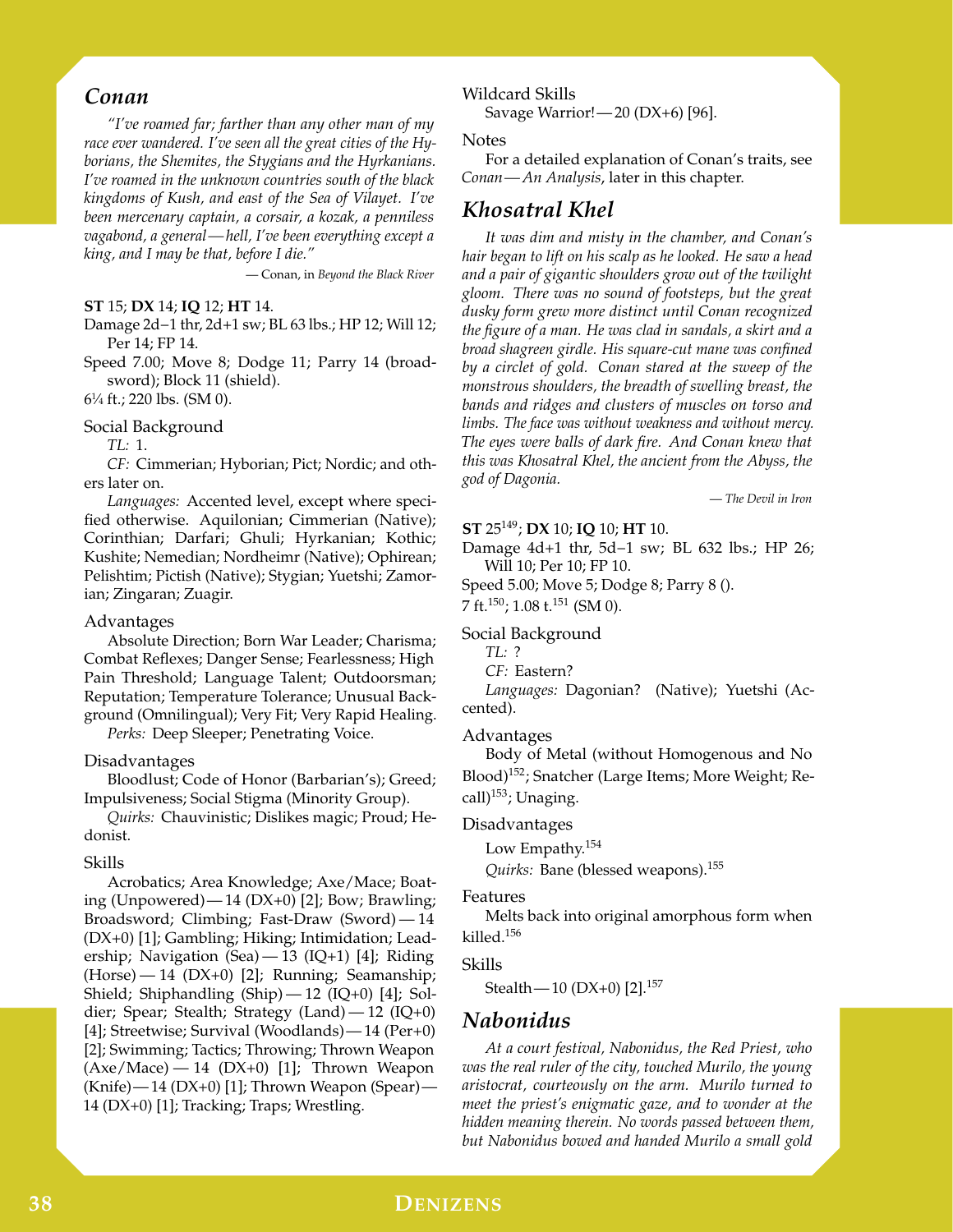*cask. The young nobleman, knowing that Nabonidus did nothing without reason, excused himself at the first opportunity and returned hastily to his chamber. There he opened the cask and found within a human ear, which he recognized by a peculiar scar upon it. He broke into a profuse sweat, and was no longer in doubt about the meaning in the Red Priest's glance.*

— *Rogues in the House*

Whereas most priests dabble in the supernatural, Nabonidus is a man of science. The advancements in gadgetry and traps engineered for his dwelling are rivaled only by his knowledge of exotic flora and fauna, and his skill at political manipulation. He is a man centuries ahead of his time.

**ST** 10; **DX** 12[158](#page-82-5); **IQ** 14[159](#page-82-6); **HT** 10.

Damage 1d−2 thr, 1d sw; BL 20 lbs.; HP 11; Will 14; Per 10; FP 10.

Speed 5.50; Move 5; Dodge 8; Parry 9 (). 5 3 ⁄<sup>4</sup> ft.; 145 lbs. (SM 0).

Social Background

*TL:* 2+2?[160](#page-82-7) *CF:* Hyborian. Languages: Corinthian (Native).<sup>[161](#page-82-8)</sup>

Advantages

Ally (manservant Joka)<sup>[162](#page-82-9)</sup>; Gadgeteer<sup>[163](#page-82-10)</sup>.

Disadvantages

Callous<sup>[164](#page-82-11)</sup>; Overconfidence<sup>[165](#page-82-12)</sup>. Quirks: Code of Honor<sup>[166](#page-82-13)</sup>; Legalistic<sup>[167](#page-82-14)</sup>.

#### Wildcard Skills

Courtier!—14 (IQ+0)  $[24]^{168}$  $[24]^{168}$  $[24]^{168}$ ; Science!—14 (IQ+0)  $[24]^{169}$  $[24]^{169}$  $[24]^{169}$ .

## *Natala*

*At his feet rested a girl, one white arm clasping his knee, against which her blond head drooped. Her white skin contrasted with his hard bronzed limbs; her short silken tunic, low-necked and sleeveless, girdled at the waist, emphasized rather than concealed her lithe figure.* — *Xuthal of the Dusk*

**ST** 8; **DX** 10; **IQ** 10; **HT** 10.

Damage 1d−4 thr, 1d−2 sw; BL 13 lbs.; HP 9; Will 10; Per 10; FP 10.

Speed 5.00; Move 5; Dodge 8; Parry 8 (). 5 ft.; 90 lbs. (SM 0).

Social Background

*TL:* ?

*CF:* Hyborian.

*Languages:* Brythunian (Native)[170](#page-82-17); Shemitish (Broken/None)<sup>[171](#page-82-18)</sup>; Stygian (Broken/None)<sup>[172](#page-82-19)</sup>.

Disadvantages Arm ST −1.

## *Natohk (Thugra Khotan)*

**ST** 10; **DX** 10; **IQ** 10; **HT** 10.

Damage 1d−2 thr, 1d sw; BL 20 lbs.; HP 11; Will 10; Per 10; FP 10.

Speed 5.00; Move 5; Dodge 8; Parry 8 (). 5 3 ⁄<sup>4</sup> ft.; 145 lbs. (SM 0).

Social Background

*TL: CF:*

*Languages:*

### *Olmec*

*Olmec was as tall as Conan, and heavier; but there was something repellent about the lazitlan, something abysmal and monstrous that contrasted unfavorably with the clean-cut, compact hardness of the Cimmerian. Conan had discarded the remnants of his tattered, bloodsoaked shirt, and stood with his remarkable muscular development impressively revealed. His great shoulders were as broad as those of Olmec, and more cleanly outlined, and his huge breast arched with a more impressive sweep to a hard waist that lacked the paunchy thickness of Olmec's midsection. He might have been an image of primal strength cut out of bronze. Olmec was darker, but not from the burning of the sun. If Conan was a figure out of the dawn of Time, Olmec was a shambling, somber shape from the darkness of Time's pre-dawn.*

— *Red Nails*

#### **ST** 14; **DX** 10; **IQ** 10; **HT** 10.

Damage 1d+2 thr, 2d sw; BL 50 lbs.; HP 13; Will 10; Per 10; FP 10.

Speed 5.00; Move 5; Dodge 8; Parry 8 (). 6 1 ⁄<sup>4</sup> ft.; 265 lbs. (SM 0).

Social Background

*TL: CF:*

*Languages:* Stygian (Native).

#### *Salome*

*In a sudden panic the queen opened her lips to cry out for her maids, then she checked herself. The glow was more lurid, the head more vividly limned. It was a woman's head, small, delicately molded, superbly poised, with a high-piled mass of lustrous black hair. The face grew distinct as she stared—and it was the sight of this face which froze the cry in Taramis's throat. The features were her own! She might have been looking into a mirror which subtly altered her reflection, lending it a tigerish gleam of eye, a vindictive curl of lip.*

— *A Witch Shall Be Born*

**ST** 8; **DX** 11; **IQ** 12; **HT** 13[173](#page-83-0) .

Damage 1d−4 thr, 1d−2 sw; BL 13 lbs.; HP 10; Will 12; Per 13; FP 13.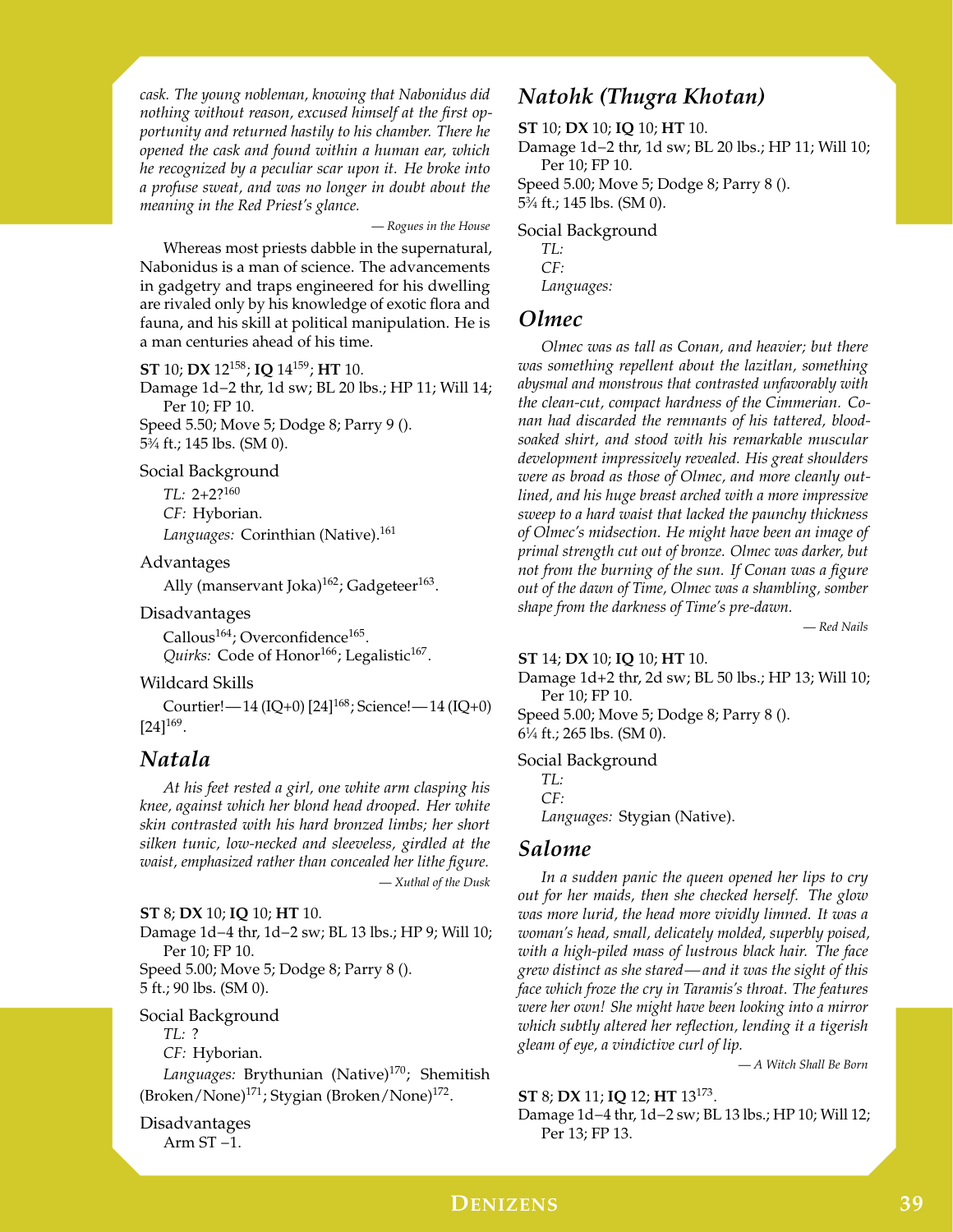Speed 6.00; Move 6; Dodge 9; Parry 8 (). 5 1 ⁄<sup>4</sup> ft.; 115 lbs. (SM 0).

#### Social Background

*TL:* ? *CF:*

*Languages:*

Advantages

Magery; Reawakened<sup>[174](#page-83-1)</sup>.

Disadvantages

Arm ST −1; Mistaken Identity (Taramis).

Quirks: Hedonist<sup>[175](#page-83-2)</sup>; Unnatural Feature (mark of the witch) $176$ .

#### Skills

Ritual Magic.

### *Shevatas*

*Shevatas was wiry and lithe, as became a master-thief of Zamora. His small round head was shaven, his only garment a loin-cloth of scarlet silk. Like all his race, he was very dark, his narrow vulture-like face set off by his keen black eyes. His long, slender and tapering fingers were quick and nervous as the wings of a moth.*

— *Black Colossus*

Apart from his physical description, little was revealed about Shevatas. A thief of legendary repute, he would have a great Reputation $177$ , whereas his other traits can be taken from a thief template.

In spite of his research and preparation, Shevatas met his end moments after entering the tomb of Thugra Khotan.

#### *Strom*

*He was a big man, bare-headed, his tawny hair blowing in the wind. Of all the sea-rovers who haunted the Barachans, none was more famed for deviltry than he.* — *The Black Stranger*

#### **ST** 13[178](#page-83-5); **DX** 10; **IQ** 10; **HT** 10.

Damage 1d+1 thr, 2d−1 sw; BL 40 lbs.; HP 12; Will 10; Per 10; FP 10.

Speed 5.00; Move 5; Dodge 8; Parry 8 (). 5 3 ⁄<sup>4</sup> ft.; 195 lbs. (SM 0).

Social Background

*TL: CF: Languages:*

## <span id="page-41-0"></span>*Tascela*

**ST** 12; **DX** 14[179](#page-83-6); **IQ** 10; **HT** 10.

Damage 1d thr, 1d+2 sw; BL 32 lbs.; HP 10; Will 10; Per 10; FP 10. Speed 6.00; Move 6; Dodge 9; Parry 10 ().

5 3 ⁄<sup>4</sup> ft.[180](#page-83-7); 130 lbs.[180](#page-0-0) (SM 0).

#### Social Background

*TL: CF:*

*Languages:* Stygian (Native).

#### Advantages

Appearance (Very Beautiful)<sup>[180](#page-0-0)</sup>; Unaging<sup>[181](#page-83-8)</sup>.

Disadvantages

Arm ST −1; Callous; Dependency (sacrificial vic-tim, yearly; Aging)<sup>[181](#page-0-0)</sup>.

#### Skills

Intimidation — 10 (Will+0)  $[2]^{182}$  $[2]^{182}$  $[2]^{182}$ ; Judo — 14  $(DX+0)$  [4]<sup>[183](#page-83-10)</sup>.

#### *Taurus*

*"Old Yara dwells in the chambers above. By that route we will come— and go, I hope. Never mind asking me how. I have arranged a way. We'll steal down through the top of the tower and strangle old Yara before he can cast any of his accursed spells on us. At least we'll try; it's the chance of being turned into a spider or a toad, against the wealth and power of the world. All good thieves must know how to take risks."*

— Taurus, in *The Tower of the Elephant*

#### **ST** 12; **DX** 13[184](#page-83-11); **IQ** 10; **HT** 10.

Damage 1d thr, 1d+2 sw; BL 32 lbs.; HP 13; Will 10; Per 10; FP 10.

Speed 5.75; Move 5; Dodge 8; Parry 9 ().

 $6\frac{1}{4}$  ft.<sup>[185](#page-83-12)</sup>; 250 lbs.<sup>[186](#page-83-13)</sup> (SM 0).

Social Background

*TL:* 2.

*CF:* Hyborian.

*Languages:* Nemedian (Native); Zamorian (Accented)[187](#page-84-0) .

#### Advantages

Acute Hearing<sup>[188](#page-84-1)</sup>; Fearlessness<sup>[189](#page-84-2)</sup>; Nightvi-sion<sup>[190](#page-84-3)</sup>; Reputation<sup>[191](#page-84-4)</sup>.

#### Disadvantages

Overweight.[192](#page-84-5) Quirks: Careful<sup>[193](#page-84-6)</sup>; Proud<sup>[194](#page-84-7)</sup>.

#### Skills

Blowpipe—13 (DX+0)  $[4]^{195}$  $[4]^{195}$  $[4]^{195}$ ; Poisons—10 (IQ+0)  $[4]^{196}$  $[4]^{196}$  $[4]^{196}$ ; Tactics — 10 (IQ+0)  $[4]^{197}$  $[4]^{197}$  $[4]^{197}$ ; Throwing — 13  $(DX+0)$  [2]<sup>[198](#page-84-11)</sup>; Wrestling—13 (DX+0) [2]<sup>[199](#page-84-12)</sup>.

#### Wildcard Skills

Thief! $-15$  (DX+2) [48].<sup>[200](#page-84-13)</sup>

## **40 DENIZENS**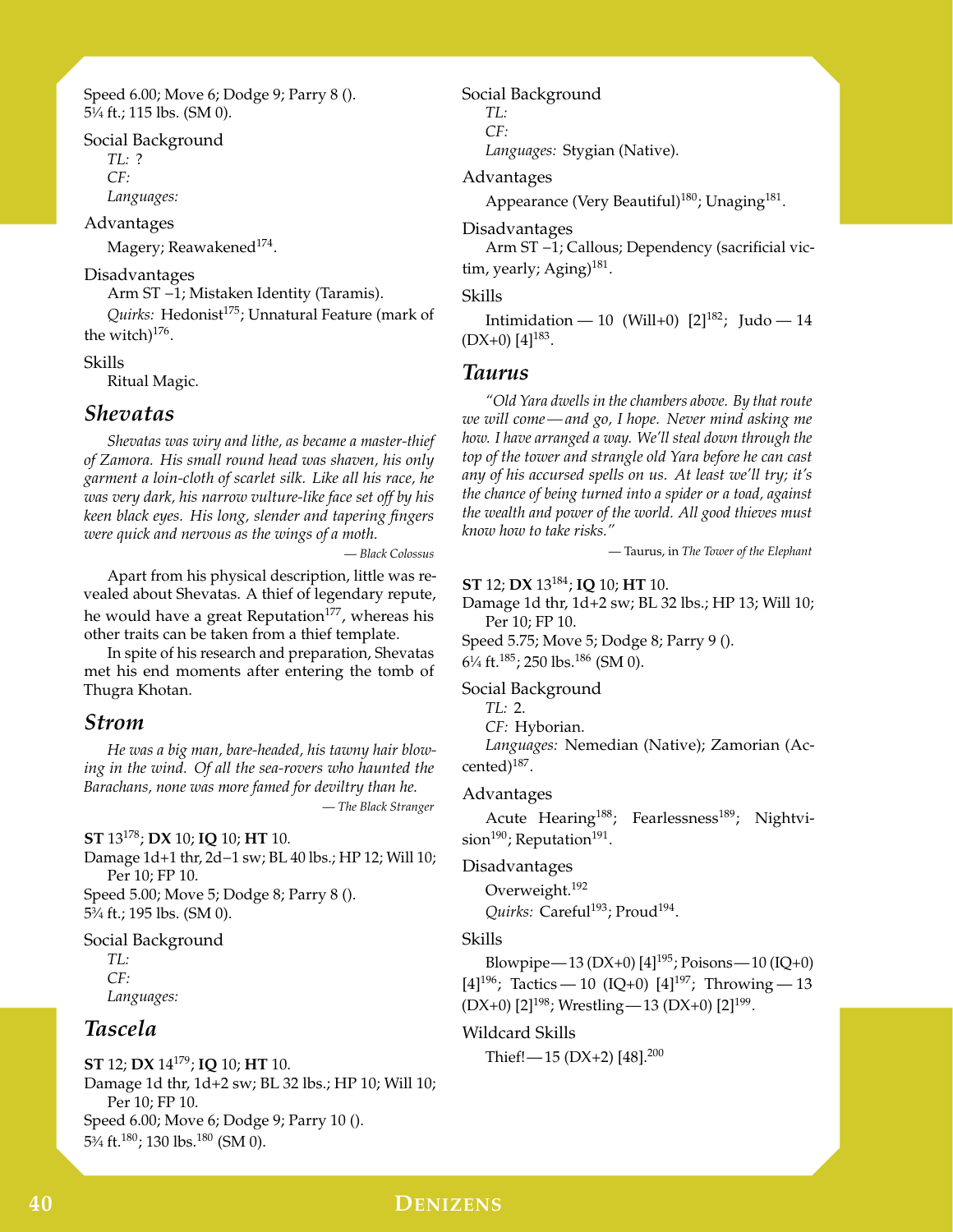## *Thalis*

*It was a woman who stood there staring at them in wonder. She was tall, lithe, shaped like a goddess; clad in a narrow girdle crusted with jewels. A burnished mass of night-black hair set off the whiteness of her ivory body. Her dark eyes, shaded by long dusky lashes, were deep with sensuous mystery. Conan caught his breath at her beauty, and Natala stared with dilated eyes. The Cimmerian had never seen such a woman; her facial outline was Stygian, but she was not dusky-skinned like the Stygian women he had known; her limbs were like alabaster.*

— *Xuthal of the Dusk*

**ST** 12[201](#page-84-14); **DX** 13[202](#page-84-15); **IQ** 10; **HT** 11[203](#page-84-16) .

Damage 1d thr, 1d+2 sw; BL 32 lbs.; HP 10; Will 10; Per 11; FP 11.

Speed  $6.00^{204}$  $6.00^{204}$  $6.00^{204}$ ; Move 6; Dodge 9; Parry 9 ().

5 3 ⁄<sup>4</sup> ft.[205](#page-84-18); 130 lbs.[206](#page-84-19) (SM 0).

Social Background

*TL:*

*CF:* Stygian; Xuthal. *Languages:* Stygian (Native); Xuthal? (Native) $^{207}$  $^{207}$  $^{207}$ .

#### Advantages

Appearance (Very Beautiful)<sup>[208](#page-84-21)</sup>; Status  $6^{209}$  $6^{209}$  $6^{209}$ ; Voice<sup>[210](#page-85-1)</sup>.

Disadvantages Arm ST −1. *Quirks:* Vindictive.[211](#page-85-2)

Skills

Erotic Art—13 (DX+0) [2]<sup>[212](#page-85-3)</sup>; Sex Appeal—19  $(HT+8) [2]^{*213}.$  $(HT+8) [2]^{*213}.$  $(HT+8) [2]^{*213}.$  $(HT+8) [2]^{*213}.$ 

## <span id="page-42-1"></span>*Thoth-amon*

*"Listen, my lord. I was a great sorcerer in the south. Men spoke of Thoth-amon as they spoke of Rammon. King Ctesphon of Stygia gave me great honor, casting down the magicians from the high places to exalt me above them. They hated me, but they feared me, for I controlled beings from* outside *which came at my call and did my bidding. By Set, mine enemy knew not the hour when he might awake at midnight to feel the taloned fingers of a nameless horror at his throat! I did dark and terrible magic with the Serpent Ring of Set, which I found in a nighted tomb a league beneath the earth, forgotten before the first man crawled out of the slimy sea."*

— Thoth-amon, in *The Phoenix on the Sword*

**ST** 11[214](#page-85-5); **DX** 10; **IQ** 14[214](#page-0-0); **HT** 13[214](#page-0-0) . Damage 1d−1 thr, 1d+1 sw; BL 25 lbs.; HP 12; Will 14; Per 13; FP 15<sup>[214](#page-0-0)</sup>. Speed 5.75; Move 5; Dodge 8; Parry 8 ().

<span id="page-42-0"></span>\*Includes bonuses from Appearance and Voice.

6 1 ⁄<sup>2</sup> ft.[215](#page-85-6); 195 lbs. (SM 0).

Social Background *TL: CF: Languages:*

Advantages Magery.

Disadvantages *Quirks:* Code of Honor.

## *Tilutan*

*The rider was a giant whose skin, blacker than that of the other two, as well as his thick lips and flaring nostrils, told of negro blood in vastly predominating abundance. His wide silk pantaloons, gathered in about his bare ankles, were supported by a broad girdle wrapped repeatedly about his huge belly; that girdle also supported a flaringtipped scimitar few men could wield with one hand. With that scimitar the man was famed where ever the darkskinned sons of the desert rode. He was Tilutan, the pride of the Ghanata.*

— untitled draft (*Three men squatted beside the water hole. . .*)

#### **ST** 13; **DX** 10; **IQ** 10; **HT** 10.

Damage 1d+1 thr, 2d−1 sw; BL 40 lbs.; HP 12; Will 10; Per 10; FP 10. Speed 5.00; Move 5; Dodge 8; Parry 8 ().

6 1 ⁄<sup>4</sup> ft.[216](#page-85-7); 220 lbs. (SM 0).

Social Background

*TL: CF: Languages:*

## *Tolkemec*

**ST** 10; **DX** 10; **IQ** 12; **HT** 10.

Damage 1d−2 thr, 1d sw; BL 20 lbs.; HP 11; Will 12; Per 10; FP 10.

Speed 5.00; Move 5; Dodge 8; Parry 8 (). 5 3 ⁄<sup>4</sup> ft.; 145 lbs. (SM 0).

Social Background

*TL: CF:*

*Languages:* Old Kosalan (Accented); Stygian (Native).

#### Skills

Farming  $-12$  (IQ+0) [2]<sup>[217](#page-85-8)</sup>; Professional Skill (Brewer)— 12 (IQ+0) [2]; Soldier— 12 (IQ+0) [2].

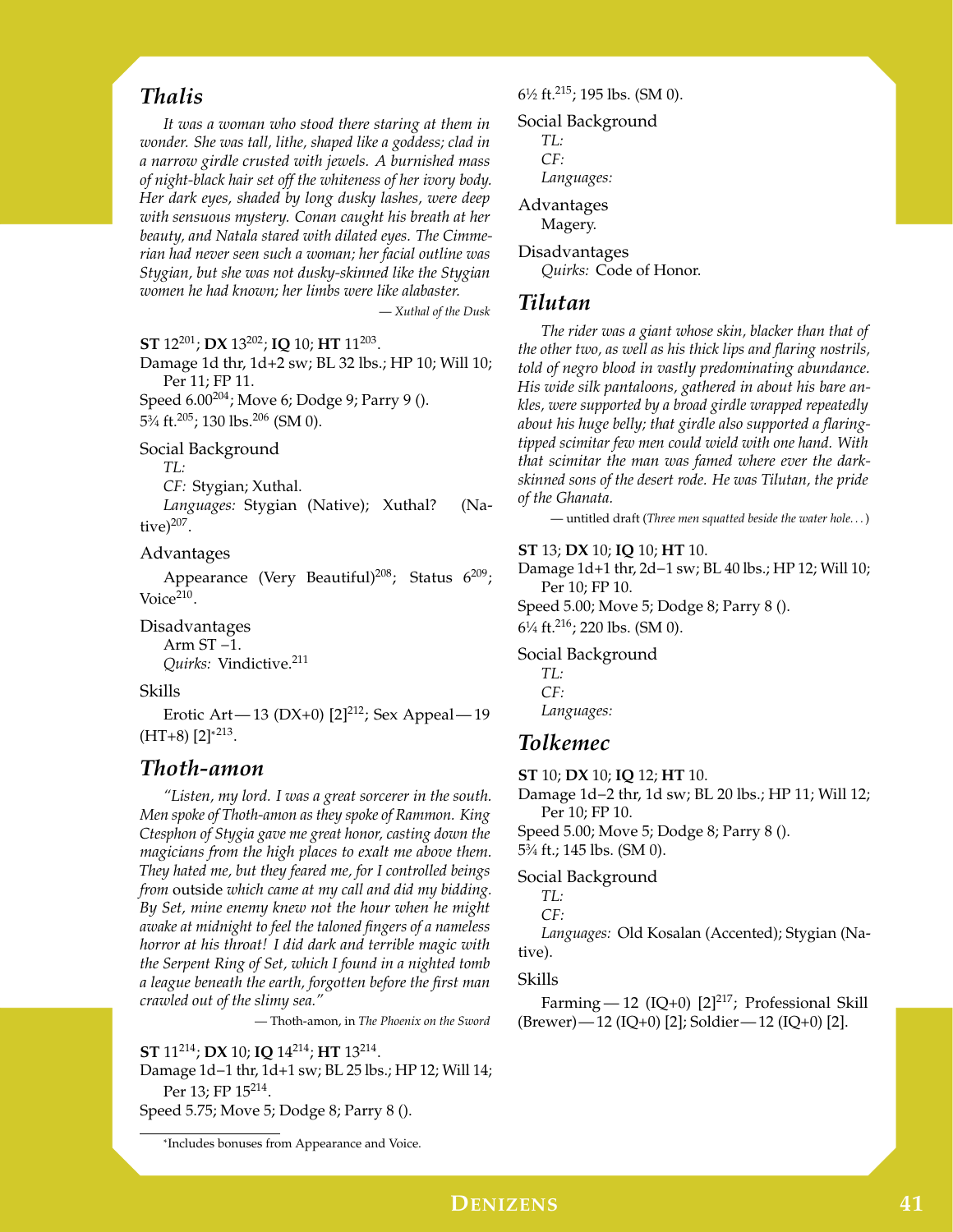## *Totrasmek*

*. . . across the chamber into which she had come, a man sat on a divan, with his back to a rich black velvet curtain, a broad, fleshy man, with fat white hands and snaky eyes. And her flesh crawled, for this man was Totrasmek, the priest of Hanuman, who for years had spun his slimy webs of power throughout the city of Zamboula.*

— *The Man-Eaters of Zamboula*

#### **ST** 10; **DX** 10; **IQ** 12; **HT** 10.

Damage 1d−2 thr, 1d sw; BL 20 lbs.; HP 11; Will 12; Per 10; FP 10.

Speed 5.00; Move 5; Dodge 8; Parry 8 (). 5 3 ⁄<sup>4</sup> ft.; 190 lbs. (SM 0).

Social Background

*TL: CF:*

*Languages:*

#### Advantages

Illusion (Independence; Magical; Mental); Religious Rank; Status.

#### Disadvantages

Overweight<sup>[218](#page-85-9)</sup>; Reputation<sup>[219](#page-85-10)</sup>; Sadism<sup>[220](#page-85-11)</sup>.

#### Skills

Alchemy— 12 (IQ+0) [8]; Artist (Illusion)— 12 (IQ+0) [4]; Religious Ritual (Temple of Hanuman)— 14 (IQ+2) [12].

## *Tsotha-lanti*

**ST** 10; **DX** 10; **IQ** 10; **HT** 10.

Damage 1d−2 thr, 1d sw; BL 20 lbs.; HP 11; Will 10; Per 10; FP 10. Speed 5.00; Move 5; Dodge 8; Parry 8 ().

5 3 ⁄<sup>4</sup> ft.; 145 lbs. (SM 0).

Social Background

*TL: CF: Languages:*

Advantages

Injury Tolerance (Independent Body Parts; Detachable Head); Magery.

Disadvantages Callous.

#### <span id="page-43-0"></span>*Valeria*

*She was tall, full-bosomed and large-limbed, with compact shoulders. Her whole figure reflected an unusual strength, without detracting from the femininity of her appearance. She was all woman, in spite of her bearing and her garments. The latter were incongruous, in view of her present environs. Instead of a skirt she wore short,*

<span id="page-43-1"></span>\*Improved from Swashbuckler!.

*wide-legged silk breeches, which ceased a hand's breadth short of her knees, and were upheld by a wide silken sash worn as a girdle. Flaring-topped boots of soft leather came almost to her knees, and a low-necked, wide-collared, widesleeved silk shirt completed her costume. On one shapely hip she wore a straight double-edged sword, and on the other a long dirk. Her unruly golden hair, cut square at her shoulders, was confined by a band of crimson satin.* — *Red Nails*

**ST** 11[221](#page-85-12); **DX** 13[222](#page-85-13); **IQ** 11[223](#page-85-14); **HT** 11[223](#page-0-0) .

Damage 1d−1 thr, 1d+1 sw; BL 25 lbs.; HP 11; Will 11; Per 11; FP 11.

Speed 6.00; Move 6; Dodge 9; Parry 9 ().

5 1 ⁄<sup>2</sup> ft.[224](#page-85-15); 160 lbs. (SM 0).

Social Background

*TL:* 3.

*CF:* Hyborian.

*Languages:* Aquilonian (Native)<sup>[225](#page-85-16)</sup>; Stygian (Ac $c$ ented) $^{226}$  $^{226}$  $^{226}$ .

#### Advantages

Acute Vision<sup>[227](#page-85-18)</sup>; Appearance: Attractive; Combat Reflexes<sup>[228](#page-85-19)</sup>; Fearlessness<sup>[229](#page-85-20)</sup>; High Pain Threshold<sup>[230](#page-85-21)</sup>. *Perks:* Brotherhood (The Red Brotherhood).

Disadvantages

Arm ST −1; Bloodlust.[231](#page-85-22) *Quirks:* Proud.[232](#page-86-0)

#### Skills

Broadsword—20 (DX+7) [22][\\*](#page-43-1) [233](#page-86-1); Leadership— 11 (IQ+0) [2]; Navigation (Sea)—11 (IQ+0) [2]; Riding (Horse) — 13 (DX+0)  $[2]^{234}$  $[2]^{234}$  $[2]^{234}$ ; Seamanship — 11 (IQ+0) [1]; Shiphandling (Ship)—11 (IQ+0) [4]<sup>[235](#page-86-3)</sup>.

#### Wildcard Skills

Swashbuckler!— 15 (DX+2) [48].[236](#page-86-4)

#### *Yara*

*He thought of Yara, the high priest, who worked strange dooms from this jeweled tower, and the Cimmerian's hair prickled as he remembered a tale told by a drunken page of the court—how Yara had laughed in the face of a hostile prince, and held up a glowing, evil gem before him, and how rays shot blindingly from that unholy jewel, to envelop the prince, who screamed and fell down, and shrank to a withered blackened lump that changed to a black spider which scampered wildly about the chamber until Yara set his heel upon it.*

— *The Tower of the Elephant*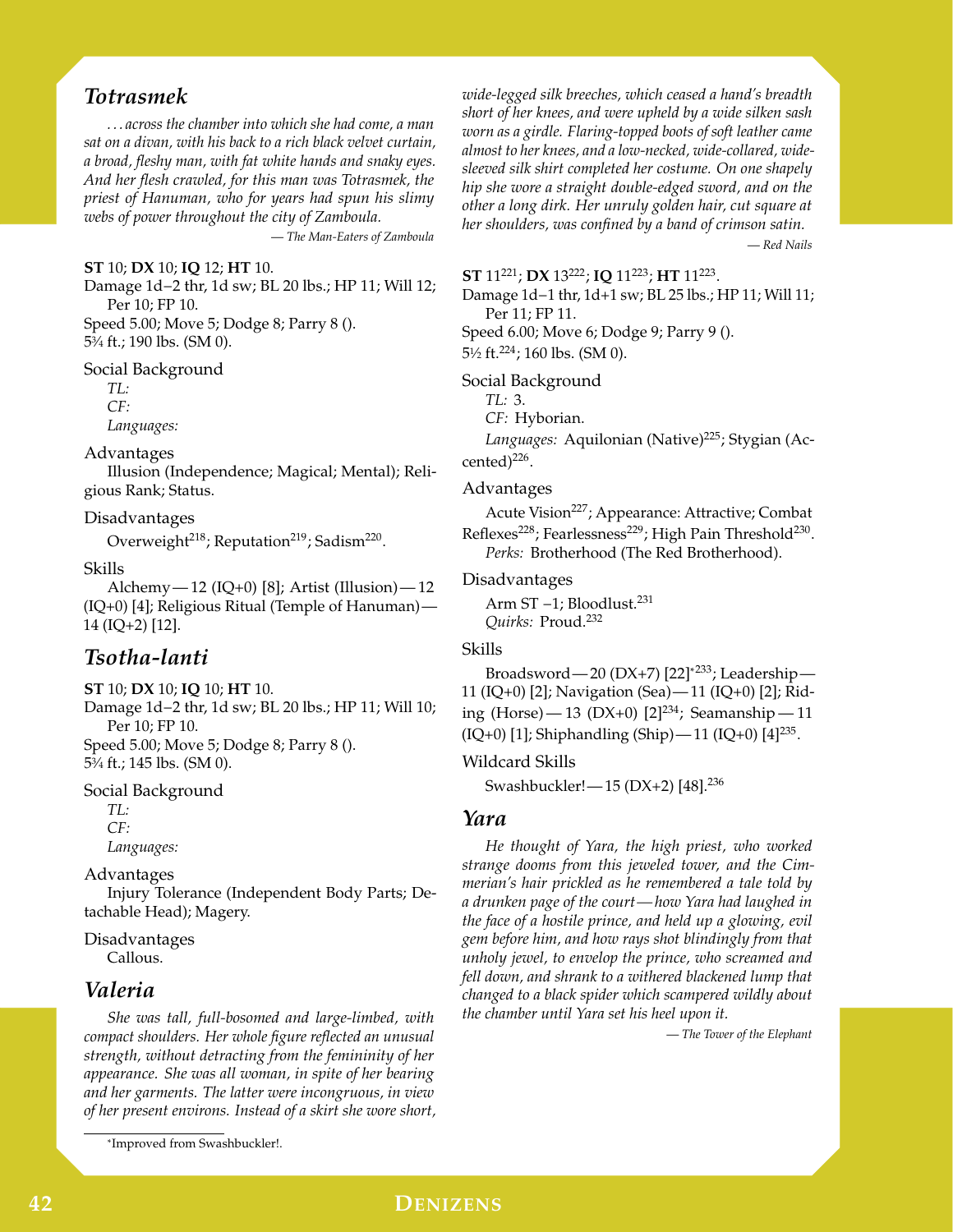The only encounter with Yara was a brief scene where the sorcerer-priest "towered" over Conan, glared with "cold and cruel" eyes, and hissed a single line of dialogue— then promptly went to his doom. Beyond that, all we know of him was by reputation and a brief synopsis of his exploits.

The man was already "versed in dark knowledge" when he studied under the benevolent Yag-Kosha, and his power was greatly increased when he eventually betrayed his teacher and took possession of the Heart of the Elephant, a magical jewel that allowed him to go unchallenged in Zamora for the three centuries following.

Trait-wise, it is hard to describe Yara, for so little is known about his style of magic. Apart from that, however, he had the king of Zamora as an unwilling Patron, cultivated a fearsome Reputation, and was possessed of immense Wealth. He spoke Zamorian, Stygian<sup>[237](#page-86-5)</sup>, and probably several languages of the  $East<sup>238</sup>$  $East<sup>238</sup>$  $East<sup>238</sup>$ .

Generally, Yara can be represented with a standard mage or enchanter template.

## *Zenobia*

*It was a girl who stood grasping the bars with her slender fingers. The dim glow behind her outlined her supple figure through the wisp of silk twisted about her loins, and shone vaguely on jeweled breast-plates. Her dark eyes gleamed in the shadows, her white limbs glistened softly, like alabaster. Her hair was a mass of dark foam, at the burnished luster of which the dim light only hinted.*

— *The Hour of the Dragon*

#### **ST** 9; **DX** 10; **IQ** 10; **HT** 10.

Damage 1d−3 thr, 1d−1 sw; BL 16 lbs.; HP 11; Will 10; Per 10; FP 10.

Speed 5.00; Move 5; Dodge 8; Parry 8 (). 5 3 ⁄<sup>4</sup> ft.; 145 lbs. (SM 0).

Social Background *TL: CF:* Hyborian.

*Languages:*

Advantages

Appearance (Attractive); Common Sense<sup>[239](#page-86-7)</sup>.

#### Disadvantages

Arm ST −1; Social Stigma (Valuable Property); Wealth (Dead Broke).

#### Skills

Carousing  $-10$  (HT+0) [1]; Sex Appeal  $-12$  $(HT+2) [4]^*$  $(HT+2) [4]^*$ .

## **TEMPLATES**

Lorem ipsum dolor sit amet, consectetuer adipiscing elit. Ut purus elit, vestibulum ut, placerat ac, adipiscing vitae, felis. Curabitur dictum gravida mauris. Nam arcu libero, nonummy eget, consectetuer id, vulputate a, magna. Donec vehicula augue eu neque. Pellentesque habitant morbi tristique senectus et netus et malesuada fames ac turpis egestas. Mauris ut leo. Cras viverra metus rhoncus sem. Nulla et lectus vestibulum urna fringilla ultrices. Phasellus eu tellus sit amet tortor gravida placerat. Integer sapien est, iaculis in, pretium quis, viverra ac, nunc. Praesent eget sem vel leo ultrices bibendum. Aenean faucibus. Morbi dolor nulla, malesuada eu, pulvinar at, mollis ac, nulla. Curabitur auctor semper nulla. Donec varius orci eget risus. Duis nibh mi, congue eu, accumsan eleifend, sagittis quis, diam. Duis eget orci sit amet orci dignissim rutrum.

# **CONAN— AN ANALYSIS**

Lorem ipsum dolor sit amet, consectetuer adipiscing elit. Ut purus elit, vestibulum ut, placerat ac, adipiscing vitae, felis. Curabitur dictum gravida mauris. Nam arcu libero, nonummy eget, consectetuer id, vulputate a, magna. Donec vehicula augue eu neque. Pellentesque habitant morbi tristique senectus et netus et malesuada fames ac turpis egestas. Mauris ut leo. Cras viverra metus rhoncus sem. Nulla et lectus vestibulum urna fringilla ultrices. Phasellus eu tellus sit amet tortor gravida placerat. Integer sapien est, iaculis in, pretium quis, viverra ac, nunc. Praesent eget sem vel leo ultrices bibendum. Aenean faucibus. Morbi dolor nulla,

malesuada eu, pulvinar at, mollis ac, nulla. Curabitur auctor semper nulla. Donec varius orci eget risus. Duis nibh mi, congue eu, accumsan eleifend, sagittis quis, diam. Duis eget orci sit amet orci dignissim rutrum.

## **ATTRIBUTES** *Strength (ST)*

Numerous references to extraordinary strength, perhaps triple that of the average man.

*They were characteristic Argosean sailors, short and stockily built. Conan towered above them, and no two of*

<span id="page-44-0"></span>\*Includes bonus from Appearance.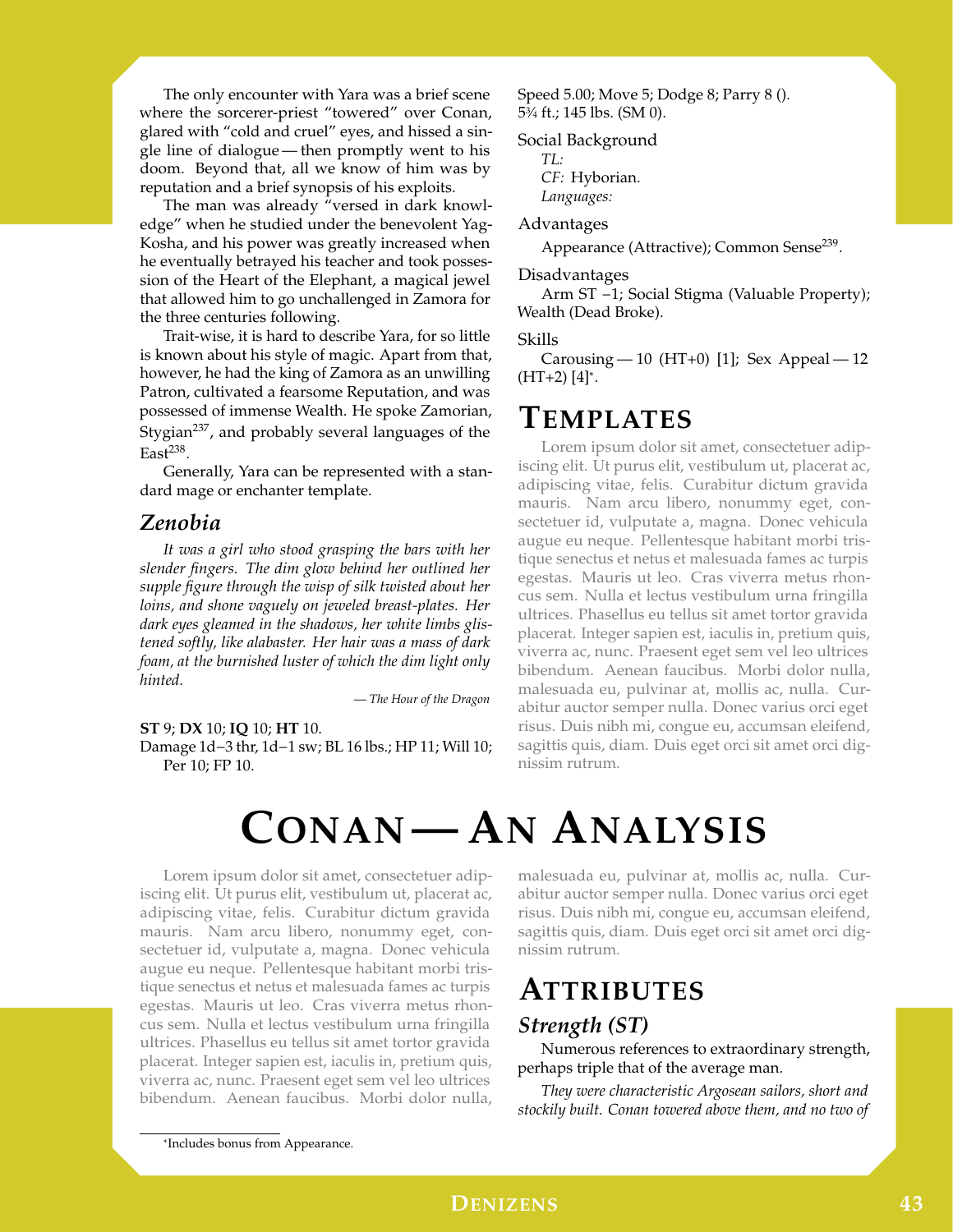*them could match his strength.*

— *Queen of the Black Coast*

*A tall corsair, bounding over the rail, was met in midair by the Cimmerian's great sword, which sheared him cleanly through the torso, so that his body fell one way and his legs another.*

— *Queen of the Black Coast*

*In sheer strength no three Tlazitlans were a match for Conan. . .*

— *Red Nails*

*For all his vocal scorn of Baal-pteor's strength, he had almost met his match in the inhuman Kosalan.*

— *The Man-Eaters of Zamboula*

*. . . by far the strongest man any of them had seen. He did the work of three men. . .*

— *The Pool of the Black One*

*That stroke would have sheared a human body asunder. . .*

— *The Servants of Bit-Yakin*

ST 15 is "three times as strong" as average. With that, a bastard sword swung two-handed in an All-Out Attack (Strong) would inflict an average of 18 points of injury to an unarmored opponent, perhaps enough to cut a slender man in half.

An argument could be made also for ST 16. In *The Man-Eaters of Zamboula*, Baal-pteor claimed that the Stranglers of Yajur were "strong beyond the belief of men" and that he was the strongest of the lot. Conan not only resisted Baal-pteor's attempt to strangle him, but snapped the man's neck in return.

Note: For those wishing to use the default Fourth Edition treatment of ST instead of the option from *Pyramid*, "three times as strong" would put Conan in the range of ST 17 to 19, depending on whether the comparison is with average men or able seamen. (The range of the default scale is too broad to provide definitive estimates for his other attributes, though.)

## *Dexterity (DX)*

Numerous references to cat-like agility.

*. . . tigerish suppleness of limb. . .*

— *Iron Shadows in the Moon*

*For all his size he was quick as a cat on his feet, and he was constantly in motion, presenting a moving target so that thrusts and swings cut empty air oftener than not. Yet when he struck he was perfectly balanced, and his blows fell with devastating power.*

— *The Hour of the Dragon*

According to *GURPS Basic Set*, lions and tigers have DX 13; house cats, 14.

Additionally, for attacks against him to "cut empty air oftener than not", the interplay of DX, HT,

Basic Speed, Combat Reflexes, and Encumbrance must result in a Dodge score greater than the target number for an average success.

## *Intelligence (IQ)*

Above-average, perhaps IQ 12.

*. . . he was naturally intelligent. . .*

— *Queen of the Black Coast*

## *Health (HT)*

Numerous references to endurance and resilience.

*He had already taken punishment enough to kill three ordinary men, but his bull-like vitality was undiminished.* — *The Pool of the Black One*

One option is to calculate this as what's likely to survive three consecutive death checks—HT 14. Another is to treat HT and Fit totaling 15 as being "three times as strong" as average, which Conan would exceed.

## **SECONDARY CHARACTERISTICS** *Hit Points (HP)*

# Also mentioned in "Knowing Your Own

Strength" is the option of calculating HP from weight. For those wishing to use the default Fourth Edition treatment of Hit Points instead of the option from *Pyramid*, Conan could conceivably be given HP of up to 200% his ST.

## *Will*

Realistically, willpower is exemplified in the ability to defer gratification and manage emotions, both of which are closely tied to intellect. Hence, Will should rarely, if ever, deviate from IQ.

## *Perception (Per)*

*Murilo put a lock of his black hair to his nostrils; even so the scent was barely apparent to his civilized senses, and he realized how keen must be the organs of the barbarian.*

#### — *Rogues in the House*

The article "Playing With Health" from *Pyramid #3/83—Alternate GURPS IV* describes an option for basing Per on HT rather than on IQ, and using IQ only for comprehension of what is detected. In the case of Conan, both Per and HT would be significantly above average, so the option works well.

*"I see no herds on the plain, no signs of cultivation, or people moving about."*

— Conan, in *Red Nails*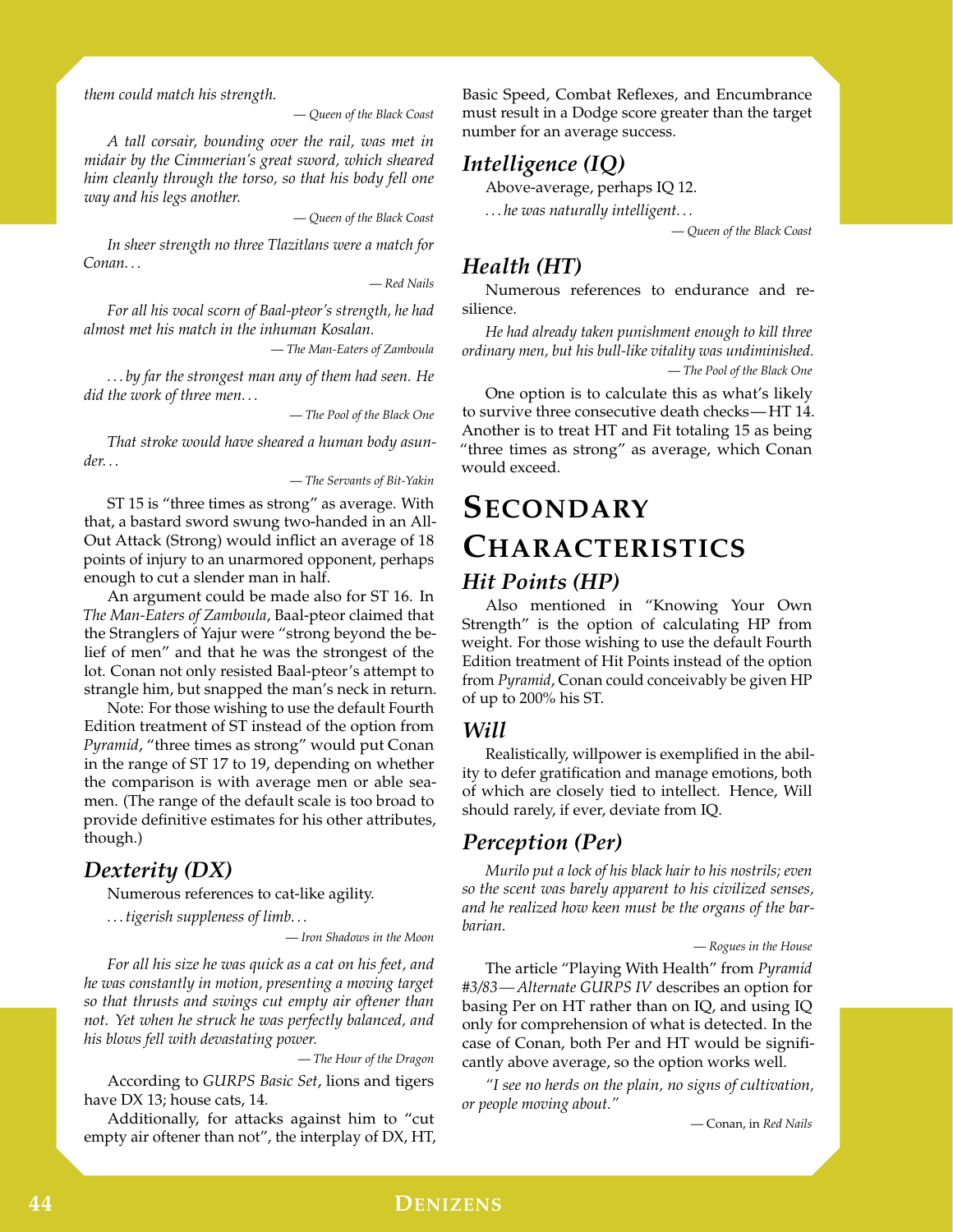Conan was standing on a crag, looking past the edge of a forest to a city on the plains. He and Valeria went on to camp six miles from the forest, with "a few miles" remaining to their destination— so, about ten miles in total (a range penalty of −24).

According to *GURPS Powers: Enhanced Senses*, a vision roll is at +10 to spot something that is in plain sight, or at +20 to discern detail about something already located. Therefore, scrutinizing the outskirts of the city would have revealed an acre-sized farm field at +8, cattle at −2, and people at −4.

## *Basic Speed*

Numerous references to extraordinary quickness and reflexes.

*. . . quickness that would have shamed the spring of a hungry jaguar. . .*

— *The Servants of Bit-Yakin*

*No civilized man could have moved half so quickly. . .* — *The Tower of the Elephant*

The typical human Speed is 5.00 (half the scale of an attribute). Therefore, 6.50 is "twice as strong" as average. Conan would exceed that.

## *Fatigue (FP)*

FP is based on HT.

*She realized that he had rowed all night without pause, and marvelled at his iron endurance.*

— *Iron Shadows in the Moon*

Normal rowing costs 1 FP per hour.<sup>[240](#page-86-8)</sup>

## *Move*

Various references to stride length suggest at least +1 to Move.

*Balthus puffed a curse. Among the settlements of the Tauran he was accounted a good runner, but Conan was leaving him behind with an ease which was maddening.* — *Beyond the Black River*

*An instant later he was racing through the shadows with the swinging hillman's stride that eats up long miles.* — *The Hour of the Dragon*

*Conan's iron arm about the woman's waist half lifted her; her feet scarcely touched the earth as she was borne along at a speed she could never have attained herself.* — *Red Nails*

## *height & weight*

*At Vanarium he was already a formidable antagonist, though only fifteen. He stood six feet and weighed 180 pounds, though he lacked much of having his full growth.* — letter to P. Schuyler Miller

Adult statistics can be extrapolated using growth charts:  $6'3''$  and 220 lbs.

# **SOCIAL BACKGROUND**

## *Tech Level (TL)*

*"The axe and flint-tipped spear. . . "*

— *Cimmeria*

Aspects of Cimmerian culture range from late stone-age to early iron-age, probably averaging TL1. Conan would have eventually adapted to TL3, after exposure to medieval-style kingdoms such as Aquilonia.

## *Cultural Familiarity (CF)*

Cimmerian, Hyborian, Pict, Nordic, and others later on.

## *Languages*

Not all of the languages mentioned in the stories were listed by name. Those marked with an asterisk still require citation, for which there may be none.

See also, Language Talent and Unusual Background (Omnilingual).

#### Aquilonian (Accented)

*Conan asked, in the Aquilonian tongue. . .*

— *Red Nails*

*"He wears Nemedian mail, but speaks with an Aquilonian accent."*

— Bearded ruffian, in *The Hour of the Dragon*

Eventually, Conan improved to Native comprehension, and adopted the Aquilonian accent.

The name of the language is specified in *The Hour of the Dragon*.

Cimmerian\* (Native)

*"Lir an mannanan mac lir!"*

— Conan, in *Xuthal of the Dusk*

#### Corinthian\* (Accented)

*. . . a voice hissed in a barbaric accent. . .*

— *Rogues in the House*

Presumed to be Corinthian, based on locale but perhaps Zamorian, if Conan was heading westward.

*"I thought it was strange that a princess of Alkmeenon would speak with a Corinthian accent!"*

— Conan, in *The Servants of Bit-Yakin*

#### Darfari\* (Accented)

*Now they could understand the gutturals of the black men.*

— *The Man-Eaters of Zamboula*

The speakers were probably conversing in their native tongue.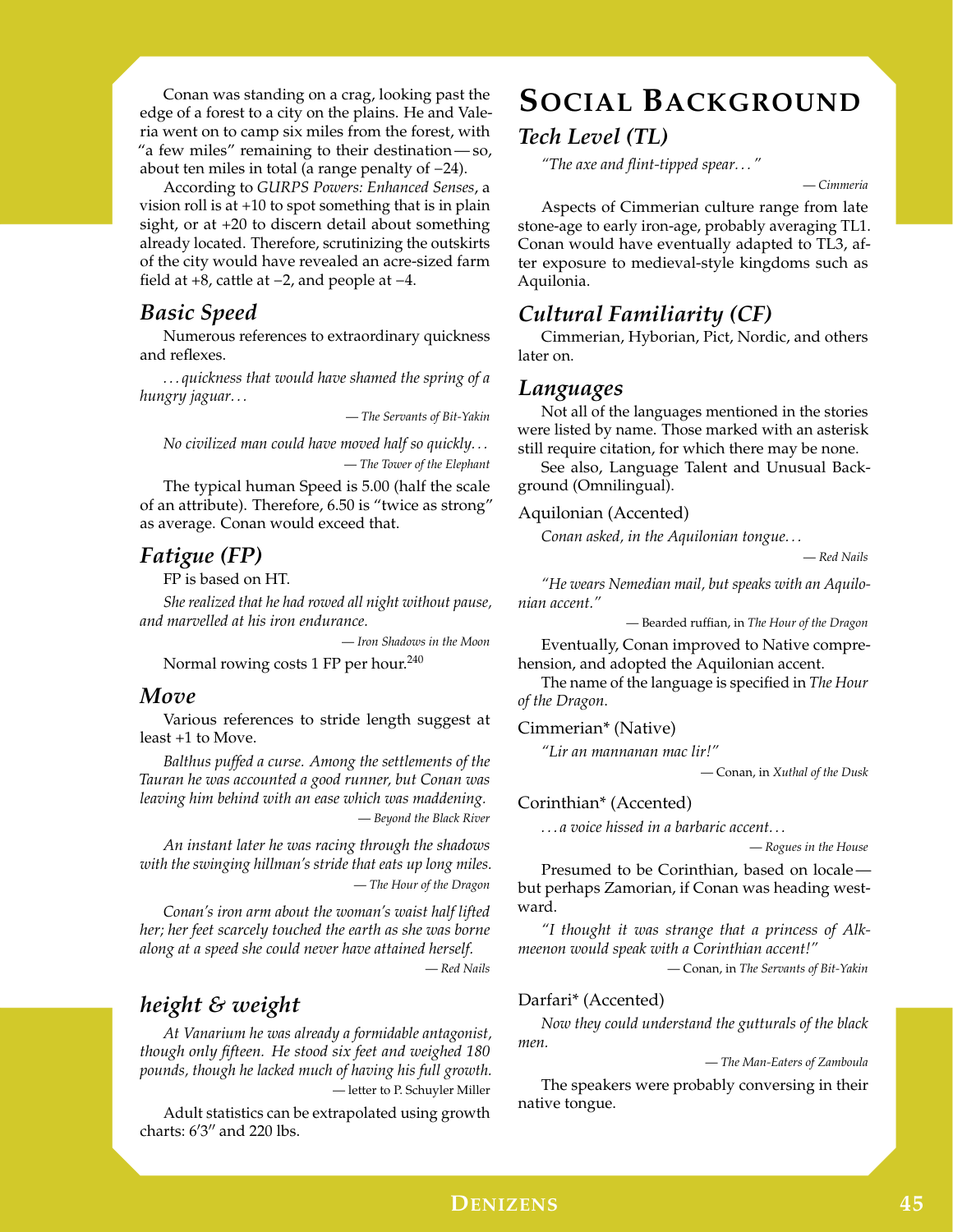#### Ghuli\* (Accented)

*This one was addressing his chief in the harsh accents of the Wazuli which Yasmina could scarcely understand, though as part of her royal education she had been taught the languages of Iranistan and the kindred tongues of Ghulistan.*

— *The People of the Black Circle*

Conan was privy to the conversation.

#### Hyrkanian\* (Accented)

*. . . mouthed this apparition in a barbarous accent.*

— *Iron Shadows in the Moon*

Conan's exchange with Shah Amurath was in a language that Olivia, too, understood.

#### Kothic (Accented)

*. . . he asked in barbarous Kothic. . .*

— *Black Colossus*

#### Kushite\* (Accented)

*. . . he had learned the jargon while a corsair on the coasts of Kush.*

— *The Scarlet Citadel*

#### Nemedian (Accented)

*. . . speaking Nemedian with a barbaric accent.*

— *The God in the Bowl*

#### Nordheimr\* (Native)

Presumed, from dialogue in *The Frost-Giant's Daughter*.

#### Ophirean (Accented)

*. . . speaking Ophirean with a barbarous accent.*

— *The Vale of Lost Women*

#### Pictish\* (Native)

*"He thought a friend was speaking to him. You mimicked a Pict perfectly—"*

— Balthus, in *Beyond the Black River*

*. . . understood the Pictish tongue. . .*

— *The Black Stranger*

#### Pelishtim (Accented)

*They were the characters of archaic Pelishtim, which possessed many points of difference from the modern script, with which he was familiar. . .*

— *The Servants of Bit-Yakin*

It may be that Pelishtim is the proper name for the language of Shem (see also, Shemitish). The following passage seems to indicate that Pelishtim is the name of a Shemitish city (so possibly also a major dialect):

*"The mercenaries of Constantius are men from the Shemitish cities of the west, Pelishtim, Anakim, Akkharim, and are ardently hated by the Zuagirs and other wandering tribes."*

— Astreas, in *A Witch Shall Be Born*

More research into the historical analogs is required.

#### Shemitish\* (Accented)

*The man was speaking rapidly in a Shemite dialect. . .* — *Black Colossus*

Conan was privy to the conversation. See also, Pelishtim.

Stygian (Accented)

*. . . Conan replied in Stygian. . .*

— *Xuthal of the Dusk*

#### Yuetshi (Accented)

*. . . a language he did understand, a dialect of Yuetshi. . .*

— *The Devil in Iron*

### Zamorian (Accented)

*. . . speaking Zamorian with an alien accent.*

— *The Tower of the Elephant*

#### Zingaran (Accented)

*. . . Zingaran spoken with such an accent. . .*

— *The Pool of the Black One*

#### Zuagir\* (Accented)

*It was the guttural accents of a Zuagir.*

— *A Witch Shall Be Born*

Conan was privy to the conversation.

## **ADVANTAGES & PERKS**

Conan possesses Mundane traits. Despite all that he's done, he has no powers; he is merely an example of what a man can accomplish when blessed with good genes and a strong drive for adventure. The situations in which he finds himself sometimes qualify as Exotic, even Supernatural, but overcoming those is merely a testament to how adept he truly is.

#### Absolute Direction

*Conan needed no guide back through the labyrinth they had traversed. His primitive instinct of direction led him unerringly along the route they had come.*

— *Red Nails*

The exception that proves the rule, the following passage is probably the only example of Conan ever getting lost, with the explanation being that he fled blindly through a maze of dark catacombs:

*How could he know that this terrible figure out of the past was leading him to freedom? But he knew that, left to himself, he could never untangle this bewitched maze of corridors and tunnels.*

— *The Hour of the Dragon*

See also, Area Knowledge.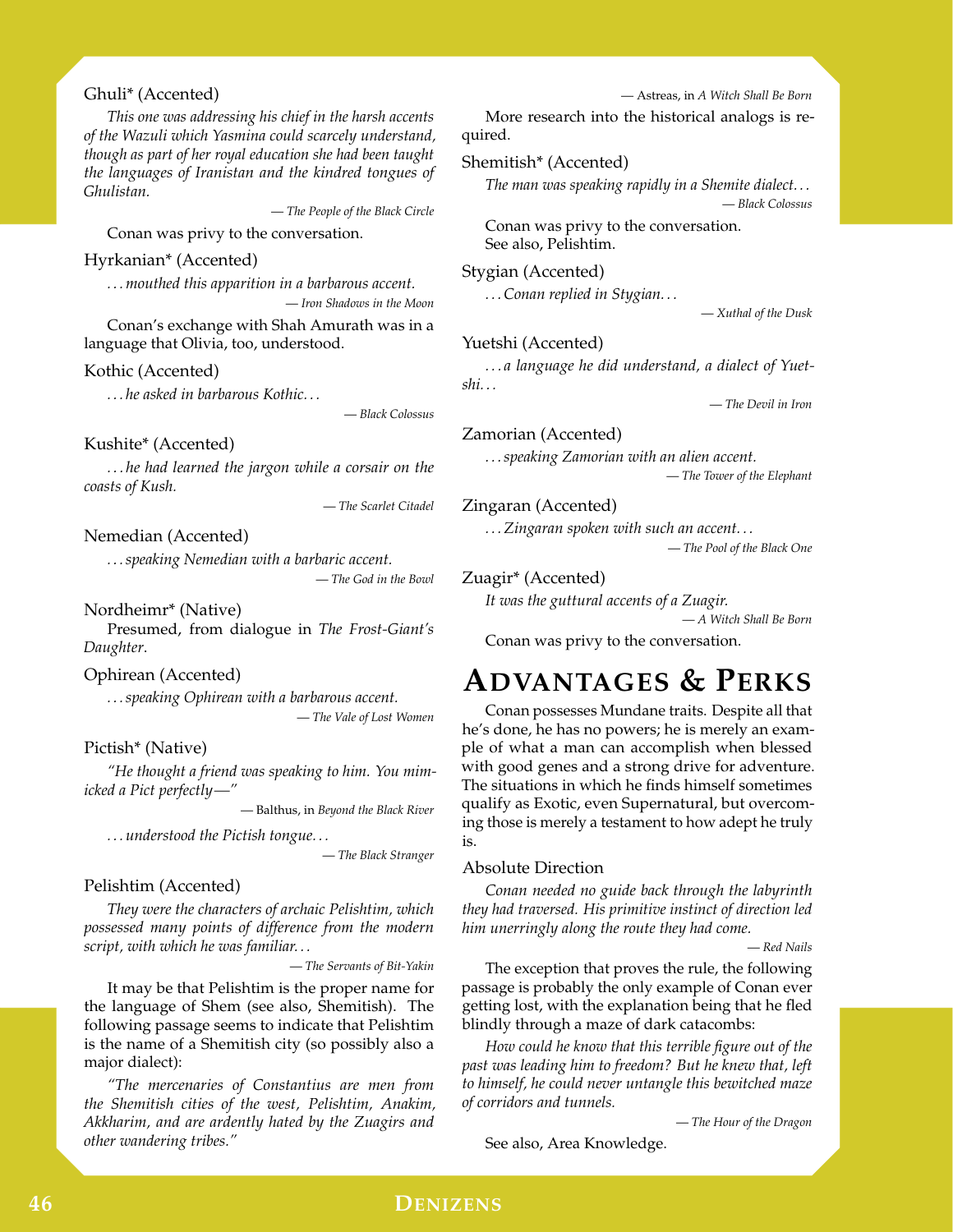#### Acute Senses

*The faint warmness of the metal could have been detected only by a man whose faculties were akin to those of a wolf. That bolt had been touched— and therefore drawn— within the last few seconds.*

— *The Man-Eaters of Zamboula*

Unnecessary, with high Per/HT.

#### Alcohol Tolerance

*Wine scented his breath, but he neither staggered nor stammered.*

— *Black Colossus*

*Waking to stupefied but ferocious life when they seized him, he disemboweled the captain, burst through his assailants and would have escaped, but for the liquor that still clouded his senses. Bewildered and half blinded, he missed the open door in his headlong flight, and dashed his head against the stone wall so terrifically that he knocked himself senseless.*

— *Rogues in the House*

*. . . apparently none the worse for the incredible amount of beer he had quaffed. . .*

— *The Vale of Lost Women*

Unnecessary, with high HT.

#### Born War Leader

*". . . you've arranged your lines as well as a seasoned general. . . "*

— Amalric, in *Black Colossus*

*". . . already my name was repeated about the council fires."*

— Conan, in *The Phoenix on the Sword*

Source: *GURPS Power-Ups 3: Talents*

#### Charisma

*"He shouted to the guardsmen to stand as they were until they received an order from him—and such is his dominance of men, that they obeyed in spite of the queen."* — Valerius, in *A Witch Shall Be Born*

#### Catfall

*He did not fall any great distance, though it was far enough to have snapped the leg bones of a man not built of steel springs and whalebone.*

*He hit cat-like on his feet and one hand, instinctively retaining his grasp on his saber hilt.*

— *Xuthal of the Dusk*

Unnecessary, with high ST or HT.

#### Combat Reflexes

*. . . poised to move in any direction with the celerity of a hair-trigger.*

— *The Hour of the Dragon*

Damage Resistance (Tough Skin)

This is an interesting issue to tackle. . .

On one hand, Conan seems a bit tougher than average. On the other, DR is an Exotic trait, and therefore it's generally off-limits to normal humans. (There is a cinematic exception mentioned in supplements like *GURPS Martial Arts*, though.)

In lieu of adding DR, a workable alternative might be T Bone's old suggestion for ["Revised](http://www.gamesdiner.com/rules-nugget-gurps-revised-toughness) [Toughness"](http://www.gamesdiner.com/rules-nugget-gurps-revised-toughness)— and its option of applying the trait universally as an innate component of ST.

#### Danger Sense

*He had just crossed a small glade when he wheeled, answering the conviction of his primitive instincts that he was being followed.*

— *Beyond the Black River*

*How long he traversed it in utter darkness, he never knew, but suddenly his barbarian's instinct of near peril halted him short.*

— *The Scarlet Citadel*

*It was Conan's savage instinct which made him wheel suddenly; for the death that was upon them made no sound.*

— *The Tower of the Elephant*

#### Deep Sleeper

*Conan woke from a sound sleep as quickly and instantly as a cat. And like a cat he was on his feet with his sword out before the man who had touched him could so much as draw back.*

— *The Hour of the Dragon*

*"I was a kozak before I was a pirate," he answered. "They live in the saddle. I snatch naps like a panther watching beside the trail for a deer to come by. My ears keep watch while my eyes sleep."*

— Conan, in *Red Nails*

Combined with Combat Reflexes and high Per/HT, this allows him to sleep well while remaining alert for danger.

#### Fearlessness

*His unperturbed manner was not assumed; the night of fire and blood and slaughter, and the flight through the black woods afterward had left his nerves untouched. He was as calm as if he had spent the night in feast and revel.* — *The Black Stranger*

*"I'm no city-bred Nemedian, to cringe before your hired dogs."*

— Conan, in *The God in the Bowl*

*. . . found it difficult to understand abject terror.*

— *The Hour of the Dragon*

*Personal risks had never yet deterred him from any purpose.*

— *The Servants of Bit-Yakin*

Alternatively, increase Will.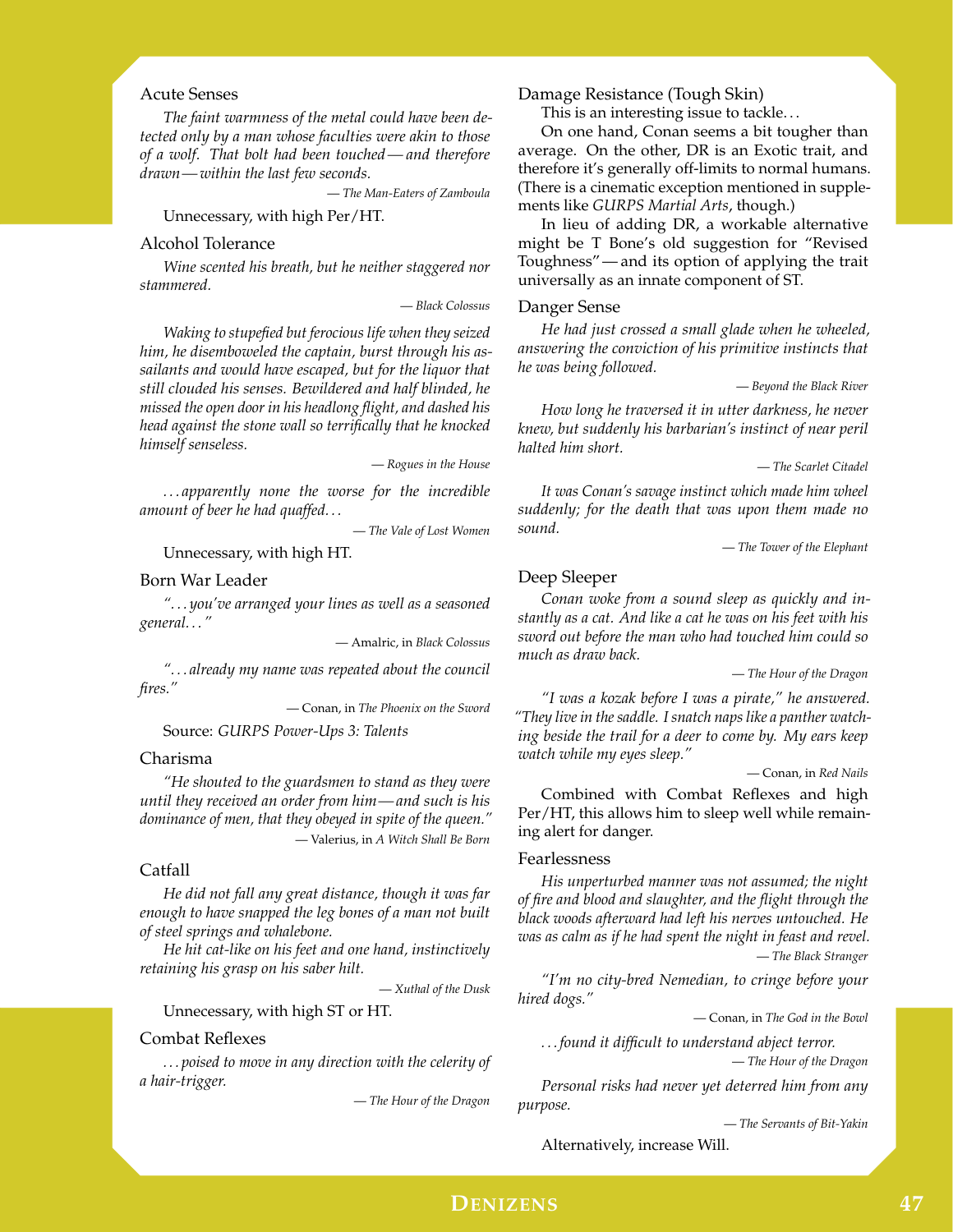### Hands-Free (Riding)

*The reins lay loose on the stallion's flowing mane, and every thew and fiber of the great beast strained as he hurtled along the boulder-strewn trail. But Conan sat easily, almost carelessly, in the saddle, riding like a centaur.*

— *The People of the Black Circle*

What the passage describes might be merely a facet of high skill. Further investigation is required.

#### High Pain Threshold

*The first impact of the battle-axe against the wood and its accompanying vibrations sent lances of agony through Conan's swollen feet and hands. Again and again the blade fell and each stroke reverberated on his bruised brain, setting his tortured nerves aquiver. But he set his teeth and made no sound.*

— *A Witch Shall Be Born*

Because high HT would suffice in rolls to resist torture, the question turns to whether Conan suffers shock penalties when struck in combat. Several times in the series, Conan was mobbed by attackers, only to emerge injured but victorious. Though his fighting skill was great, it seems unlikely that he could have triumphed in each and every instance if he was hampered by shock.

#### Iron Body Parts

*Only the iron neck muscles of the Cimmerian saved him. . .*

— *Iron Shadows in the Moon*

*. . . with his left arm rigid as iron. . .*

— *Iron Shadows in the Moon*

*The jaws of an iron trap had closed on his leg, with teeth that sank deep and held. Only the ridged muscles of his calf saved the bone from being splintered.*

#### — *Red Nails*

*Baal-pteor's black eyes widened as he felt the thick cords of muscles that protected the barbarian's throat. [. . . ] His thews seemed ready to burst from his arms and shoulders, yet the muscles of the Cimmerian's thick neck did not give, they felt like masses of woven iron cords under his desperate fingers.*

— *The Man-Eaters of Zamboula*

Unnecessary, with high ST or HT. Source: *GURPS Power-Ups 2: Perks*

#### Language Talent

Conan is able to communicate in a number of languages, though often retaining a strong accent. In his case, that would make Language Talent and Unusual Background (Omnilingual) mutually exclusive. Use either the former with points to raise most languages above Broken, or the latter in conjunction with select improvements to Native.

Language Talent may also explain how Conan reproduced the sacred symbol of Jhebbal Sag:

*"I saw it carved in the rock of a cave no human had visited for a million years [. . . ] Later I saw a black witchfinder of Kush scratch it in the sand of a nameless river. He told me part of its meaning— it's sacred to Jhebbal Sag and the creatures which worship him."*

— Conan, in *Beyond the Black River*

#### Night Vision

*. . . Conan seemed to see like a cat in the dark.*

— *Beyond the Black River*

*. . . the mouth of the Pass was dark as hate. Even Conan could not see with any accuracy. . .*

— *The People of the Black Circle*

*His keen eyes, even in the dim starlight. . .* — *The Tower of the Elephant*

Unnecessary, with high Per/HT.

#### Outdoorsman

*. . . the man had actually tracked down one of the forestdevils and slain him unsuspected. That implied woodsmanship of a quality undreamed. . .*

— *Beyond the Black River*

#### Penetrating Voice

*His voice thundered out across the valley. . .*

— *Black Colossus*

*. . . he accosted her with a bellow that cut through the thunder of the water and made her jump out of her daze.* — *The Pool of the Black One*

*. . . there was the impact of savage blows, and the same stentorian voice was cursing lustily.*

— untitled draft (*Three men squatted beside the water hole. . .*)

#### Reduced Consumption (Cast-Iron Stomach)

*". . . I had hardly time to munch the nuts and roots I found. Sometimes I caught frogs and ate them raw because I dared not light a fire."*

— Conan, in *The Black Stranger*

Unnecessary, with high HT.

#### Reputation

*"If the Cimmerian's gone after them, they're safe if mortal man can save them!"*

— Settler woman, in *Beyond the Black River*

*Who of all the sea-folk had not heard the wild, bloody tales told of Conan, the wild rover who had once been a captain of the Barachan pirates, and one of the greatest scourges of the sea? A score of ballads celebrated his ferocious and audacious exploits.*

— *The Black Stranger*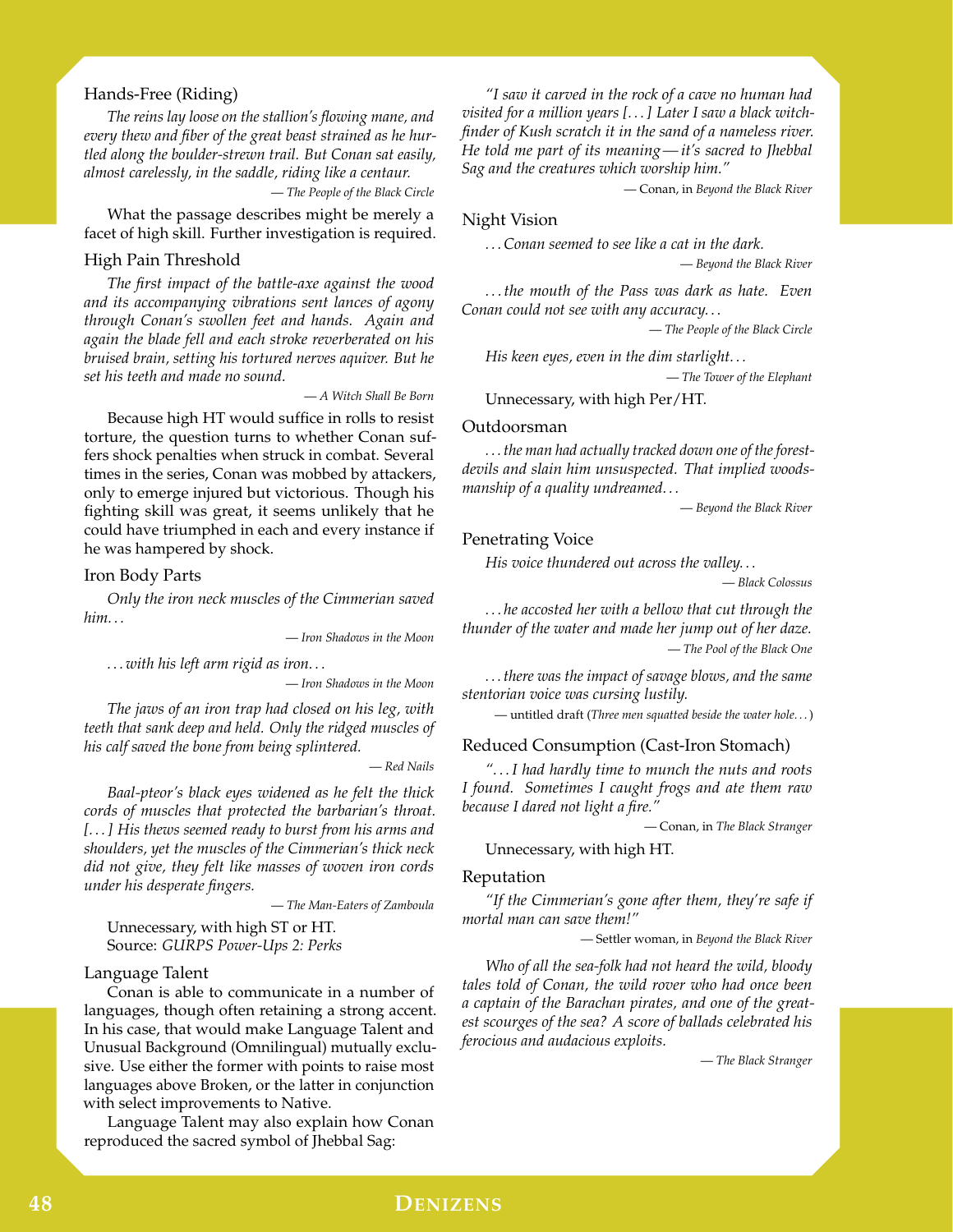#### Resistant to Disease

*There was a ghastly wound in his thigh, which caused him to limp as he walked. Carefully yet impatiently he moved among the dead, limping from corpse to corpse, and swearing wrathfully as he did so. Others had been before him; not a bracelet, gemmed dagger, or silver breastplate rewarded his search.*

— untitled fragment (*The battlefield stretched silent. . .*)

Whether wading through corpses on the battlefield or finding companionship with ladies of varying quality, Conan is never shown to suffer from disease.

Unnecessary, with high HT.

#### Resistant to Poison

*Conan lay stiffly, like a dead man, but his eyes glared up at them, wide open, and blazing with helpless fury.* — *The Scarlet Citadel*

Whereas typical poisons might be successfully resisted with a high HT score, this example seems to be a particularly strong and fast-acting paralytic.

#### Temperature Tolerance

*"I could sleep naked in the snow and feel no discomfort. . . "*

— Conan, in *Iron Shadows in the Moon*

Assuming that Conan's boast is not terribly far from the truth, one might assume that high HT would suffice. However, GURPS does not provide a way for HT to be utilized in such a manner without at least one level of this trait.

#### Unusual Background (Omnilingual)

*. . . roared ribald songs in a dozen languages. . .* — *The Pool of the Black One*

*In his roaming about the world the giant adventurer had picked up a wide smattering of knowledge, particularly including the speaking and reading of many alien tongues. Many a sheltered scholar would have been astonished at the Cimmerian's linguistic abilities. . .*

— *The Servants of Bit-Yakin*

See also, Language Talent. Source: *GURPS Supers*

#### Very Fit

*The Cimmerian seemed an iron man, who never knew fatigue.*

— *Beyond the Black River*

Alternatively, increase HT.

Very Rapid Healing (Citation needed.)

# **DISADVANTAGES & QUIRKS**

#### Bloodlust

*The priest groaned and stirred. With cat-like quickness Conan bent over him, poniard poised above his heart.* — *Rogues in the House*

*The Cimmerian, with the unerring instinct of the barbarian, had killed his man in the darkness and confusion.* — *The Tower of the Elephant*

#### Chauvinistic

*. . . an old, old racial hate. . .*

— *Beyond the Black River*

*"Black dog of hell!"*

— Conan, in *Xuthal of the Dusk*

#### Code of Honor (Barbarian's)

*Conan, on the other hand, lived according to the code of his people, which was barbaric and bloody, but at least upheld its own peculiar standards of honor.*

— *The Black Stranger*

#### Dislikes magic

*Conan grunted uncertainly; fearless as a wounded tiger as far as human foes were concerned, he had all the superstitious dreads of the primitive.*

— *Rogues in the House*

#### Greed

*Equally nebulous were the tales of the Teeth of Gwahlur, the treasure of Alkmeenon. But these misty legends had been enough to bring Conan to Keshan, over vast distances of plain, river-laced jungle, and mountains.* — *The Servants of Bit-Yakin*

#### Hedonist

*He was quick to laugh, quick and terrible in his wrath. He was a valiant trencherman, and strong drink was a passion and a weakness with him.*

— *Queen of the Black Coast*

Source: *GURPS Power-Ups 6: Quirks*

#### Impulsiveness

*Conan was basically a direct actionist. Such subtlety as he possessed had been acquired through contact with the more devious races. When taken off guard by some unexpected occurrence, he reverted instinctively to type.* — *The Servants of Bit-Yakin*

*He was fidgeting in nervous impatience. . .*

— *The Servants of Bit-Yakin*

*"Such madness as that was always your particular joy."*

— Amalric, in *Black Colossus*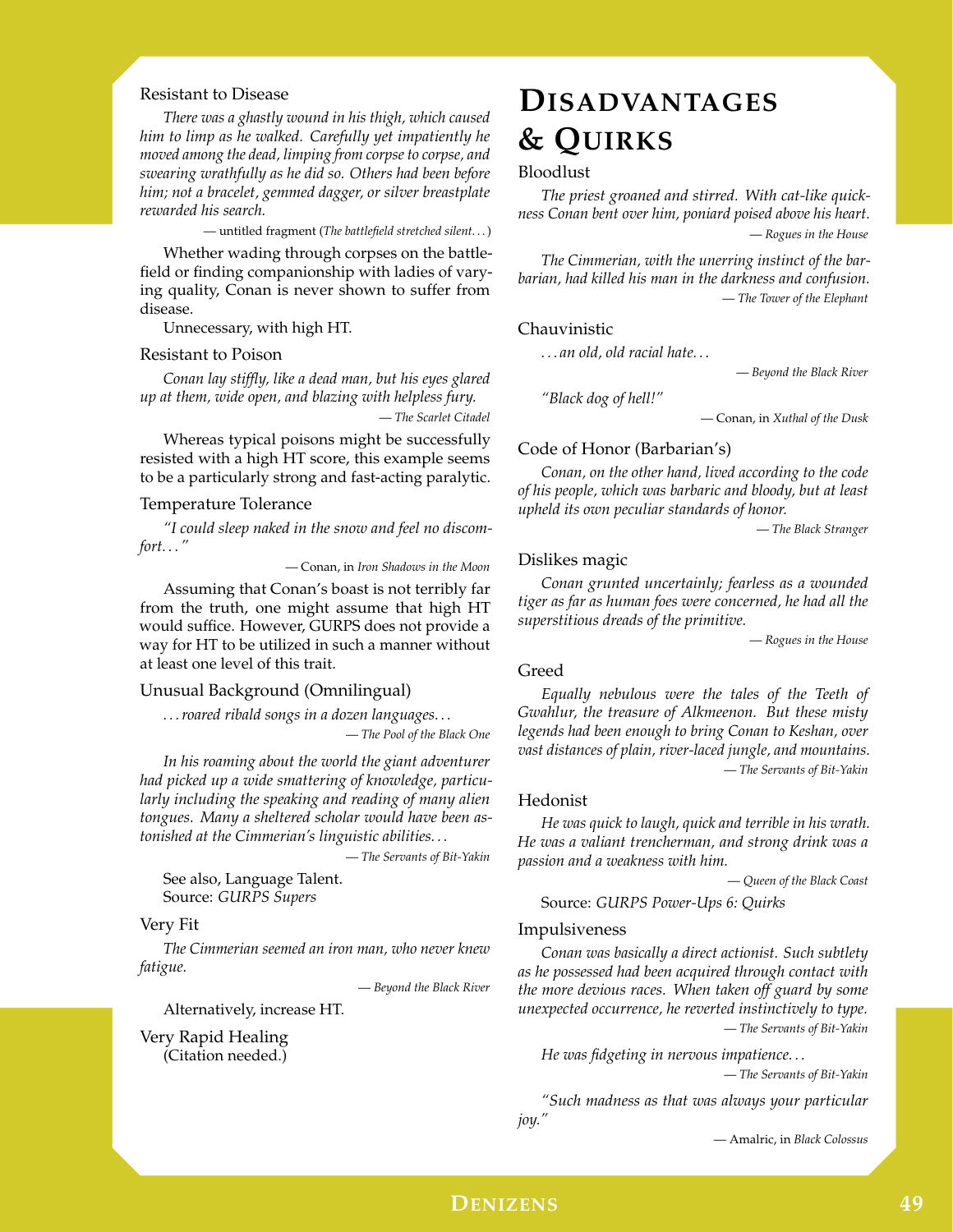#### Manic-Depressive

*. . . with gigantic melancholies and gigantic mirth. . .* — *The Phoenix on the Sword*

There isn't much evidence of Conan actually experiencing mood swings. If one turns to the draft version of *The Phoenix on the Sword*, though, there is a telling passage that didn't make it into the final cut:

> *He paused a moment, idly listening to his friend's retreating footsteps, which fell hollowly on the tiles. And as if the empty sound struck a kindred chord in his soul, a rush of revulsion swept over him. His mirth fell away from him like a mask, and his face was suddenly old, his eyes worn. The unreasoning melancholy of the Cimmerian fell like a shroud about his soul, paralyzing him with a crushing sense of the futility of human endeavor and the meaninglessness of life. His kingship, his pleasures, his fears, his ambitions, and all earthly things were revealed to him suddenly as dust and broken toys. The borders of life shrivelled and the lines of existence closed in about him, numbing him. Dropping his lion head in his mighty hands, he groaned aloud.*

> *Then lifting his head, as a man looks for escape, his eyes fell on a crystal jar of yellow wine. Quickly he rose and pouring a goblet full, quaffed it at a gulp. Again he filled and emptied the goblet, and again. When he set it down, a fine warmth stole through his veins. Things and happenings assumed new values. The dark Cimmerian hills faded far behind him. Life was good and real and vibrant after all— not the dream of an idiot god.*

Alternatively, the situation described in the draft might be viewed as Alchoholism.

#### Proud

*. . . jealous of his rights. . .*

— *Queen of the Black Coast*

*"Will you mock me and then lay hands on me?"* — Conan, in *The Tower of the Elephant*

#### Social Stigma (Minority Group)

*Naïve as a child in many ways, unfamiliar with the sophistry of civilization. . .*

— *Queen of the Black Coast*

Even as king, he was sometimes viewed as a barbarian interloper.

# **SKILLS & TECHNIQUES**

#### Acrobatics

*As the horse fell he leaped clear, holding the girl aloft to guard her from striking boulders. He hit on his feet like a cat, thrust her into a cleft of rock, and wheeled toward the outer darkness, drawing his knife.*

— *The People of the Black Circle*

#### Area Knowledge

*. . . by instinct and an intensive familiarity with the river.*

— *Beyond the Black River*

*A quick glance showed Conan the man was not from Darfar. His teeth were unfiled and his kinky hair was cropped close to his skull. He was from the Wadai.*

— *The Man-Eaters of Zamboula*

*. . . the mouth of the Pass was dark as hate. Even Conan could not see with any accuracy, but he knew the road, even by night.*

— *The People of the Black Circle*

See also, Absolute Direction.

#### Arm or Wrist Lock (or Wrench Limb)

*But quick as the stroke of a great cat Conan's arm shot across the table and his fingers locked on Olgerd's forearm. There was a distinct snap of breaking bones. . .*

— *A Witch Shall Be Born*

Arm Lock normally requires that the performer have two hands free, though in Conan's case it may be that the positioning of the table granted him sufficient leverage to act with just one. It seems unlikely that he would have studied this beyond the default.

Wrench Limb might also serve, though again there is a requirement for two hands.

In any case, even default use benefits from Wrestling.

#### Axe/Mace

*. . . one hand clutching the wall for support, the other gripping the ax on high. . .*

— *The Phoenix on the Sword*

#### Boating (Unpowered)

*"I departed in a leaky boat, and rowed and bailed all night."*

— Conan, in *Black Colossus*

#### Bow

*"It's not my idea of a manly weapon, but I learned archery among the Hyrkanians, and it will go hard if I can't feather a man or so on yonder deck."*

— Conan, in *Queen of the Black Coast*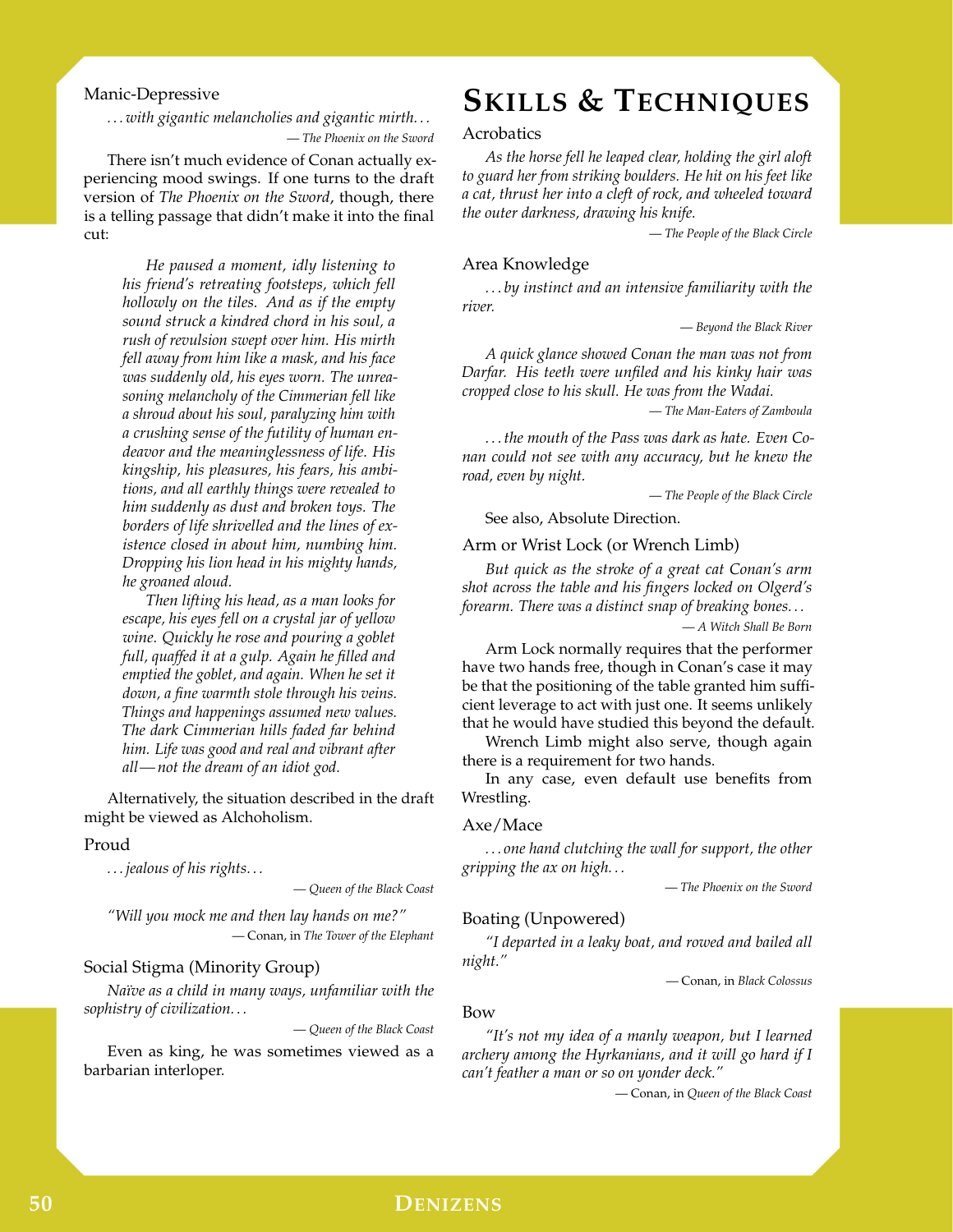#### Brawling

*A savage kick in the belly dropped him, green faced and gagging, and Conan's sandalled heel crunched square in the watchman's mouth.*

— *The God in the Bowl*

*. . . and the next instant the madman was stretched senseless in the dust from a thundering buffet of Conan's left fist.*

— *The Man-Eaters of Zamboula*

#### Broadsword

*". . . the best swordsman that ever donned hauberk—"* — Amalric, in *Black Colossus*

*A long sword hung in a leather scabbard at his girdle.* — *The God in the Bowl*

#### Climbing

*He went down the ramp as swiftly as an ape, pausing only to aid his less agile companion, who, until she saw the Cimmerian climb, had fancied herself the equal of any man in the rigging of a ship or on the sheer face of a cliff.* — *Red Nails*

*. . . his thews had been steeled in boyhood on the sheer cliffs of his native hills.*

— *The Man-Eaters of Zamboula*

#### Fast-Draw (Sword)

*With a heathen curse Conan leaped back, whipping out his sword with a viciousness that made the keen blade hum.*

— *The God in the Bowl*

#### Forced Entry

*"I was forced to hew the bolt in twain with my sword—"*

— Conan, in *The God in the Bowl*

#### Training unlikely.

#### Gambling

*. . . at his shoulder beside the gaming-tables. . .* — *The Pool of the Black One*

#### Hiking

Various references to mercenary work.

#### Intimidation

*The Cimmerian laid his hand on his sword hilt, and the gesture was as fraught with menace as the lifting of a tiger's lip to bare his fangs.*

— *The God in the Bowl*

#### Jumping

*But with a lion-like bound Conan left the bridge and hit like a cat on his feet. . .*

— *The Hour of the Dragon*

*. . . Conan was among the startled blacks with a tigerish bound.*

— *The Pool of the Black One*

*A tigerish leap carried him untouched through the hemming ring of swords, and he bounded toward the stair. . .*

— *Xuthal of the Dusk*

Training unlikely, except perhaps through games.

#### Leadership

*". . . a captain of the mercenary spearmen."*

— Conan, in *Black Colossus*

*"Back to your posts!" he yelled. "Let another take a backward step and I'll shear off his head! Fight, damn you!"*

*The rout halted as quickly as it had begun. Conan's fierce personality was like a dash of ice-water in their whirling blaze of terror.*

— *Black Colossus*

#### Lifting

*With a terrible cry he heaved upward, hurling the stone aside.*

— *Queen of the Black Coast*

*. . . gripped the prince and heaved him high above his head. . .*

— *The Scarlet Citadel*

*. . . by casting great blocks of stone upon it. . .*

— untitled synopsis (*A squad of Zamorian soldiers. . .*)

Training unlikely, except perhaps through games.

#### Navigation (Sea)

*"They know I can navigate, and they'll be glad to ship under me. . . "*

— Conan, in *The Black Stranger*

#### Neck Snap

*"Break the neck of a wild Cimmerian bull before you call yourself strong. I did that, before I was a full-grown man— like this!"*

— Conan, in *The Man-Eaters of Zamboula*

Rather than actual training in this technique, it could be merely default use with high ST and a bonus from Wrestling.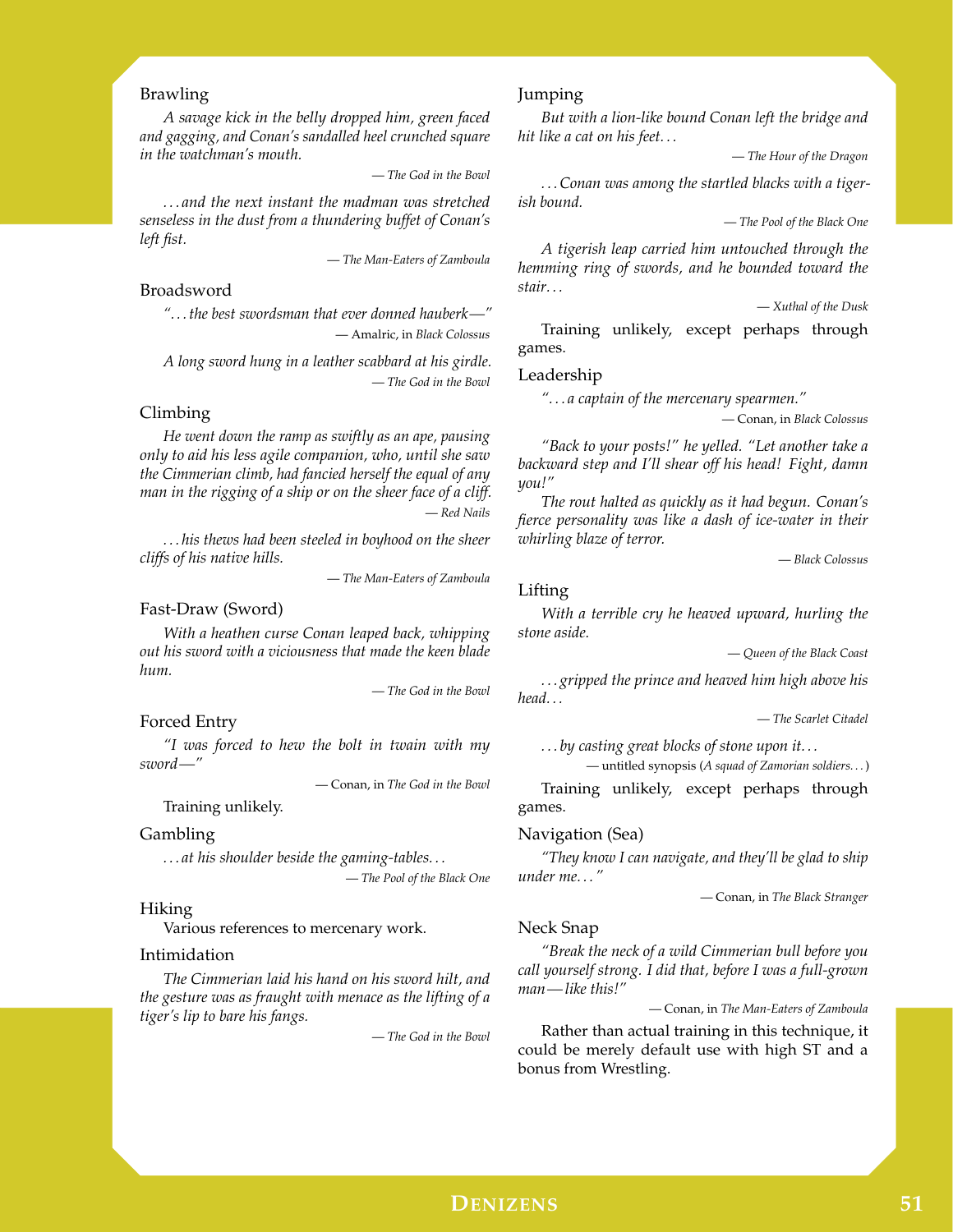#### **Occultism**

*Conan had seen rude images of them, in miniature, among the idol-huts of the Yuetshi, and there was a description of them in the Book of Skelos, which drew on prehistoric sources.*

#### — *The Devil in Iron*

It is unclear whether this passage means that Conan had, himself, perused the *Book of Skelos*. If it does, then he might have this skill at default level.

#### Riding (Horse)

*The reins lay loose on the stallion's flowing mane, and every thew and fiber of the great beast strained as he hurtled along the boulder-strewn trail. But Conan sat easily, almost carelessly, in the saddle, riding like a centaur.*

— *The People of the Black Circle*

#### Running

*"We may have to sprint the last mile. Save some of your wind for it."*

— Conan, in *The Black Stranger*

#### Scrounging

*Others had been before him; not a bracelet, gemmed dagger, or silver breastplate rewarded his search.*

— untitled fragment (*The battlefield stretched silent. . .*)

The items mentioned are obvious things, likely not requiring skill.

#### Seamanship

*He proved himself a skilled sailor. . .*

— *The Pool of the Black One*

#### Shield

*Their shields were gone. . .*

— *The Frost-Giant's Daughter*

*Wildly driven spears and knives glanced from his helmet or the shield on his left arm. . .*

— untitled draft (*Amboola awakened slowly. . .*)

#### Shiphandling

*"I'm the only captain left."*

— Conan, in *The Black Stranger*

#### Shortsword

*As he went he fingered the poniard he had captured a murderous weapon with a broad, double-edged blade nineteen inches long.*

— *Rogues in the House*

Default based on Broadsword.

#### Smith (Iron)

*"I am a barbarian and the son of a blacksmith."* — Conan, in *The Hour of the Dragon*

Default level, at least.

#### Soldier

Various references to mercenary work.

#### Spear

*". . . a captain of the mercenary spearmen."*

— Conan, in *Black Colossus*

#### Stealth

*. . . Balthus knew Conan could glide through the deepest thicket or most tangled copse as noiselessly as any naked Pict that ever lived.*

— *Beyond the Black River*

*But the instincts of the wild were there, that had caused him in his childhood to lie hidden and silent while wild beasts prowled about his covert.*

— *The Hour of the Dragon*

*Conan became stealth personified. A velvet-footed shadow he melted into the thickets.*

— *The Servants of Bit-Yakin*

*His sandalled feet made no sound on the gleaming pave.*

— *The Tower of the Elephant*

*He made no more noise than a tiger would have made.* — *Xuthal of the Dusk*

#### Strategy

*"It's no more than sword-play on a larger scale. You draw his guard, then—stab, slash! And either his head is off, or yours."*

— Conan, in *Black Colossus*

*"This is the death-grip," he muttered as the lines formed on foot. "I'd rather have had a cavalry charge; wounded horses bolt and ruin formations."*

— *Black Colossus*

*"Do you know why the Picts are not trying to burn the fort with fire-arrows? Because they don't want a flame that might warn the people to the east."*

— Conan, in *Beyond the Black River*

#### Streetwise

*He strode down the nighted street as one who has no need or desire to walk softly. An unconscious swagger was in his stride, and his footfalls resounded on the pave.* — *Black Colossus*

#### Survival (Woodlands)

*". . . I had hardly time to munch the nuts and roots I found. Sometimes I caught frogs and ate them raw because I dared not light a fire."*

— Conan, in *The Black Stranger*

Other specialties can default to this.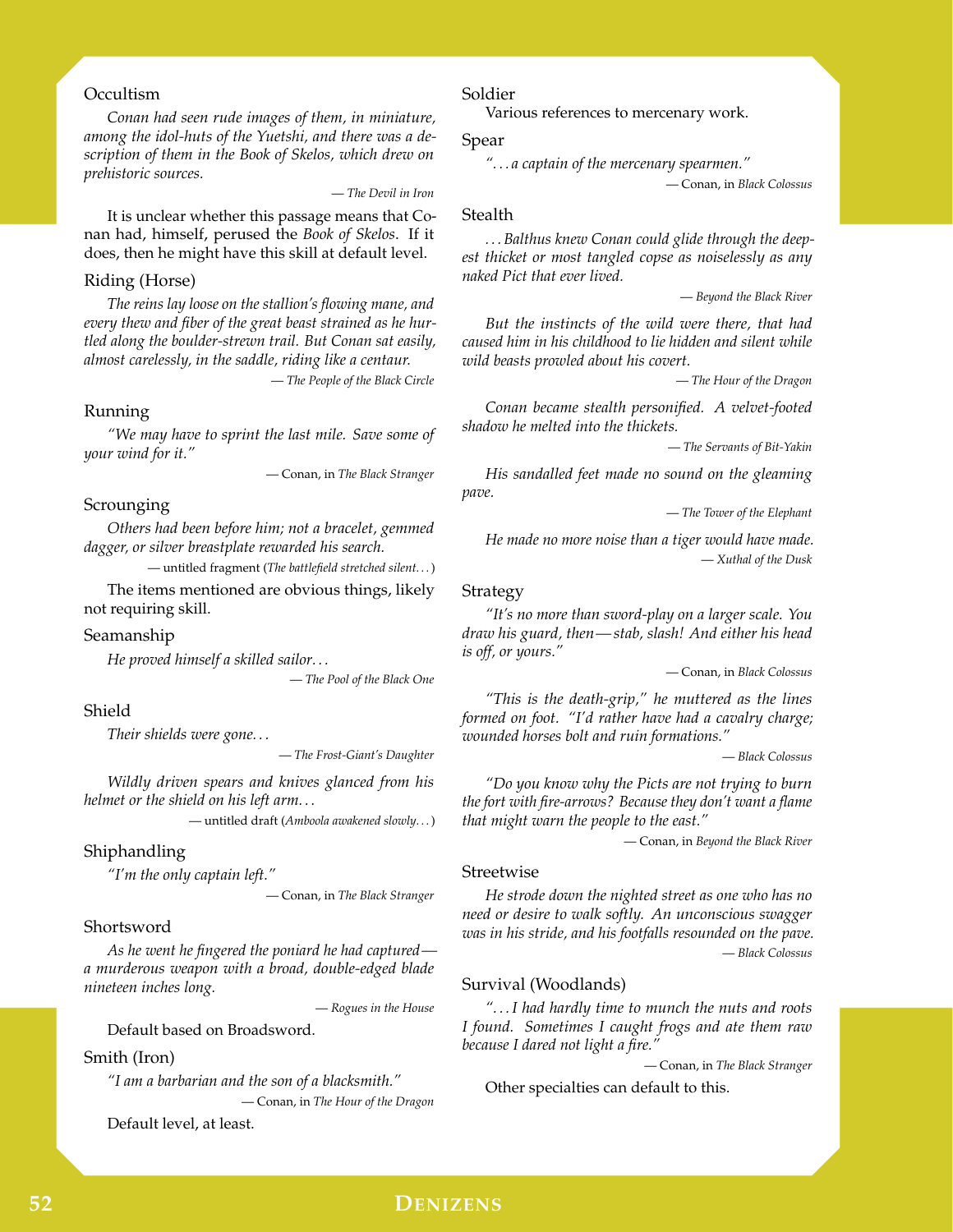#### Swimming

*"I departed in a leaky boat, and rowed and bailed all night. Just at dawn I saw your topsails, and left the miserable tub to sink, while I made better speed in the water."*

— Conan, in *Black Colossus*

Tactics

*". . . a captain of the mercenary spearmen."*

— Conan, in *Black Colossus*

*"We've failed to warn the fort, and I see now it would have done no good if we hadn't. A few more charges and the Picts will be over the walls and breaking down the gates."*

— Conan, in *Beyond the Black River*

*Rapidly he reckoned the numbers of his former allies. Only twenty-one, counting Olmec, had survived that fiendish battle in the throneroom. Three had died since, which left seventeen enemies with which to reckon.*

— *Red Nails*

#### Throwing

*. . . in his youth he had felled hawks on the wing.*

— *The Hour of the Dragon*

#### Thrown Weapon (Axe/Mace)

*"If I can get within axe-throwing distance of him I'll settle that question. . . "*

— Conan, in *Beyond the Black River*

#### Thrown Weapon (Knife)

*. . . and even as he shifted he hurled the knife. Old Tolkemec went down, truly slain at last, the hilt vibrating on his breast.*

— *Red Nails*

#### Thrown Weapon (Spear)

*". . . throwing my spear at the mountain beasts."* — Conan, in *The Hour of the Dragon*

#### Tracking

*He avoided clinging briars and low hanging branches effortlessly, gliding between trees without touching the stems and always planting his feet in the places calculated to show less evidence of his passing. . .*

— *Beyond the Black River*

*To the average eye there were no signs to show that he had passed; but there was evidence visible to his wilderness-sharpened eyes. . .*

— *The Black Stranger*

#### Traps

*It was a rawhide rope stretched there by Conan, and it tripped a spring-pole which started a sudden avalanche. . .*

— untitled synopsis (*A squad of Zamorian soldiers. . .*)

#### Two-Handed Axe/Mace

*The headsman's ax was not made for such work, but the king wielded the heavy, clumsy weapon as lightly as a hatchet. . .*

— *The Hour of the Dragon*

Default based on Axe/Mace.

#### Two-Handed Sword

*A tall corsair, bounding over the rail, was met in midair by the Cimmerian's great sword. . .*

— *Queen of the Black Coast*

Default based on Broadsword.

#### Wrestling

*He felt the blade sink to the hilt in the hairy breast, and instantly, releasing it, he ducked his head and bunched his whole body into one compact mass of knotted muscles, and as he did so he grasped the closing arms and drove his knee fiercely into the monster's belly, bracing himself against that crushing grapple.*

— *The Hour of the Dragon*

There are various passages that describe Conan grappling with foes, though nothing quite specific enough to judge skill. Even so, it seems likely that he would have significant experience at it, whether from childhood sports or actual military training. See also, Arm Lock and Neck Snap.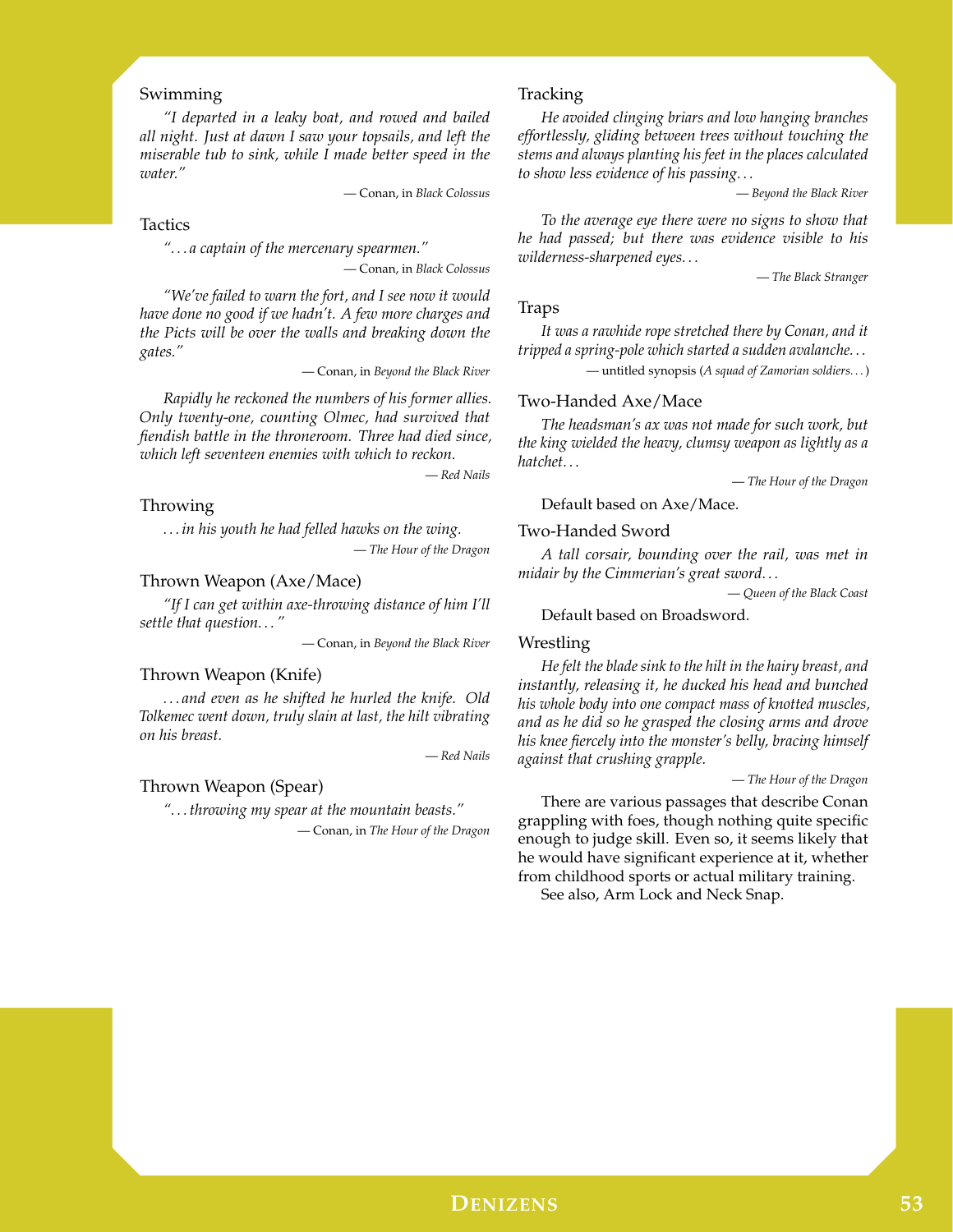# **CHAPTER THREE EQUIPMENT**

Lorem ipsum dolor sit amet, consectetuer adipiscing elit. Ut purus elit, vestibulum ut, placerat ac, adipiscing vitae, felis. Curabitur dictum gravida mauris. Nam arcu libero, nonummy eget, consectetuer id, vulputate a, magna. Donec vehicula augue eu neque. Pellentesque habitant morbi tristique senectus et netus et malesuada fames ac turpis egestas. Mauris ut leo. Cras viverra metus rhoncus sem. Nulla et lectus vestibulum urna fringilla ultrices. Phasellus eu tellus sit amet tortor gravida placerat. Integer sapien est, iaculis in, pretium quis, viverra ac, nunc. Praesent eget sem vel leo ultrices bibendum. Aenean faucibus. Morbi dolor nulla, malesuada eu, pulvinar at, mollis ac, nulla. Curabitur auctor semper nulla. Donec varius orci eget risus. Duis nibh mi, congue eu, accumsan eleifend, sagittis quis, diam. Duis eget orci sit amet orci dignissim rutrum.

# **ARTIFACTS**

Lorem ipsum dolor sit amet, consectetuer adipiscing elit. Ut purus elit, vestibulum ut, placerat ac, adipiscing vitae, felis. Curabitur dictum gravida mauris. Nam arcu libero, nonummy eget, consectetuer id, vulputate a, magna. Donec vehicula augue eu neque. Pellentesque habitant morbi tristique senectus et netus et malesuada fames ac turpis egestas. Mauris ut leo. Cras viverra metus rhoncus sem. Nulla et lectus vestibulum urna fringilla ultrices. Phasellus eu tellus sit amet tortor gravida placerat. Integer sapien est, iaculis in, pretium quis, viverra ac, nunc. Praesent eget sem vel leo ultrices bibendum. Aenean faucibus. Morbi dolor nulla, malesuada eu, pulvinar at, mollis ac, nulla. Curabitur auctor semper nulla. Donec varius orci eget risus. Duis nibh mi, congue eu, accumsan eleifend, sagittis quis, diam. Duis eget orci sit amet orci dignissim rutrum.

## *The Burning Skull*

*In the shadows beneath the balcony a ghostly light began to glow and grow, a light that was not part of the fire-stone gleam. Valeria felt her hair stir as she watched it;* *for, dimly visible in the throbbing radiance, there floated a human skull, and it was from this skull—human yet appallingly misshapen— that the spectral light seemed to emanate. It hung there like a disembodied head, conjured out of night and the shadows, growing more and more distinct; human, and yet not human as she knew humanity.*

— *Red Nails*

This humanoid skull, which can be worn as a mask, inflicts Terror upon those who view it.<sup>[241](#page-86-9)</sup> Additionally, the item emits its own Illumination. It qualifies as a gadget that is Breakable, Can Be Stolen, and is Unique.

The Burning Skull was destroyed during the events of *Red Nails*.

## *The Heart of Ahriman*

*"It is in the form of a great jewel, like a ruby, but pulsing with blinding fire with which no ruby ever burned. It glows like living flame—"*

— Hadrathus, *The Hour of the Dragon*

## *The Pipes of Madness*

*He felt the weird strains plucking like unseen fingers at the tissues of his brain, filling him with alien emotions and impulses of madness. But with a soul-tearing effort he broke the spell, and shrieked a warning in a voice he did not recognize as his own.*

— *Red Nails*

For one who knows the secret to its magic, the playing of this instrument can be used to inflict Confusion upon those who hear it. It qualifies as a gadget that is Breakable, Can Be Stolen, and is Unique.

## *The Serpent Ring of Set*

*It was of a metal like copper, and was made in the form of a scaled serpent, coiled in three loops, with its tail in its mouth. Its eyes were yellow gems which glittered balefully.*

— *The Phoenix on the Sword*

Bearers of this ring gain the benefit of Brotherhood in encounters with beings from *outside*. Magicusers additionally gain Modular Abilities (Cosmic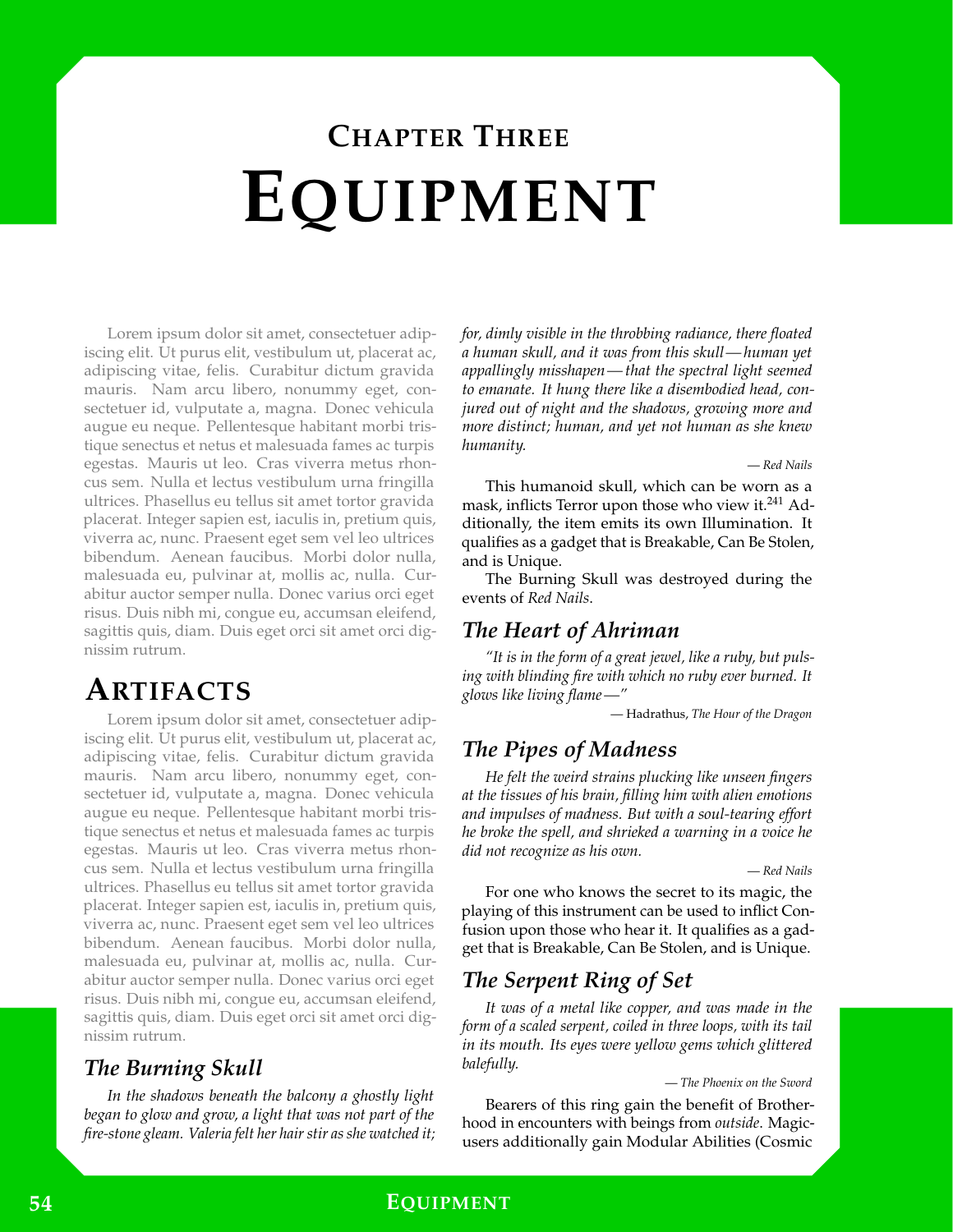Pool; Limited, only to buy appropriate Allies with the Summonable enhancement) $^{242}$  $^{242}$  $^{242}$  and levels of related Talent. It qualifies as a gadget that Can Be Stolen and is Unique; it might be Breakable, too, but there is no account of it having been tested in that

regard.

The Ring survived all the way into the twentieth century, being "handed down by foul cults of sorcerers since the days of forgotten Stygia."[243](#page-86-11)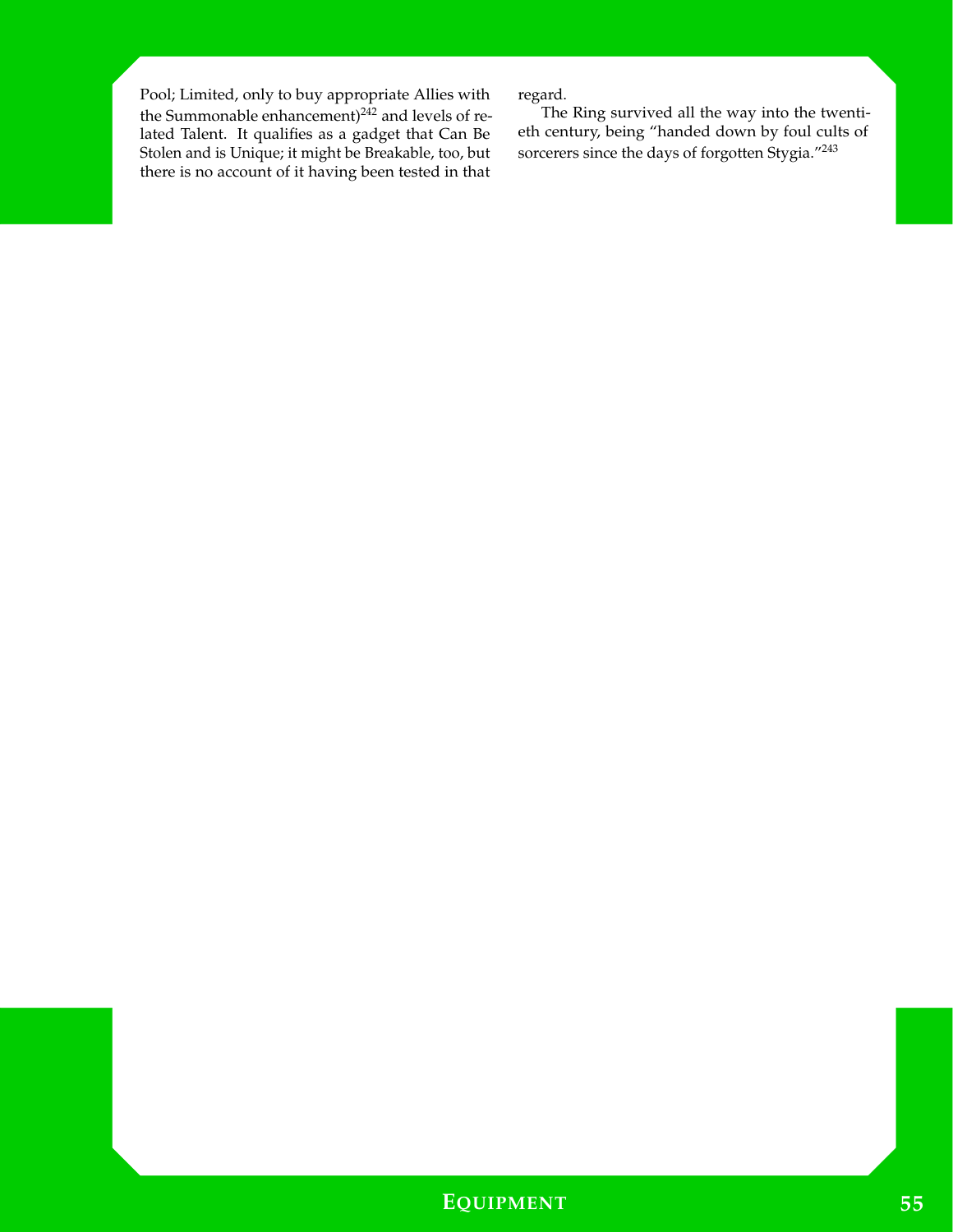# **CHAPTER FOUR RELIGION**

## *Hanuman*

*They entered a court paved with marble which gleamed whitely in the starlight. A short flight of broad marble steps led up to the pillared portico. The great bronze doors stood wide open as they had stood for centuries. But no worshippers burnt incense within. In the day men and women might come timidly into the shrine and place offerings to the ape-god on the black altar. At night the people shunned the temple of Hanuman as hares shun the lair of the serpent.*

*Burning censers bathed the interior in a soft weird glow that created an illusion of unreality. Near the rear wall, behind the black stone altar, sat the god with his gaze fixed for ever on the open door, through which for centuries his victims had come, dragged by chains of roses.* *A faint groove ran from the sill to the altar, and when Conan's foot felt it, he stepped away as quickly as if he had trodden upon a snake. That groove had been worn by the faltering feet of the multitude of those who had died screaming on that grim altar.*

*Bestial in the uncertain light Hanuman leered with his carven mask. He sat, not as an ape would crouch, but cross-legged as a man would sit, but his aspect was no less simian for that reason. He was carved from black marble, but his eyes were rubies, which glowed red and lustful as the coals of hell's deepest pits. His great hands lay upon his lap, palms upward, taloned fingers spread and grasping. In the gross emphasis of his attributes, in the leer of his satyr-countenance, was reflected the abominable cynicism of the degenerate cult which deified him.*

— *The Man-Eaters of Zamboula*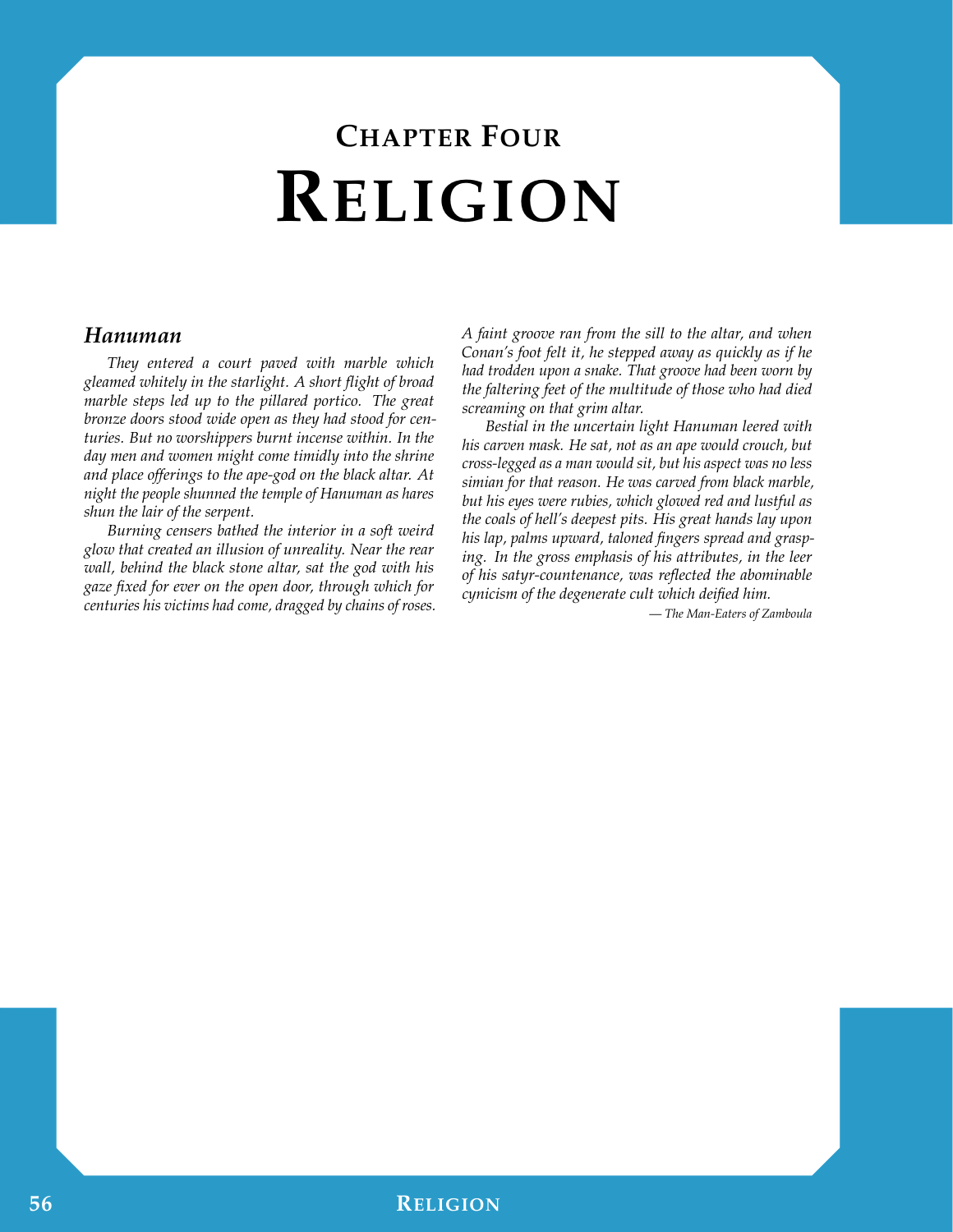# **CHAPTER FIVE MAGIC**

## *Defining Magic*

Tentatively, here are some assumptions about magic, based on my shaky recollection of its use in the stories:

- Magic and psionics, today often viewed as distinct concepts, were in Howard's day considered to be one and the same.
- There exist tomes of magical lore, but spells generally don't seem to be recited aloud. Gestures or material components may be required, however, depending on the style of magic.

The primary facets of magic seem to be:

- Alchemy, examples of which include the potions made by Totrasmek, the powder used by Natohk, and the rolling clouds created by the accolytes on Mount Yimsha.
- Curses, examples of which include the words that froze the iron statues.
- Mentalism, encompassing much of what today would be considered psionics, examples of which include Baal-pteor's illusions and the mind games played by the Master of Yimsha. (This might even include the telekinetic attack exhibited by the latter.)
- Rituals, examples of which include the summonings performed by Zogar-Sag, as well as sacrifices performed on the altars of dark gods by various ne'er-do-wells.

## **SPELLS**

This section will contain spells of various types, as described in the source material.

## *The Dance of the Cobras*

*Somewhere a thin whining music struck up, mingling with the hissing of the serpents, like an evil nightwind blowing through the empty sockets of a skull. Even in the flying speed of her urgent haste she realized that the darting of the serpents was no longer at random. They obeyed the grisly piping of the eery music. They struck with a horrible rhythm, and perforce her swaying, writhing, spinning body attuned itself to their rhythm. Her frantic motions melted into the measures of a dance compared to which the most obscene tarantella of Zamora would have seemed sane and restrained. Sick with shame and terror Zabibi heard the hateful mirth of her merciless tormentor.*

*"The Dance of the Cobras, my lovely one!" laughed Totrasmek. "So maidens danced in the sacrifice to Hanuman centuries ago— but never with such beauty and suppleness. Dance, girl, dance! How long can you avoid the fangs of the Poison People? Minutes? Hours? You will weary at last. Your swift, sure feet will stumble, your legs falter, your hips slow in their rotations. Then the fangs will begin to sink deep into your ivory flesh—"*

— *The Man-Eaters of Zamboula*

The victim of this illusion finds himself surrounded by cobras that sway and strike to the rhythm of an eerie tune. Only a series of dodges— +2 for successful Dancing — will stave off the inevitable hit. Outside observers, of course, perceive the reality of the situation: the victim is dancing amongst mere wisps of smoke.

None of the standard GURPS illusion spells quite fit the bill. As a power, this would be built as Illusion (Costs Fatigue; Independence; Magical; Mental).

*Note:* The source material doesn't reveal what happens when a victim is struck by the illusory cobras. It might be that there is a psychosomatic effect; however, Conan's encounter with Totrasmek's minion Baal-pteor involved harmless illusions.

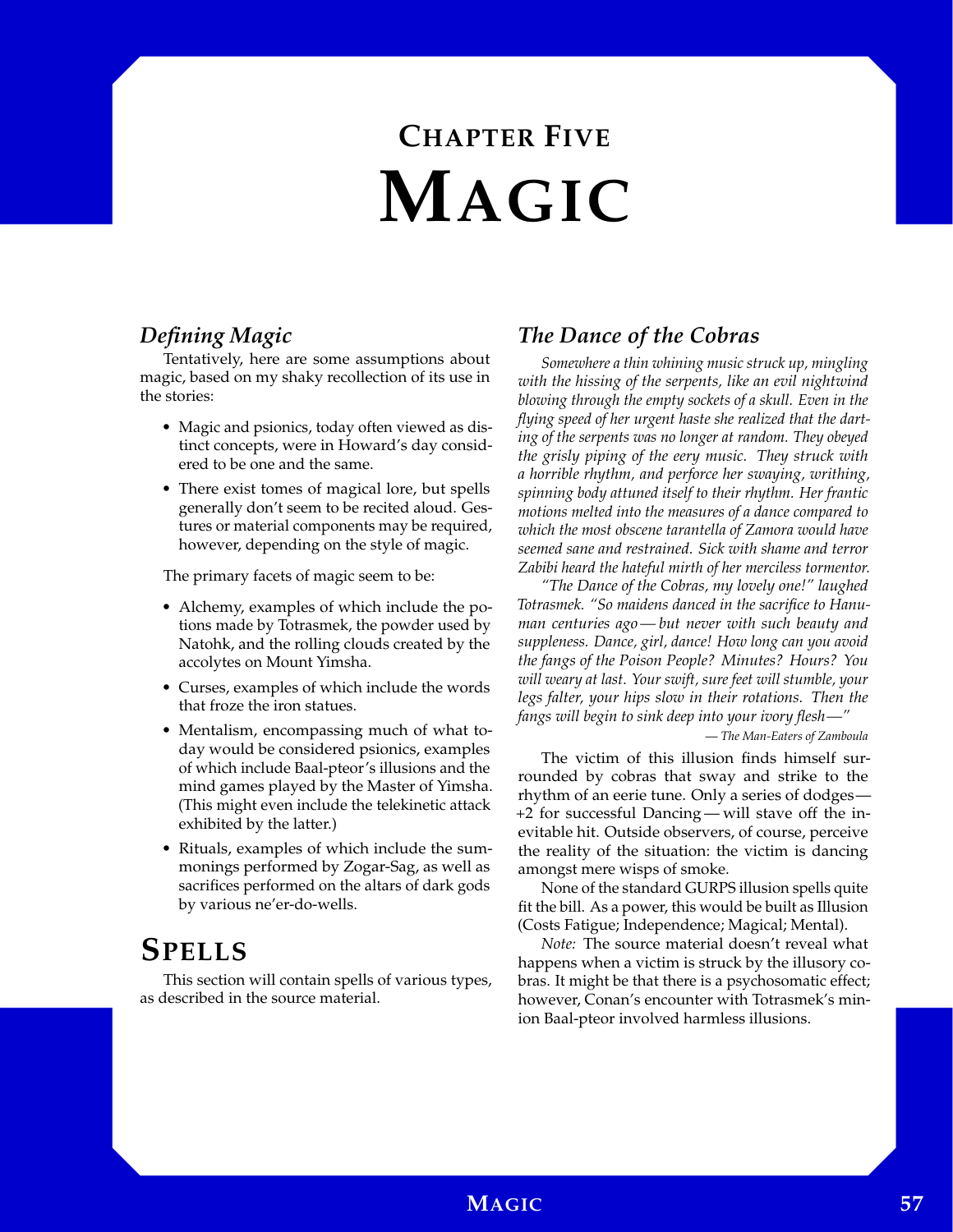# **CHAPTER SIX LEXICON**

#### Abombi

"Do you not remember the sack of Abombi, when your sea-wolves swarmed in?"

#### Abyss

. . . the being men called Khosatral Khel which crawled up from Night and the Abyss ages ago. . .

Achaians

Acheron

Acheronian

Of, or pertaining to, Acheron.

Adamite Adonis Æsir Afari Afghuli Afghulis Afghulistan Africa Afzal Agara

Alternative spelling for Ageera.

#### Ageera

A fanatical Gallah witch-finder, in the city of Shumballa.

Untitled draft (Amboola awakened slowly...)

#### Aghrapur

Agujo

Alternative spelling of Ajujo.

#### Aja

Bajujh's war-chief.

#### Ajaga

King from the city of Abombi. "Before the palace of King Ajaga you slew a chief and a chief fled from you."

#### Ajonga

Ajujo, the Dark One

A deity worshipped by the blacks in the kingdom of Tombalku.

#### Akbatana

Alternative spelling of Akbitana.

#### Akbitana

Akbitanan

Of, or pertaining to, Akbitana.

#### Akif

A city (or province?) in Turan. Referred to as Akif of the purple gardens.

Akkharim Akkutho Akrel Alafdhal Albiona A countess in Aquilonia. Alcemides Alimane Alkmeenon Alligator A tribe of Picts. Alpine Semites Altaku Altaro Amalric A Nemedian, mercenary general in Khoraja. Amalric Baron of Tor, in Nemedia. Amalrus King of Ophir. Amazon Amazons Amboola Amilius Amir Amir Jehun Pass Amir Khurum Amra, the Lion Amurath

Shah/lord of Akif, in Turan.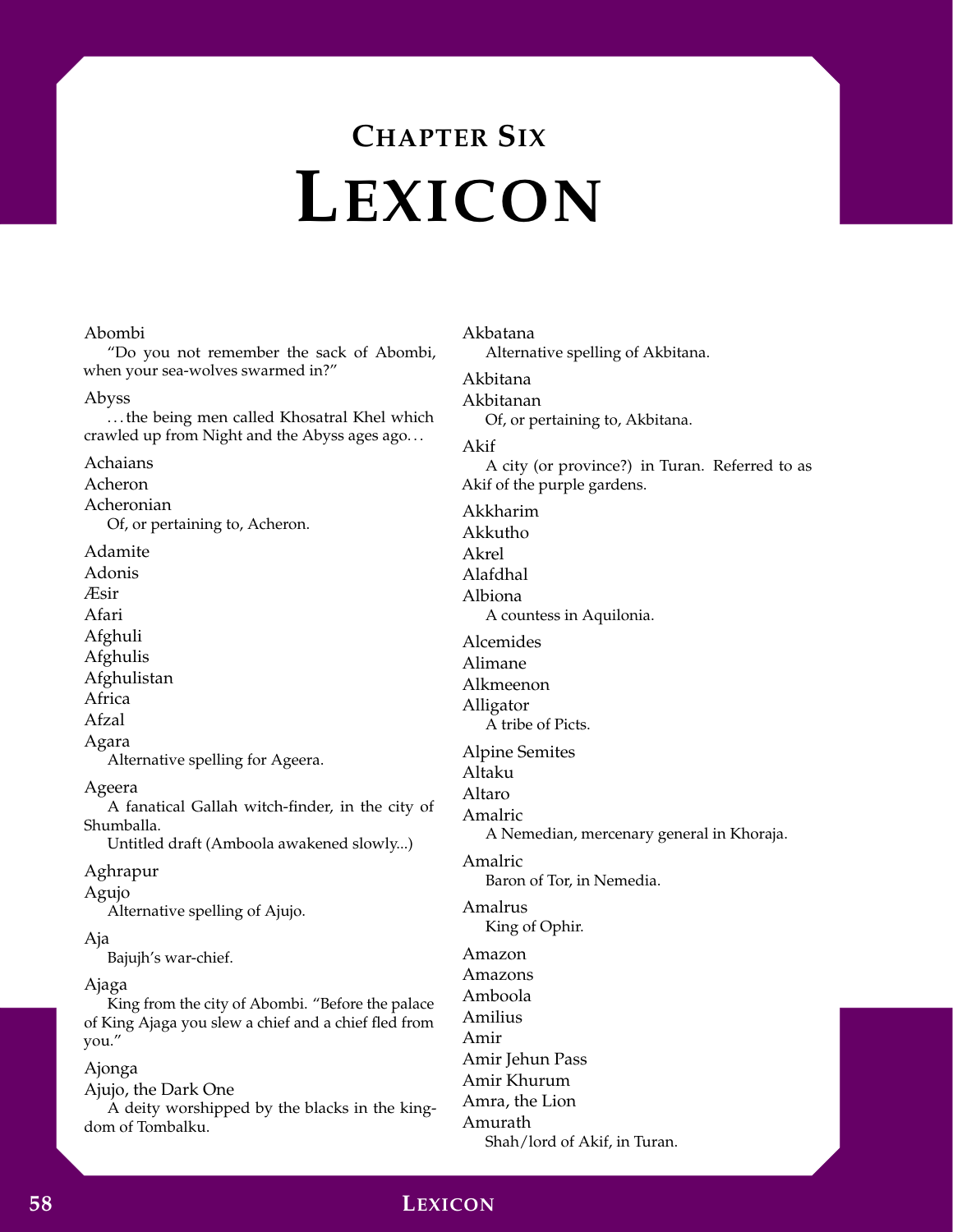Anakim Andarra Anglo Anu Ape's Tier The third level in the city of Xuchotl. Ape Tier Aphaka Aphaki Apples of Derketa Aquilonia Aquilonian Of, or pertaining to, Aquilonia. Aquilonians Plural of Aquilonian. Arabs An historical people. Aram Baksh Aratus Arbanus Argos Argosean Alternative spelling of Argossean. Argoseans Alternative spelling of Argosseans. Argossean Of, or pertaining to, Argos. Argosseans Plural of Argossean. Argus Arideus Arpello Arus Aryans An historical people. Aryas Ascalante Asgalun Asgard Ashtoreth Asia Asia Minor Askalon Askhaurian Askia Assyrians An historical people.

Astreas Asura Asurian Atalis Atali The daughter of Ymir, the frost-giant. Athemides Athicus Atlaians Atlantean Of, or pertaining to, Atlantis. Atlanteans Plural of Atlantean. Atlantis Attalius Alternative spelling of Attelius. Attalus Attelius Baron. Attila Ayodhya Aztrias Petanius Baal Baal-pteor Badb Bagirmi Bajujh King of Bakalah. Bakala Bakalah Bakalas Bakhariot Bakhauriot Baksh Balthus Baltic Sea Bamulas Baracha Baracha Islands Barachan Of, or pertaining to, Baracha. Barachan Isles Barachans Plural of Barachan.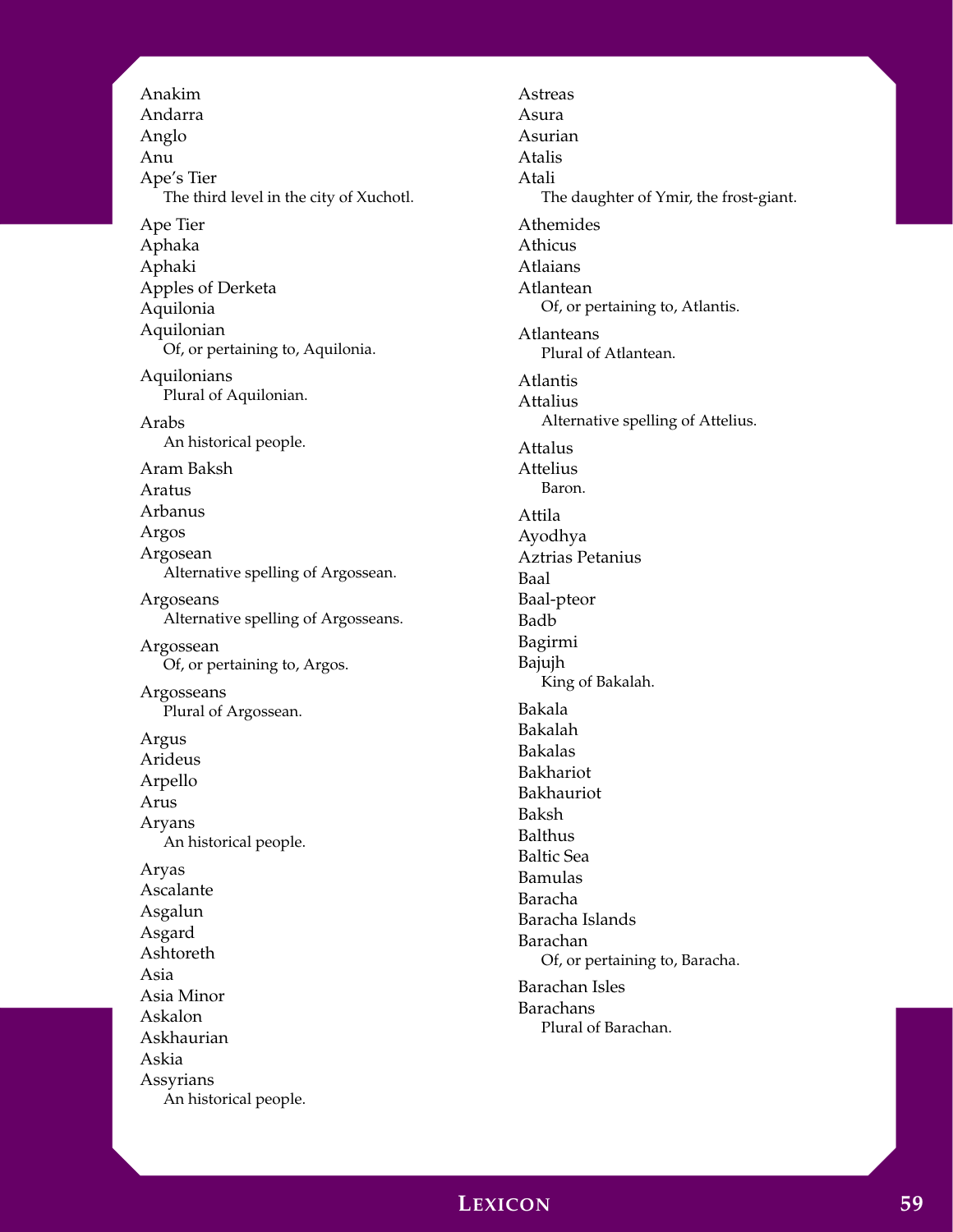Barachas Bel Belesa Bêlit Beloso Beloso Zingaran. Belverus Bhalkhan Bhalkhana Bhunda Chand King of Vendhya. Bit-Yakin Pelishtim. Black Coast Black Countries Black Dragons Black Legion Black Lotus Black Ring Black River Black Seers of Mount Yimsha Black Seers of Yimsha Black-Walled Khemi Black Zarono Bloody Tranicos Book of Skelos Border Kingdom Bori Bornu Bossonian Bossonians Plural of Bossonian. Bowl Bracus Bragi Bragorus Bragorus King of Nemedia, nine centuries past. Brant Drago's son Britain An historical nation. Britons An historical people. Brocas Brocas Baron.

Brythons Brythunia Brythunian Of, or pertaining to, Brythunia. Brythunians Plural of Brythunian. Bunda Chand Bundha Chand Burning Skull Canaanites Caspian An historical inland sea. Cataclysm Chaga Chagas Chakan Chelkus Cherkess Chicmec Children of Jhil Presumed to be birds, or bird-like creatures, in the service of the deity Jhil.<sup>[244](#page-86-12)</sup> Chiron Chunder Shan Governor of Peshkhauri. Cimbri Cimmeria Cimmerian Of, or pertaining to, Cimmeria. Cimmerians Plural of Cimmerian. Commoria Conajohara Conan Conawaga Constantius, the Falcon Continental kingdom of the Atlanteans Corinthia Corinthian Of, or pertaining to, Corinthia. Corinthians Plural of Corinthian. **Cormorants** 

A tribe of Picts.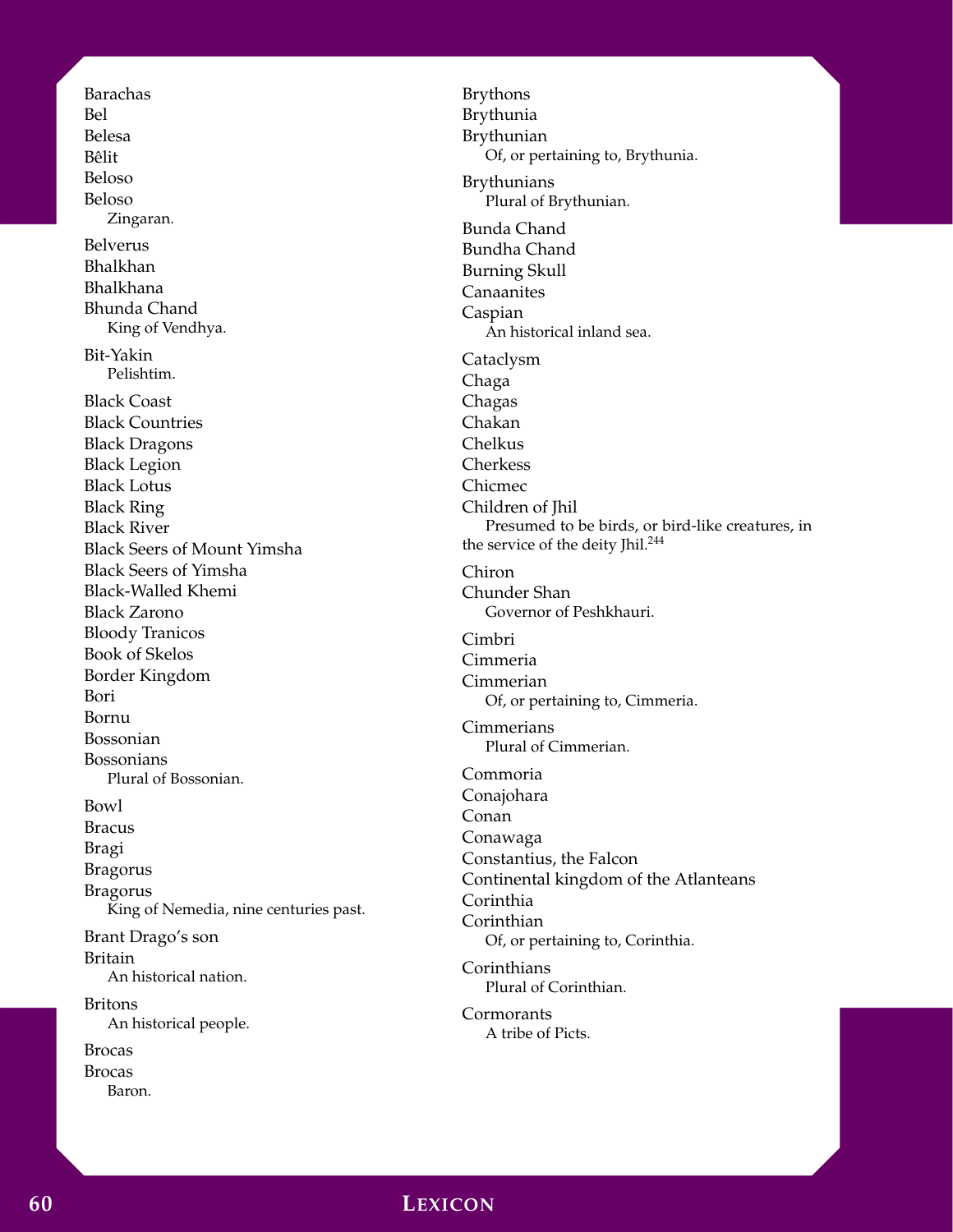Court of Justice Coyaga Crawler **Creatures** Crimea Criomnthan Crom Cruaidh Ctesphon Ctesphon King of Stygia. Cumal King of Cimmeria. (Likely apocryphal; based on early notes that were superceded by the stories' portrayal of Cimmeria as a tribal culture.) Curtain Cush Alternative spelling of Kush. Cymric Dagda Dagon Dagonia Dagonian Of, or pertaining to, Dagonia. Dagoth Hill Dagozai Dance of the Changing Snake Dance of the Cobras A dance once performed in sacrifices to Hanu-man.<sup>[245](#page-86-13)</sup>

Dance of the Snake Danes Darfar Darfari Dark Land Daura Demeter Demetrio Demons Denmark Derketa, Queen of the Dead Derketo, the dusky goddess Deucalion Diana Diancecht Dion Dionus Dirk Strom's son Disputed Region Djebal Dome of the Teeth of Gwahlur Dongola Door of the Eagle A siege-ready bronze door, entrance to the district of Tecuhltli, in the city of Xuchotl. Drago Dragon Dragons Duke of Kordava Eagle Eagle Door An alternative name for the Door of the Eagle, in the city of Xuchotl. Eagles A tribe of Picts. Eagle's Tier The fourth level in the city of Xuchotl. Eamhua Eanbotha Earth East Eastern Easterner Easterners Eastward Egypt An historical nation. Eithriall Elamites

## **LEXICON 61**

An historical people.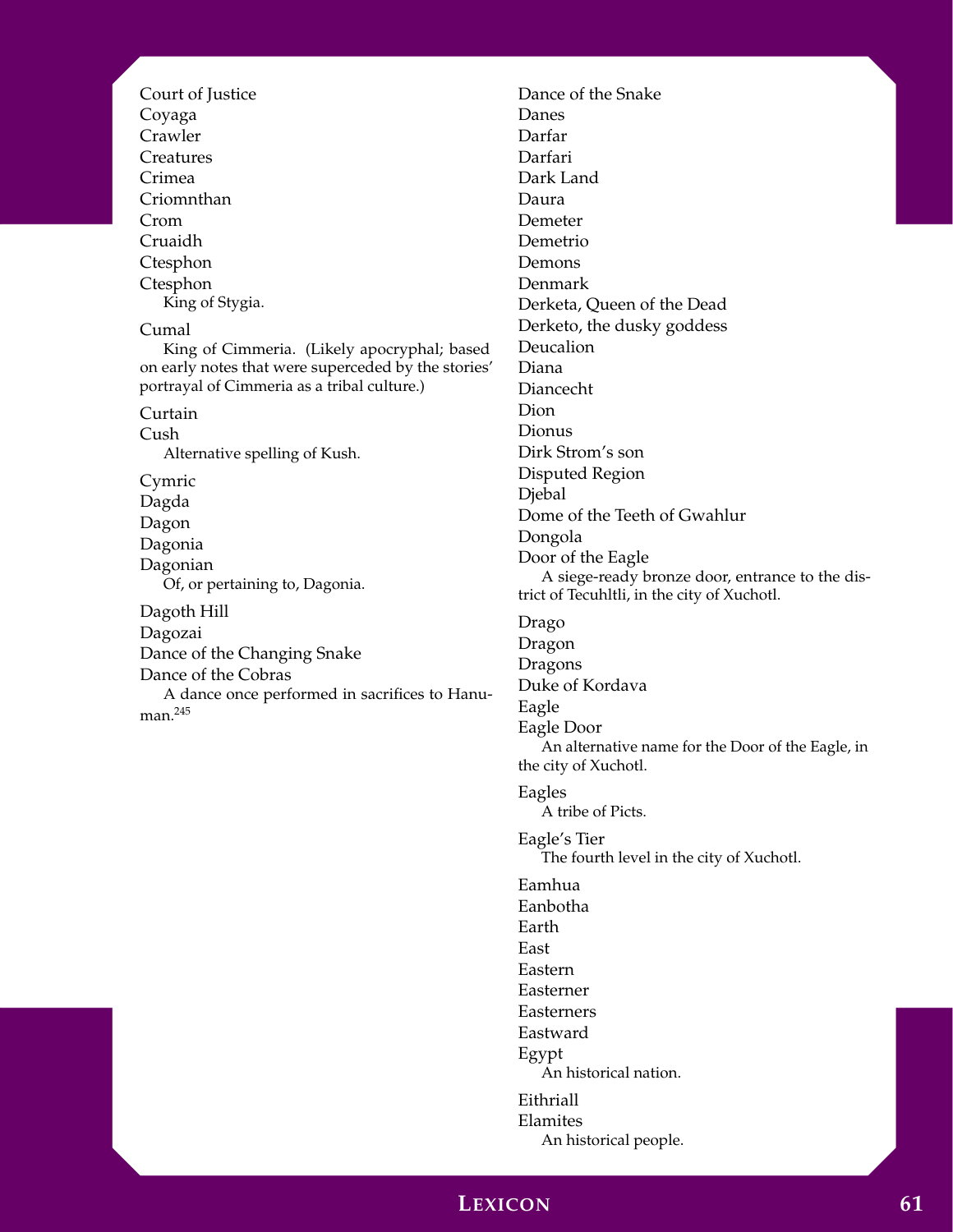| Elder World                                    | Four Brothers of the Night                                      |
|------------------------------------------------|-----------------------------------------------------------------|
| Elephant's Heart                               | Four of the Black Circle                                        |
| An alternative name for The Heart of the Ele-  | Fredericksburg                                                  |
| phant.                                         | Freebooter                                                      |
| Elephant's Tower                               | Freebooters                                                     |
| An alternative name for The Tower of the Ele-  | Free Companies                                                  |
| phant.                                         | Free Companion                                                  |
| Elephant Tower                                 | Free Companions                                                 |
| An alternative name for The Tower of the Ele-  | Free People                                                     |
| phant.                                         | Free Province of Thandara                                       |
| El Shebbeh                                     | Gaelic                                                          |
| <b>Emilius Scavonus</b>                        | Gaels                                                           |
| Enaro                                          | Galacus                                                         |
| Enarus                                         | Galannus                                                        |
| England                                        | Galbro                                                          |
| An historical nation.                          | Gallah                                                          |
|                                                | Gallahs                                                         |
| Epemitreus                                     | Galparan                                                        |
| <b>Epemitreus the Sage</b>                     | Galter                                                          |
| Epeus                                          | Galzai                                                          |
| Erlik                                          | Garogh                                                          |
| Eruk                                           | Gauls                                                           |
| Etruscans                                      | Gault Hagar's son                                               |
| An historical people.                          | Gazal                                                           |
| Europe                                         | Gazali                                                          |
| An historical continent.                       | Gebal                                                           |
| even then there shall be Salomes to walk the   | Gebbrelo                                                        |
| earth                                          | Genghis Khan                                                    |
| Fellowship (Freebooters)                       | An historical figure.                                           |
| Fire Jewels                                    |                                                                 |
| Fort Ghori                                     | Germanic                                                        |
| A fort in Turan, at the edge of the steppes.   | Ghanara                                                         |
| Fort Kwanyara                                  | Ghanata                                                         |
| A fort, and southern-most outpost of Schohira. | Ghanatas                                                        |
|                                                | Ghazan                                                          |
| Fort Thandara                                  | A type of wine available in the city of Zam-                    |
| A fort on the Warhorse River, whence grew the  | boula. <sup>246</sup> (Speculatively, a place called "Ghaza" is |
| Free Province of Thandara.                     | located to the east, in Iranistan. <sup>247</sup> )             |
| Fort Tuscelan                                  |                                                                 |
| A fort in Conajohara.                          |                                                                 |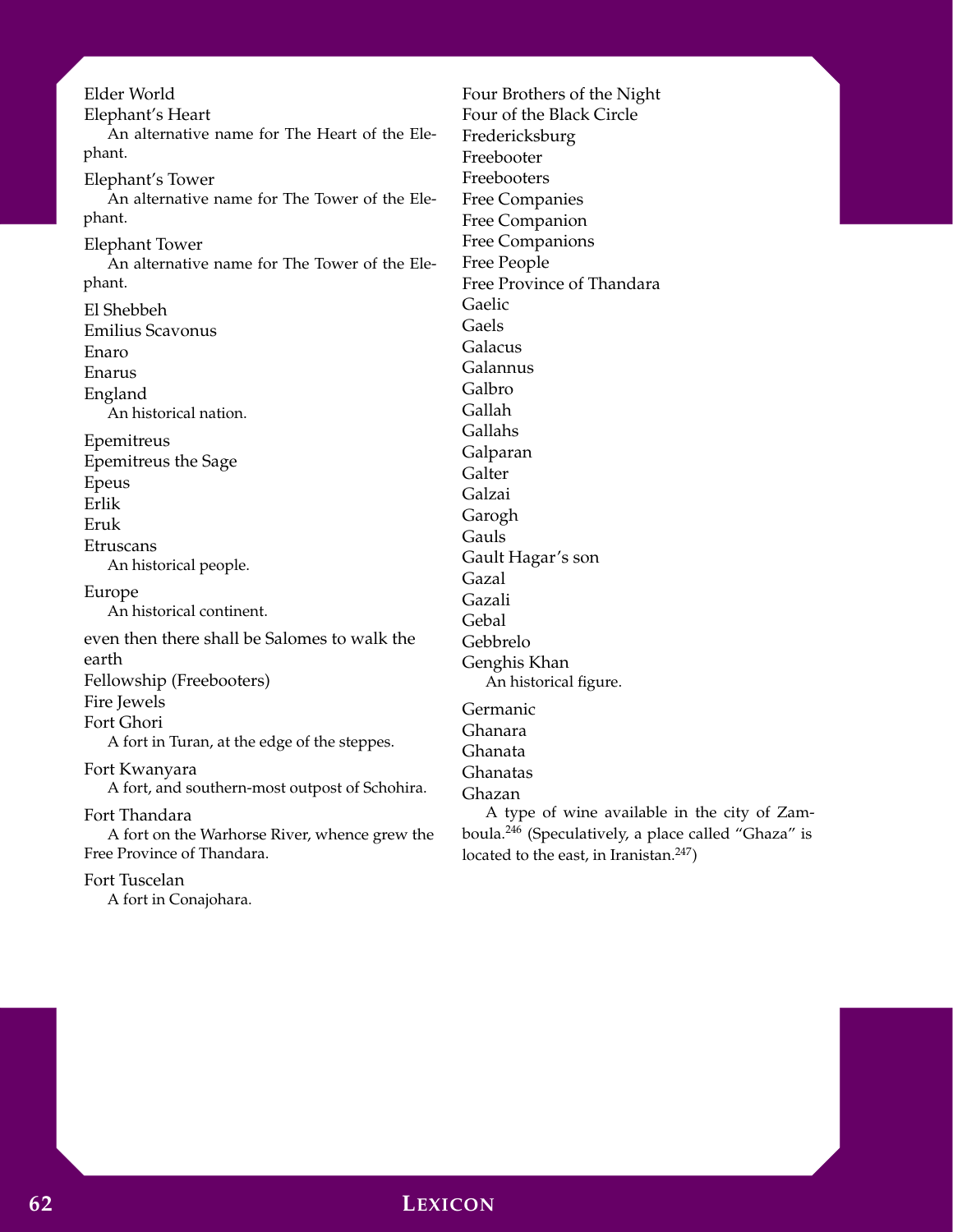Ghaznavi Ghor Ghori Ghost Snake Ghost Swamp ghouls Ghuli Ghulistan Giallchadh Gilzan Gimmerai Gitara Gobir Golamira Golden Serpents Gomer Gora Goralian Hills. Gorm Gorulga Goths Governor of Conajohara Grand Monarch gray apes of Vilayet Great Hall Great One ???[248](#page-86-16) Grecians An historical people. Grom Gromel Commander of the Black Legion of Aquilonia. Grondar Gulf of Ghosts Gullah, the Hairy One A gorilla-themed deity worshipped by the Picts.<sup>[249](#page-86-17)</sup> Gunderland Gunderman Gundermen Plural of Gunderman. Gurashah A valley in ???, accessible by both Shalizah Pass and Amir Jehun Pass.<sup>[250](#page-86-18)</sup>

Gwahlur Gwarunga Gwawela Gwaweli Hades Hadrathus Hakon Strom's son Halls of Hell Halls of Horror Halls of Silence Hanuman, the Accursed An ape-themed deity of the East, with a temple in the city of Zamboula.[251](#page-86-19) Hanumar Haunter of the Pits Hawk Clan, or Skondaga / Hawk Clan, or Onayaga Hawk Country Hawkmen Hawk-Pict Hawks Heart of Ahriman Heart of the Elephant Hebrews Heimdal Heimdul Hialmar Highland Scotch Himelian Himelians Hirut Horsa Horsa King of Vanaheim. (Likely apocryphal; based on early notes.) Horse Market Huns Hybori Hyborian Hyborian Age Hyborian Names Hyborians Plural of Hyborian. Hyperborea Hyperborean Of, or pertaining to, Hyperborea. Hyperboreans Plural of Hyperborean. Hyrcanian Alternative spelling of Hyrkanian.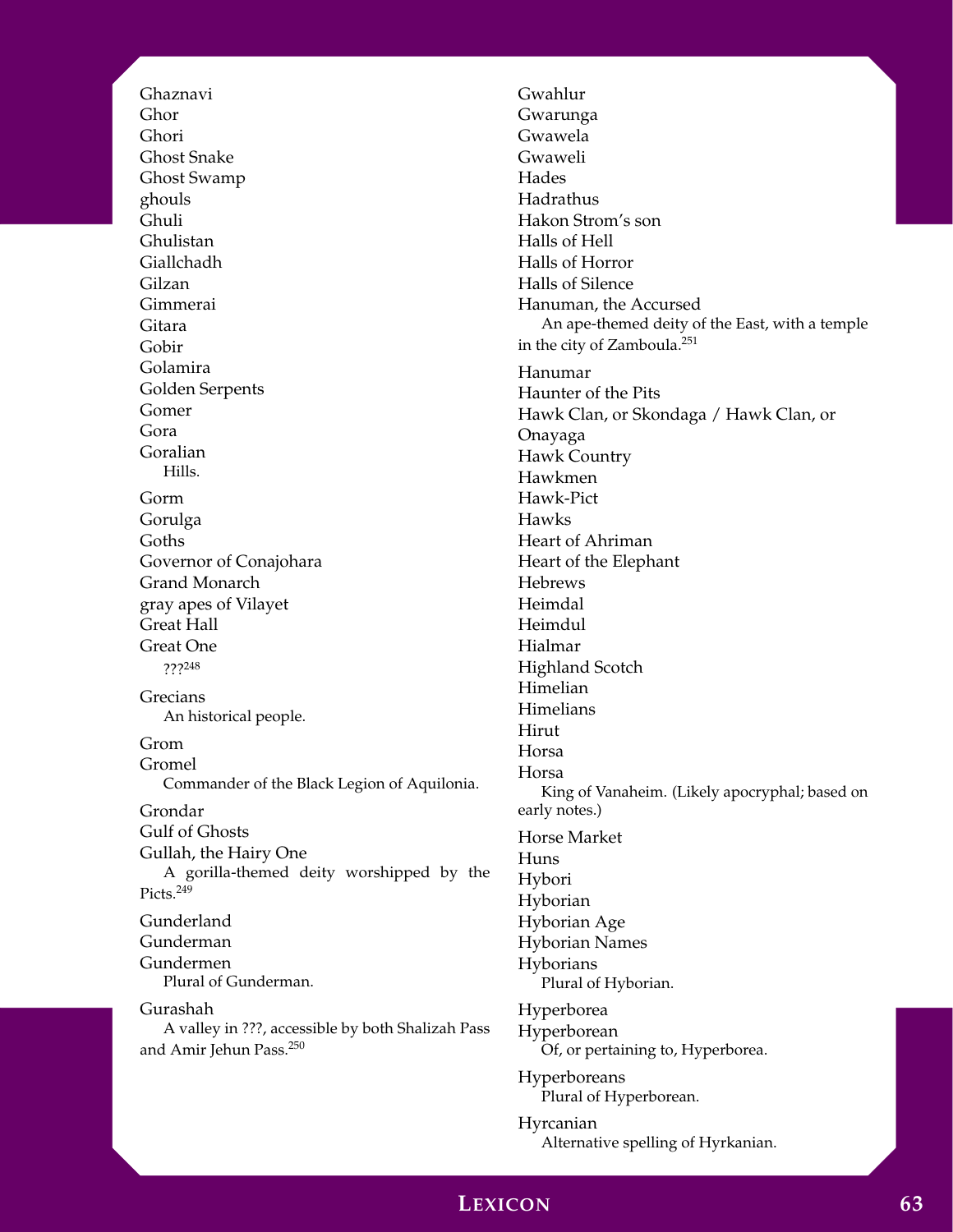Hyrkania Hyrkanian Of, or pertaining to, Hyrkania. Hyrkanians Plural of Hyrkanian. Ibis Ilbars River India Inquisitor Demetrio Inquisitorial Council In the city of Numalia. Irakzai Irakzais Plural of Irakzai. (Is not Irakzai itself conditionally plural?) Iranistan Ireland Irem Irish Iron Shadows Iron Tower Ishtar Israelites An historical people. Ivanos Ivga Jehun Jehungir Agha Lord of Khawarizm and keeper of the coastal border. Jelal Khan Jhebbal Sag Jhelai Jhil A deity worshipped by the Aphaki people in the kingdom of Tombalku.

Jhumda Jhumda River Jihiji Joka Jon Galter's son Jon Storm's son Jon Storm's son Judgment Day Jugra Jullah Jungir Khan Kalanthes Kallian Publico Kallian Publico's Temple Kamelia Karaban Kerim Shah Keshan Keshani Of, or pertaining to, Keshan. Keshia Khahabhul Kharamun A desert, and home to the city of Zamboula. Khauran Khaurani Of, or pertaining to, Khauran. Khawarizm Khemsa Kheshatta Khitai Khitan Of, or pertaining to, Khitai. Khitans Plural of Khitan. Khojur Khor Khoraja Khoraji Of, or pertaining to, Khoraja. Khorajis Plural of Khoraji. Khorala Khoraspar An independent kingdom or principality in the south of Koth.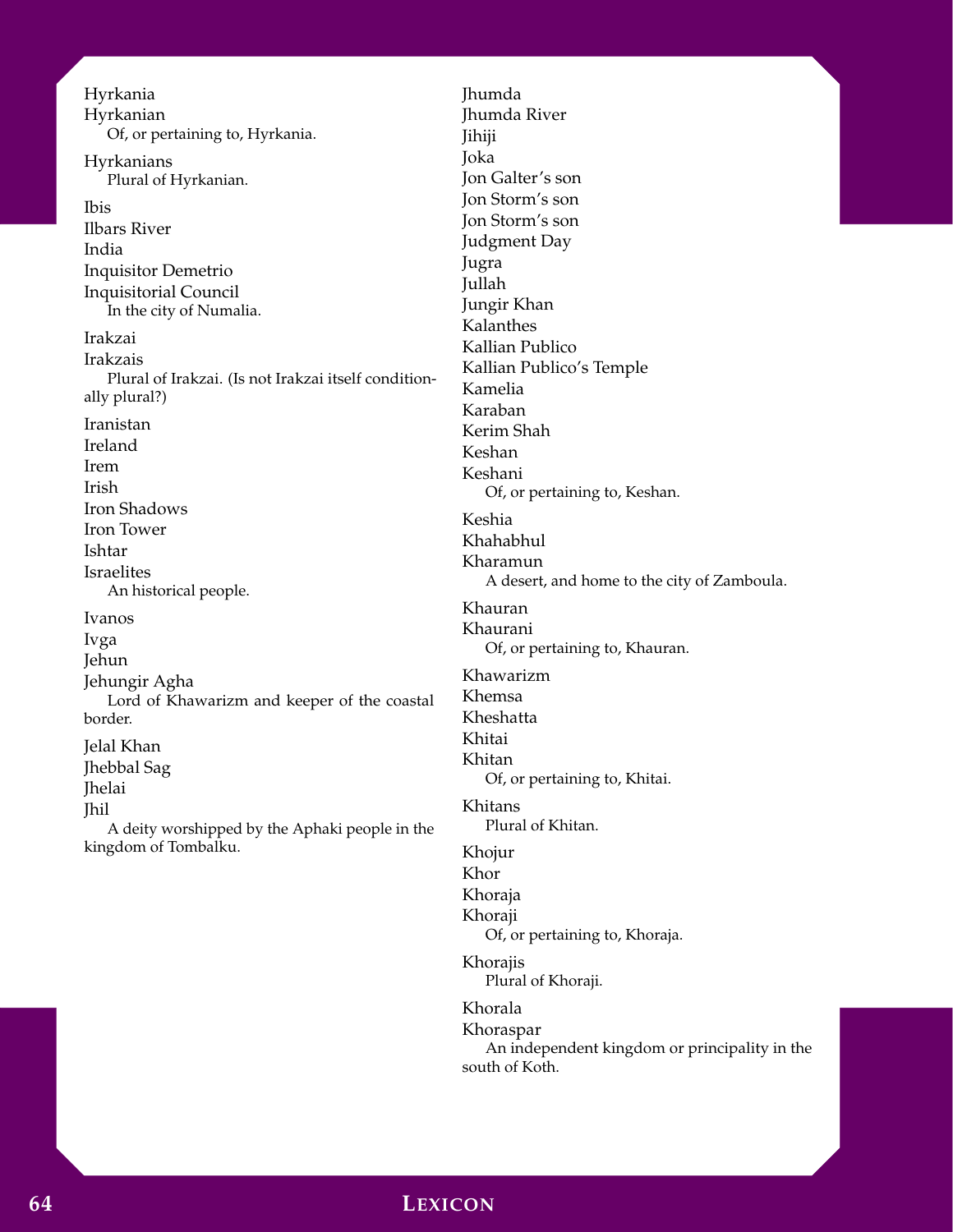Khorasparans Khorbhul Khorotas Khorshemish Khorusun Khosala Khosatral Khel And Conan knew that this was Khosatral Khel, the ancient from the Abyss, the god of Dagonia. Khosru Khan Governor of Secunderam. Khossa Count of Khoraspar. Khossus King of Stygia. Khossus V King of Stygia. Khrosha Khumbanigash Khurakzai Khurum Khurum Wazulis / Wazulis of Khurum Khurusun Knife Creek Kordafan Kordava Kordavan Of, or pertaining to, Kordava. Kordofo Kormon Korveka Korvela Bay Korzetta Castle The home of the Korzetta family, prior to Count Valenso's relocation to Korvela Bay. Korzettas Plural of Korzetta. Korzetta The name of a noble family in Zingara. Kosala Kosalan Of, or pertaining to, Kosala. Kosalans Plural of Kosalan. Koth Kothian Of, or pertaining to, Koth.

Kothians Plural of Kothian. Kothic Kova Kozak Krallides Kshatriya Kshatriyas Kush Kushite Kushites Kutamun Kuth Kuthchemes Kwanyara Kwarada Kyros Lady Belesa Lake Zuad Lake Zuad Lands of Shem Laranga Lemuria Lemurian Islands Lemurian Of, or pertaining to, Lemuria. Lemurians Plural of Lemurian. Ligurean Ligureans Plural of Ligurean. Lissa Little Wilderness Livia Living Skull Lord Brocas Lord Thasperas Lord Thespius Lord Valbroso Lord Valerian Luxur Lynx Creek Macha Main, the Mandingo Master (of Yimsha) Master Tito Maul, the Mediterranean An historical sea.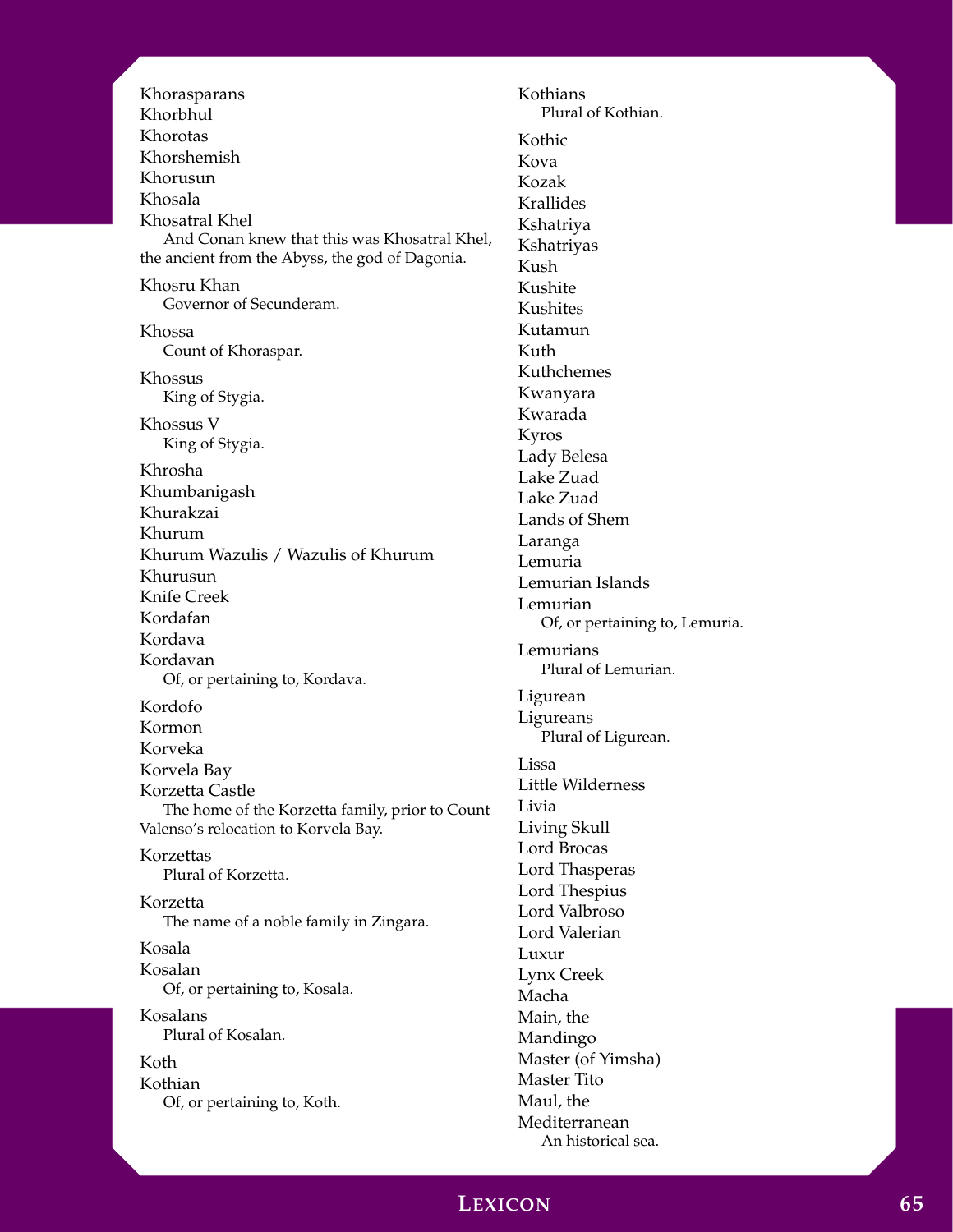Messantia Messantian Of, or pertaining to, Messantia. Misty Lands Mitra Mitran Of, or pertaining to, Mitra. Mongols An historical people. Morrigan Mountains of the Dead and the altar-hut of Gullah Mount Golamira Mount Yimsha Muriela Murilo Mysteries, on which Mitra's cult stands Nabonidus Nabonidus, the Red Priest Nafertari Namedes Alternative spelling of Numedides. Namedides Alternative spelling of Numedides. Nameless Old Ones Napoli Natala Natohk— the Veiled / Natohk, the Veiled One Neanderthal An historical race(?). **Necromancy** Nemain Nemedia Nemedian Adventurer Nemedian Adventurers Nemedian Æsir Nemedian Of, or pertaining to, Nemedia. Nemedians Plural of Nemedian. Nergal Nestor N'Gora Night . . . the being men called Khosatral Khel which crawled up from Night and the Abyss ages ago. . .

Nightmare Night of Judgment Night Skulkers Nilas Nile Nilus Nimed King of Nemedia. Succeeded by his younger brother, Tarascus. Niord Nippr Nomads Nordheim Nordheimer Nordheimr Nordic Nordic Britons Nordics North Creek North Sea Norway Numa Numa King of Nemedia. Numalia Numalian Of, or pertaining to, Numalia. Numedides Numedides King of Aquilonia. N'Yaga Octavia Ogaha Creek Old Ballad Old Garogh of the Hawks old Goragh's daughter Old Gorm Old Kosala Old Rime Old Teyanoga Old Tolkemec Old Tsotha Old Yara Olgerd Vladislav, a Zaporoskan, or kozak Olivia Ollam Onayaga Ophir Ophirean Of, or pertaining to, Ophir.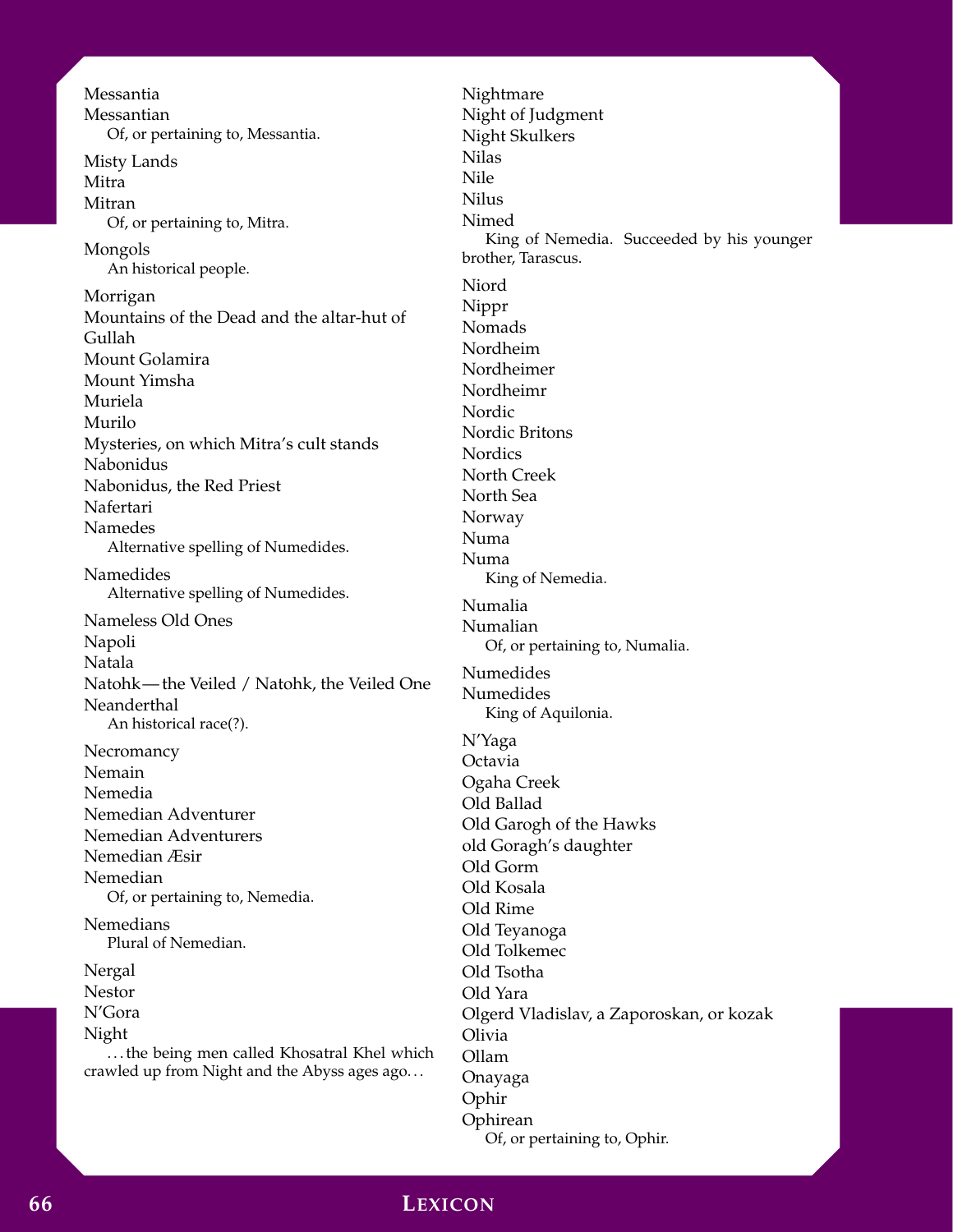**Ophireans** Plural of Ophirean. Ophirian An alternative spelling of Ophirean. **Orastes** Former priest of Mitra. Orient Oriskawny Oriskonie Orklaga Creek Orklay Creek Ortho **Othman Otter** A tribe of Picts. Ottermen Outer Dark Outer Darkness Outer Voids Paikang Palian Way Pallantides Panther Panther Picts Pass of Falcons Pass of Shamla Pelias Pelishtim Pellia Pellian Of, or pertaining to, Pellia. Peshkhauri Petanius Petreus Pharaohs Phoenix Pict Pictdom Pictish Pictish Coast Pictish Islands Pictish Wilderness Picts Poison People Poitain Poitainian Alternative spelling of Poitanian. Poitanian Of, or pertaining to, Poitain.

Poitanians Plural of Poitanian. Pomero Posthumo Pre-Cataclysmic Age Almuric Prince. Arpello Prince of Pellia. Olmec Prince. Akivasha Princess. Yelaya Princess, and last ruler of Alkmeenon. Than Prince. Zapayo da Kova Prince of Zingara. Promero Prospero Pteor A deity of the Pelishtim, with monstrous and obscene characteristcs. Publico Publio Publius Publius the Chancellor Punt Puntan Of, or pertaining to, Punt. Puntish Python Pythonian Of, or pertaining to, Python. Queen of the Blue Sea Queen of the South Queen Taramis Rakhashas Rakhsha Rakhshas Rammon Rangers Rat's Den Rats' Den Raven A tribe of Picts.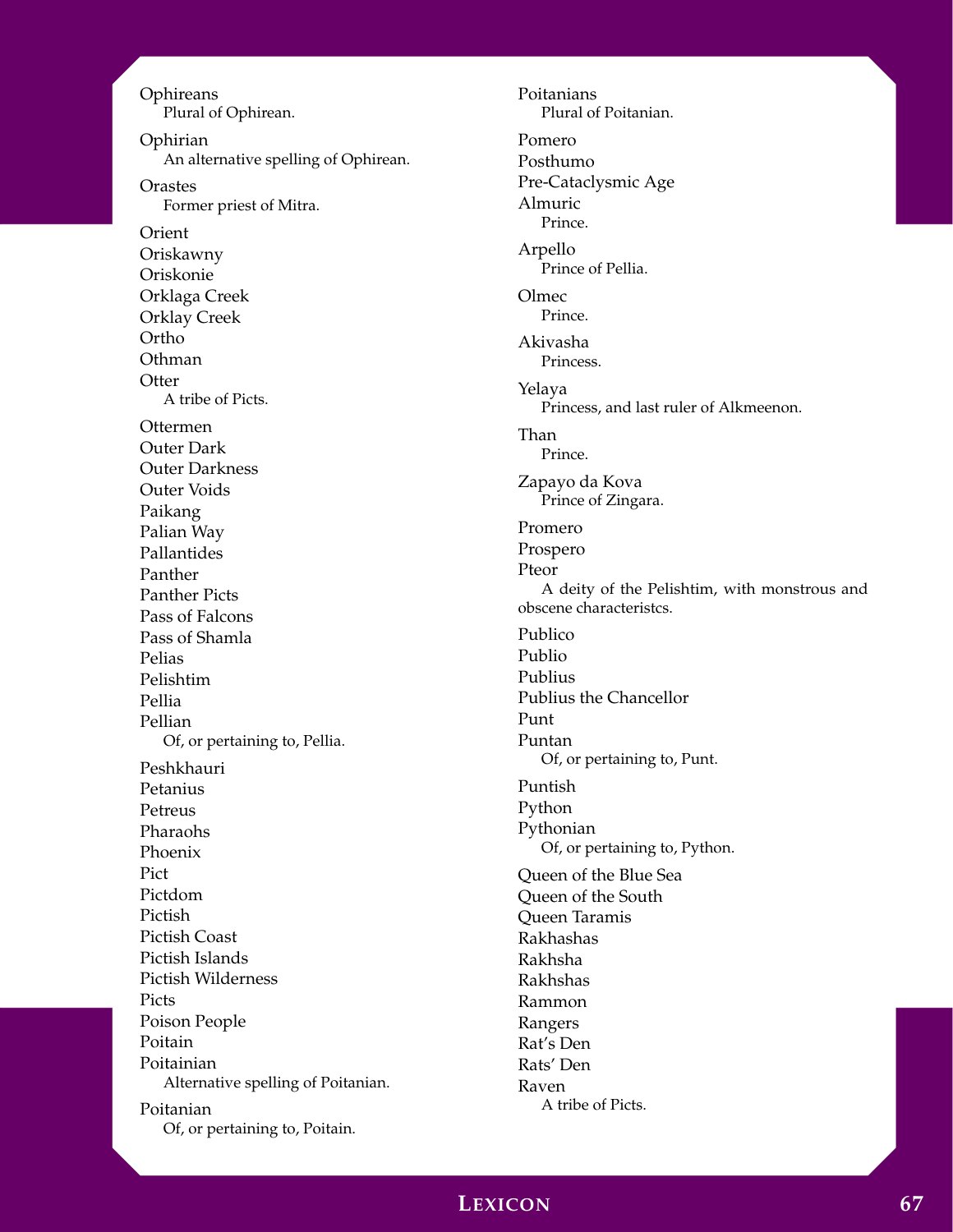Raven Clan Rebel Four Red Brethren Red Brethren Red Brotherhood Red Brotherhood Red Hand Red Hand, The Red Ortho Red Priest Red Tower Rinaldo Ring River Jhumda Roman Of, or pertaining to, Rome. Rome An historical nation. Rotheachta Sabatea Sage Epemitreus Saidu Sakumbe Salome Samarcand Sancha, daughter of the Duke of Kordava Satha, the Old One A gigantic, venomous snake, kept in the pits beneath Tsotha-lanti's citadel.[252](#page-87-0) Saxons Scalp Creek Scanaga Scandaga Scandinavian Of, or pertaining to, Scandinavians, an historical people. Scavonus Schhiro Schohira Schohiran Of, or pertaining to, Schohira. **Schohirans** Plural of Schohiran. Schondara Scotch An historical people. See also, Scotland. Scotland An historical nation. See also, Scotch.

Scythians An historical people. Sea of Vilayet Secunderam Seer, Black Semites Sergius Serpent Ring of Set Serpents Serpent's Tier The first level in the city of Xuchotl. Servants Servio Servius Servius Galannus Set A serpent-themed deity worshiped in Stygia, antithetical to Hyborian religions. Referred to variously as the Old Serpent, the Serpent-god of Stygia, and the arch-demon Set. Shadizar A city in Zamora. Referred to as the City of Wickedness, or Shadizar the Wicked. Shahpur Shalizah Pass A pass. Shamar Shamla Pass A pass. Shamu Shebbeh Shem Shemite Of, or pertaining to, Shem. Shemites Plural of Shemite. Shemitish Of, or pertaining to, Shem or Shemite? Shevatas Shirki Shubba Shukeli Shumballa Shumir Shupras Shupras An agha in Khoraja.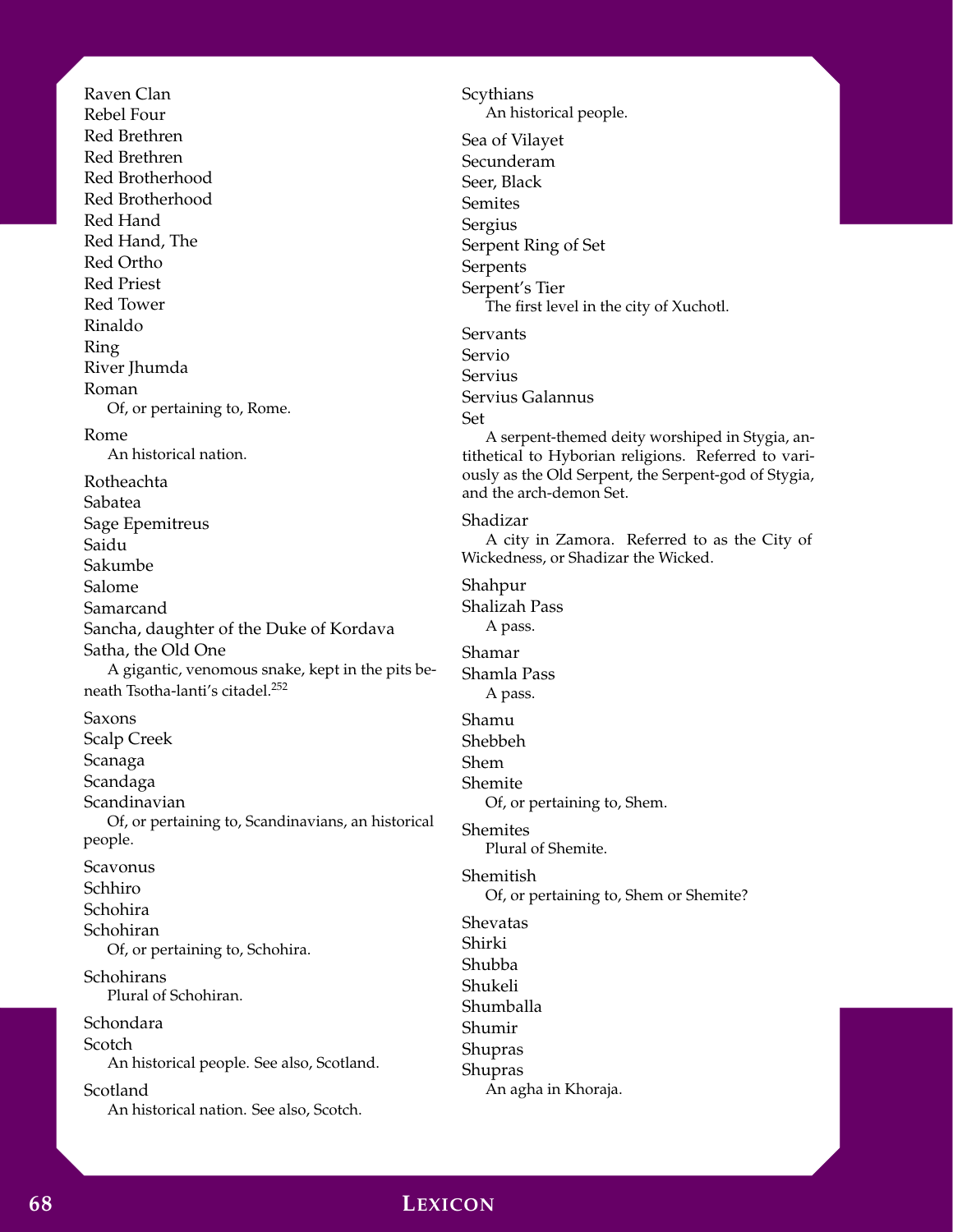Shushan Skandaga Skelos Skondaga Slasher Socandaga Socandagas Song of the Bossonian Archers Sons of Aryas Sons of Shem **Soractus** sorcery of the Blood and the Jewel South Creek South Hawks A tribe of Picts, possibly distinct from the Hawks. Star of Khorala Storm Grom's son Strabonus King of Koth. Strangler of Yota-pong Stranglers of Yajur Strom Stygia Stygian Of, or pertaining to, Stygia. Stygians Plural of Stygian. Stygus Styx Suba Sukhmet Sultanapur Sumerians An historical people. Swamp Swamps of the Dead Sweden An historical nation.

Sword-Makers' Bazaar Sword River Tachic Tamar Tanada Tananda Tanasul Taramis, Queen of Khauran Tarantia Tarascus King of Nemedia. Succeeded his elder brother, Nimed. Tarim Tascela Tatars Tauran Taurus Techotl **Techuhltli Techulthli Tecuhltli** The western quarter in the city of Xuchotl, named after a Tlazitlan chief. Teculhtli Teeth of Gwahlur Teyanoga Teyanoga of the South Hawks Teyonoga Tezcoti Thak Thalis Thandaran Thandaran Rangers Thasperas Baron/Lord of Kormon.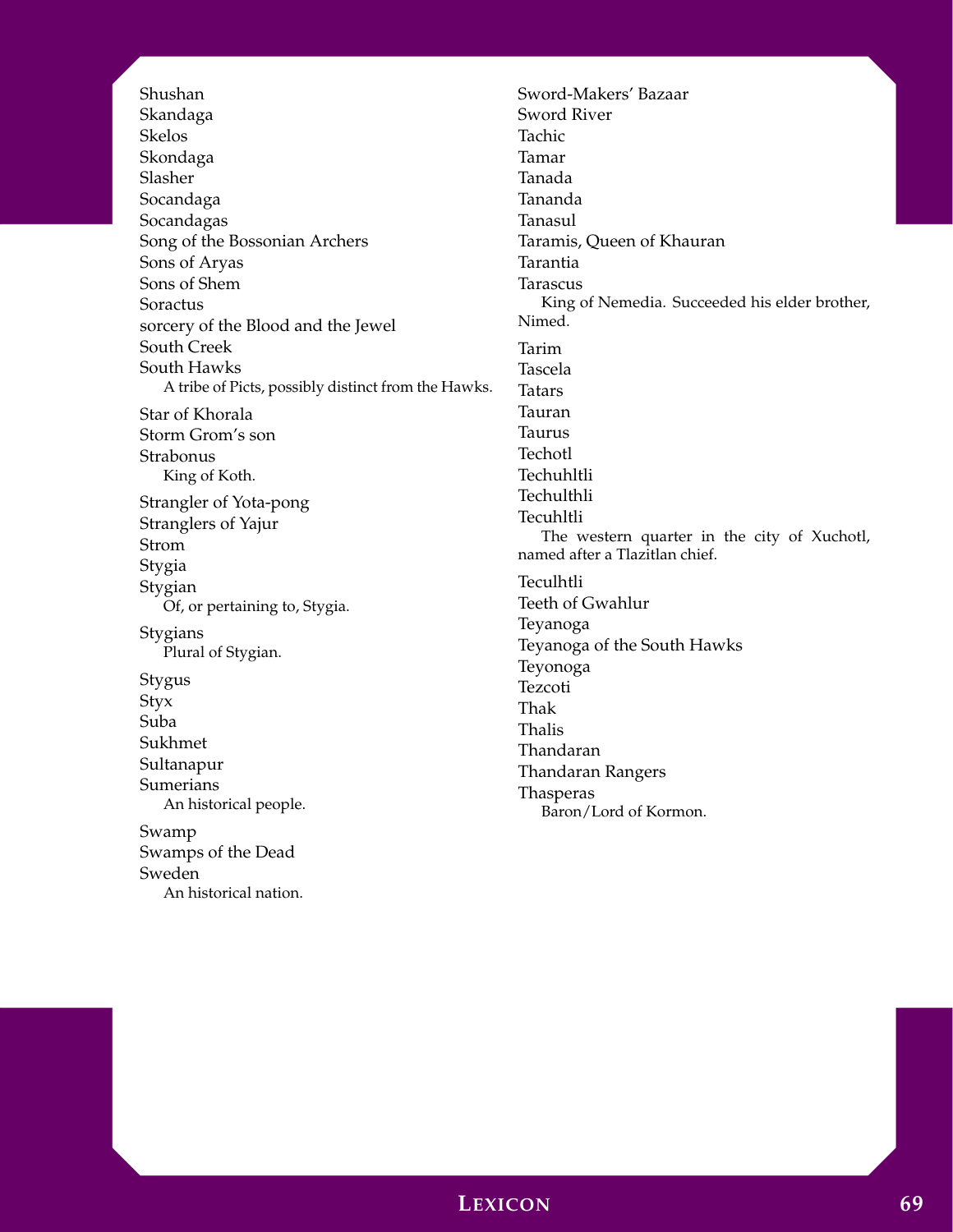Thaug The Black Dragons The Black Hand The Black Lotus The Black Ring The Dance of the Changing Serpent the Eye Techotl had mentioned The Lament for the King The Maze The Nemedian Chronicles Thenitea the Old Serpent, Set Therefore There I The Rending The Road of Kings The Song of Bêlit The Song of the Pit Thespides A count in Khoraja. Thespius A count in Aquilonia, traitor entrusted with the execution of the countess Albiona. Thespius Alternative spelling for Thasperas, the baron of Kormon. Not to be confused with the Aquilonian count of the same name. **Theteles** Thog Thoth-amon of the Ring Thothmekri Thrallos Thugra Khotan Thule Thunder River Thune Thurian Continent Thuthmes Thutmekri Thutothmes Tiberias Tiberio Tibu A people of mixed Stygian and negro blood. Tiger's Tier

The second level in the city of Xuchotl.

Tigress Tilutan Tina Tito Tlazetlans Alternative spelling of Tlazitlans, from a draft of *Red Nails*. Tlazitlan Tlazitlans Tolkemec Tomar Tomar King of Hyberborea. (Likely apocryphal; based on early notes.) Tombalku Topal Tor Toragis Torh Tortage Tothmekri Tothra Totrasmek Toucan A tribe of Picts. Toucans Tower of the Elephant Trallibes Tranicos Treasure of Tranicos Tree of Death Trocero A count of Poitain and seneschal of Aquilonia. Tsothalanti (synopsis spelling) Tsotha / Tsotha-lanti Tsoth (synopsis inconsistency) Turan Turanian Of, or pertaining to, Turan. Turanians Plural of Turanian. Turks Turtles

**70 LEXICON**

A tribe of Picts.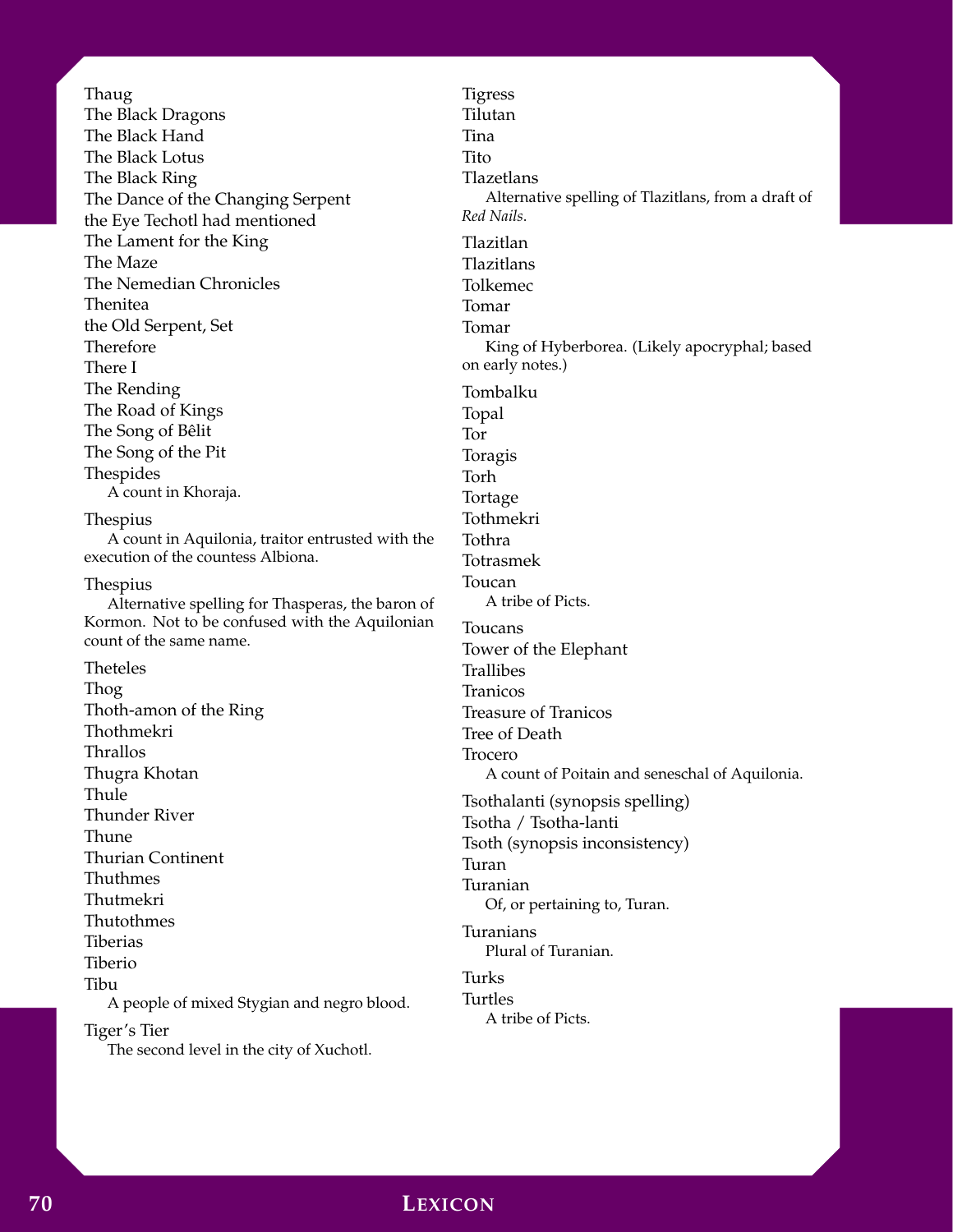| Tuscelan                                         | Vanaheim                                                                      |
|--------------------------------------------------|-------------------------------------------------------------------------------|
| Tuthal                                           | Vanarium                                                                      |
| Tuthamon                                         | Vanir                                                                         |
| Tuthmes                                          | Vateesa                                                                       |
| Tybor                                            | Vathelos                                                                      |
| Tyr                                              | Velitrium                                                                     |
| King of Asgard. (Likely apocryphal; based on     | Venarium                                                                      |
| early notes.)                                    | Vendhya                                                                       |
| Unseen World                                     | Vendhyan                                                                      |
| Valadelad                                        | Vendhyans                                                                     |
| Valannus                                         | Ventrium                                                                      |
| Valbroso                                         | Venturer                                                                      |
| A count.                                         | Verulia                                                                       |
| Valenso Korzetta                                 | <b>Vezek</b>                                                                  |
| A count of Zingara, in hiding at Korvela Bay.    | Vilayet                                                                       |
| Valeria                                          | Vilerus                                                                       |
|                                                  | Volmana                                                                       |
| Valerian Hall                                    | Wadai                                                                         |
| Valerius<br>Claimant to the throne of Aquilonia. | <b>Warhorse River</b>                                                         |
|                                                  | Wastrel                                                                       |
| Valerus                                          | Wazuli                                                                        |
| Valhalla                                         | Wazulis                                                                       |
| Valkia                                           | Well of Skelos                                                                |
| Valley of Lions                                  | <b>West Coast</b>                                                             |
| Valusia                                          | Westermarck                                                                   |
| Valusian                                         | Westlanders                                                                   |
| Of, or pertaining to, Valusia.                   | West, the                                                                     |
|                                                  | Wildcats                                                                      |
|                                                  | <b>Wise Devil</b>                                                             |
|                                                  | Wizard of the Swamp                                                           |
|                                                  | Wolf                                                                          |
|                                                  | Wolfmen                                                                       |
|                                                  | <b>Wolf Picts</b>                                                             |
|                                                  | Wolraven                                                                      |
|                                                  | Wolves                                                                        |
|                                                  | Wulfhere                                                                      |
|                                                  | Xaltotun                                                                      |
|                                                  | Xamec                                                                         |
|                                                  | Xapur                                                                         |
|                                                  | Xapur, the Fortified                                                          |
|                                                  | <b>Xatmec</b>                                                                 |
|                                                  | Xecalanc                                                                      |
|                                                  | Alternative spelling of                                                       |
|                                                  | Xecalancas                                                                    |
|                                                  |                                                                               |
|                                                  | Xecalancs                                                                     |
|                                                  | Xecelan                                                                       |
|                                                  | Xotalanc                                                                      |
|                                                  | The eastern quarter in the city of Xuchotl, named<br>after a Tlazitlan chief. |
|                                                  |                                                                               |

**LEXICON 71**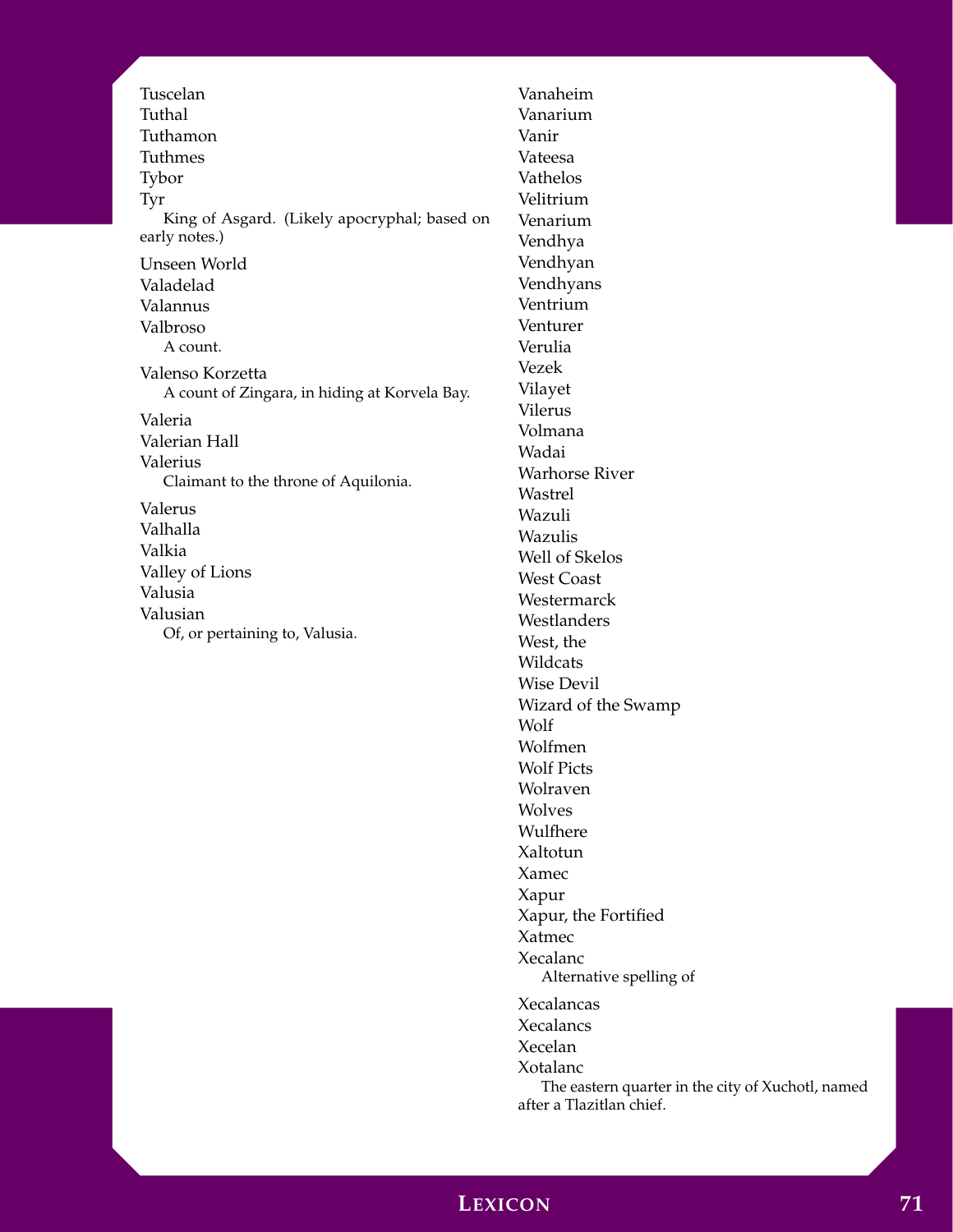Xotalanca Of, or pertaining to, Xotalanc. Xotalancas Plural of Xotalanca. Xuchotl Xuchotlan Of, or pertaining to, Xuchotl. Xuchotlans Plural of Xuchotlan. Xuthal Yag the Accursed "He pent me in here with this devil-flower whose seeds drifted down through the black cosmos from Yag the Accursed, and found fertile field only in the maggot-writhing corruption that seethes on the floors of hell." Yagkoolan Ishtar "Yagkoolan yok tha, xuthalla!" Yag-kosha An alien from the planet Yag Yag the Accursed Presumed to be the same as *Yag*, above.[253](#page-87-0) Yajur Yamal Yamal Peninsula Yamela Yanath Yara Yar Afzal Yar Afzal Yaralet Yasala Yasmela Yasmina Devi and Kshatriya princess of Vendhya.[254](#page-87-1) Yasmina Devi, queen of Vendhya Yasmini Devi (singular misspelling) Yasunga Yateli year of the Dragon year of the Gazelle Year of the Lion Yezdigerd King of Turan. Yezud Yildiz Yildiz King of Turan.

<span id="page-73-0"></span>Yizil Ymir the frost-giant, god of a warrior-race Yogah of Yag See *Yag-kosha*, above. Yog, the Lord of the Empty Abodes Yotalancas Yota-pong Yothga Yuetshi Yuluk Yun Zabhela Zabibi Zaheemi Zaheemis Zamboula Zamboulan Zamora Zamorian Of, or pertaining to, Zamora. Zamorians Plural of Zamorian. Zang Zaporavo, the Hawk Zaporoska Zaporoskan, or kozak Zaporoskan River Zaporoska River Zarallo Zarallo A count. Zargheba Zarkheba Zehbeh Zelata Zembabwan Zembabwans Zembabwei Zenobia Zhaibar Zhaibari Zhaibar Pass Zhemri Zimbabwe Zingara Zingaran Of, or pertaining to, Zingara. Zingarans Plural of Zingaran.

# <span id="page-73-1"></span>**72 LEXICON**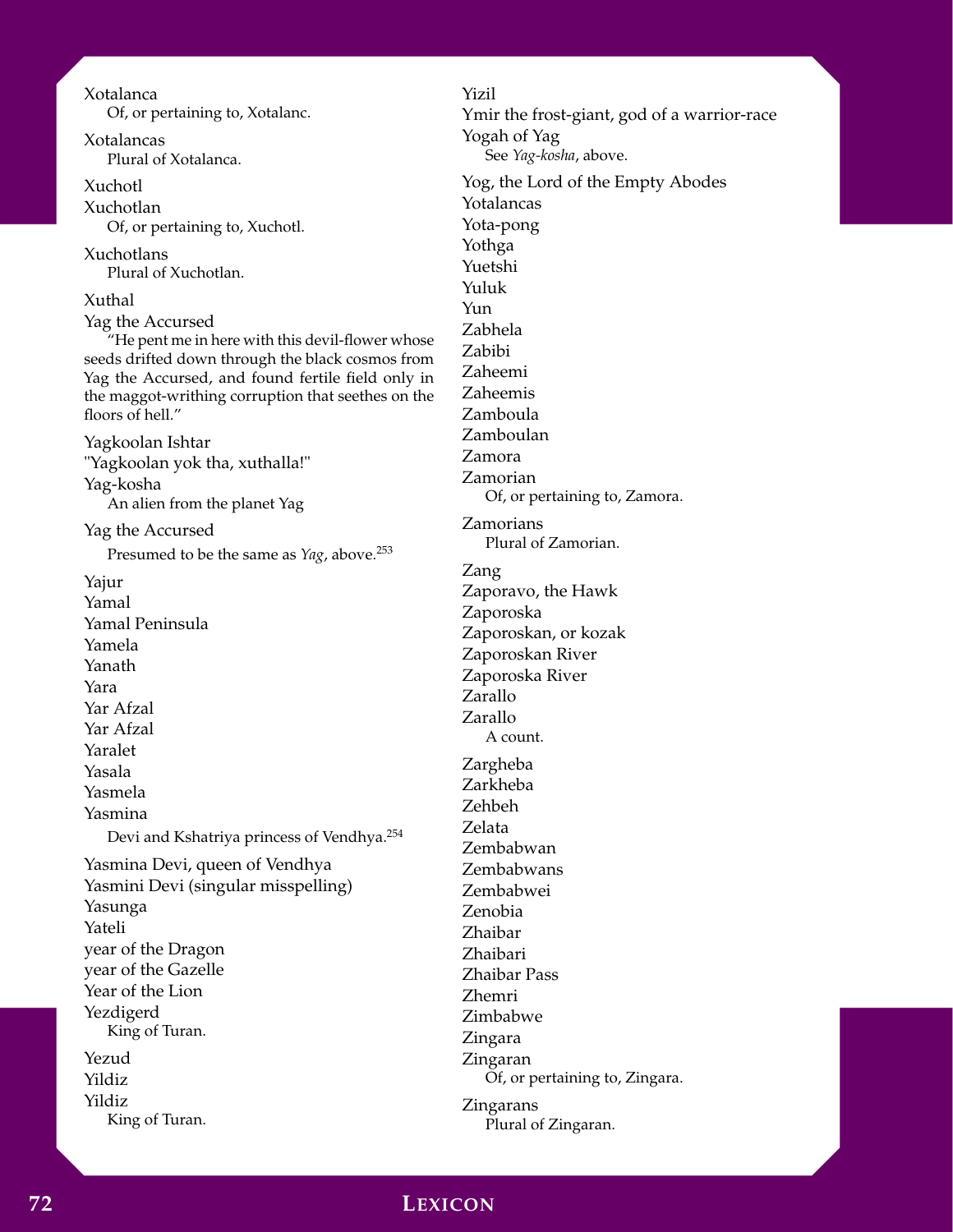# Zingarians

Alternative spelling of Zingarans.

Zingelito Zingg Zlanath Zogar Sag Zorathus Zuagir Zuagirs Zugite

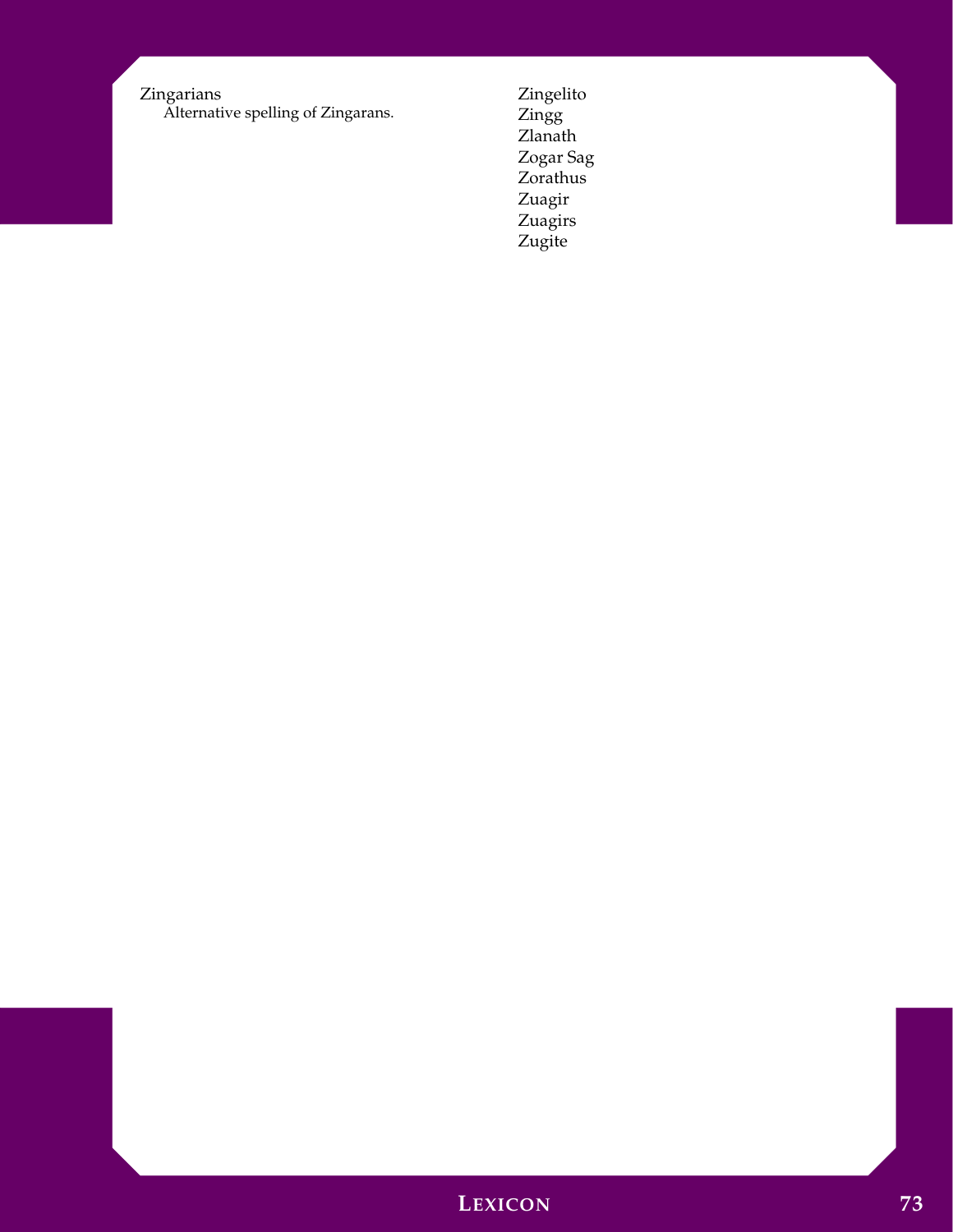# **CHAPTER SEVEN NOTES**

[9.](#page-19-0)

[10.](#page-19-1)

[12.](#page-22-0)

[13.](#page-23-0)

#### [1.](#page-7-0)

*"It seems less destructible than Aquilonian steel. . . "* — Promero, in *The Phoenix on the Sword . . . he had hurled his armored horsemen against the oncoming host,*

*had seen the knights of his foes in their shining mail go down before his lances. . .* — *The Scarlet Citadel*

[2.](#page-11-0)

[4.](#page-16-0)

[5.](#page-16-1)

[6.](#page-16-2)

*North of Aquilonia, the westernmost Hyborian kingdom, are the Cimmerians, ferocious savages, untamed by the invaders, but advancing rapidly because of contact with them; they are the descendants of the Atlanteans, now progressing more steadily than their old enemies the Picts, who dwell in the wilderness west of Aquilonia.* [11.](#page-19-2)

[3.](#page-13-0) *. . . whose riders wore steel and silk and gold.* — *The Phoenix on the Sword*

*"But there's the smack of the East about them—Vendhya, maybe,*

*or Kosala."* — Conan, in *Red Nails*

*". . . they came from the east, long ago, from Old Kosala, when the ancestors of those who now dwell in Kosala came up from the south and drove forth the original inhabitants of the land."* — Olmec, in *Red Nails* [14.](#page-24-0) [15.](#page-24-1)

*. . . the bronze floor of his conqueror's chariot.*

— *The Scarlet Citadel*

— *The Hyborian Age*

[17.](#page-31-0)

[16.](#page-28-0)

*But in the reign of Thugra Khotan, the last magician of Kuthchemes, gray-eyed, tawny-haired barbarians in wolfskins and scale-mail had ridden from the north into the rich uplands to carve out the kingdom of Koth with their iron swords. They had stormed over Kuthchemes like a tidal wave, washing the marble towers in blood, and the northern Stygian kingdom had gone down in fire and ruin.*

— *Black Colossus* [18.](#page-31-1)

*. . . riding stark naked and without saddle or bridle.*

— *Black Colossus* [19.](#page-31-2)

## [8.](#page-18-0)

[7.](#page-17-0)

*The sharp point tore through brass scales and bones and heart, and the red-haired warrior died at Conan's feet.*

— *The Frost-Giant's Daughter*

[20.](#page-31-3)

*. . . had seen the knights of his foes in their shining mail go down before his lances. . .* — *The Scarlet Citadel*

*The mailed lancers of the routed center had re-formed. . .* — *The Scarlet Citadel*

*. . . the grassy meadowlands of Ophir. . .*

— *The Scarlet Citadel*

*. . . the Picts remain savages, apparently defying the laws of Nature by neither progressing nor retrogressing.*

— *The Hyborian Age*

*. . . horsemen in scale-mail corselets and cylindrical helmets. . .* — *Black Colossus*

*The fighting-men in the chariots were tall figures, their hawk-like faces set off by bronze helmets. . .*

— *Black Colossus*

As per Hyrkania.

As per Hyrkania.

*. . . the broad valley of Zingg, protected by great mountains. . .* — *The Hyborian Age*

*Under the ebon skin long, rounded muscles rippled, and Conan did not doubt that the monster could rend an ordinary man limb from limb.* — *The Pool of the Black One*

ST 15 with All-Out Attack (Strong) would average 8 basic damage. With wounding from Sharp Claws, that becomes 12 injury, enough to cause dismemberment.

*. . . their long legs sweeping them over the ground at headlong speed.* — *The Pool of the Black One*

*They evidently thought that they were herding him into the corner themselves, and Conan found time to reflect that they probably looked on him as a member of a lower order, mentally inferior to themselves.* — *The Pool of the Black One*

# **74 NOTES**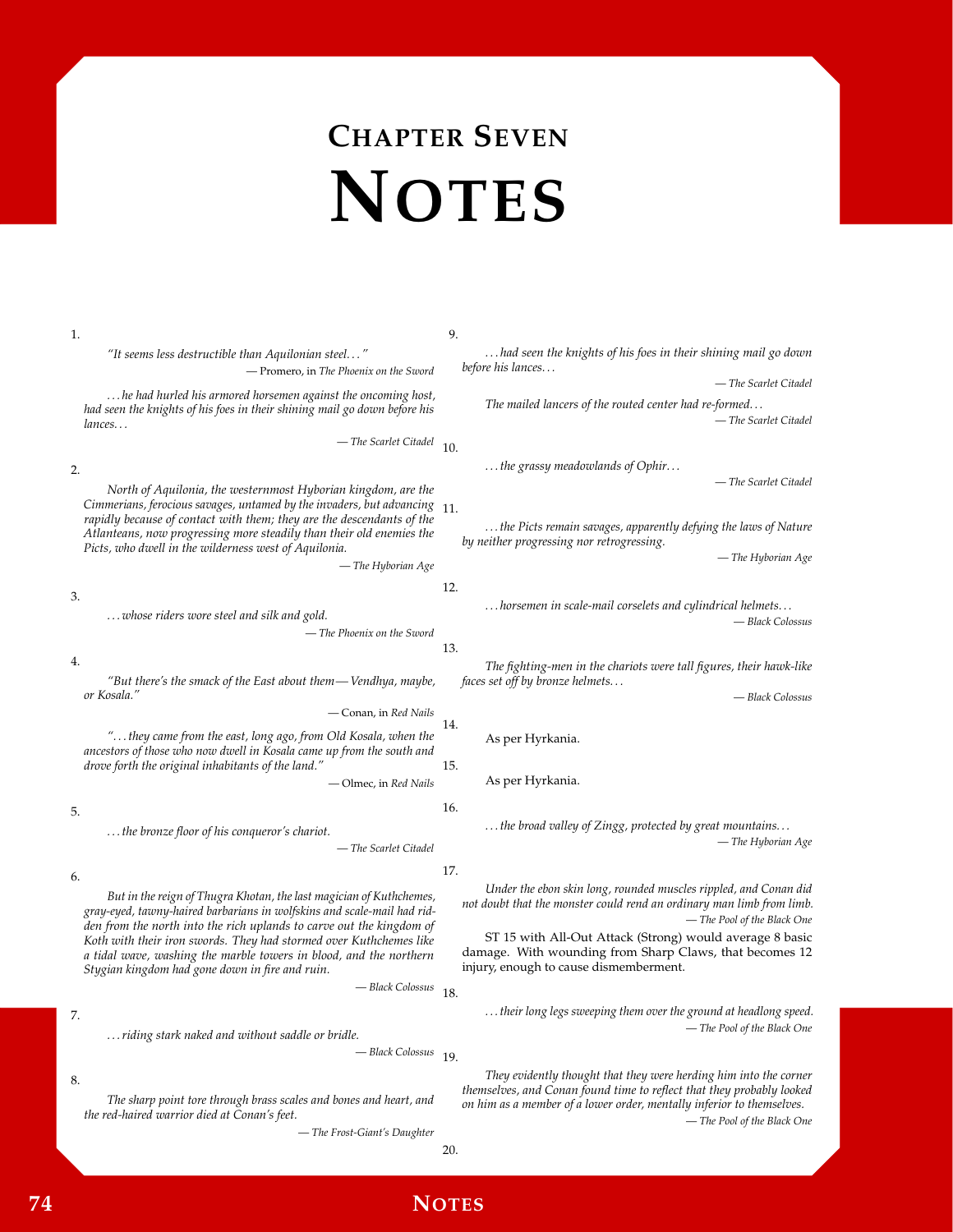*The superb symmetry of body and limbs was more impressive at close range.*

— *The Pool of the Black One*

# [21.](#page-31-4)

*Towering above their assailants, the giants wrought havoc with talons and teeth, tearing out men's throats, and dealing blows with clenched fists that crushed in skulls.*

— *The Pool of the Black One*

# [22.](#page-31-5)

*". . . squatting like an ape among the branches, leering down at me."* — Sancha, in *The Pool of the Black One*

# [23.](#page-31-6)

[24.](#page-31-7)

*The reek and chill of the deep black earth were about it. . .*

— *Red Nails*

*. . . a reptilian head, broad as the head of a crocodile, with downcurving fangs that projected over the lower jaw.* — *Red Nails* [31.](#page-31-14)

#### [25.](#page-31-8)

*"If they put it on our trail, it will follow us to the very doors of Tecuhltli!"*

#### [26.](#page-31-9)

*"How could the Xotalancas control such a brute?"*

— Conan, in *Red Nails*

— Techotl, in *Red Nails*

[32.](#page-31-15)

Having been brought up from tunnels beneath the catacombs in Xuchotl, the Crawler is likely a wild animal that is trained or [33.](#page-31-16) somehow controlled. That the wounded creature returned to Xotalanc to die suggests that it adapted to life amongst the people there.

#### [27.](#page-31-10)

[28.](#page-31-11)

[29.](#page-31-12)

*. . . Conan released her and turned on the steps, his ears and instincts telling him their foes were hard at their backs.* And the sounds were not all those of human feet. [34.](#page-31-17)

— *Red Nails* [35.](#page-31-18) *Something came writhing up the steps, something that slithered and rustled. . .*

*. . . an ophidian shape that writhed slowly and painfully into view, flowing in a dull-hued length from a chamber door. . .*

#### — *Red Nails*

— *Red Nails*

[36.](#page-31-19)

[39.](#page-32-0)

[40.](#page-32-1)

*Conan peered behind the couch. It was a great serpent which lay* [37.](#page-31-20) *there limp in death, but such a serpent as he had never seen in his wanderings. The reek and chill of the deep black earth were about it, and its color was an indeterminable hue which changed with each new angle from which he surveyed it. A great wound in the neck showed what had caused its death.* [38.](#page-31-21)

*. . . the darkness beneath him was disturbed by a frightful thrashing and lashing, and a man cried out in agony.*

— *Red Nails*

— *Red Nails*

— *Red Nails*

*Something touched his foot that chilled like the touch of frost. . .*

*. . . and brought a chill in the air with it.*

— *Red Nails*

*". . . it was as cold as ice to the touch."*

[30.](#page-31-13)

*. . . the serrated back-bone rose higher than Conan could have reached on tiptoe.*

— *Red Nails*

— Conan, in *Red Nails*

— Conan, in *Red Nails*

*"It must be as big as an elephant. . . "*

*After she had ascended some fifty feet she came to the belt of leaves that surrounded the rock.*

— *Red Nails*

*As he reared, the beast seemed more gigantic than ever; his snouted head towered among the trees.*

— *Red Nails* To reach the canopy requires approximately SM +5, so the

creature probably has a SM +4 body with a long neck and tail adding a level at either end.

*"They slay each other, but no man ever killed a dragon! The thousand fighting-men of our ancestors who fought their way to Xuchotl could not prevail against them! Their swords broke like twigs against their scales!"*

— Olmec, in *Red Nails*

# *"I don't think he can follow a trail," muttered Conan. "But if a wind blew our body-scent to him, he could smell us out."*

— *Red Nails*

*. . . and behind them the crashing gave way to a rolling thunder as the monster broke out of the thickets and into the more open ground.* — *Red Nails*

*. . . rows of dripping yellow tusks. . .*

— *Red Nails*

*a long scaled neck on which stood up rows of serrated spikes. . .* — *Red Nails*

*Instantly a horrible roar shook the woods.*

— *Red Nails*

*"I don't think he can climb, but he can stand on his hind-legs and reach us—"*

— Conan, in *Red Nails*

*. . . a gigantic, barrel-bellied torso on absurdly short legs. The whitish belly almost raked the ground. . .*

— *Red Nails*

*He'd gobble you up at one gulp, or smash you like an egg with that spiked tail of his.*

— Conan, in *Red Nails*

*. . . heaved up their shining axes. . .*

— *The Frost-Giant's Daughter*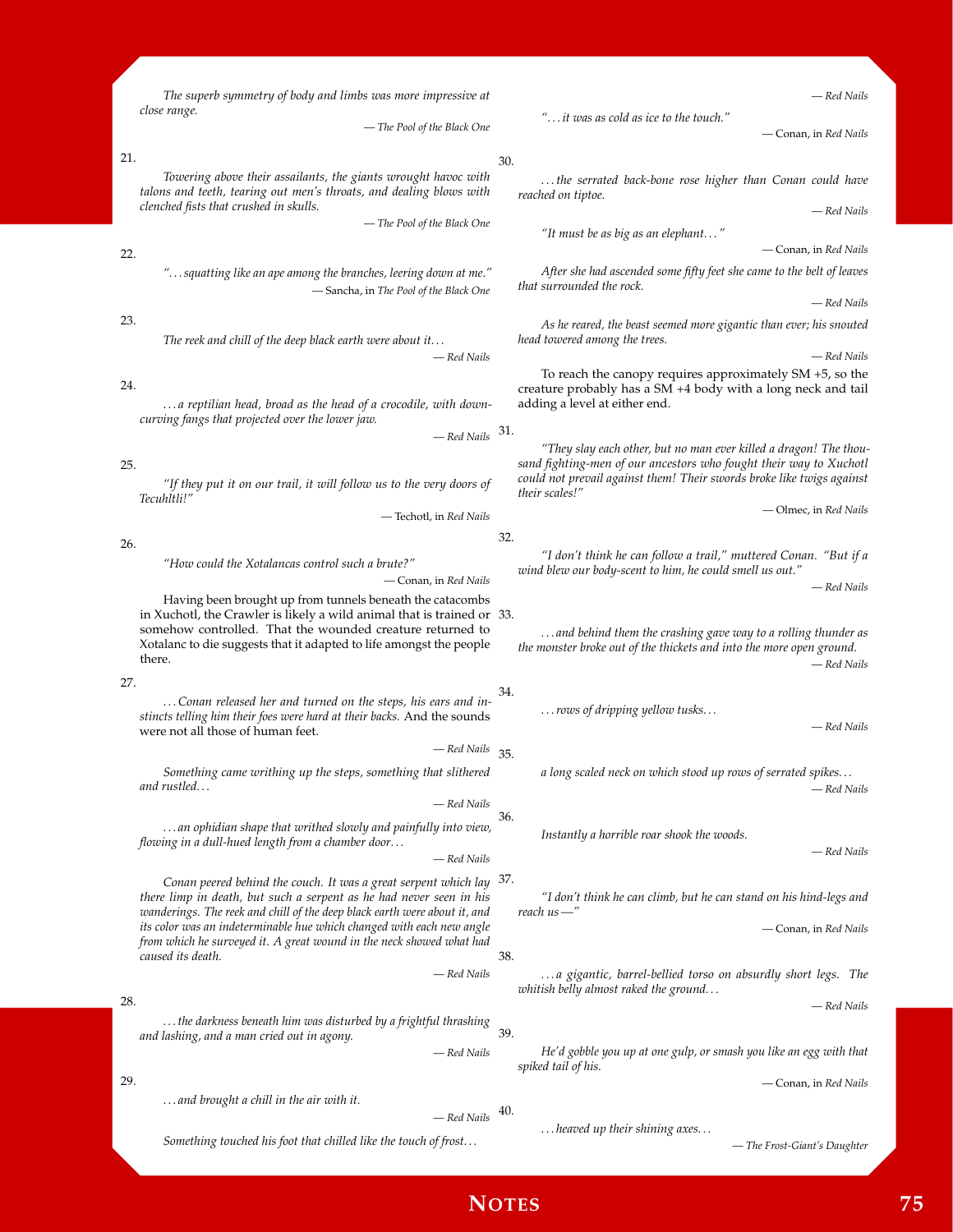#### [41.](#page-32-2)

As per Guard, from *GURPS Dungeon Fantasy 15: Henchmen*.

# [42.](#page-32-3)

*. . . their eyes were cold as the lights that streamed above them.* — *The Frost-Giant's Daughter* [53.](#page-32-14)

Alternatively, Callous and/or Sadism, or this might have been merely a bad reaction to seeing a trespasser chasing their sister! [54.](#page-33-0)

#### [43.](#page-32-4)

Presumed similar to Atali. . . *"Myself when a boy I saw her. . . "*

— Gorm, in *The Frost-Giant's Daughter*

#### [44.](#page-32-5)

*Conan threw up his right arm, and the dog-like jaws closed on it, driving the mail links into the hard flesh.*

#### [45.](#page-32-6)

*If the beast had lived a second longer, it would surely have dismembered him. But the Cimmerian's mighty strength had resisted, for the fleeting instant it had endured, the dying convulsion of the ape that would have torn a lesser man limb from limb.*

— *The Hour of the Dragon* ST 16 with Arm ST 3, using All-Out Attack (Strong), would [57.](#page-33-3) average 12.5 damage, enough to cause dismemberment to a typical man.

#### [46.](#page-32-7)

*Now the thing was emerging from the cell and was again advancing up the corridor, its misshapen head close to the ground. It paid no more heed to the locked doors. It was smelling out his trail.*

— *The Hour of the Dragon*

— *The Hour of the Dragon*

[55.](#page-33-1)

[56.](#page-33-2)

[58.](#page-33-4)

[59.](#page-33-5)

[61.](#page-33-7)

[62.](#page-33-8)

#### [47.](#page-32-8)

*. . . its great yellow tusks gleamed in the shadows. . .* — *The Hour of the Dragon*

#### [48.](#page-32-9)

*Creatures of night and the silence, the gray apes of Vilayet were voiceless.* [60.](#page-33-6)

— *The Hour of the Dragon*

#### [49.](#page-32-10)

*Out of a breach in the wall rode seven horsemen; their steeds were black, and the riders were cloaked in black from head to foot. There had been no horses in Gazal.*

— untitled draft (*Three men squatted beside the water hole. . .*)

#### [50.](#page-32-11)

*It was a naked white man, to all appearances, which stood gazing at him, mighty arms folded on an alabaster breast. The features were classic, cleanly carven, with more than human beauty.* — untitled draft (*Three men squatted beside the water hole. . .*)

#### [51.](#page-32-12)

*Then before him the form began to grow dim in outline; to waver with a terrible effort the Aquilonian burst the bonds of silence and spoke a cryptic and awful incantation. And as the frightful words cut the silence, the white giant halted— froze— again his outlines stood out clear and bold against the golden background.*

— untitled draft (*Three men squatted beside the water hole. . .*)

*With a roar that was like the gust of a black wind, the creature charged.*

— untitled draft (*Three men squatted beside the water hole. . .*)

*A fiendish howl of agony shook the tower* — untitled draft (*Three men squatted beside the water hole. . .*)

— untitled draft (*Three men squatted beside the water hole. . .*)

*But this reptile was venomous; he saw the great fangs, a foot long, curved like scimitars. From them dripped a colorless liquid that he instinctively knew was death.*

— *The Scarlet Citadel*

*A drop of venom fell on his naked thigh, and the feel of it was like a white-hot dagger driven into his flesh.*

— *The Scarlet Citadel*

As per Hikigaeru (Giant Toad), from *GURPS Japan*.

*Squeezing its vast, unstable bulk through the door. . .*

— *A Witch Shall Be Born* SM +2 extrapolated from weight, then adjusted by +1 for squat shape.

*. . . gleaming fangs. . .*

— *A Witch Shall Be Born*

*A cloud of arrows sang across the square, over the seething heads of the multitude, and sank feather-deep in the black monster. It halted, wavered, reared, a black blot against the marble pillars. Again the sharp cloud sang, and yet again, and the horror collapsed and rolled down the steps, as dead as the witch who had summoned it out of the night of ages.*

— *A Witch Shall Be Born*

". . . you'll have some captives to feed to your temple-devil."

*. . . came rushing toward him in gigantic frog-like hops.* — *A Witch Shall Be Born*

*It towered above him like a clinging black cloud.*

— *Xuthal of the Dusk*

Height provides +1 to SM, bulky shape provides an additional +1.

*The thing seemed to be biting, clawing, crushing and clubbing him all at the same time. He felt fangs and talons rend his flesh; flabby cables that were yet hard as iron encircled his limbs and body, and worse than all, something like a whip of scorpions fell again and again across his shoulders, back and breast, tearing the skin and filling his veins with a poison that was like liquid fire.*

— *Xuthal of the Dusk*

*"It lashed me with a tentacle," he grimaced, swearing as he moved. "It cut like wire and burned like poison. But it was its damnable squeezing that got my wind. It was worse than a python. If half my guts are not mashed out of place, I'm much mistaken."*

— Conan, in *Xuthal of the Dusk*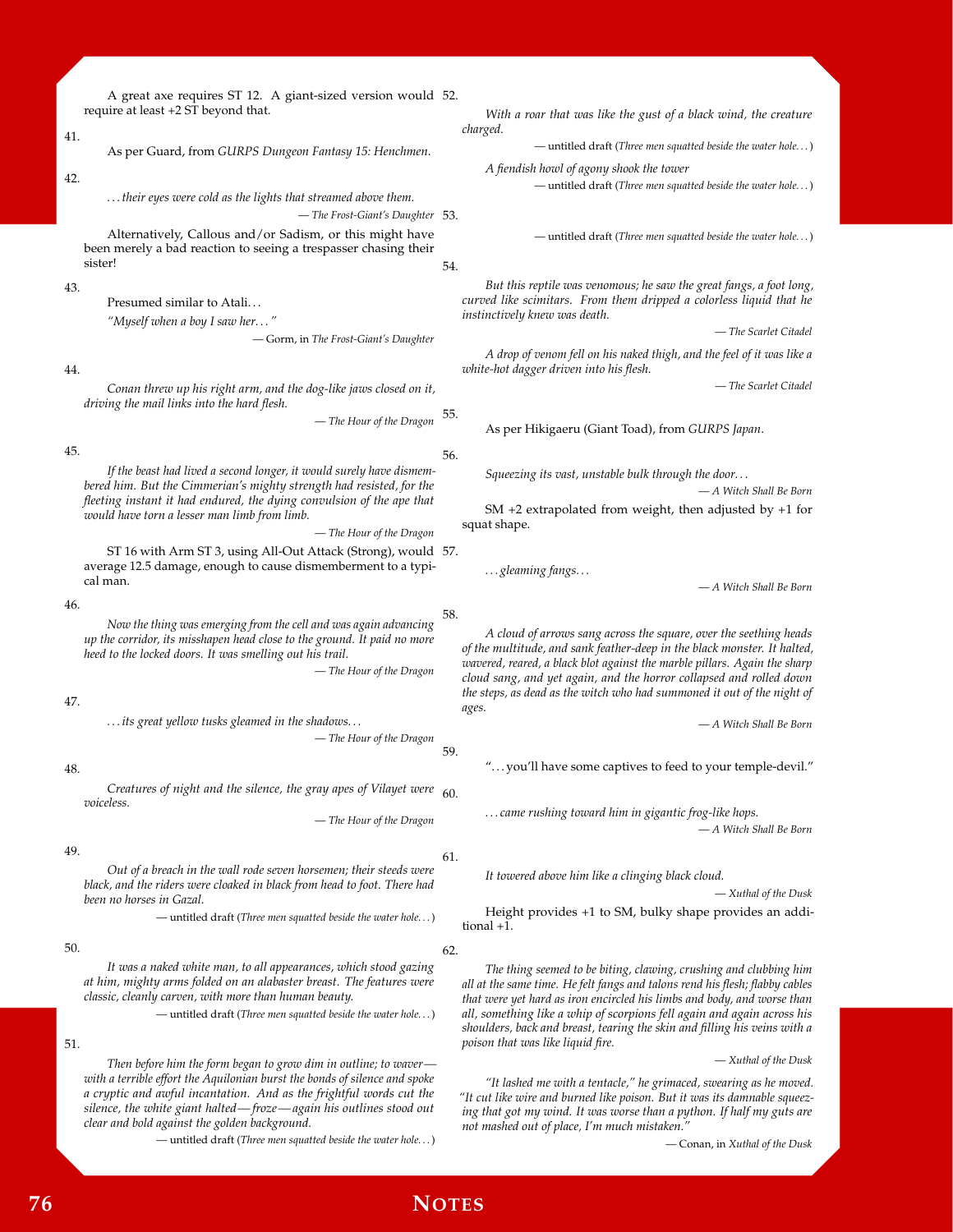[63.](#page-33-9)

*"I have seen the whole city screaming and tearing its hair, and running frenziedly out of the gates, to cower outside the walls and draw lots to see which would be bound and flung back through the arched doorways to satisfy Thog's lust and hunger."*

— Thalis, in *Xuthal of the Dusk*

— *Xuthal of the Dusk*

*From the black shadows came sounds, incomprehensible and bloodfreezing. She heard Thalis' voice pleading frenziedly, but no voice answered. There was no sound except the Stygian's panting voice, which suddenly rose to screams of agony, and then broke in hysterical laughter, mingled with sobs. This dwindled to a convulsive panting,* [72.](#page-34-3) *and presently this too ceased, and a silence more terrible hovered over the secret corridor.*

[64.](#page-33-10)

*. . . the maddened Cimmerian's saber, shrilling through the air, sheared clear through the black viscous bulk and rang on the stone floor, showering blue sparks. Conan went to his knees from the fury of* [73.](#page-34-4) *the blow; the edge had not encountered the resistance he had expected.* — *Xuthal of the Dusk*

# [65.](#page-33-11)

*"Mostly he sleeps below the city, but sometimes at irregular intervals he grows hungry, and then he steals through the secret corridors and the dim-lit chambers, seeking prey."*

— *Xuthal of the Dusk*

#### [66.](#page-33-12)

*As it came toward her, she could not tell whether it walked, wrig-*[75.](#page-34-6) *gled, flew or crept. Its method of locomotion was absolutely beyond her comprehension.*

— *Xuthal of the Dusk*

*With a volcanic burst of contraction and expansion, it tumbled* [76.](#page-34-7) *backward, rolling now with frantic haste down the corridor.*

— *Xuthal of the Dusk*

#### [67.](#page-33-13)

*When it had emerged from the shadows she was still uncertain as to its nature. The light from the radium gem did not illumine it as it would have illumined an ordinary creature. Impossible as it seemed, the being seemed almost impervious to the light. Its details were still obscure and indistinct, even when it halted so near that it almost touched her shrinking flesh. Only the blinking toad-like face stood out with any distinctness. The thing was a blur in the sight, a black blot of shadow that normal radiance would neither dissipate nor illuminate.*

— *Xuthal of the Dusk*

# [68.](#page-33-14)

*There was no sound except the Stygian's panting voice. . .* — *Xuthal of the Dusk*

[69.](#page-34-0)

[70.](#page-34-1)

*Stepping warily nearer, he marked the root-stem, a repulsively supple stalk thicker than his thigh, and even as the long tendrils arched toward him with a rattle of leaves and hiss, he swung his sword and cut through the stem with a single stroke.*

— *The Scarlet Citadel*

A greatsword swung with ST 15 in an All-Out Attack (Strong) deals 8 to 18 cutting damage, which, when accounting for DR 1 and the wounding multiplier, results in 10 to 25 points of injury. If the full amount resulted in dismemberment, then half that amount must have exceed the target's HP. In conjunction with the reference to the plant's stem being thicker than Conan's leg, that places Yothga's HP in the range of 6 to 11.

*Instantly the petals of the livid blossoms spread like the hood of a cobra, the tendrils reared menacingly and the whole plant shook and swayed toward him.*

— *The Scarlet Citadel*

[71.](#page-34-2)

*Here was no blind growth of natural vegetation. Conan sensed a malignant intelligence; the plant could see him, and he felt its hate emanate from it in almost tangible waves.*

— *The Scarlet Citadel*

*"I could not remember my sorcery and the words and symbols of my power, with that cursed thing gripping me and drinking my soul with its loathsome caresses. It sucked the contents of my mind day and night, leaving my brain as empty as a broken wine-jug. Ten years! Ishtar preserve us!"*

— Pelias, in *The Scarlet Citadel*

*They were shining ebony, supple and lithe. . .*

— *Black Colossus*

[74.](#page-34-5)

*Short men, broad-shouldered, deep-chested, lean-hipped.* — *Beyond the Black River*

*The stocky warrior, a head shorter than his tall enemy [Conan]. . .* — *Beyond the Black River*

*They were dark-skinned men of short stature, with thickly-muscled chests and arms.*

— *The Black Stranger*

*Her ivory skin showed her to be Stygian of some ancient noble family, and like all such women she was tall, lithe, voluptuously figured, her hair a great pile of black foam. . .*

— *The Hour of the Dragon* "Tall" affects height. "Lithe" and "voluptuous" balance out, providing no adjustment to weight.

[77.](#page-35-0)

[78.](#page-35-1)

*South of Stygia are the vast black kingdoms of the Amazons, the Kushites, the Atlaians, and the hybrid empire of Zimbabwe.*

— *The Hyborian Age*

*They have completed the cycle of existence; they have long forgotten their former existence as men; unaware of any other former state, they are starting the climb unhelped and unhindered by human memories.* — *The Hyborian Age*

[79.](#page-35-2)

*The kingdoms of the Hyborians— Aquilonia, Nemedia, Brythunia, Hyperborea, Koth, Ophir, Argos, Corinthia, and one known as the Border Kingdom. . .*

— *The Hyborian Age*

*. . . the Bossonian marches, peopled by descendants of an aboriginal race, conquered by a tribe of Hyborians. . .*

— *The Hyborian Age*

*. . . conquered later by a roving tribe of Hybori, and from these mingled elements came the kingdom of Zingara.*

— *The Hyborian Age*

**NOTES 77**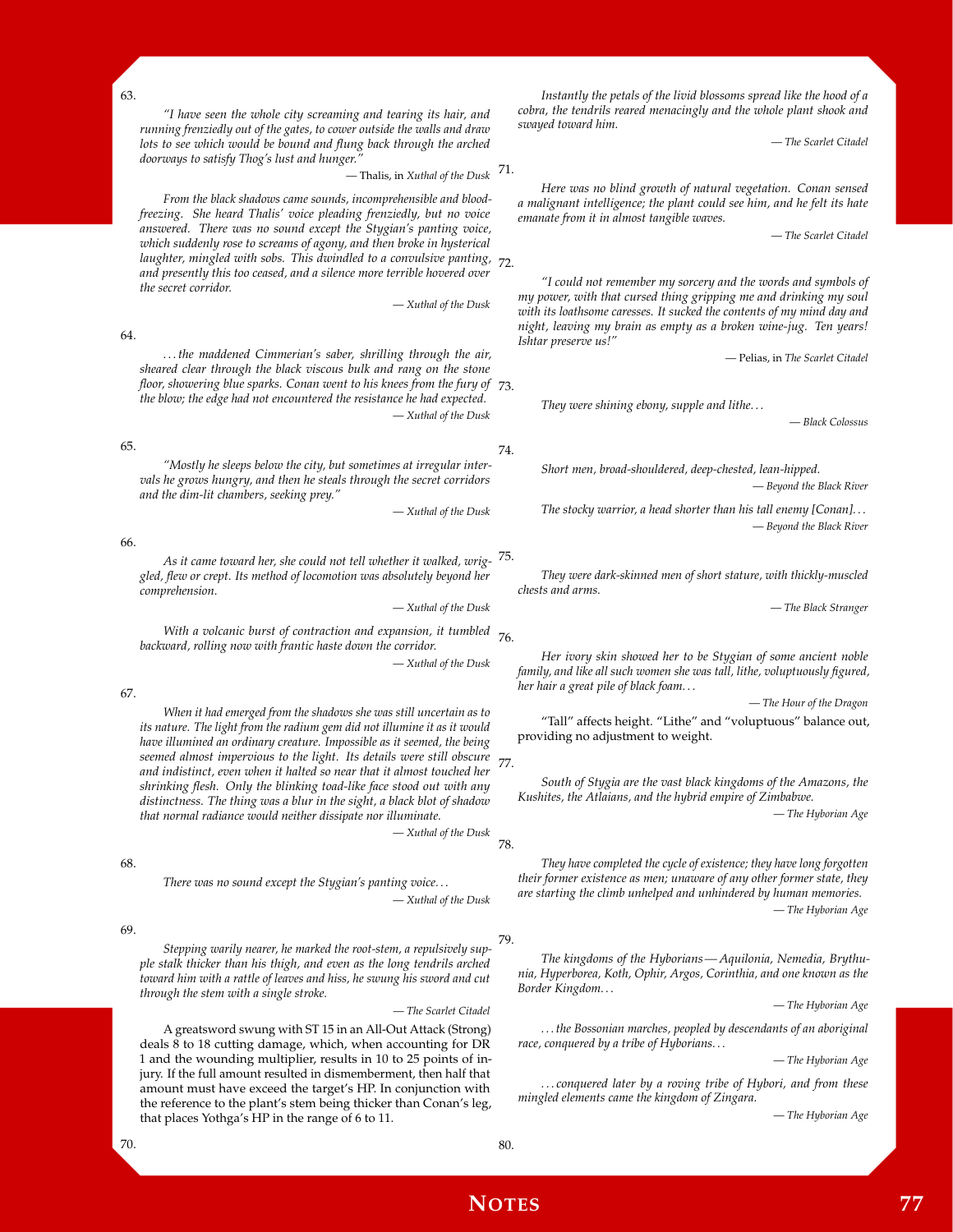*Far to the east the Lemurians are evolving a strange semi-*[90.](#page-36-2) *civilization of their own.*

— *The Hyborian Age*

*Now the Lemurians enter history again as Hyrkanians. Through the centuries they have pushed steadily westward, and now a tribe skirts the southern end of the great inland sea—Vilayet—and establishes the kingdom of Turan on the southwestern shore.* [91.](#page-36-3)

> — *The Hyborian Age* [92.](#page-36-4)

*In the north, golden-haired, blue-eyed barbarians, descendants of the blond arctic savages, have driven the remaining Hyborian tribes out of the snow countries, except the ancient kingdom of Hyperborea, which* [93.](#page-36-5) *resists their onslaught. Their country is called Nordheim, and they are divided into the red-haired Vanir of Vanaheim, and the yellow-haired Æsir of Asgard.*

— *The Hyborian Age* [94.](#page-36-6)

— *The Hyborian Age*

[82.](#page-35-5)

*as the Sons of Shem.*

[81.](#page-35-4)

*. . . still retain the name of Picts, which has come to mean merely a term designating men—themselves, to distinguish them from the true beasts with which they contend for life and food. It is their only link with their former stage.*

[83.](#page-35-6) *Far to the south dreams the ancient mysterious kingdom of Stygia.* [96.](#page-36-8) *On its eastern borders wander clans of nomadic savages, already known*

— *The Hyborian Age*

[97.](#page-36-9)

[99.](#page-36-10)

*The survivors of that civilization, who have escaped the fury of their slaves, have come westward. They fall upon that mysterious pre-human kingdom of the south and overthrow it, substituting their own culture, modified by contact with the older one. The newer kingdom is called Stygia, and remnants of the older nation seemed to have survived, and even been worshipped, after the race as a whole had been destroyed.* — *The Hyborian Age* [98.](#page-37-0)

[85.](#page-35-8)

[84.](#page-35-7)

*To the southeast the descendants of the Zhemri, given impetus by new blood resulting from admixture with some unclassified tribe, are beginning to seek to revive some faint shadow of their ancient culture.* — *The Hyborian Age* [100.](#page-36-11)

[86.](#page-35-9)

Note: The GURPS attribute of IQ is *not* a sliding average based on the norms of the setting, for if such were the case, then [101.](#page-36-12) the IQ of animals (which follow the rules for sapience) would fluctuate depending on how smart humans happen to be at the time.

#### [87.](#page-35-10)

*Their language was much like the other Hyborian tongues. . .* — "Notes on Various Peoples of the Hyborian Age" [102.](#page-36-13)

The name of the language is specified in *The Hour of the Dragon*.

#### [88.](#page-36-0)

*. . . he asked in barbarous Kothic. . .*

#### [89.](#page-36-1)

*. . . speaking Nemedian with a barbaric accent.*

— *The God in the Bowl*

— *Black Colossus*

[104.](#page-36-15)

[103.](#page-36-14)

*. . . speaking Ophirean with a barbarous accent.*

— *The Vale of Lost Women*

*. . . Zingaran spoken with such an accent. . .* — *The Pool of the Black One*

*. . . the languages of Iranistan and the kindred tongues of Ghulistan.* — *The People of the Black Circle*

In *The Devil in Iron*, the Dagonian woman Yateli spoke to Conan first in an unspecified language he didn't understand, then switched to Yuetshi.

[95.](#page-36-7)

*They were the characters of archaic Pelishtim, which possessed many points of difference from the modern script, with which he was familiar. . .*

— *The Servants of Bit-Yakin*

*. . . Conan replied in Stygian. . .*

— *Xuthal of the Dusk*

*". . . a dialect of Yuetshi which sounded strangely archaic."* — *The Devil in Iron*

*. . . speaking Zamorian with an alien accent.* — *The Tower of the Elephant*

Details gleaned from an abstract of "Gender differences in strength and muscle fiber characteristics" (Miller, MacDougall, Tarnopolsky, Sale; 1993), as well as the Reddit article "Almost all men are stronger than almost all women".

*Stretching herself on the couch with feline suppleness. . .* — *The Hour of the Dragon*

*. . . she was tall, lithe, voluptuously figured. . .* — *The Hour of the Dragon*

*Once when he spoke to her, she turned her head toward him and he was startled to see her eyes glowing like golden fire in the dark.* — *The Hour of the Dragon*

*Her lips drew back, revealing white pointed teeth.* — *The Hour of the Dragon*

*"You have heard of Princess Akivasha?" inquired the girl on the couch.*

*"Who hasn't?" he grunted. The name of that ancient, evil, beautiful princess still lived the world over in song and legend, though ten thousand years had rolled their cycles since the daughter of Tuthamon had reveled in purple feasts amid the black halls of ancient Luxur.*

— *The Hour of the Dragon*

**78 NOTES**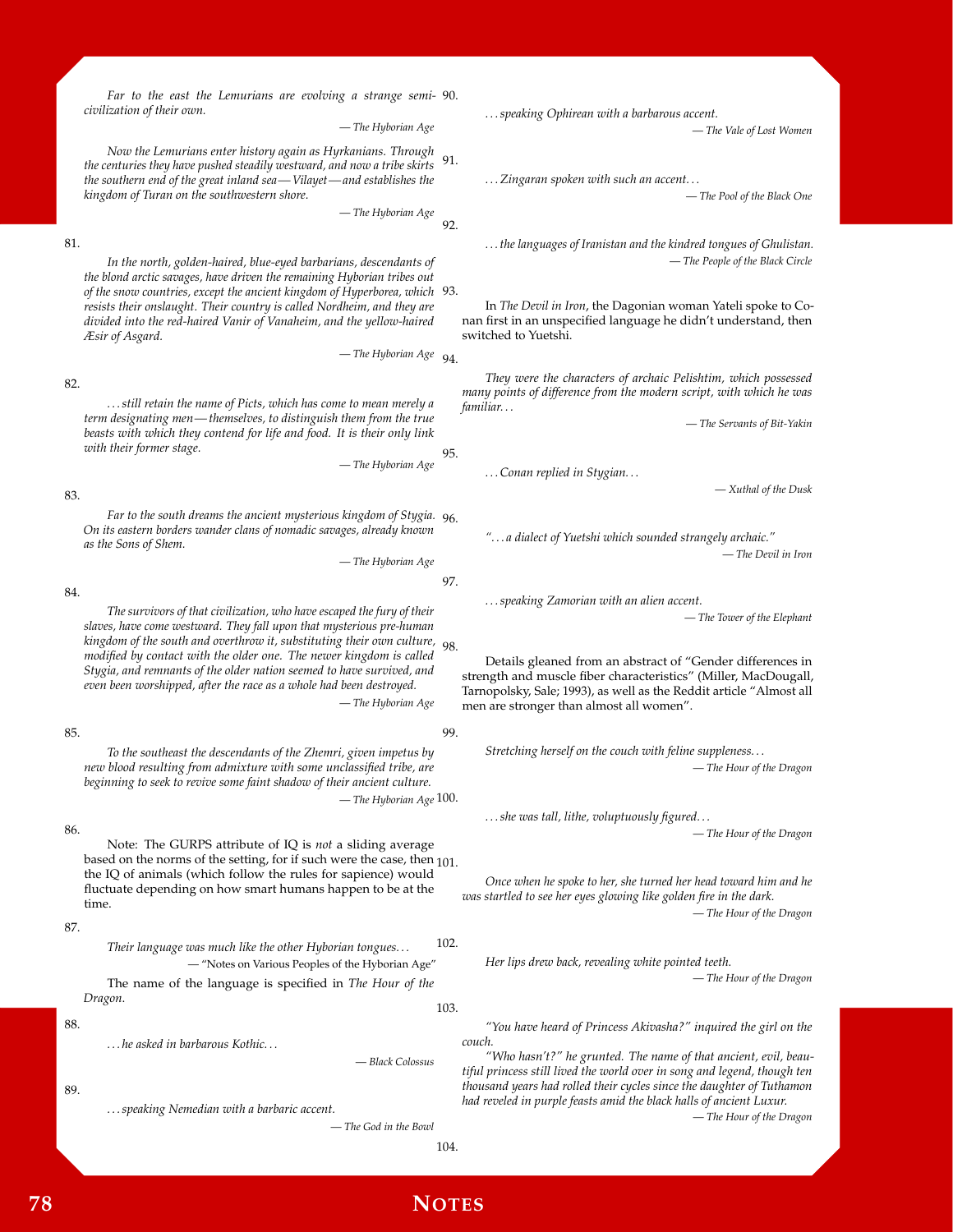[126.](#page-38-13)

*"Her only sin was that she loved life and all the meanings of life,"* [116.](#page-38-3) *said the Stygian girl. "To win life she courted death. She could not bear to think of growing old and shriveled and worn, and dying at last as hags die. She wooed Darkness like a lover and his gift was life— life that, not being life as mortals know it, can never grow old and fade. She went into the shadows to cheat age and death—"*

— *The Hour of the Dragon* [117.](#page-38-4)

#### [105.](#page-36-16)

*"Give me of your blood to renew my youth and perpetuate my everlasting life!"* [118.](#page-38-5)

— Akivasha, in *The Hour of the Dragon*

[106.](#page-36-17)

*Her smooth ivory flesh was cold as marble. . .* — *The Hour of the Dragon* [119.](#page-38-6)

#### [107.](#page-36-18)

*She went into the shadows to cheat age and death—"* — *The Hour of the Dragon* [120.](#page-38-7)

# [108.](#page-36-19)

*"You are a fighting-man. Even with that mask that is plain. There* [121.](#page-38-8) *is as much difference between you and a priest as there is between a man and a woman. . . "*

— Akivasha, in *The Hour of the Dragon*

#### [109.](#page-36-20)

*"I will make you, too, immortal! I will teach you the wisdom of all the ages, all the secrets that have lasted out the eons in the blackness beneath these dark temples. I will make you king of that shadowy horde which revel among the tombs of the ancients when night veils the desert and bats flit across the moon."*

> — Akivasha, in *The Hour of the Dragon* [122.](#page-38-9)

### [110.](#page-37-1)

*Amalric was the only one who was apparently oblivious to the tenseness. He raked back his rebellious yellow locks absently, and glanced indifferently at the girl's limp figure. If there was a momentary gleam in his grey eyes, the others did not catch it.*

— untitled draft (*Three men squatted beside the water hole. . .*) [123.](#page-38-10)

# [111.](#page-37-2)

*Amalric smashed his sandal heel down on the Ghanata's bare instep, feeling bones give way.* — untitled draft (*Three men squatted beside the water hole. . .*) [124.](#page-38-11)

# [112.](#page-37-3)

*The whistling scimitar beat the straight blade down on the white* [125.](#page-38-12) *man's head, staggering him.* — untitled draft (*Three men squatted beside the water hole. . .*)

#### [113.](#page-38-0)

*With a shriek of laughter she leaped back and ran. . .* — *The Frost-Giant's Daughter*

*With a scream and a desperate wrench she slipped from his arms. . .* — *The Frost-Giant's Daughter* [127.](#page-38-14)

# [114.](#page-38-1)

This assumes a generic female height of 5<sup>1</sup> ⁄<sup>4</sup> foot with a standard deviation of <sup>1</sup> ⁄<sup>4</sup> foot, and that northern barbarians are perhaps [128.](#page-38-15) a standard deviation taller than the average.

#### [115.](#page-38-2)

*. . . as perfect as the dream of a god.*

— *The Frost-Giant's Daughter* [129.](#page-38-16)

*But the girl danced across the snow light as a feather floating across a pool; her naked feet barely left their imprint on the hoar-frost that overlaid the crust.*

— *The Frost-Giant's Daughter*

*"Myself when a boy I saw her. . . "*

— Gorm, in *The Frost-Giant's Daughter*

*Her laughter was sweeter than the rippling of silvery fountains. . .* — *The Frost-Giant's Daughter*

*. . . poisonous with cruel mockery.*

— *The Frost-Giant's Daughter*

*"You are cold as the snows. . . "*

— Conan, in *The Frost-Giant's Daughter*

*In girth and breadth he was enormous, with huge limbs on which the great muscles swelled and rippled at each slightest movement. His hands were the largest Conan had ever seen.*

— *The Man-Eaters of Zamboula*

*His mighty arms were unnaturally long, and his great hands opened and closed, twitching convulsively.*

— *The Man-Eaters of Zamboula*

The level of ST, Lifting ST, and Arm ST focuses on providing the maximum human potential in his grip.

*And like the stroke of twin cobras, the great hands closed on Conan's throat.*

— *The Man-Eaters of Zamboula*

As per Cobra, from Pizard's *[Animalia in GURPS](http://panoptesv.com/RPGs/animalia/animalia.html)*.

IQ 11 is a prerequisite for the Simple Illusion spell. Note, however, that Baal-pteor's mesmerism doesn't quite fit with the standard illusion magic in GURPS.

*Slightly taller than Conan. . .*

— *The Man-Eaters of Zamboula*

*. . . and much heavier. . .*

— *The Man-Eaters of Zamboula*

```
The Kosalan salaamed. . .
```
— *The Man-Eaters of Zamboula*

*"Once, long ago and in another land, I had another name. . . "* — Baal-pteor, in *The Man-Eaters of Zamboula*

*Baal-pteor was laughing at him, and that laugh was edged with menace that made the hackles rise on Conan's neck. . .*

— *The Man-Eaters of Zamboula*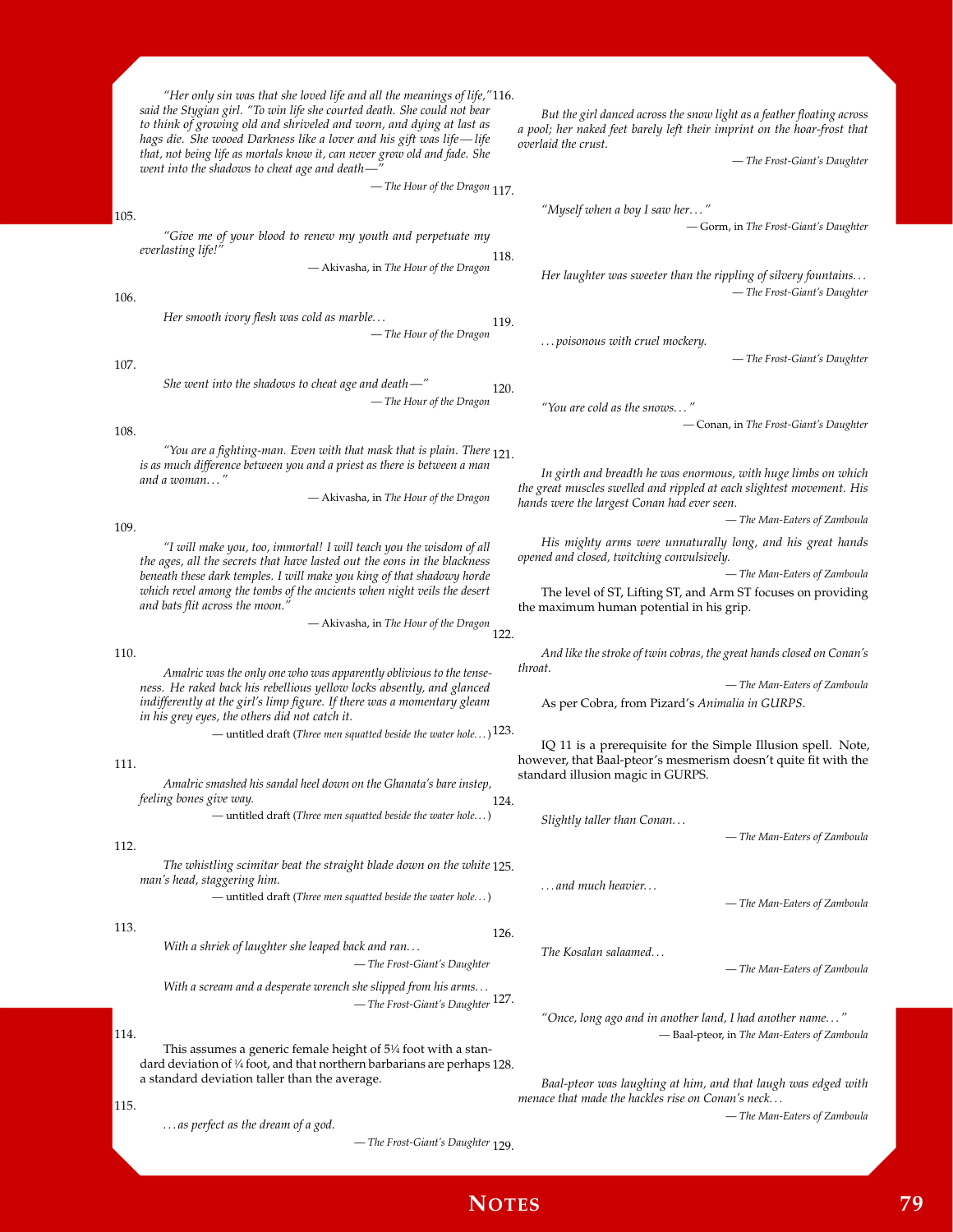*"I was chosen by the priests of Yajur in my infancy, and throughout childhood, boyhood and youth, I was trained in the art of slaying with the naked hands—"*

— Baal-pteor, in *The Man-Eaters of Zamboula*

[141.](#page-38-28)

[145.](#page-38-32)

[146.](#page-38-33)

[147.](#page-38-34)

[149.](#page-39-0)

[130.](#page-38-17) *"When I was a child they gave me infants to throttle; when I was a boy I strangled young girls; as a youth, women, old men and young*

*boys. Not until I reached my full manhood was I given a strong man to slay on the altar of Yota-pong. "For years I offered the sacrifices to Yajur. Hundreds of necks have snapped between these fingers—"* [142.](#page-38-29)

— Baal-pteor, in *The Man-Eaters of Zamboula*

Despite his talk about having snapped necks, his style seems to rely on the slow application of pressure rather than the sud-<br>danness of the Neak Span technique denness of the Neck Snap technique.

#### [131.](#page-38-18)

*. . . a Shemite bow, such as Bêlit had taught her pirates to use.* — *Queen of the Black Coast* [144.](#page-38-31)

Due to reduced Arm ST, this is the minimum needed to use a short bow.

# [132.](#page-38-19)

*. . . supple and dangerous as a she-panther.* — *Queen of the Black Coast*

#### [133.](#page-38-20)

*Hers was the mind that directed their raids. . .* — *Queen of the Black Coast*

#### [134.](#page-38-21)

As per Able Seaman, from *GURPS Supporting Cast: Age of Sail Pirate Crew*.

#### [135.](#page-38-22)

*The Shemites are generally of medium height. . .* — *The Hyborian Age* [148.](#page-38-35)

#### [136.](#page-38-23)

"Lithe" and "voluptuous" cancel each other out, so she ends up with average weight for her height.

#### [137.](#page-38-24)

*. . . formed like a goddess. . .*

— *Queen of the Black Coast*

#### [138.](#page-38-25)

*"I was never afraid. I have looked into the naked fangs of Death too* [150.](#page-39-1) *often."*

— Bêlit, in *Queen of the Black Coast*

#### [139.](#page-38-26)

According to *GURPS Basic Set: Characters*, Social Regard means, "You are a member of a class, race, sex, or other group that your society holds in high regard." Moreover, the Feared version uses as example, "a god among men or an Amazon warrior." [151.](#page-39-2) Bêlit was adopted into a society of black warriors despite her race and sex. It may be, also, that she encouraged (or at least did nothing to dissuade) a belief that she was possessed of divinity.

#### $140$

*Bêlit's eyes were like a woman's in a trance. The Shemite soul finds a bright drunkenness in riches and material splendor. . .*

— *Queen of the Black Coast*

*. . . and Bêlit wheeled, her crimson lips a-snarl, as if she expected to see a rival corsair sweeping in to despoil her of her plunder.*

— *Queen of the Black Coast*

*She looked at him vaguely, in her eyes the blank blaze of her strange passion, her fingers working at the gems on her breast.*

— *Queen of the Black Coast*

*And survivors of butchered Stygian ships named Bêlit with curses. . .*

— *Queen of the Black Coast*

Alternately described as "Sensualist", this seems to fit with her wild attraction to Conan, exemplified in her spontaneous performance of a mating dance. Other aspects of Hedonist could overlap with Greed, though.

Default level, though perhaps training from presumed royal background.

*And she danced, like the spin of a desert whirlwind, like the leaping of a quenchless flame, like the urge of creation and the urge of death.* — *Queen of the Black Coast*

*". . . Bêlit, whose fathers were kings of Askalon!"* — Bêlit, in *Queen of the Black Coast*

The extent to which this may have helped her maintain dominance amongst her crew requires more investigation.

It is doubtful that she would have had actual training in this, though her above-average IQ certainly would provide her with a better default level than her crew were likely to have had.

Presumably, this includes Shiphandling's prerequisites of Leadership, Navigation, and Seamanship.

*. . . a Shemite bow, such as Bêlit had taught her pirates to use.* — *Queen of the Black Coast*

Bow would be a low-TL equivalent of Guns (Pistol).

*His terrible arms flailed down, but Conan, quicker than the archers who had died beneath those awful flails, avoided their strokes and struck again and yet again.*

— *The Devil in Iron*

*Khosatral Khel was towering above him [Conan]. . .*

— *The Devil in Iron*

This assumes a generic male height of 5<sup>3</sup> ⁄<sup>4</sup> foot with a standard deviation of <sup>1</sup> ⁄<sup>4</sup> foot, and that "towering" implies a difference of roughly three standard deviations.

Weight approximated as 335 pounds times a density of 6.4 i.e., 400 pounds per cubic foot, the generic density of metal armor in *GURPS Vehicles Expansion 2*.

*But human flesh was too frail, too paltry to hold the terrific essence that was Khosatral Khel. So he stood up in the shape and aspect of a man, but his flesh was not flesh, nor the bone, bone, nor blood, blood. He became a blasphemy against all nature, for he caused to live and think and act a basic substance that before had never known the pulse and stir of animate being.*

— *The Devil in Iron*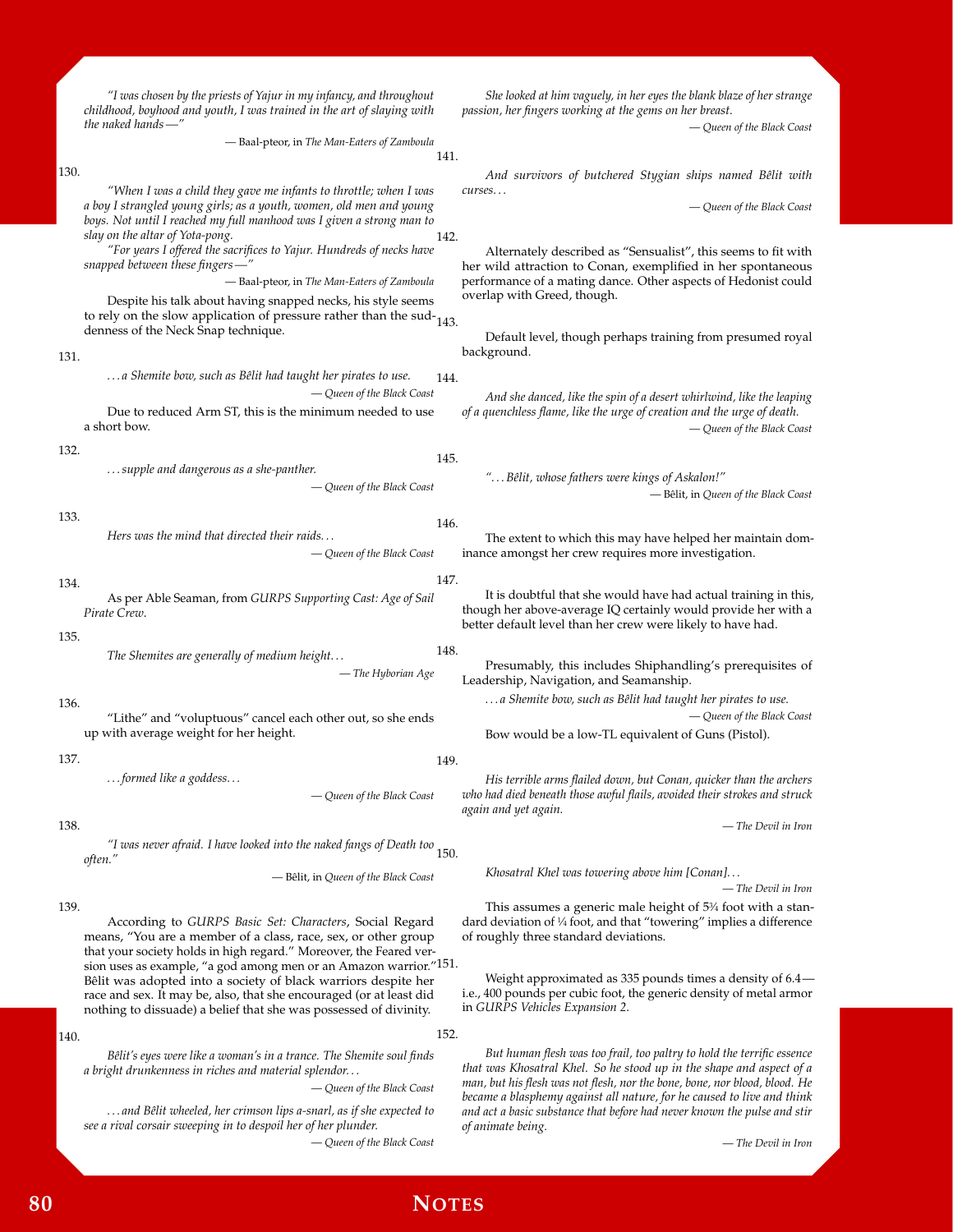*. . . no human flesh had bruised his, but* metal *animated and sentient; it was a body of living iron which opposed his.* — *The Devil in Iron*

# [153.](#page-39-4)

*It pleased him to restore the city as it was in the days before its fall. By his necromancy he lifted the towers from the dust of forgotten* [165.](#page-40-7) *millenniums, and the folk which had been dust for ages moved in life again.* — *The Devil in Iron*

# [154.](#page-39-5)

*His narrowed eyes held the Yuetshi and in those slitted orbs he read* [166.](#page-40-8) *neither friendliness nor gratitude; he saw only a fire as alien and hostile as that which burns in the eyes of a tiger.*

— *The Devil in Iron*

## [155.](#page-39-6)

*Under its edge the dusky metal of Khosatral's body gave way like common flesh beneath a cleaver.*

— *The Devil in Iron* [167.](#page-40-9)

#### [156.](#page-39-7)

*. . . in his dying throes Khosatral Khel had become again the* thing *that had crawled up from the Abyss millenniums gone.*

— *The Devil in Iron* [168.](#page-40-10)

#### [157.](#page-39-8)

*There was no sound of footsteps. . .*

— *The Devil in Iron*

[169.](#page-40-11)

## [158.](#page-40-0)

*He ran toward the steps and up them with an agility that amazed Murilo.*

— *Rogues in the House*

# [159.](#page-40-1)

*Whatever terrific jolt had temporarily addled his razor-keen brain, it was functioning with its accustomed vigor again.*

— *Rogues in the House*

#### [160.](#page-40-2)

*Murilo realized that the priest must be centuries ahead of his generation, to perfect such an invention. . .*

— *Rogues in the House*

## [161.](#page-40-3)

As explained in Dale Rippke's chronology of the series, circumstantial evidence indicates that the story took place in an independent city-state west of Zamora.

*"His people dwell far to the east, in the mountains that fringe the eastern frontiers of Zamora."*

— Nabonidus, in *Rogues in the House*

If the story was taking place in Zamora, there would have been no reason for Nabonidus to specify the country.

#### [162.](#page-40-4)

*"Joka would have come to my aid, even against Thak, whom he always hated."* [170.](#page-40-12)

— Nabonidus, in *Rogues in the House*

#### [163.](#page-40-5)

This might be necessary, in order for Nabonidus to have [171.](#page-40-13) gotten to be "centuries ahead of his generation".

# [164.](#page-40-6)

*"You exploit a whole kingdom for your personal greed, and under the guise of disinterested statesmanship, you swindle the king, beggar the rich, oppress the poor, and sacrifice the whole future of the nation for your ruthless ambition."*

— Murilo, in *Rogues in the House*

*"At any rate, he struck when I least expected it."* — Nabonidus, in *Rogues in the House*

*". . . had he not paused to taunt us, he could have trapped us easily."* — Murilo, in *Rogues in the House*

*"Even the Red Priest would not break that oath."*

— Murilo, in *Rogues in the House*

*"I bargained to help you escape," answered the priest; "not to betray my secrets."*

— Nabonidus, in *Rogues in the House*

*"I swore I would not tell the king a jest concerning you! I did not swear not to take matters into my own hands if I could."*

— Nabonidus, in *Rogues in the House*

*The greatest mystery of that mysterious house was Nabonidus himself, whose power of intrigue and grasp on international politics had made him the strongest man in the kingdom. People, chancellor and king moved puppet-like on the strings he worked.*

— *Rogues in the House*

Biology, Chemistry, Engineer, etc.

*"Some would call him an ape, but he is almost as different from a real ape as he is different from a real man. His people dwell far to the east, in the mountains that fringe the eastern frontiers of Zamora. There are not many of them, but if they are not exterminated, I believe they will become human beings, in perhaps a hundred thousand years."*

— Nabonidus, in *Rogues in the House*

*"The dust of the gray lotus, from the Swamps of the Dead, beyond the land of Khitai."*

— Nabonidus, in *Rogues in the House*

*". . . if we open that door he has but to tug that rope, and blast us into eternity."*

— Nabonidus, in *Rogues in the House*

*"Do you see those mirrors on the walls? They transmit the reflection of the room into these tubes, down which other mirrors carry it to reflect it at last on an enlarged scale in this great mirror."*

— Nabonidus, in *Rogues in the House*

*"It is simple; the glass panels work in grooves in the doorways. Jerking the rope trips the spring that holds them. They slide down and lock in place, and can only be worked from outside. The glass is unbreakable; a man with a mallet could not shatter it."*

— Nabonidus, in *Rogues in the House*

*"Nearly every chamber in my house is a trap."*

— Nabonidus, in *Rogues in the House*

*The girl was a Brythunian. . .*

— *Xuthal of the Dusk*

*. . . found in the slave-market of a stormed Shemite city.*

— *Xuthal of the Dusk*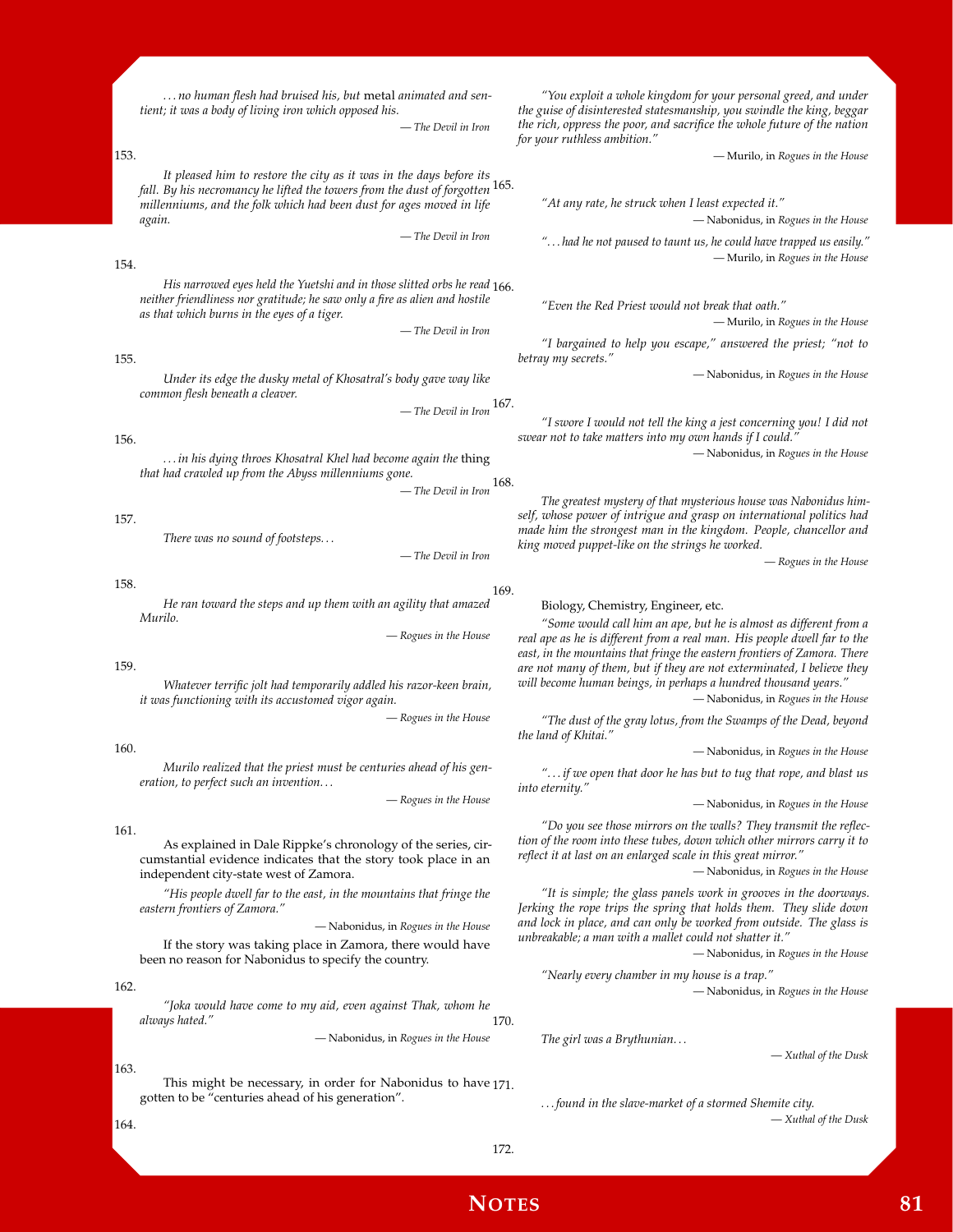*She could speak Stygian only brokenly, but she understood it well* [177.](#page-41-3) *enough.*

— *Xuthal of the Dusk*

[173.](#page-40-15)

*"But the life in me was stronger than the life in common folk, for it partakes of the essence of the forces that seethe in the black gulfs beyond mortal ken. The hours passed, and the sun slashed down like the molten* [178.](#page-41-4) *flames of hell, but I did not die—"*

— Salome, in *A Witch Shall Be Born*

*With an awful shriek the witch sank down, writhing in convulsions,* [179.](#page-41-5) *grasping at the naked blade as it was withdrawn, smoking and dripping. Her eyes were unhuman; with a more than human vitality she clung to the life that ebbed through the wound that split the crimson crescent on her ivory bosom. She grovelled on the floor, clawing and biting at the naked stones in her agony.*

— *A Witch Shall Be Born*

*His sword had transfixed her, sundered her heart. She should be dead; by all laws of nature she should be dead. Yet there she swayed, on her feet, clinging horribly to life.*

— *A Witch Shall Be Born* [180.](#page-41-6)

*Above them Salome swayed and tumbled down the marble stair, dead at last.*

— *A Witch Shall Be Born*

[174.](#page-41-0)

*"The curse of the kings of Khauran! Aye, they tell the tale in the market-places, with wagging beards and rolling eyes, the pious fools! They tell how the first queen of our line had traffic with a fiend of darkness and bore him a daughter who lives in foul legendry to this day. And thereafter in each century a girl baby was born into the Askhaurian* [181.](#page-41-7) *dynasty, with a scarlet half-moon between her breasts, that signified her destiny.*

*"'Every century a witch shall be born.' So ran the ancient curse. And so it has come to pass. Some were slain at birth, as they sought to slay me. Some walked the earth as witches, proud daughters of Khauran, with the moon of hell burning upon their ivory bosoms. Each was named Salome. I too am Salome. It was always Salome, the witch. It will always be Salome, the witch, even when the mountains of ice have roared down from the pole and ground the civilizations to ruin, and a new world has risen from the ashes and dust—even then there shall be Salomes to walk the earth, to trap men's hearts by their sorcery, to dance before the kings of the world, and see the heads of the wise men fall at their pleasure!"* [182.](#page-41-8)

— Salome, in *A Witch Shall Be Born*

Though described as both destiny and curse, in GURPS terms it qualifies as neither Destiny nor Divine Curse. The best match is actually Reawakened, regardless of whether Salome is a single spirit reincarnated or a series of individuals each granted power.

[175.](#page-41-1)

[176.](#page-41-2)

*"I could never endure to seclude myself in a golden tower, and spend the long hours staring into a crystal globe, mumbling over incantations written on serpent's skin in the blood of virgins, poring over musty volumes in forgotten languages.*

*"He said I was but an earthly sprite, knowing naught of the deeper* [184.](#page-41-10) *gulfs of cosmic sorcery. Well, this world contains all I desire—power, and pomp, and glittering pageantry, handsome men and soft women for my paramours and my slaves."*

— Salome, in *A Witch Shall Be Born*

*Salome laughed fiercely, and slapped her bosom. The low-necked tunic left the upper parts of her firm breasts bare, and between them there shone a curious mark— a crescent, red as blood. "The mark of the witch!" cried Taramis, recoiling.* [186.](#page-41-12)

— *A Witch Shall Be Born*

*This was Shevatas, a thief among thieves, whose name was spoken with awe in the dives of the Maul and the dim shadowy recesses beneath the temples of Bel, and who lived in songs and myths for a thousand years.*

— *Black Colossus*

*"Exerting his mighty thews. . . "*

— *The Black Stranger*

*She turned and sprang toward the door, but with a movement that would have shamed a leaping panther, Tascela was before her. Valeria struck at her with her clenched fist, and all the power of her supple body behind the blow. It would have stretched a man senseless on the floor. But with a lithe twist of her torso, Tascela avoided the blow and caught the pirate's wrist. The next instant Valeria's left hand was imprisoned, and holding her wrists together with one hand, Tascela calmly bound them with a cord she drew from her girdle.*

— *Red Nails*

*The woman, who sprang to her feet with a startled exclamation at the sight of Valeria, was tall and lithe, by far the most beautiful woman in the room.*

— *Red Nails*

The normal modifier for a "lithe" build is superceded by one representing her surprising strength.

*The taller woman unbound the Aquilonian's [Valeria's] wrists. . .* — *Red Nails*

*"My appearance is that of youth, but through my veins creeps the sluggish chill of approaching age, as I have felt it a thousand times before. I am old, so old I do not remember my childhood. But I was a girl once, and a priest of Stygia loved me, and gave me the secret of immortality and youth everlasting."*

— Tascela, in *Red Nails*

*"Tascela is old—centuries old. She renews her life and her youth by the sacrifice of beautiful young women. That's one thing that has reduced the clan to its present state."*

— Olmec, in *Red Nails*

*It was not fear of the dominant strength that lurked in the princess' limbs that made Valeria a helpless, quivering captive in her hands. It was the burning, hypnotic, terrible eyes of Tascela.*

— *Red Nails*

*But with a lithe twist of her torso, Tascela avoided the blow and caught the pirate's wrist. The next instant Valeria's left hand was imprisoned. . .*

— *Red Nails*

*The man's suppleness was amazing, considering his bulk; he seemed almost to glide up over the edge of the coping.*

— *The Tower of the Elephant*

*Taurus was tall as the Cimmerian. . .*

— *The Tower of the Elephant*

*. . . and heavier; he was big-bellied and fat. . .*

— *The Tower of the Elephant*

[185.](#page-41-11)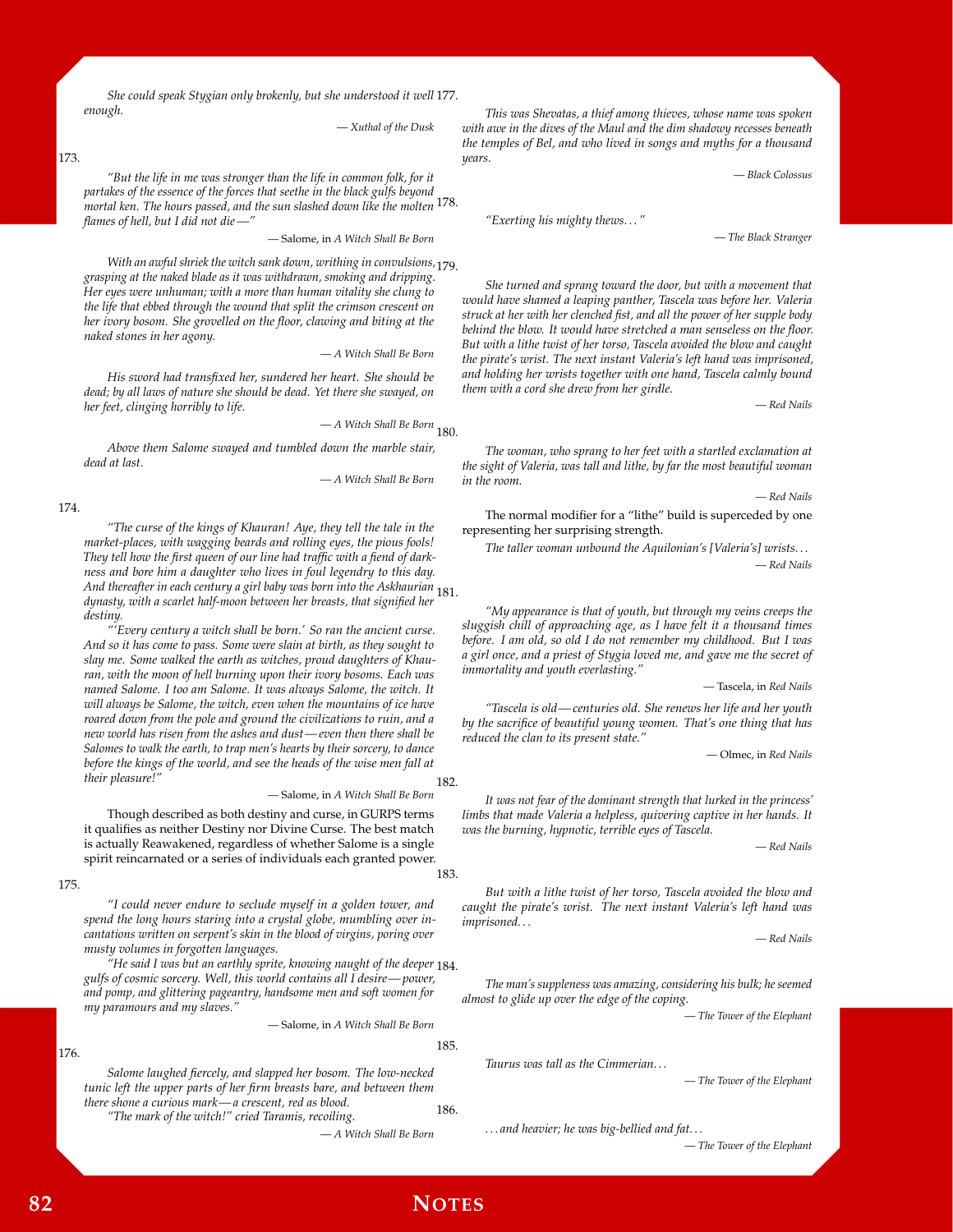Note, the comparison was with Conan still in his youth.

#### [187.](#page-41-13)

His first words to Conan would have been in the local language.

# [188.](#page-41-14)

*He [Conan] made no more noise than a panther stealing through the night, yet the man he was stalking heard.* — *The Tower of the Elephant* [199.](#page-41-25)

[189.](#page-41-15)

*"I had thought only myself had courage to attempt* that *poaching."* — Taurus, in *The Tower of the Elephant* [200.](#page-41-26)

#### [190.](#page-41-16)

*"He was like most men, half blind in the dark. A good thief should have eyes like a cat."*

— Taurus, in *The Tower of the Elephant*

## [191.](#page-41-17)

*"I've heard of you. Men call you a prince of thieves."* — Conan, in *The Tower of the Elephant*

*"The obtaining of it was a feat which in itself was enough to make* [201.](#page-42-0) *me famous among the thieves of the world."*

— Taurus, in *The Tower of the Elephant*

# [192.](#page-41-18)

*. . . big-bellied and fat. . .*

— *The Tower of the Elephant*

## [193.](#page-41-19)

*"I've had my plans laid for months. . . "* [202.](#page-42-1)

— Taurus, in *The Tower of the Elephant*

*"Before we cut off our last retreat. . . "*

— Taurus, in *The Tower of the Elephant* [203.](#page-42-2)

# [194.](#page-41-20)

*"I? I, a mistake? Impossible!"* — Taurus, in *The Tower of the Elephant* [204.](#page-42-3)

#### [195.](#page-41-21)

*Then Taurus brought the mouth of the tube to his lips and blew powerfully. A long jet of yellowish powder shot from the other end of the tube and billowed out instantly. . .* [205.](#page-42-4)

— *The Tower of the Elephant*

# [196.](#page-41-22)

*"If a wind springs up and blows it back upon us, we must flee over the wall. But no, the wind is still, and now it is dissipating. Wait until it vanishes entirely. To breathe it is death."*

— Taurus, in *The Tower of the Elephant* [206.](#page-42-5)

*"It was woven from the tresses of dead women, which I took from their tombs at midnight, and steeped in the deadly wine of the upas tree, to give it strength."*

— Taurus, in *The Tower of the Elephant* [207.](#page-42-6)

#### [197.](#page-41-23)

*"They will not change the guard until past midnight. Should any come searching for him now, and find his body, they would flee at once* [208.](#page-42-7) *to Yara, bellowing the news, and give us time to escape. Were they not to find it, they'd go beating up the bushes and catch us like rats in a trap."*

— Taurus, in *The Tower of the Elephant*

*. . . gripped the line a short distance below the hook, and began to swing it about his head.*

— *The Tower of the Elephant*

*GURPS Low-Tech* mentions Throwing as the skill to "hurl" a grapnel. It is unclear whether that's the same as flinging it like a lasso or sling.

*"When he came blundering over, it was no trick at all to get behind him and suddenly grip his neck and choke out his fool's life."*

— Taurus, in *The Tower of the Elephant*

#### Climbing, Pickpocket, etc.

[198.](#page-41-24)

*The Nemedian gripped the rope and crooking a knee about it, began the ascent; he went up like a cat, belying the apparent clumsiness of his bulk.*

— *The Tower of the Elephant*

*"I stole it out of a caravan bound for Stygia, and I lifted it, in its cloth-of-gold bag, out of the coils of the great serpent which guarded it, without awaking him."*

— Taurus, in *The Tower of the Elephant*

*With a lithe strength she [Natala] would not have believed possible in a woman, Thalis picked her up and carried her down the black corridor as if she had been a child.*

— *Xuthal of the Dusk*

Assuming that Natala weighed just under a hundred pounds, ST 12 would have been sufficient to carry her at Medium Encumbrance.

*. . . as she rose with the lithe ease of a great lazy cat.* — *Xuthal of the Dusk*

*"She is too soft to endure what I have thrived on."*

— Thalis, in *Xuthal of the Dusk* As per Courtesan, from *GURPS Fantasy*.

*. . . with a pantherish quickness almost incredible. . .*

— *Xuthal of the Dusk*

*She had thrown both arms about his neck and was standing on tiptoe. . .*

— *Xuthal of the Dusk*

Standing on tiptoe adds about <sup>1</sup> ⁄<sup>4</sup> foot to height. If the stance was intended to bring her close enough for a kiss, then Thalis was probably <sup>1</sup> ⁄<sup>2</sup> foot shorter than Conan.

The normal modifier for a "lithe" build is superceded by one representing her surprising strength.

*". . . they learned my language long before I learned theirs."* — Thalis, in *Xuthal of the Dusk*

*. . . shaped like a goddess. . .*

— *Xuthal of the Dusk*

*"Of course the women are jealous of me. . . "*

— Thalis, in *Xuthal of the Dusk*

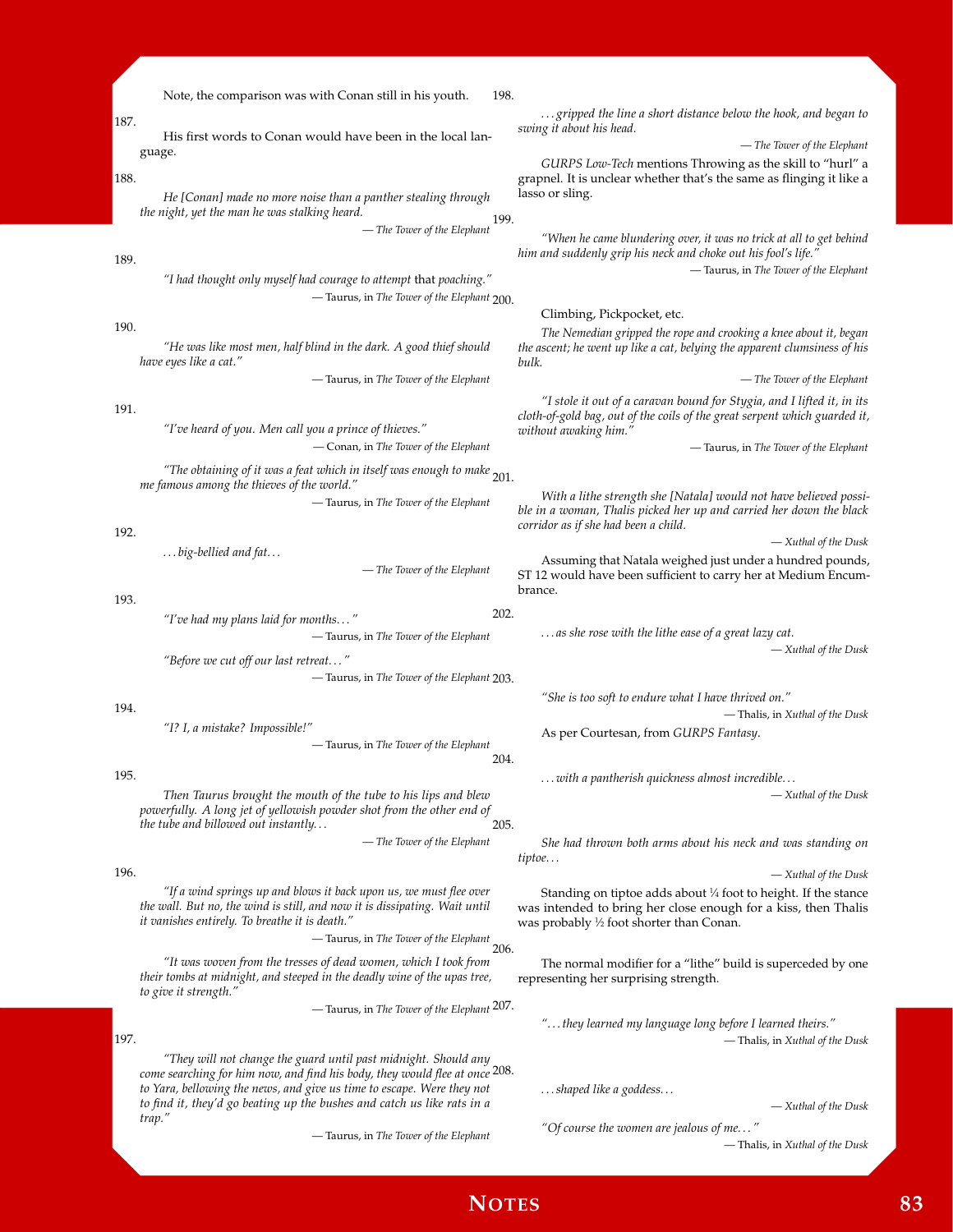| 210. | a deep rich musical voice<br>— Xuthal of the Dusk                                                                                                                                                                      | umes, ne nus consumuy o<br>Come and take the phial fro<br>She stared at Totrasme<br>fearing it was but some cri<br>extended, and he laughed h |
|------|------------------------------------------------------------------------------------------------------------------------------------------------------------------------------------------------------------------------|-----------------------------------------------------------------------------------------------------------------------------------------------|
| 211. |                                                                                                                                                                                                                        |                                                                                                                                               |
|      | the suggestion of malice in the Stygian's faintly mocking tone<br>- Xuthal of the Dusk 221.                                                                                                                            | She was stronger than                                                                                                                         |
| 212. |                                                                                                                                                                                                                        |                                                                                                                                               |
|      | "before I had known fifteen summers I had been led through the<br>temples of Derketo, the dusky goddess, and had been initiated into the<br>mysteries."                                                                | In conjunction with<br>one-handed swords.                                                                                                     |
|      | — Thalis, in Xuthal of the Dusk $^{222}$ .                                                                                                                                                                             |                                                                                                                                               |
|      | The silk cords and whip that she used might default to this.                                                                                                                                                           | He knew she was as qu                                                                                                                         |
|      |                                                                                                                                                                                                                        |                                                                                                                                               |
| 213. |                                                                                                                                                                                                                        | She wheeled cat-like                                                                                                                          |
|      | She did not miss his look, and she smiled enigmatically                                                                                                                                                                |                                                                                                                                               |
|      | – Xuthal of the Dusk                                                                                                                                                                                                   | With a curse Valeria le                                                                                                                       |
|      | For answer Thalis leaned herself against him, slipping one white<br>arm about his bronzed shoulders. Her sleek naked flank pressed against<br>his thigh and the perfume of her foamy hair was in his nostrils.<br>223. |                                                                                                                                               |
|      | - Xuthal of the Dusk                                                                                                                                                                                                   | As per Able Seaman,<br>Pirate Crew.                                                                                                           |
| 214. |                                                                                                                                                                                                                        |                                                                                                                                               |
|      | As per a combination Adept and Priest, both from GURPS <sup>224</sup> .<br>Dungeon Fantasy 15: Henchmen, adjusted to the reduced attribute<br>scale.                                                                   | This estimate assun<br>with a standard deviatic<br>height at least one standa                                                                 |
| 215. |                                                                                                                                                                                                                        |                                                                                                                                               |
|      | 225.<br>"He was a somber giant"                                                                                                                                                                                        |                                                                                                                                               |
|      | — The Phoenix on the Sword                                                                                                                                                                                             | …and Conan asked, ir                                                                                                                          |
|      | Three standard deviation above the average seems appropri-                                                                                                                                                             |                                                                                                                                               |
|      | ate.<br>226.                                                                                                                                                                                                           |                                                                                                                                               |
| 216. | Amalric gazed at Conan unspeaking. The man was tall and broad<br>as Tilutan had been, without the black man's surplus flesh. He could<br>have broken the Ghanata's neck with his naked hands.                          | He was gibbering in th<br>miliar to her.                                                                                                      |
|      | — untitled draft ( <i>Three men squatted beside the water hole</i> ) <sup>227</sup> .                                                                                                                                  | "I'm accounted sha                                                                                                                            |
| 217. |                                                                                                                                                                                                                        |                                                                                                                                               |
|      | he knew the art of making the Xuchotl wine, and of cultivating<br>the fruit they ate—fruit which obtains its nourishment out of the air 228.<br>and is not planted in soil.<br>- Red Nails                             | Quick and unexpected<br>for even as he grabbed her,                                                                                           |
|      |                                                                                                                                                                                                                        | murderously at his throat.                                                                                                                    |
| 218. |                                                                                                                                                                                                                        |                                                                                                                                               |
|      | a broad, fleshy man, with fat white hands                                                                                                                                                                              |                                                                                                                                               |
|      | - The Man-Eaters of Zamboula 229.                                                                                                                                                                                      |                                                                                                                                               |
| 219. |                                                                                                                                                                                                                        | Whatever perils lay ah<br>Valeria of the Red Brotherh                                                                                         |
|      | "They fear Totrasmek, as all in Zamboula fear him, even Jungir<br>Khan and Nafertari."                                                                                                                                 | feared.                                                                                                                                       |
|      | - Zabibi, in The Man-Eaters of Zamboula 230.                                                                                                                                                                           |                                                                                                                                               |
| 220. |                                                                                                                                                                                                                        | "She glanced down, fa<br>muscles of her leg."                                                                                                 |
|      | 231.                                                                                                                                                                                                                   |                                                                                                                                               |
|      |                                                                                                                                                                                                                        |                                                                                                                                               |

— Thalis, in *Xuthal of the Dusk*

*"Why do you not restore his mind to him? Can you?"*

*"I could," he assured her, in evident enjoyment of her distress. He drew a phial from among his robes. "This contains the juice of the golden lotus. If your lover drank it he would be sane again. Yes, I will be merciful. You have both thwarted and flouted me, not once but many times; he has constantly opposed my wishes. But I will be merciful. Come and take the phial from my hand."*

*She stared at Totrasmek, trembling with eagerness to seize it, but fearing it was but some cruel jest. She advanced timidly, with a hand* heartlessly and drew back out of her reach. — *The Man-Eaters of Zamboula*

*She was stronger than the average man. . .*

— *Red Nails* th reduced Arm ST, sufficient to use most

*He knew she was as quick and ferocious as a tigress.*

— *Red Nails*

*leaped, lithe as a panther...* 

— *Red Nails*

— *Red Nails*

an, from *GURPS Supporting Cast: Age of Sail* 

This estimate assumes a generic female height of 5<sup>1</sup> ⁄<sup>4</sup> foot with a standard deviation of <sup>1</sup> ⁄<sup>4</sup> foot, and that "tall" indicates a dard deviation greater than average.

*. . . and Conan asked, in the Aquilonian tongue. . .*

the Stygian tongue, though in a dialect unfa-

— *Red Nails*

— *Red Nails*

*". . . I'm accounted sharp-eyed among the sea-rovers."* — Valeria, in *Red Nails*

*Quick and unexpected as the move was, she almost matched it; for even as he grabbed her, her dirk was in her hand and she stabbed*

— *Red Nails*

*ahead of them, their foes would be men. And Valeria of the Red Brotherhood had never seen the face of the man she*

— *Red Nails*

*"She glanced down, for the first time aware of a stinging in the*

— *Red Nails*

[209.](#page-42-8)

*"I am the daughter of a king. . . "*

Alternatively, use Courtesy Title or Hidden Status.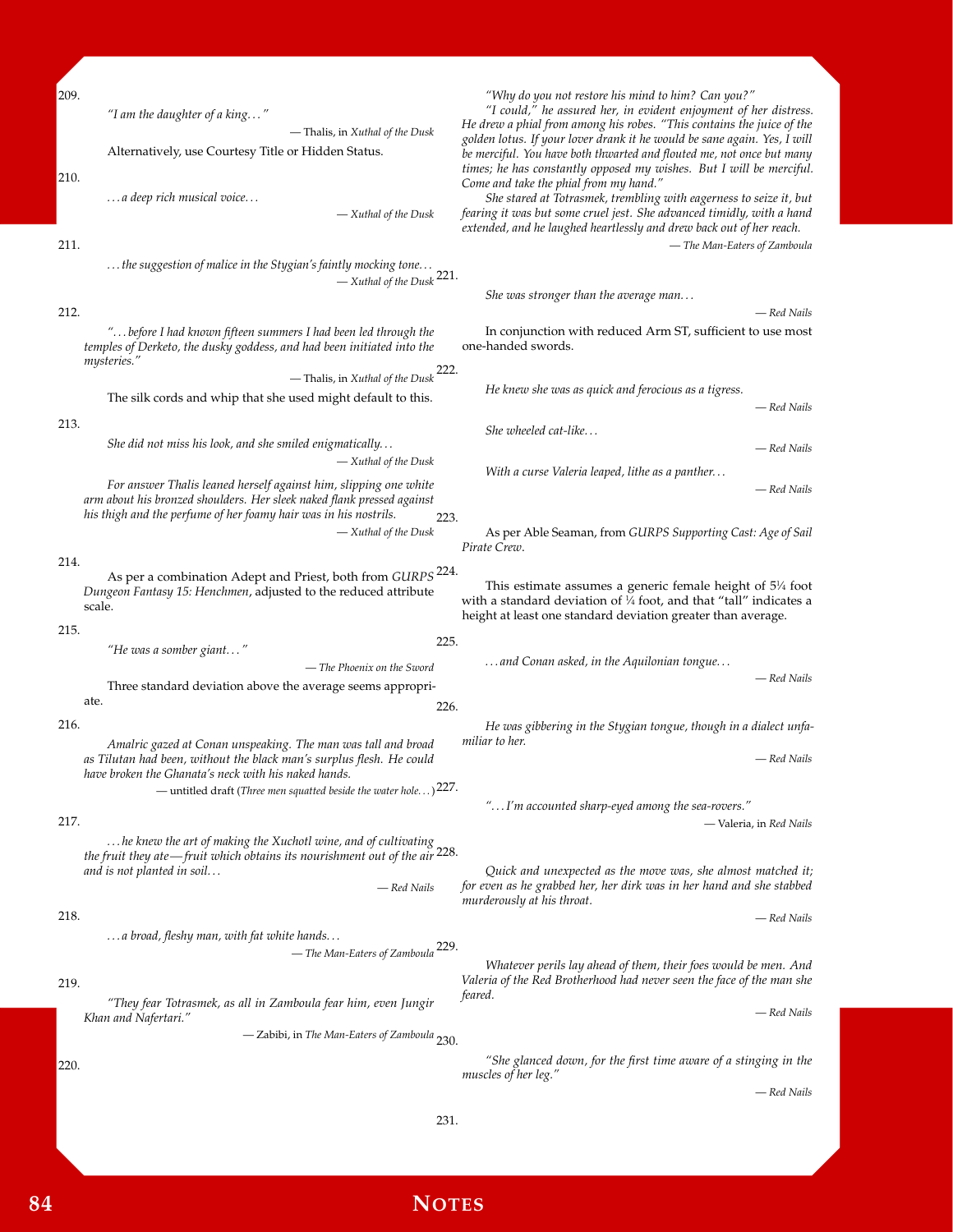*Her eyes danced and her lips smiled without mercy. Again she was* [240.](#page-46-0) *Valeria of the Red Brotherhood, and the hum of her steel was like a bridal song in her ears.*

*. . . she had always fiercely resented any man's attempting to shield or protect her because of her sex.*

*. . . her feminine vanity prompted her to visualize him as scowling* [243.](#page-56-1) *and muttering with chagrin, and she grinned with gleeful malice. . .* — *Red Nails*

# [233.](#page-43-15)

[232.](#page-43-14)

*. . . her long straight blade. . .*

*Valeria brought into action a finesse of sword-play that dazzled and bewildered her antagonists before it slew them.* [245.](#page-62-0)

— *Red Nails*

— *Red Nails*

— *Red Nails*

— *Red Nails* [241.](#page-55-0)

— *Red Nails* [242.](#page-56-0)

[244.](#page-61-0)

# [234.](#page-43-16)

*The woman on the horse reined in her weary steed.*

#### [235.](#page-43-17)

*"You know I've commanded bigger ships and more men than you ever did in your life."*

— Conan, in *Red Nails* [246.](#page-63-0)

# [236.](#page-43-18)

Acrobatics, Brawling, Fast-Draw, Stealth, Wrestling, etc.

*With one tigerish movement she was over the balustrade and drop-*[247.](#page-63-1) *ping to the floor behind the awful shape.*

#### — *Red Nails*

*She fought him with fists, feet, knees, teeth and nails, with all the* [248.](#page-64-0) *strength of her magnificent body and all the knowledge of hand-to-hand fighting she had acquired in her years of roving and fighting on sea and land.*

— *Red Nails*

*Quick and unexpected as the move was, she almost matched it;* [249.](#page-64-1) *for even as he grabbed her, her dirk was in her hand and she stabbed murderously at his throat.* — *Red Nails*

*Neither made as much noise as a cat would have made.*

*More by luck than skill he caught her wrist, and then began a savage wrestling-match.*

— *Red Nails*

*". . . guile gotten among the dusky tombs of dark Stygia. . . "* [251.](#page-64-3)

— Yag-Kosha, in *The Tower of the Elephant*

#### [238.](#page-44-1)

[237.](#page-44-0)

*"He brought me up from the lost jungles of Khitai. . . "* — Yag-Kosha, in *The Tower of the Elephant*

#### [239.](#page-44-2)

*He inspected the weapon the girl had given him, and smiled grimly. Whatever else she might be, she was proven by that dagger to be a person of practical intelligence. It was no slender stiletto, selected because of a jeweled hilt or gold guard, fitted only for dainty murder in milady's boudoir; it was a forthright poniard, a warrior's weapon. . .*

— *The Hour of the Dragon*

<http://forums.sjgames.com/showthread.php?p=2055652>

*"To gaze upon it freezes the blood and withers the brain of a man who understands not its mystery."*

"Making Friends and Conjuring People". http://www.sjgames.com/pyrami

*The Haunter of the Ring* (1934).

*"Your body will be eaten by the black-winged, sharp-beaked Children of Jhil."*

— A son of Jhebbal Sag, in *Beyond the Black River*

*"The Dance of the Cobras, my lovely one!" laughed Totrasmek. "So maidens danced in the sacrifice to Hanuman centuries ago—but never with such beauty and suppleness. Dance, girl, dance! How long can you avoid the fangs of the Poison People? Minutes? Hours? You will weary at last. Your swift, sure feet will stumble, your legs falter, your hips slow in their rotations. Then the fangs will begin to sink deep into your ivory flesh—"*

— *The Man-Eaters of Zamboula*

*"Bring me a tankard of Ghazan wine—I've got just enough left to pay for it."*

— Conan, in *The Man-Eaters of Zamboula*

["The Blue East" by Dale Rippke](https://thedarkstormfiles.blogspot.com/2010/12/the-blue-east.html)

*"Men say that he has opposed Thoth-Amon, who is the master of all priests of Set, and dwells in Luxur, and that Thutothmes seeks hidden power to overthrow the Great One."*

— ???

—

*"A bull ape. The Picts think they're sacred to the Hairy One who lives on the moon— the gorilla-god of Gullah."*

— Conan, in *Beyond the Black River*

*The road to Gurashah valley through Shalizah Pass was longer than the road that wound through Amir Jehun Pass, but the latter traversed part of the Afghuli country, which Kerim Shah had been anxious to avoid until he came with an army.*

— *The People of the Black Circle*

*He knew the hideous habits of the priests of the East, and was aware that an invader of Hanuman's shrine might expect to encounter almost any sort of nightmare horror.*

— *The Man-Eaters of Zamboula*

*Bestial in the uncertain light Hanuman leered with his carven mask. He sat, not as an ape would crouch, but cross-legged as a man would sit, but his aspect was no less simian for that reason. He was carved from black marble, but his eyes were rubies, which glowed red and lustful as the coals of hell's deepest pits. His great hands lay upon his lap, palms upward, taloned fingers spread and grasping. In the gross emphasis of his attributes, in the leer of his satyr-countenance, was reflected the abominable cynicism of the degenerate cult which deified him.*

— *Red Nails* [250.](#page-64-2)